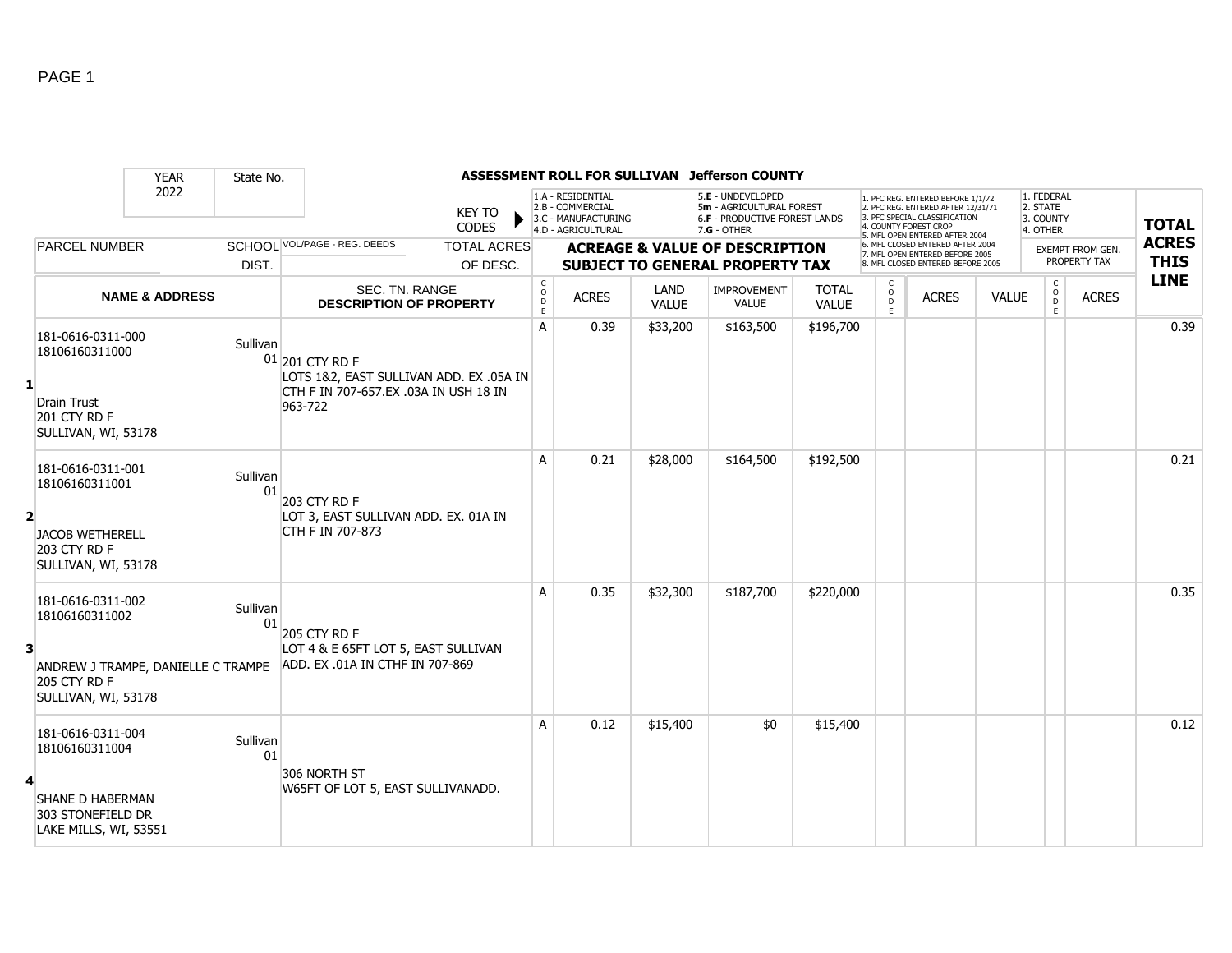|                         |                                                                                                              | <b>YEAR</b>                        | State No.      |                                                                                                                                |                               |                                                        |                                                                                    |                      | ASSESSMENT ROLL FOR SULLIVAN Jefferson COUNTY                                                        |                              |                          |                                                                                                                                                                  |              |                                                 |                                         |                             |
|-------------------------|--------------------------------------------------------------------------------------------------------------|------------------------------------|----------------|--------------------------------------------------------------------------------------------------------------------------------|-------------------------------|--------------------------------------------------------|------------------------------------------------------------------------------------|----------------------|------------------------------------------------------------------------------------------------------|------------------------------|--------------------------|------------------------------------------------------------------------------------------------------------------------------------------------------------------|--------------|-------------------------------------------------|-----------------------------------------|-----------------------------|
|                         |                                                                                                              | 2022                               |                |                                                                                                                                | <b>KEY TO</b><br><b>CODES</b> |                                                        | 1.A - RESIDENTIAL<br>2.B - COMMERCIAL<br>3.C - MANUFACTURING<br>4.D - AGRICULTURAL |                      | 5.E - UNDEVELOPED<br>5m - AGRICULTURAL FOREST<br><b>6.F - PRODUCTIVE FOREST LANDS</b><br>7.G - OTHER |                              |                          | 1. PFC REG. ENTERED BEFORE 1/1/72<br>2. PFC REG. ENTERED AFTER 12/31/71<br>3. PFC SPECIAL CLASSIFICATION<br>COUNTY FOREST CROE<br>5. MFL OPEN ENTERED AFTER 2004 |              | 1. FEDERAL<br>2. STATE<br>3. COUNTY<br>4. OTHER |                                         | <b>TOTAL</b>                |
|                         | <b>PARCEL NUMBER</b>                                                                                         |                                    |                | SCHOOL VOL/PAGE - REG. DEEDS                                                                                                   | <b>TOTAL ACRES</b>            |                                                        |                                                                                    |                      | <b>ACREAGE &amp; VALUE OF DESCRIPTION</b>                                                            |                              |                          | 6. MFL CLOSED ENTERED AFTER 2004<br>7. MFL OPEN ENTERED BEFORE 2005                                                                                              |              |                                                 | <b>EXEMPT FROM GEN.</b><br>PROPERTY TAX | <b>ACRES</b><br><b>THIS</b> |
|                         |                                                                                                              |                                    | DIST.          |                                                                                                                                | OF DESC.                      |                                                        |                                                                                    |                      | <b>SUBJECT TO GENERAL PROPERTY TAX</b>                                                               |                              |                          | 8. MFL CLOSED ENTERED BEFORE 2005                                                                                                                                |              | $\mathsf{C}$                                    |                                         | <b>LINE</b>                 |
|                         |                                                                                                              | <b>NAME &amp; ADDRESS</b>          |                | SEC. TN. RANGE<br><b>DESCRIPTION OF PROPERTY</b>                                                                               |                               | $\begin{matrix} 0 \\ 0 \\ D \end{matrix}$<br>$\bar{E}$ | <b>ACRES</b>                                                                       | LAND<br><b>VALUE</b> | <b>IMPROVEMENT</b><br><b>VALUE</b>                                                                   | <b>TOTAL</b><br><b>VALUE</b> | $\frac{c}{0}$<br>D.<br>E | <b>ACRES</b>                                                                                                                                                     | <b>VALUE</b> | $\mathsf{O}$<br>D<br>E                          | <b>ACRES</b>                            |                             |
| 5                       | 181-0616-0311-005<br>18106160311005<br><b>SHANE D HABERMAN</b><br>303 STONEFIELD DR<br>LAKE MILLS, WI, 53551 |                                    | Sullivan<br>01 | 306 NORTH ST<br>LOT 6, EAST SULLIVAN ADD. ALSO WELL<br><b>AGREE IN 1220729</b>                                                 |                               | A                                                      | 0.22                                                                               | \$29,300             | \$125,900                                                                                            | \$155,200                    |                          |                                                                                                                                                                  |              |                                                 |                                         | 0.22                        |
| 6                       | 181-0616-0311-006<br>18106160311006<br><b>LAPORTE</b><br>304 NORTH ST<br>SULLIVAN, WI, 53178                 | KENNETH E LAPORTE, PRINCESS LOUIE  | Sullivan<br>01 | 304 NORTH ST<br>LOT 7, EAST SULLIVAN ADD. ALSO WELL<br><b>AGREE IN 1220729</b>                                                 |                               | $\overline{A}$                                         | 0.22                                                                               | \$29,300             | \$133,600                                                                                            | \$162,900                    |                          |                                                                                                                                                                  |              |                                                 |                                         | 0.22                        |
| $\overline{\mathbf{z}}$ | 181-0616-0311-007<br>18106160311007<br>VICKIE A MILBRATH<br>302 NORTH ST<br>SULLIVAN, WI, 53178              |                                    | Sullivan<br>01 | 302 NORTH ST<br>LOT 8, EAST SULLIVAN ADD. ALSO SHARED<br>WELL AGREE IN DOC 1310140                                             |                               | Α                                                      | 0.22                                                                               | \$29,300             | \$93,300                                                                                             | \$122,600                    |                          |                                                                                                                                                                  |              |                                                 |                                         | 0.22                        |
| 8                       | 181-0616-0311-008<br>18106160311008<br><b>RIEMENSCHNEIDER</b><br>300 NORTH ST<br>SULLIVAN, WI, 53178         | MACKAY A RIEMENSCHNEIDER, NICOLE L | Sullivan       | $01$ 300 NORTH ST<br>LOT 9, EAST SULLIVAN ADD. EX .01A IN<br>USH 18 IN 959-278 ALSO SHARED WELL<br><b>AGREE IN DOC 1310140</b> |                               | Α                                                      | 0.22                                                                               | \$29,100             | \$112,600                                                                                            | \$141,700                    |                          |                                                                                                                                                                  |              |                                                 |                                         | 0.22                        |
| 9                       | 181-0616-0311-009<br>18106160311009<br><b>ANDREW P WALK</b><br>301 NORTH ST<br>SULLIVAN, WI, 53178           |                                    | Sullivan<br>01 | 301 North St<br>LOT 10, EAST SULLIVAN ADD.                                                                                     |                               | А                                                      | 0.26                                                                               | \$30,600             | \$141,300                                                                                            | \$171,900                    |                          |                                                                                                                                                                  |              |                                                 |                                         | 0.26                        |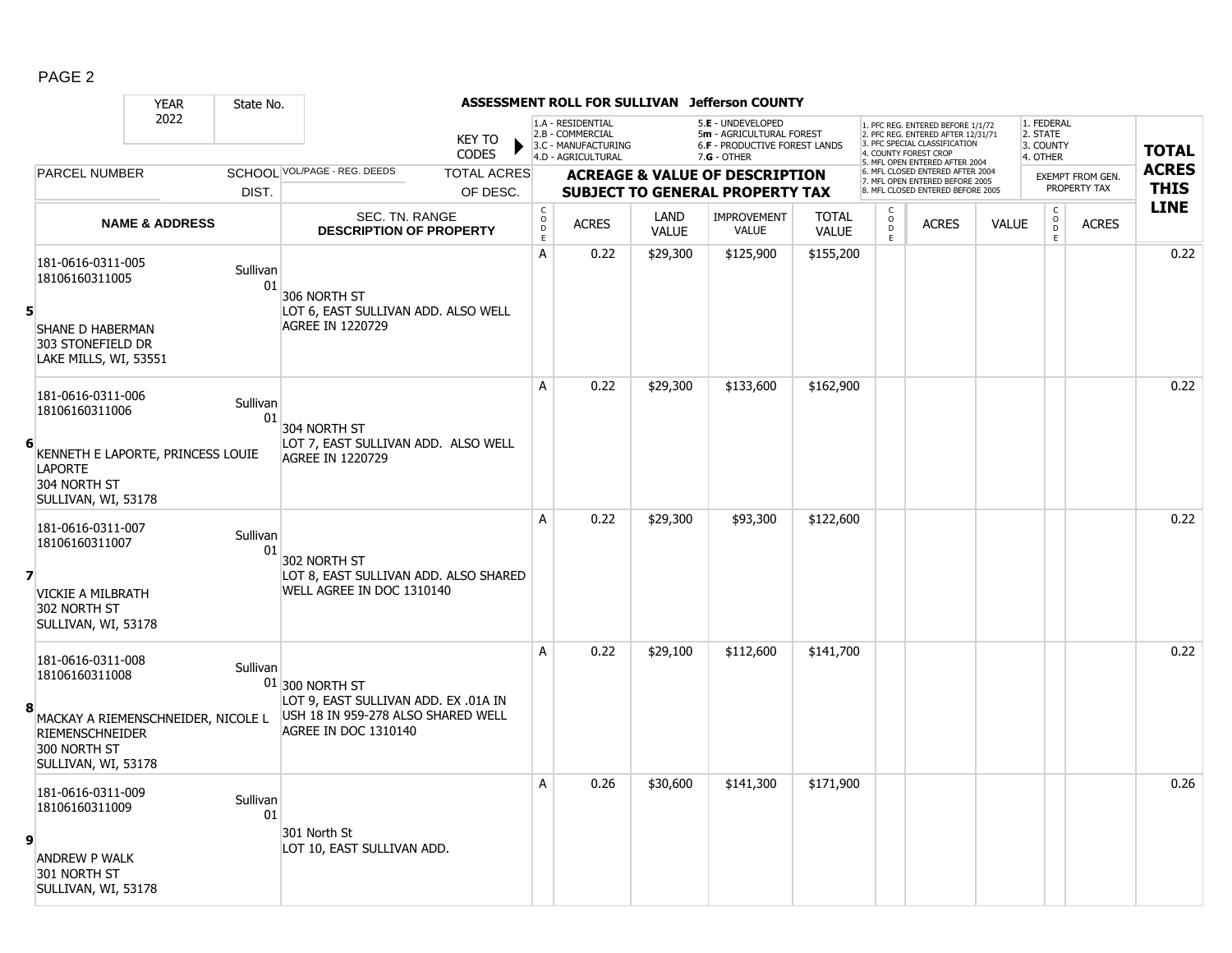|    |                                                                        | <b>YEAR</b>               | State No.      |                                                                                                                                                |                               |                                            | ASSESSMENT ROLL FOR SULLIVAN                                                       |                      | <b>Jefferson COUNTY</b>                                                                                |                              |                         |                                                                                                                                                                     |              |                                                 |                                         |                             |
|----|------------------------------------------------------------------------|---------------------------|----------------|------------------------------------------------------------------------------------------------------------------------------------------------|-------------------------------|--------------------------------------------|------------------------------------------------------------------------------------|----------------------|--------------------------------------------------------------------------------------------------------|------------------------------|-------------------------|---------------------------------------------------------------------------------------------------------------------------------------------------------------------|--------------|-------------------------------------------------|-----------------------------------------|-----------------------------|
|    |                                                                        | 2022                      |                |                                                                                                                                                | <b>KEY TO</b><br><b>CODES</b> |                                            | 1.A - RESIDENTIAL<br>2.B - COMMERCIAL<br>3.C - MANUFACTURING<br>4.D - AGRICULTURAL |                      | 5.E - UNDEVELOPED<br>5m - AGRICULTURAL FOREST<br><b>6.F - PRODUCTIVE FOREST LANDS</b><br>$7.G - OTHER$ |                              |                         | 1. PFC REG. ENTERED BEFORE 1/1/72<br>2. PFC REG. ENTERED AFTER 12/31/71<br>3. PFC SPECIAL CLASSIFICATION<br>4. COUNTY FOREST CROP<br>5. MFL OPEN ENTERED AFTER 2004 |              | 1. FEDERAL<br>2. STATE<br>3. COUNTY<br>4. OTHER |                                         | <b>TOTAL</b>                |
|    | PARCEL NUMBER                                                          |                           |                | SCHOOL VOL/PAGE - REG. DEEDS                                                                                                                   | <b>TOTAL ACRES</b>            |                                            |                                                                                    |                      | <b>ACREAGE &amp; VALUE OF DESCRIPTION</b>                                                              |                              |                         | 6. MFL CLOSED ENTERED AFTER 2004<br>7. MFL OPEN ENTERED BEFORE 2005<br>8. MFL CLOSED ENTERED BEFORE 2005                                                            |              |                                                 | <b>EXEMPT FROM GEN.</b><br>PROPERTY TAX | <b>ACRES</b><br><b>THIS</b> |
|    |                                                                        |                           | DIST.          |                                                                                                                                                | OF DESC.                      |                                            |                                                                                    |                      | <b>SUBJECT TO GENERAL PROPERTY TAX</b>                                                                 |                              | C                       |                                                                                                                                                                     |              | $\mathsf{C}$                                    |                                         | <b>LINE</b>                 |
|    |                                                                        | <b>NAME &amp; ADDRESS</b> |                | SEC. TN. RANGE<br><b>DESCRIPTION OF PROPERTY</b>                                                                                               |                               | $\begin{array}{c} C \\ O \\ E \end{array}$ | <b>ACRES</b>                                                                       | LAND<br><b>VALUE</b> | <b>IMPROVEMENT</b><br><b>VALUE</b>                                                                     | <b>TOTAL</b><br><b>VALUE</b> | $_{\rm D}^{\rm O}$<br>E | <b>ACRES</b>                                                                                                                                                        | <b>VALUE</b> | $_{\rm D}^{\rm O}$<br>E                         | <b>ACRES</b>                            |                             |
|    | 181-0616-0311-010<br>18106160311010                                    |                           | Sullivan<br>01 |                                                                                                                                                |                               | A                                          | 0.23                                                                               | \$29,500             | \$138,100                                                                                              | \$167,600                    |                         |                                                                                                                                                                     |              |                                                 |                                         | 0.23                        |
| 10 | MATTHEW G RUPP, DANIELLE D RUPP<br>303 NORTH ST<br>SULLIVAN, WI, 53178 |                           |                | 303 NORTH ST<br>LOT 11, EAST SULLIVAN ADD.                                                                                                     |                               |                                            |                                                                                    |                      |                                                                                                        |                              |                         |                                                                                                                                                                     |              |                                                 |                                         |                             |
|    | 181-0616-0311-011<br>18106160311011                                    |                           | Sullivan<br>01 |                                                                                                                                                |                               | A                                          | 0.23                                                                               | \$29,500             | \$156,900                                                                                              | \$186,400                    |                         |                                                                                                                                                                     |              |                                                 |                                         | 0.23                        |
| 11 | LUCILLE H SCHULFER<br>305 NORTH ST<br>SULLIVAN, WI, 53178              |                           |                | 305 NORTH ST<br>LOT 12, EAST SULLIVAN ADD.                                                                                                     |                               |                                            |                                                                                    |                      |                                                                                                        |                              |                         |                                                                                                                                                                     |              |                                                 |                                         |                             |
|    | 181-0616-0311-012<br>18106160311012                                    |                           | Sullivan<br>01 |                                                                                                                                                |                               | A                                          | 0.23                                                                               | \$29,500             | \$152,600                                                                                              | \$182,100                    |                         |                                                                                                                                                                     |              |                                                 |                                         | 0.23                        |
| 12 | <b>LORRIE E SCHEERER</b><br>307 NORTH ST<br>SULLIVAN, WI, 53178        |                           |                | 307 North St<br>LOT 13, EAST SULLIVAN ADD.                                                                                                     |                               |                                            |                                                                                    |                      |                                                                                                        |                              |                         |                                                                                                                                                                     |              |                                                 |                                         |                             |
|    | 181-0616-0311-013<br>18106160311013                                    |                           | Sullivan<br>01 |                                                                                                                                                |                               | A                                          | 0.41                                                                               | \$33,600             | \$167,700                                                                                              | \$201,300                    |                         |                                                                                                                                                                     |              |                                                 |                                         | 0.41                        |
| 13 | VIRGIL F RAGAR, TERI R RAGAR<br>309 NORTH ST<br>SULLIVAN, WI, 53178    |                           |                | 309 North St<br>LOTS 14 & 15, EAST SULLIVAN ADD                                                                                                |                               |                                            |                                                                                    |                      |                                                                                                        |                              |                         |                                                                                                                                                                     |              |                                                 |                                         |                             |
| 14 | 181-0616-0311-014<br>18106160311014                                    |                           | Sullivan       | $01$ <sup>100</sup> MAIN ST<br>BEG NW/C LOT 11, E SULLIVAN ADD,<br>S12DG26'E207.16FT TO C/L HGY, SWLY ON<br>SD C/L 189FTNWLY 171.50FT, NELY TO |                               | A                                          | 0.93                                                                               | \$43,700             | \$145,400                                                                                              | \$189,100                    |                         |                                                                                                                                                                     |              |                                                 |                                         | 0.93                        |
|    | DONNA LYNN (OLSON), HOFFMAN<br>100 MAIN ST<br>SULLIVAN, WI, 53178      |                           |                | POB.                                                                                                                                           |                               |                                            |                                                                                    |                      |                                                                                                        |                              |                         |                                                                                                                                                                     |              |                                                 |                                         |                             |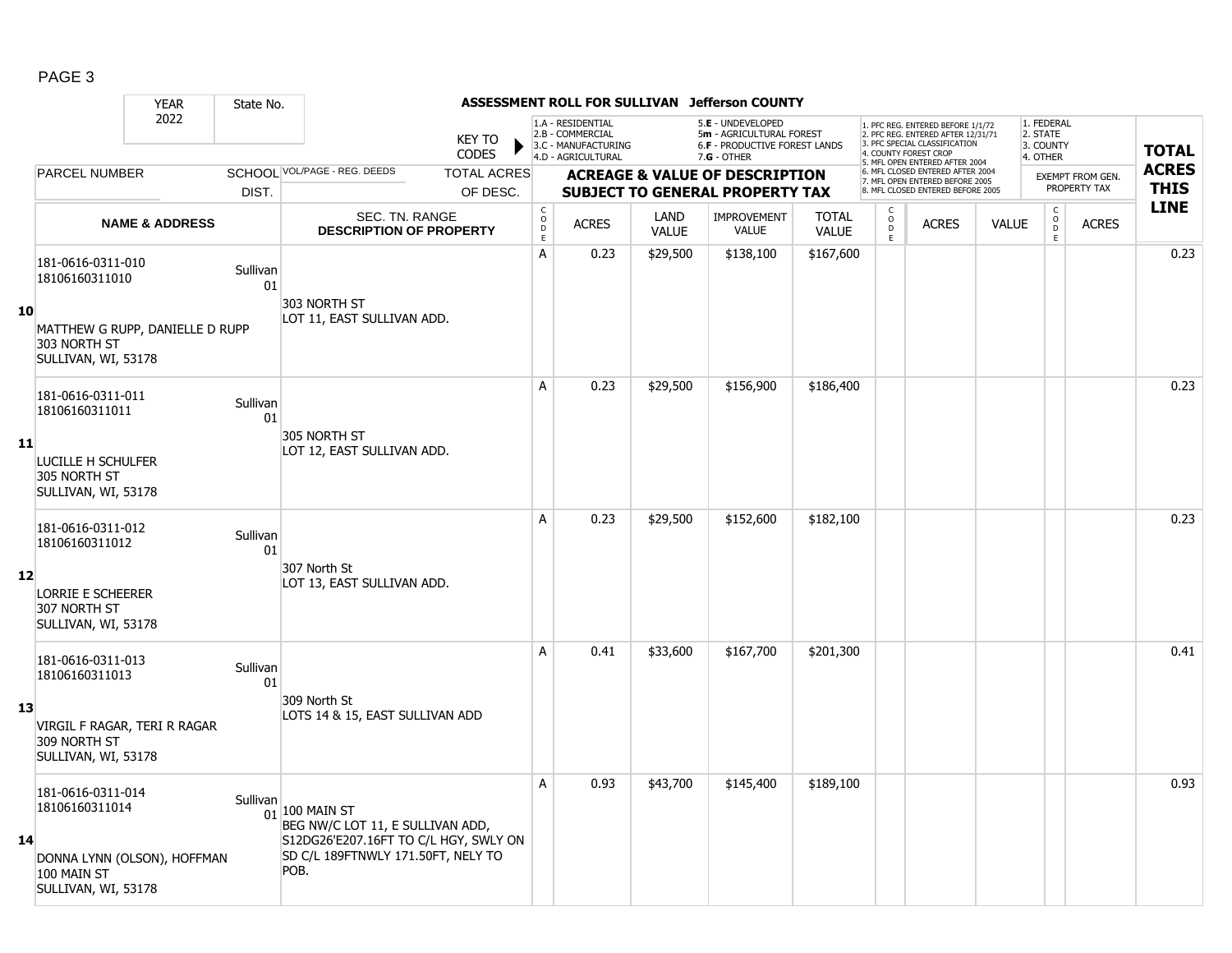|    |                                                                                                                   | <b>YEAR</b>               | State No.    |                                                                                                                                                                                                                                         |                                            | <b>ASSESSMENT ROLL FOR SULLIVAN</b>                                                |                             | <b>Jefferson COUNTY</b>                                                                         |                              |             |                                                                                                                                   |              |                                                 |                  |              |
|----|-------------------------------------------------------------------------------------------------------------------|---------------------------|--------------|-----------------------------------------------------------------------------------------------------------------------------------------------------------------------------------------------------------------------------------------|--------------------------------------------|------------------------------------------------------------------------------------|-----------------------------|-------------------------------------------------------------------------------------------------|------------------------------|-------------|-----------------------------------------------------------------------------------------------------------------------------------|--------------|-------------------------------------------------|------------------|--------------|
|    |                                                                                                                   | 2022                      |              | <b>KEY TO</b><br><b>CODES</b>                                                                                                                                                                                                           |                                            | 1.A - RESIDENTIAL<br>2.B - COMMERCIAL<br>3.C - MANUFACTURING<br>4.D - AGRICULTURAL |                             | 5.E - UNDEVELOPED<br>5m - AGRICULTURAL FOREST<br>6.F - PRODUCTIVE FOREST LANDS<br>$7.G - OTHER$ |                              |             | 1. PFC REG. ENTERED BEFORE 1/1/72<br>2. PFC REG. ENTERED AFTER 12/31/71<br>3. PFC SPECIAL CLASSIFICATION<br>4. COUNTY FOREST CROP |              | 1. FEDERAL<br>2. STATE<br>3. COUNTY<br>4. OTHER |                  | <b>TOTAL</b> |
|    | <b>PARCEL NUMBER</b>                                                                                              |                           |              | SCHOOL VOL/PAGE - REG. DEEDS<br><b>TOTAL ACRES</b>                                                                                                                                                                                      |                                            |                                                                                    |                             | <b>ACREAGE &amp; VALUE OF DESCRIPTION</b>                                                       |                              |             | 5. MFL OPEN ENTERED AFTER 2004<br>6. MFL CLOSED ENTERED AFTER 2004                                                                |              |                                                 | EXEMPT FROM GEN. | <b>ACRES</b> |
|    |                                                                                                                   |                           | DIST.        | OF DESC.                                                                                                                                                                                                                                |                                            |                                                                                    |                             | <b>SUBJECT TO GENERAL PROPERTY TAX</b>                                                          |                              |             | 7. MFL OPEN ENTERED BEFORE 2005<br>8. MFL CLOSED ENTERED BEFORE 2005                                                              |              |                                                 | PROPERTY TAX     | <b>THIS</b>  |
|    |                                                                                                                   | <b>NAME &amp; ADDRESS</b> |              | SEC. TN. RANGE<br><b>DESCRIPTION OF PROPERTY</b>                                                                                                                                                                                        | $\begin{array}{c} C \\ 0 \\ E \end{array}$ | <b>ACRES</b>                                                                       | <b>LAND</b><br><b>VALUE</b> | <b>IMPROVEMENT</b><br>VALUE                                                                     | <b>TOTAL</b><br><b>VALUE</b> | 0<br>D<br>E | <b>ACRES</b>                                                                                                                      | <b>VALUE</b> | $\mathsf{C}$<br>$\circ$<br>D<br>E               | <b>ACRES</b>     | <b>LINE</b>  |
| 15 | 181-0616-0311-015<br>18106160311015<br><b>WENDY A WILKENSON</b><br>102 MAIN ST<br>SULLIVAN, WI, 53178             |                           |              | Sullivan 102 MAIN ST<br>01 COM NE/S/C, W485.57FT,<br>S12DG26'E508.06FT TO USH 18, SW ONHGY<br>189FT TO POB, SWLY ON HGY88FT, NWLY<br>171.50FT, NWLY 88FT, SELY 171.50FT TO<br>POB                                                       | A                                          | 0.37                                                                               | \$32,700                    | \$133,100                                                                                       | \$165,800                    |             |                                                                                                                                   |              |                                                 |                  | 0.37         |
| 16 | 181-0616-0311-016<br>18106160311016<br>PELIKAN & ASSOCIATES LLC<br><b>PO BOX 25</b><br>SULLIVAN, WI, 53178-0025   |                           | Sullivan $0$ | 01 BEG NW/C CEFRL 1/4 NEFRL 1/4, S ABT<br>900FT, NELY ABT 270FT, SE ABT 262FT TO<br>HGY, NELY ON HGY ABT 360FT, NWLY<br>171.50FTNELY TO NW/C LOT 11, EAST<br>SULLIVAN ADD, N TO N/S/L, W TO POB.                                        | F<br>E                                     | 10.00<br>3.00                                                                      | \$40,000<br>\$1,500         | \$0<br>\$0                                                                                      | \$40,000<br>\$1,500          |             |                                                                                                                                   |              |                                                 |                  | 13.00        |
|    |                                                                                                                   |                           |              | <b>Parcel Total</b>                                                                                                                                                                                                                     |                                            | 13.00                                                                              | \$41,500                    | \$0                                                                                             | \$41,500                     |             | 0.00                                                                                                                              | \$0          |                                                 | 0.00             |              |
| 17 | 181-0616-0311-017<br>18106160311017<br>PATRICK PELIKAN, SUSAN PELIKAN<br>W1693 FROELICH RD<br>SULLIVAN, WI, 53178 |                           |              | Sullivan 110 MAIN ST<br>01 BEG 510FT NE NW/C EDNA<br>KROHNLOT, S61DG25'E262FT,<br>NE120FT, N61DG16'W262FT, SE120FT-POB,<br>EX BEG WLY/C SD LOT, N35DG26'E 10FT,<br>S56DG52'E 142.26FT TO POB.                                           | A                                          | 0.72                                                                               | \$39,700                    | \$131,600                                                                                       | \$171,300                    |             |                                                                                                                                   |              |                                                 |                  | 0.72         |
| 18 | 181-0616-0311-018<br>18106160311018<br>ERIC G WERNI, VICKIE L WERNI<br>112 MAIN ST<br>SULLIVAN, WI, 53178         |                           |              | Sullivan 112 MAIN ST<br>$\frac{1}{01}$ BEG 420FT NE OF NW/C EDNA KROHN LOT,<br>S61DG25'E258FT, NE 90FT,<br>N61DG16'W262FT, SW 90FT TO POB. ALSO<br>BEG NLY/C SD LOT, N35DG26'E 10FT,<br>S56DG52'E 142.51FT, N60DG52'E143.26FT<br>TO POB | A                                          | 0.53                                                                               | \$36,000                    | \$193,200                                                                                       | \$229,200                    |             |                                                                                                                                   |              |                                                 |                  | 0.53         |
| 19 | 181-0616-0311-019<br>18106160311019<br><b>JESSE LEE SNYDER</b><br>114 MAIN ST<br>SULLIVAN, WI, 53178              |                           | Sullivan     | $01$ 114 Main St<br>BEG 310FT NE NW/C EDNA KROHNLOT,<br>S61DG38'E252FT, NE110FT<br>N61DG38'W258FT, SW 110FT-POB                                                                                                                         | Α                                          | 0.64                                                                               | \$38,000                    | \$204,900                                                                                       | \$242,900                    |             |                                                                                                                                   |              |                                                 |                  | 0.64         |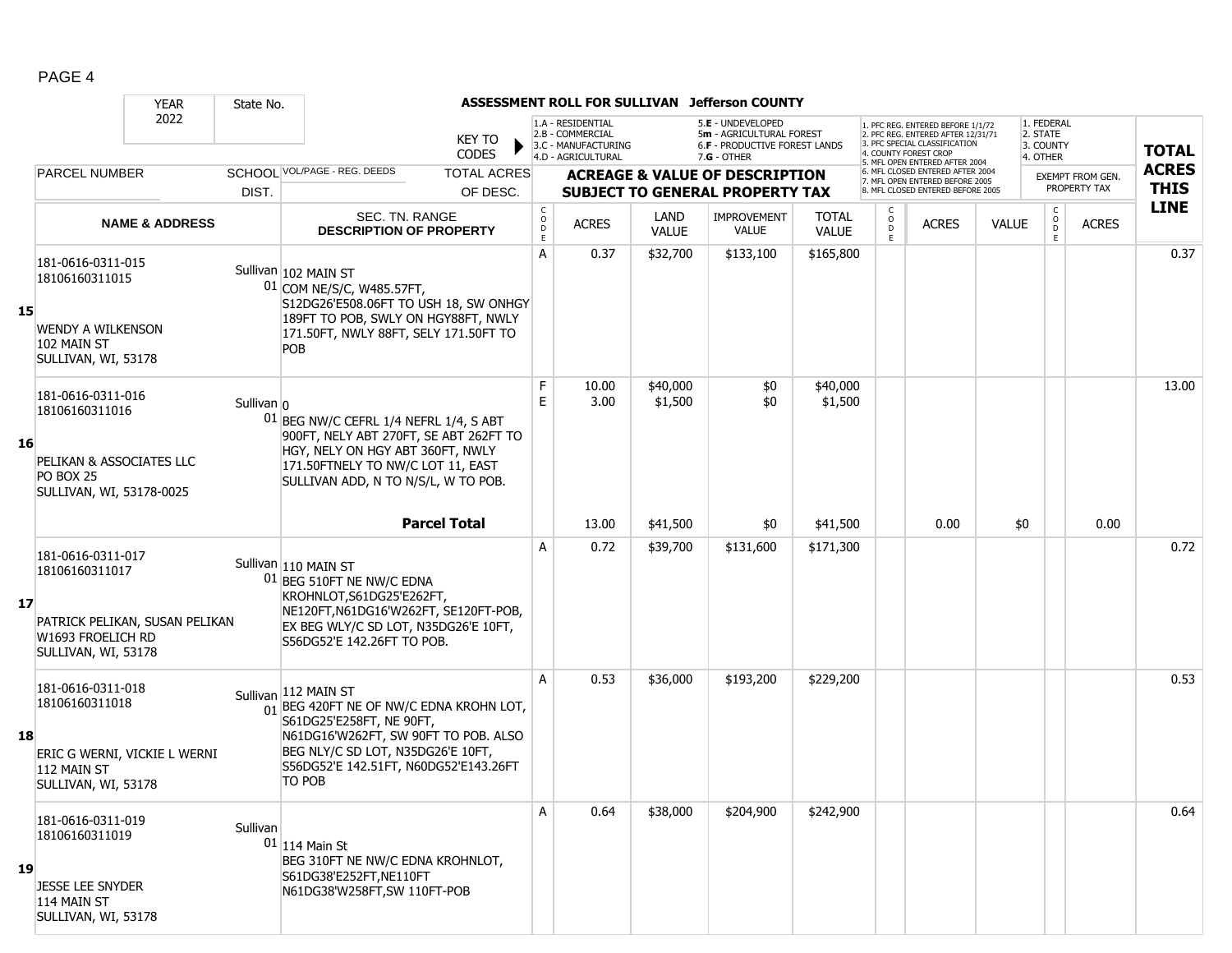|    |                                                                                                        | <b>YEAR</b>                 | State No.      |                                                                                                                                                                    |                                                                                    |                      | ASSESSMENT ROLL FOR SULLIVAN Jefferson COUNTY                                                        |                       |                             |                                                                                                                                  |              |                                                          |                  |              |
|----|--------------------------------------------------------------------------------------------------------|-----------------------------|----------------|--------------------------------------------------------------------------------------------------------------------------------------------------------------------|------------------------------------------------------------------------------------|----------------------|------------------------------------------------------------------------------------------------------|-----------------------|-----------------------------|----------------------------------------------------------------------------------------------------------------------------------|--------------|----------------------------------------------------------|------------------|--------------|
|    |                                                                                                        | 2022                        |                | <b>KEY TO</b><br><b>CODES</b>                                                                                                                                      | 1.A - RESIDENTIAL<br>2.B - COMMERCIAL<br>3.C - MANUFACTURING<br>4.D - AGRICULTURAL |                      | 5.E - UNDEVELOPED<br>5m - AGRICULTURAL FOREST<br><b>6.F - PRODUCTIVE FOREST LANDS</b><br>7.G - OTHER |                       |                             | . PFC REG. ENTERED BEFORE 1/1/72<br>2. PFC REG. ENTERED AFTER 12/31/71<br>3. PFC SPECIAL CLASSIFICATION<br>4. COUNTY FOREST CROP |              | 1. FEDERAL<br>2. STATE<br>3. COUNTY<br>4. OTHER          |                  | <b>TOTAL</b> |
|    | PARCEL NUMBER                                                                                          |                             |                | SCHOOL VOL/PAGE - REG. DEEDS<br><b>TOTAL ACRES</b>                                                                                                                 |                                                                                    |                      | <b>ACREAGE &amp; VALUE OF DESCRIPTION</b>                                                            |                       |                             | 5. MFL OPEN ENTERED AFTER 2004<br>6. MFL CLOSED ENTERED AFTER 2004<br>7. MFL OPEN ENTERED BEFORE 2005                            |              |                                                          | EXEMPT FROM GEN. | <b>ACRES</b> |
|    |                                                                                                        |                             | DIST.          | OF DESC.                                                                                                                                                           |                                                                                    |                      | <b>SUBJECT TO GENERAL PROPERTY TAX</b>                                                               |                       |                             | 8. MFL CLOSED ENTERED BEFORE 2005                                                                                                |              |                                                          | PROPERTY TAX     | <b>THIS</b>  |
|    |                                                                                                        | <b>NAME &amp; ADDRESS</b>   |                | SEC. TN. RANGE<br><b>DESCRIPTION OF PROPERTY</b>                                                                                                                   | $\begin{array}{c} C \\ O \\ E \end{array}$<br><b>ACRES</b>                         | LAND<br><b>VALUE</b> | <b>IMPROVEMENT</b><br><b>VALUE</b>                                                                   | <b>TOTAL</b><br>VALUE | C<br>$\mathsf{o}$<br>D<br>E | <b>ACRES</b>                                                                                                                     | <b>VALUE</b> | $\begin{matrix} 0 \\ 0 \\ D \end{matrix}$<br>$\mathsf E$ | <b>ACRES</b>     | <b>LINE</b>  |
| 20 | 181-0616-0311-020<br>18106160311020<br>CODY J KAISER<br>116 MAIN ST<br>SULLIVAN, WI, 53178             |                             | Sullivan       | $01$ 116 Main St<br>BEG 240FT NE NW/C EDNA KROHN LOT,<br>S61DDG44' E249FT, NE70FT, N61DG38'<br>W252FT, SW 70FT-POB ALSO SHARED WELL<br>AGREE IN DOC 1383513.       | A<br>0.40                                                                          | \$33,300             | \$151,100                                                                                            | \$184,400             |                             |                                                                                                                                  |              |                                                          |                  | 0.40         |
| 21 | 181-0616-0311-021<br>18106160311021<br>JOHN M MACHESKY<br>118 MAIN ST<br>SULLIVAN, WI, 53178           |                             | Sullivan       | $01$ 118 MAIN ST<br>BEG 180FT NE NW/C EDNA KROHN LOT,<br>S61DG50' E246.30FT, NE60FT, N61DG44'<br>W249FT, SW 60FT TO POB. ALSO SHARED<br>WELL AGREE IN DOC 1383513. | A<br>0.34                                                                          | \$32,100             | \$171,100                                                                                            | \$203,200             |                             |                                                                                                                                  |              |                                                          |                  | 0.34         |
| 22 | 181-0616-0311-022<br>18106160311022<br><b>WENDY K BYRNES</b><br>103 MAIN ST<br>SULLIVAN, WI, 53178     |                             | Sullivan<br>01 | 103 Main St<br>LOT 1, THE MEADOWS OF SULLIVAN. EX<br>.07A IN USH 18 IN 955-732                                                                                     | B<br>2.10                                                                          | \$79,600             | \$237,400                                                                                            | \$317,000             |                             |                                                                                                                                  |              |                                                          |                  | 2.10         |
| 23 | 181-0616-0311-023<br>18106160311023<br><b>JVSC ST GEORGE LLC</b><br>105 MAIN ST<br>SULLIVAN, WI, 53178 |                             | Sullivan<br>01 | 105 Main St<br>LOT 2, THE MEADOWS OF SULLIVAN. EX<br>016A IN USH 18 IN 959-374                                                                                     | B<br>1.69                                                                          | \$77,900             | \$182,000                                                                                            | \$259,900             |                             |                                                                                                                                  |              |                                                          |                  | 1.69         |
| 24 | 181-0616-0311-024<br>18106160311024<br><b>SULLIVAN LLC</b><br>PO BOX 3034<br>Merton, WI, 53056         | SULLIVAN APARTMENTS LLC, TW | Sullivan       | 01 200 Cardinal Dr<br>LOT 3, THE MEADOWS OF SULLIVAN. EX<br>013 A IN USH 18 IN 883-154 EX .01A IN<br>USH 18 IN 959-380                                             | B<br>1.62                                                                          | \$118,600            | \$1,681,400                                                                                          | \$1,800,000           |                             |                                                                                                                                  |              |                                                          |                  | 1.62         |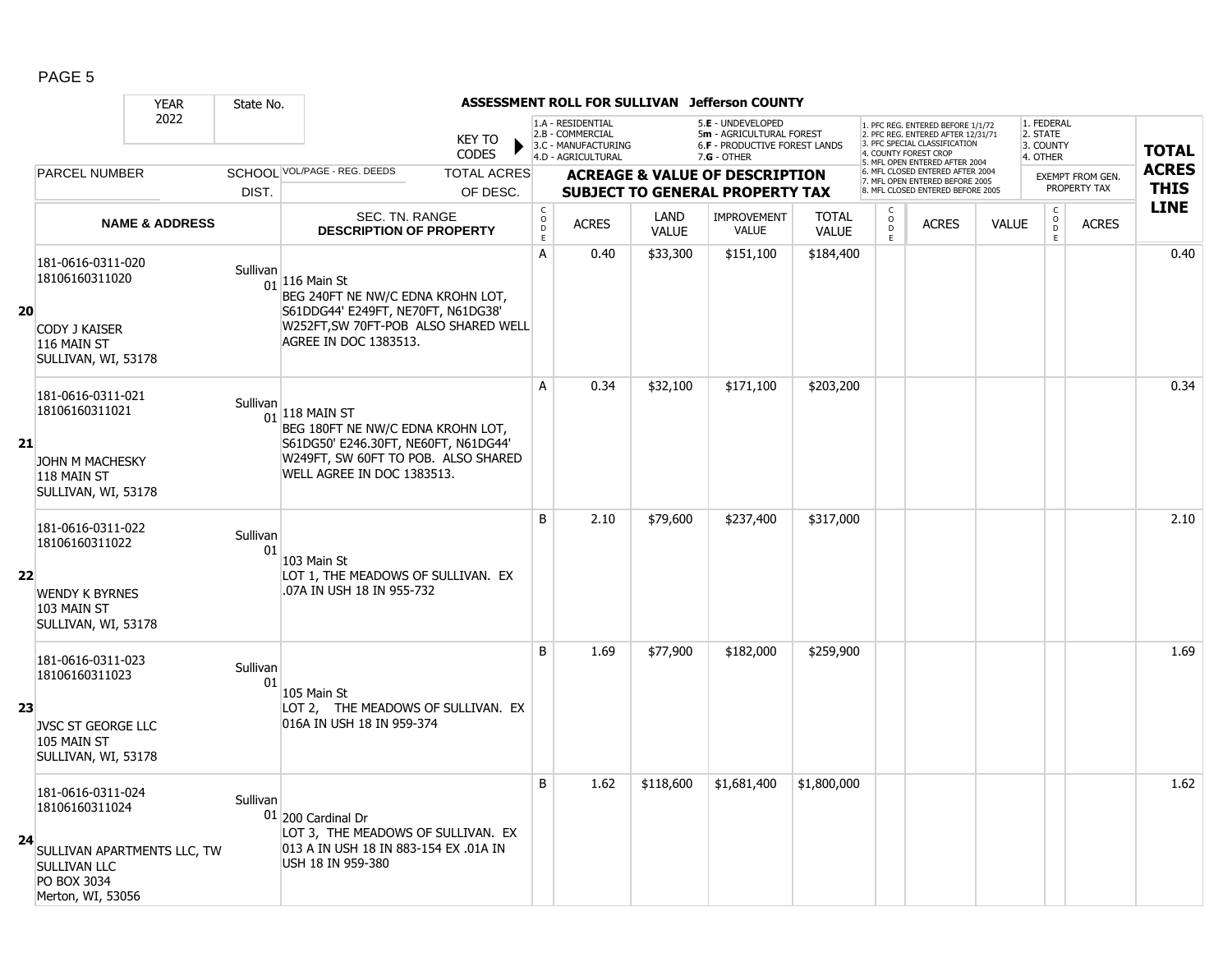|    |                                                                                                | <b>YEAR</b>               | State No.      |                                                                         |                               |                                                |                                                                                    |                      | ASSESSMENT ROLL FOR SULLIVAN Jefferson COUNTY                                                        |                              |                                       |                                                                                                                                                                    |              |                                                 |                         |              |
|----|------------------------------------------------------------------------------------------------|---------------------------|----------------|-------------------------------------------------------------------------|-------------------------------|------------------------------------------------|------------------------------------------------------------------------------------|----------------------|------------------------------------------------------------------------------------------------------|------------------------------|---------------------------------------|--------------------------------------------------------------------------------------------------------------------------------------------------------------------|--------------|-------------------------------------------------|-------------------------|--------------|
|    |                                                                                                | 2022                      |                |                                                                         | <b>KEY TO</b><br><b>CODES</b> |                                                | 1.A - RESIDENTIAL<br>2.B - COMMERCIAL<br>3.C - MANUFACTURING<br>4.D - AGRICULTURAL |                      | 5.E - UNDEVELOPED<br>5m - AGRICULTURAL FOREST<br><b>6.F - PRODUCTIVE FOREST LANDS</b><br>7.G - OTHER |                              |                                       | . PFC REG. ENTERED BEFORE 1/1/72<br>2. PFC REG. ENTERED AFTER 12/31/71<br>3. PFC SPECIAL CLASSIFICATION<br>4. COUNTY FOREST CROP<br>5. MFL OPEN ENTERED AFTER 2004 |              | 1. FEDERAL<br>2. STATE<br>3. COUNTY<br>4. OTHER |                         | <b>TOTAL</b> |
|    | <b>PARCEL NUMBER</b>                                                                           |                           |                | SCHOOL VOL/PAGE - REG. DEEDS                                            | <b>TOTAL ACRES</b>            |                                                |                                                                                    |                      | <b>ACREAGE &amp; VALUE OF DESCRIPTION</b>                                                            |                              |                                       | 6. MFL CLOSED ENTERED AFTER 2004<br>7. MFL OPEN ENTERED BEFORE 2005                                                                                                |              |                                                 | <b>EXEMPT FROM GEN.</b> | <b>ACRES</b> |
|    |                                                                                                |                           | DIST.          |                                                                         | OF DESC.                      |                                                |                                                                                    |                      | <b>SUBJECT TO GENERAL PROPERTY TAX</b>                                                               |                              |                                       | 8 MFL CLOSED ENTERED BEFORE 2005                                                                                                                                   |              |                                                 | PROPERTY TAX            | <b>THIS</b>  |
|    |                                                                                                | <b>NAME &amp; ADDRESS</b> |                | SEC. TN. RANGE<br><b>DESCRIPTION OF PROPERTY</b>                        |                               | $\begin{matrix} C \\ O \\ D \end{matrix}$<br>E | <b>ACRES</b>                                                                       | LAND<br><b>VALUE</b> | <b>IMPROVEMENT</b><br><b>VALUE</b>                                                                   | <b>TOTAL</b><br><b>VALUE</b> | C<br>$\mathsf{o}\,$<br>D<br>$\bar{E}$ | <b>ACRES</b>                                                                                                                                                       | <b>VALUE</b> | $\rm _o^C$<br>D<br>E                            | <b>ACRES</b>            | <b>LINE</b>  |
|    | 181-0616-0311-025<br>18106160311025                                                            |                           | Sullivan<br>01 |                                                                         |                               | A                                              | 0.35                                                                               | \$52,900             | \$367,800                                                                                            | \$420,700                    |                                       |                                                                                                                                                                    |              |                                                 |                         | 0.35         |
| 25 | <b>JAMES A BRALICK</b><br>969 ARMOUR RD<br>OCONOMOWOC, WI, 53066                               |                           |                | 232 Cardinal Dr<br>LOT 4, THE MEADOWS OF SULLIVAN                       |                               |                                                |                                                                                    |                      |                                                                                                      |                              |                                       |                                                                                                                                                                    |              |                                                 |                         |              |
|    | 181-0616-0311-026<br>18106160311026                                                            |                           | Sullivan<br>01 |                                                                         |                               | A                                              | 0.35                                                                               | \$52,900             | \$170,000                                                                                            | \$222,900                    |                                       |                                                                                                                                                                    |              |                                                 |                         | 0.35         |
| 26 | JAMES M BRANDENBURG, JANICE L<br><b>BRANDENBURG</b><br>238 CARDINAL DR<br>SULLIVAN, WI, 53178  |                           |                | 236 CARDINAL DR<br>LOT 5, THE MEADOWS OF SULLIVAN                       |                               |                                                |                                                                                    |                      |                                                                                                      |                              |                                       |                                                                                                                                                                    |              |                                                 |                         |              |
|    | 181-0616-0311-027<br>18106160311027                                                            |                           | Sullivan<br>01 |                                                                         |                               | A                                              | 0.29                                                                               | \$51,400             | \$0                                                                                                  | \$51,400                     |                                       |                                                                                                                                                                    |              |                                                 |                         | 0.29         |
| 27 | SUSAN WOJCIK<br>4434 N 64TH ST<br>MILWAUKEE, WI, 53218                                         |                           |                | 501 Partridge Ct<br>LOT 52, REPLAT OF THE MEADOWS OF<br><b>SULLIVAN</b> |                               |                                                |                                                                                    |                      |                                                                                                      |                              |                                       |                                                                                                                                                                    |              |                                                 |                         |              |
|    | 181-0616-0311-028<br>18106160311028                                                            |                           | Sullivan<br>01 | 505 PARTRIDGE CT                                                        |                               | А                                              | 0.39                                                                               | \$53,700             | \$231,600                                                                                            | \$285,300                    |                                       |                                                                                                                                                                    |              |                                                 |                         | 0.39         |
| 28 | PARTRIDGE COURT PROPERTIES LLC<br>11211 RIVER VIEW DR<br>POTOMAC, MD, 20854                    |                           |                | LOT 53, REPLAT OF<br>SULLIVAN.                                          | THE MEADOWS OF                |                                                |                                                                                    |                      |                                                                                                      |                              |                                       |                                                                                                                                                                    |              |                                                 |                         |              |
|    | 181-0616-0311-030<br>18106160311030                                                            |                           | Sullivan<br>01 | 509 Partridge Ct                                                        |                               | A                                              | 0.31                                                                               | \$52,000             | \$228,600                                                                                            | \$280,600                    |                                       |                                                                                                                                                                    |              |                                                 |                         | 0.31         |
| 29 | PETER AARON SCHMITT, CATHERINE L<br><b>SCHMITT</b><br>1222 NIAGARA RD<br>OCONOMOWOC, WI, 53066 |                           |                | LOT 54, REPLAT OF THE MEADOWS OF<br>SULLIVAN.                           |                               |                                                |                                                                                    |                      |                                                                                                      |                              |                                       |                                                                                                                                                                    |              |                                                 |                         |              |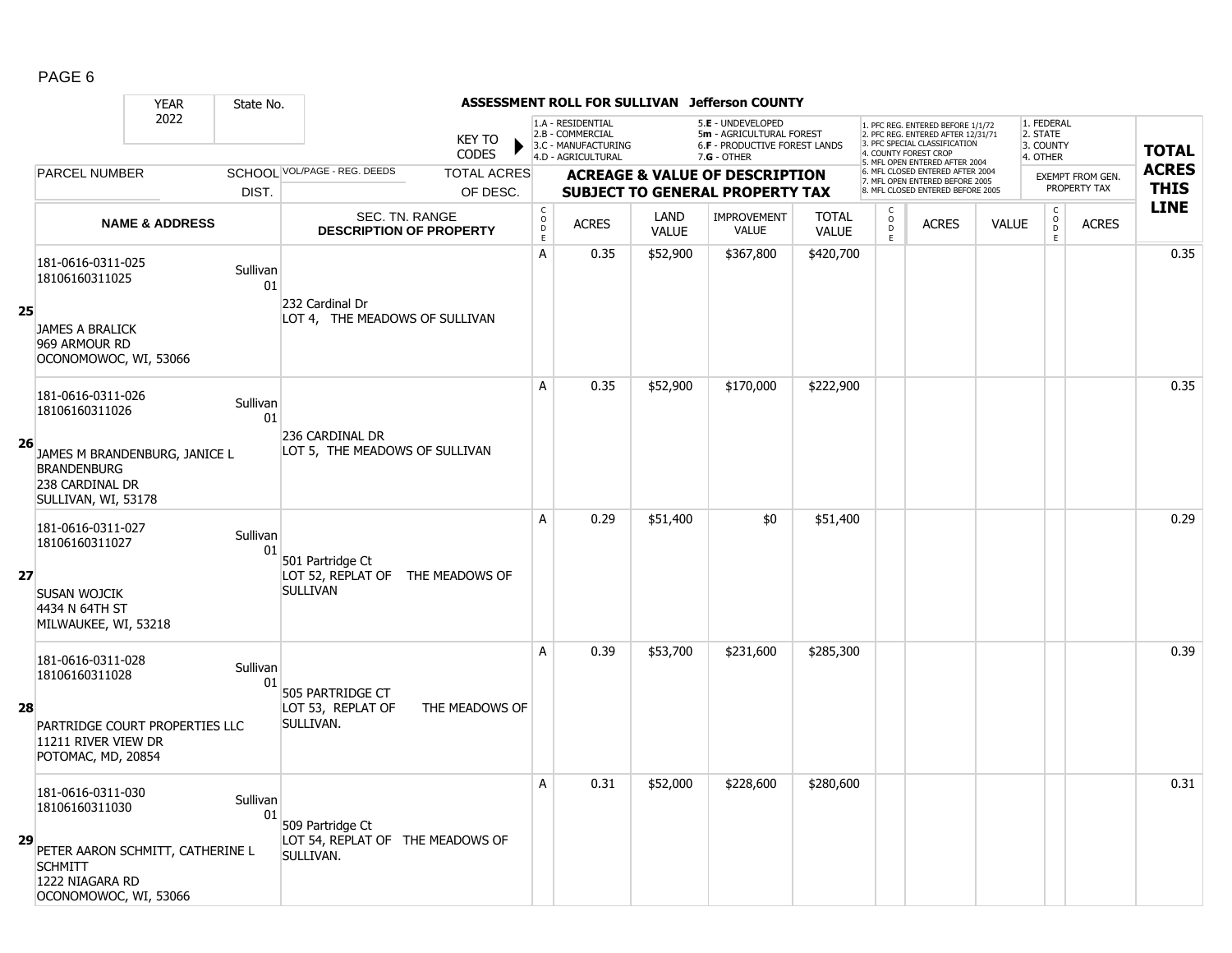|    |                                                                                                                     | <b>YEAR</b>               | State No.      |                                                                         |                                                  |                                |                                                                                    |                      | ASSESSMENT ROLL FOR SULLIVAN Jefferson COUNTY                                                        |                              |                                              |                                                                                                                                                                    |              |                                                          |                         |                            |
|----|---------------------------------------------------------------------------------------------------------------------|---------------------------|----------------|-------------------------------------------------------------------------|--------------------------------------------------|--------------------------------|------------------------------------------------------------------------------------|----------------------|------------------------------------------------------------------------------------------------------|------------------------------|----------------------------------------------|--------------------------------------------------------------------------------------------------------------------------------------------------------------------|--------------|----------------------------------------------------------|-------------------------|----------------------------|
|    |                                                                                                                     | 2022                      |                |                                                                         | <b>KEY TO</b><br><b>CODES</b>                    |                                | 1.A - RESIDENTIAL<br>2.B - COMMERCIAL<br>3.C - MANUFACTURING<br>4.D - AGRICULTURAL |                      | 5.E - UNDEVELOPED<br>5m - AGRICULTURAL FOREST<br><b>6.F - PRODUCTIVE FOREST LANDS</b><br>7.G - OTHER |                              |                                              | 1. PFC REG. ENTERED BEFORE 1/1/72<br>2. PFC REG. ENTERED AFTER 12/31/71<br>3 PEC SPECIAL CLASSIFICATION<br>4. COUNTY FOREST CROF<br>5. MFL OPEN ENTERED AFTER 2004 |              | 1. FEDERAL<br>2. STATE<br>3. COUNTY<br>4. OTHER          |                         | <b>TOTAL</b>               |
|    | <b>PARCEL NUMBER</b>                                                                                                |                           |                | SCHOOL VOL/PAGE - REG. DEEDS                                            | <b>TOTAL ACRES</b>                               |                                |                                                                                    |                      | <b>ACREAGE &amp; VALUE OF DESCRIPTION</b>                                                            |                              |                                              | 6. MFL CLOSED ENTERED AFTER 2004<br>7. MFL OPEN ENTERED BEFORE 2005                                                                                                |              |                                                          | <b>EXEMPT FROM GEN.</b> | <b>ACRES</b>               |
|    |                                                                                                                     |                           | DIST.          |                                                                         | OF DESC.                                         |                                |                                                                                    |                      | <b>SUBJECT TO GENERAL PROPERTY TAX</b>                                                               |                              |                                              | <b>B. MFL CLOSED ENTERED BEFORE 2005</b>                                                                                                                           |              |                                                          | PROPERTY TAX            | <b>THIS</b><br><b>LINE</b> |
|    |                                                                                                                     | <b>NAME &amp; ADDRESS</b> |                |                                                                         | SEC. TN. RANGE<br><b>DESCRIPTION OF PROPERTY</b> | $\rm _o^C$<br>$\mathsf D$<br>E | <b>ACRES</b>                                                                       | LAND<br><b>VALUE</b> | <b>IMPROVEMENT</b><br><b>VALUE</b>                                                                   | <b>TOTAL</b><br><b>VALUE</b> | $\begin{array}{c}\n0 \\ 0 \\ E\n\end{array}$ | <b>ACRES</b>                                                                                                                                                       | <b>VALUE</b> | $\begin{matrix} 0 \\ 0 \\ D \end{matrix}$<br>$\mathsf E$ | <b>ACRES</b>            |                            |
| 30 | 181-0616-0311-031<br>18106160311031<br>SATTERFIELD RENTALS LLC<br>N61W37631 PARKVIEW DR<br>OCONOMOWOC, WI, 53066    |                           | Sullivan<br>01 | 513 Partridge Ct<br>LOT 55, REPLAT OF THE MEADOWS OF<br><b>SULLIVAN</b> |                                                  | $\overline{B}$                 | 0.43                                                                               | \$63,900             | \$220,200                                                                                            | \$284,100                    |                                              |                                                                                                                                                                    |              |                                                          |                         | 0.43                       |
| 31 | 181-0616-0311-032<br>18106160311032<br>DAVID M BUECHL, THERESA A BUECHL<br><b>PO BOX 743</b><br>PEWAUKEE, WI, 53072 |                           | Sullivan<br>01 | 521 Partridge Ct<br>LOT 56, REPLAT OF THE MEADOWS OF<br>SULLIVAN.       |                                                  | B                              | 0.42                                                                               | \$62,400             | \$221,700                                                                                            | \$284,100                    |                                              |                                                                                                                                                                    |              |                                                          |                         | 0.42                       |
| 32 | 181-0616-0311-033<br>18106160311033<br>PARTRIDGE COURT APARTMENTS LLC<br><b>PO BOX 27</b><br>Columbus, WI, 53925    |                           | Sullivan<br>01 | 529 Partridge Ct<br>LOT 57, REPLAT OF THE MEADOWS OF<br><b>SULLIVAN</b> |                                                  | B                              | 0.41                                                                               | \$62,200             | \$387,800                                                                                            | \$450,000                    |                                              |                                                                                                                                                                    |              |                                                          |                         | 0.41                       |
| 33 | 181-0616-0311-034<br>18106160311034<br>BRYCE SATTERFIELD RENTALS LLC<br>303 SENTRY DR<br>WAUKESHA, WI, 53186        |                           | Sullivan<br>01 | 538 PARTRIDGE CT<br>LOT 58, REPLAT OF THE MEADOWS OF<br>SULLIVAN.       |                                                  | B                              | 0.55                                                                               | \$74,800             | \$214,200                                                                                            | \$289,000                    |                                              |                                                                                                                                                                    |              |                                                          |                         | 0.55                       |
| 34 | 181-0616-0311-035<br>18106160311035<br>PARTRIDGE COURT TOWNHOMES LLC<br><b>PO BOX 27</b><br>Columbus, WI, 53925     |                           | Sullivan<br>01 | 530 Partridge Ct<br>LOT 59, REPLAT OF THE MEADOWS OF<br><b>SULLIVAN</b> |                                                  | B                              | 0.46                                                                               | \$66,800             | \$216,700                                                                                            | \$283,500                    |                                              |                                                                                                                                                                    |              |                                                          |                         | 0.46                       |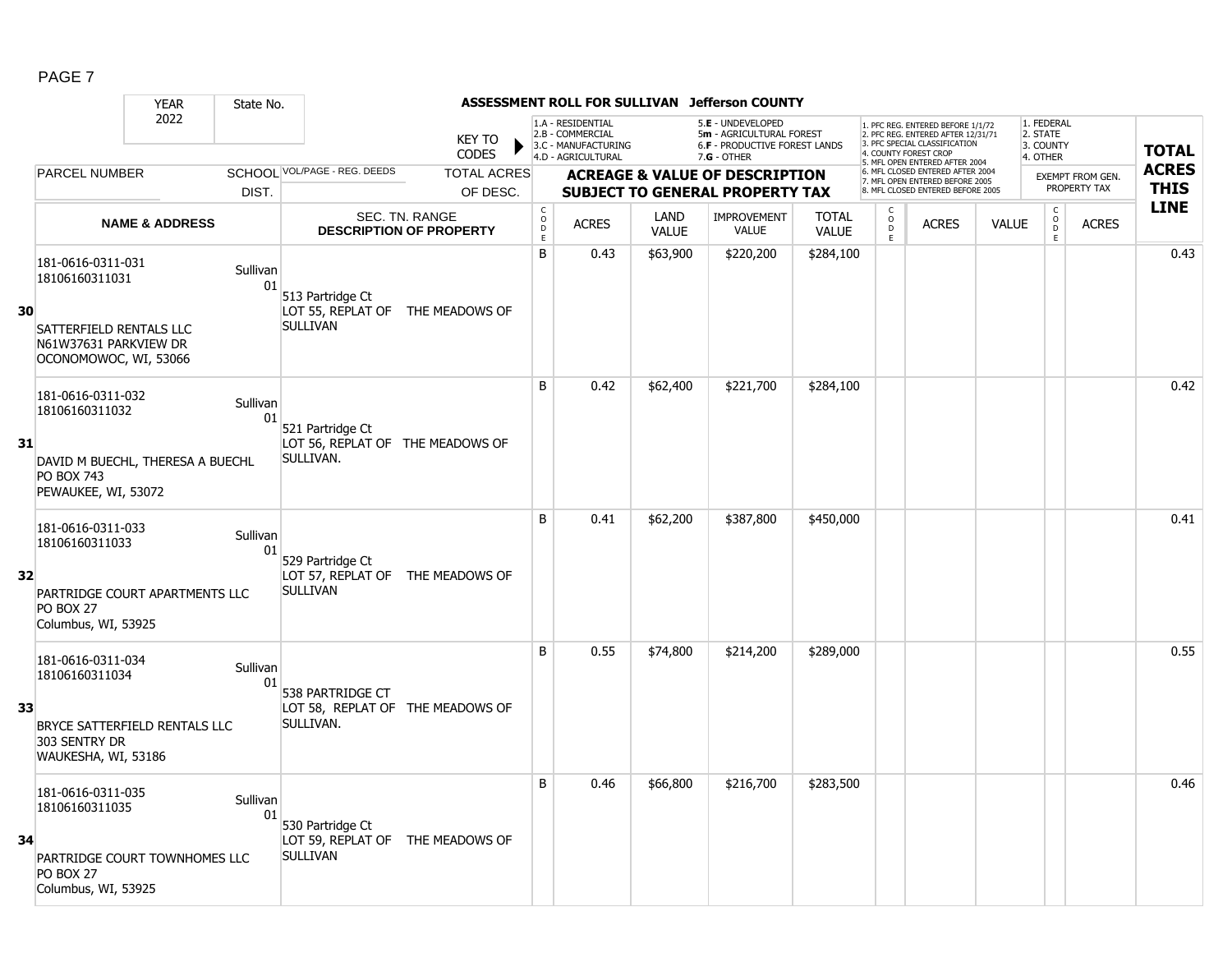|    |                                                                                | <b>YEAR</b>               | State No.      |                                                      |                               |                                            | <b>ASSESSMENT ROLL FOR SULLIVAN</b>                                                |                      | <b>Jefferson COUNTY</b>                                                                         |                              |                                                 |                                                                                                                                   |              |                                                 |                         |              |
|----|--------------------------------------------------------------------------------|---------------------------|----------------|------------------------------------------------------|-------------------------------|--------------------------------------------|------------------------------------------------------------------------------------|----------------------|-------------------------------------------------------------------------------------------------|------------------------------|-------------------------------------------------|-----------------------------------------------------------------------------------------------------------------------------------|--------------|-------------------------------------------------|-------------------------|--------------|
|    |                                                                                | 2022                      |                |                                                      | <b>KEY TO</b><br><b>CODES</b> |                                            | 1.A - RESIDENTIAL<br>2.B - COMMERCIAL<br>3.C - MANUFACTURING<br>4.D - AGRICULTURAL |                      | 5.E - UNDEVELOPED<br>5m - AGRICULTURAL FOREST<br>6.F - PRODUCTIVE FOREST LANDS<br>$7.G - OTHER$ |                              |                                                 | 1. PFC REG. ENTERED BEFORE 1/1/72<br>2. PFC REG. ENTERED AFTER 12/31/71<br>3. PFC SPECIAL CLASSIFICATION<br>4. COUNTY FOREST CROP |              | 1. FEDERAL<br>2. STATE<br>3. COUNTY<br>4. OTHER |                         | <b>TOTAL</b> |
|    | <b>PARCEL NUMBER</b>                                                           |                           |                | SCHOOL VOL/PAGE - REG. DEEDS                         | <b>TOTAL ACRES</b>            |                                            |                                                                                    |                      | <b>ACREAGE &amp; VALUE OF DESCRIPTION</b>                                                       |                              |                                                 | 5. MFL OPEN ENTERED AFTER 2004<br>6. MFL CLOSED ENTERED AFTER 2004<br>7. MFL OPEN ENTERED BEFORE 2005                             |              |                                                 | <b>EXEMPT FROM GEN.</b> | <b>ACRES</b> |
|    |                                                                                |                           | DIST.          |                                                      | OF DESC.                      |                                            |                                                                                    |                      | <b>SUBJECT TO GENERAL PROPERTY TAX</b>                                                          |                              |                                                 | 8 MFL CLOSED ENTERED BEFORE 2005                                                                                                  |              |                                                 | PROPERTY TAX            | <b>THIS</b>  |
|    |                                                                                | <b>NAME &amp; ADDRESS</b> |                | SEC. TN. RANGE<br><b>DESCRIPTION OF PROPERTY</b>     |                               | $\begin{array}{c} C \\ O \\ E \end{array}$ | <b>ACRES</b>                                                                       | LAND<br><b>VALUE</b> | <b>IMPROVEMENT</b><br>VALUE                                                                     | <b>TOTAL</b><br><b>VALUE</b> | $\begin{matrix} 0 \\ 0 \\ 0 \end{matrix}$<br>Ē. | <b>ACRES</b>                                                                                                                      | <b>VALUE</b> | $\mathsf{C}$<br>$\mathsf{O}$<br>D<br>E.         | <b>ACRES</b>            | <b>LINE</b>  |
|    | 181-0616-0311-037<br>18106160311037                                            |                           | Sullivan<br>01 | 522 Partridge Ct                                     |                               | B                                          | 0.42                                                                               | \$62,400             | \$217,500                                                                                       | \$279,900                    |                                                 |                                                                                                                                   |              |                                                 |                         | 0.42         |
| 35 | BRYCE SATTERFIELD RENTALS LLC<br>303 SENTRY DR<br>WAUKESHA, WI, 53186          |                           |                | LOT 60, REPLAT OF THE MEADOWS OF<br><b>SULLIVAN</b>  |                               |                                            |                                                                                    |                      |                                                                                                 |                              |                                                 |                                                                                                                                   |              |                                                 |                         |              |
|    | 181-0616-0311-038<br>18106160311038                                            |                           | Sullivan<br>01 | 518 Partridge Ct                                     |                               | A                                          | 0.37                                                                               | \$53,300             | \$236,600                                                                                       | \$289,900                    |                                                 |                                                                                                                                   |              |                                                 |                         | 0.37         |
| 36 | ERIC J DANIELSON, LINDA M DANIELSON<br>W161 S TIMBER LN<br>SULLIVAN, WI, 53178 |                           |                | LOT 61, REPLAT OF, THE MEADOWS OF<br><b>SULLIVAN</b> |                               |                                            |                                                                                    |                      |                                                                                                 |                              |                                                 |                                                                                                                                   |              |                                                 |                         |              |
|    | 181-0616-0311-039<br>18106160311039                                            |                           | Sullivan<br>01 | 514 PARTRIDGE CT                                     |                               | A                                          | 0.46                                                                               | \$55,600             | \$253,700                                                                                       | \$309,300                    |                                                 |                                                                                                                                   |              |                                                 |                         | 0.46         |
| 37 | GREGORY W APULI, CAROL J APULI<br>PO BOX 63<br>HARTLAND, WI, 53029-0063        |                           |                | LOT 62, REPLAT OF<br><b>SULLIVAN</b>                 | THE MEADOWS OF                |                                            |                                                                                    |                      |                                                                                                 |                              |                                                 |                                                                                                                                   |              |                                                 |                         |              |
|    | 181-0616-0311-040<br>18106160311040                                            |                           | Sullivan<br>01 | 510 Partridge Ct                                     |                               | A                                          | 0.34                                                                               | \$52,800             | \$296,600                                                                                       | \$349,400                    |                                                 |                                                                                                                                   |              |                                                 |                         | 0.34         |
| 38 | <b>RAY A KLOTH</b><br>512 PARTRIDGE CT<br>SULLIVAN, WI, 53178                  |                           |                | LOT 63, REPLAT OF<br><b>SULLIVAN</b>                 | THE MEADOWS OF                |                                            |                                                                                    |                      |                                                                                                 |                              |                                                 |                                                                                                                                   |              |                                                 |                         |              |
|    | 181-0616-0311-041<br>18106160311041                                            |                           | Sullivan<br>01 | 506 PARTRIDGE CT                                     |                               | А                                          | 0.33                                                                               | \$52,300             | \$178,600                                                                                       | \$230,900                    |                                                 |                                                                                                                                   |              |                                                 |                         | 0.33         |
| 39 | <b>HELLEKSON TRUST</b><br>402 PHEASANT LN<br>SULLIVAN, WI, 53178               |                           |                | LOT 64, REPLAT OF THE MEADOWS OF<br><b>SULLIVAN</b>  |                               |                                            |                                                                                    |                      |                                                                                                 |                              |                                                 |                                                                                                                                   |              |                                                 |                         |              |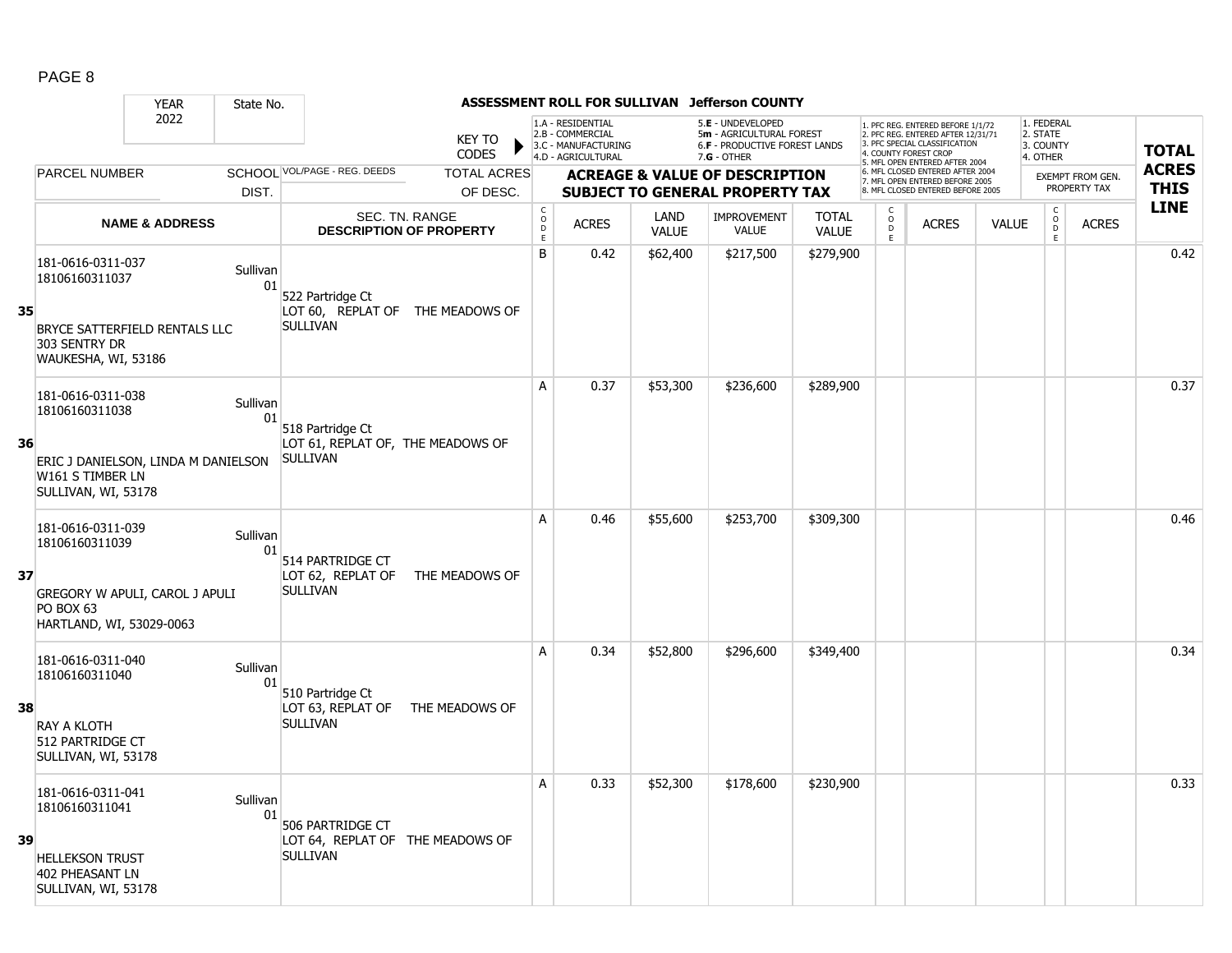|    |                                                                    | <b>YEAR</b>                            | State No.      |                                                     |                                                  |                                            | <b>ASSESSMENT ROLL FOR SULLIVAN</b>                                                |                      | <b>Jefferson COUNTY</b>                                                                         |                              |                          |                                                                                                                                                                     |              |                                                 |                  |              |
|----|--------------------------------------------------------------------|----------------------------------------|----------------|-----------------------------------------------------|--------------------------------------------------|--------------------------------------------|------------------------------------------------------------------------------------|----------------------|-------------------------------------------------------------------------------------------------|------------------------------|--------------------------|---------------------------------------------------------------------------------------------------------------------------------------------------------------------|--------------|-------------------------------------------------|------------------|--------------|
|    |                                                                    | 2022                                   |                |                                                     | <b>KEY TO</b><br><b>CODES</b>                    |                                            | 1.A - RESIDENTIAL<br>2.B - COMMERCIAL<br>3.C - MANUFACTURING<br>4.D - AGRICULTURAL |                      | 5.E - UNDEVELOPED<br>5m - AGRICULTURAL FOREST<br>6.F - PRODUCTIVE FOREST LANDS<br>$7.G - OTHER$ |                              |                          | 1. PFC REG. ENTERED BEFORE 1/1/72<br>2. PFC REG. ENTERED AFTER 12/31/71<br>3. PFC SPECIAL CLASSIFICATION<br>4. COUNTY FOREST CROE<br>5. MFL OPEN ENTERED AFTER 2004 |              | 1. FEDERAL<br>2. STATE<br>3. COUNTY<br>4. OTHER |                  | <b>TOTAL</b> |
|    | <b>PARCEL NUMBER</b>                                               |                                        |                | SCHOOL VOL/PAGE - REG. DEEDS                        | <b>TOTAL ACRES</b>                               |                                            |                                                                                    |                      | <b>ACREAGE &amp; VALUE OF DESCRIPTION</b>                                                       |                              |                          | 6. MFL CLOSED ENTERED AFTER 2004<br>7. MFL OPEN ENTERED BEFORE 2005                                                                                                 |              |                                                 | EXEMPT FROM GEN. | <b>ACRES</b> |
|    |                                                                    |                                        | DIST.          |                                                     | OF DESC.                                         |                                            |                                                                                    |                      | <b>SUBJECT TO GENERAL PROPERTY TAX</b>                                                          |                              |                          | 8. MFL CLOSED ENTERED BEFORE 2005                                                                                                                                   |              |                                                 | PROPERTY TAX     | <b>THIS</b>  |
|    |                                                                    | <b>NAME &amp; ADDRESS</b>              |                |                                                     | SEC. TN. RANGE<br><b>DESCRIPTION OF PROPERTY</b> | $\begin{array}{c} C \\ O \\ E \end{array}$ | <b>ACRES</b>                                                                       | LAND<br><b>VALUE</b> | <b>IMPROVEMENT</b><br>VALUE                                                                     | <b>TOTAL</b><br><b>VALUE</b> | C<br>$\overline{0}$<br>E | <b>ACRES</b>                                                                                                                                                        | <b>VALUE</b> | $\mathsf{C}$<br>$\circ$<br>D<br>E               | <b>ACRES</b>     | <b>LINE</b>  |
|    | 181-0616-0311-042<br>18106160311042                                |                                        | Sullivan<br>01 | 502 PARTRIDGE CT                                    |                                                  | A                                          | 0.31                                                                               | \$52,000             | \$214,900                                                                                       | \$266,900                    |                          |                                                                                                                                                                     |              |                                                 |                  | 0.31         |
| 40 | <b>JOSEPH MARSCHNER</b><br>502 PARTRIDGE CT<br>SULLIVAN, WI, 53178 |                                        |                | LOT 65, REPLAT OF<br><b>SULLIVAN</b>                | THE MEADOWS OF                                   |                                            |                                                                                    |                      |                                                                                                 |                              |                          |                                                                                                                                                                     |              |                                                 |                  |              |
|    | 181-0616-0311-043<br>18106160311043                                |                                        | Sullivan<br>01 | 402 PHEASANT LN                                     |                                                  | A                                          | 0.36                                                                               | \$48,200             | \$178,700                                                                                       | \$226,900                    |                          |                                                                                                                                                                     |              |                                                 |                  | 0.36         |
| 41 | <b>HELLEKSON</b><br>402 PHEASANT LN<br>SULLIVAN, WI, 53178         | DAVID M HELLEKSON JR, KIM M            |                | LOT 66, REPLAT OF<br><b>SULLIVAN</b>                | MEADOWS OF                                       |                                            |                                                                                    |                      |                                                                                                 |                              |                          |                                                                                                                                                                     |              |                                                 |                  |              |
|    | 181-0616-0311-045<br>18106160311045                                |                                        | Sullivan<br>01 | <b>404 PHEASANT LN</b>                              |                                                  | A                                          | 0.33                                                                               | \$47,400             | \$182,200                                                                                       | \$229,600                    |                          |                                                                                                                                                                     |              |                                                 |                  | 0.33         |
| 42 | Living Trust<br>404 Pheasant Lane<br>Sullivan, Wisconsin, 53178    | Frederick and Angela Thimmel Revocable |                | LOT 67, REPLAT OF THE MEADOWS OF<br><b>SULLIVAN</b> |                                                  |                                            |                                                                                    |                      |                                                                                                 |                              |                          |                                                                                                                                                                     |              |                                                 |                  |              |
|    | 181-0616-0311-046<br>18106160311046                                |                                        | Sullivan<br>01 | <b>406 PHEASANT LN</b>                              |                                                  | A                                          | 0.38                                                                               | \$48,600             | \$186,600                                                                                       | \$235,200                    |                          |                                                                                                                                                                     |              |                                                 |                  | 0.38         |
| 43 | <b>GUEQUIERRE</b><br>406 PHEASANT LN<br>SULLIVAN, WI, 53178        | THEODORE R BLATTNER JR, STEPHANIE      |                | LOT 68, REPLAT OF THE MEADOWS OF<br><b>SULILVAN</b> |                                                  |                                            |                                                                                    |                      |                                                                                                 |                              |                          |                                                                                                                                                                     |              |                                                 |                  |              |
| 44 | 181-0616-0311-048<br>18106160311048                                |                                        | Sullivan<br>01 | 408 PHEASANT LN                                     |                                                  | A                                          | 0.56                                                                               | \$52,900             | \$189,300                                                                                       | \$242,200                    |                          |                                                                                                                                                                     |              |                                                 |                  | 0.56         |
|    | 408 PHEASANT LN<br>SULLIVAN, WI, 53178                             | ROBERT E BENNETT SR, DIANE RASZEJA     |                | LOT 69, REPLAT OF MEADOWS OF<br><b>SULLIVAN</b>     |                                                  |                                            |                                                                                    |                      |                                                                                                 |                              |                          |                                                                                                                                                                     |              |                                                 |                  |              |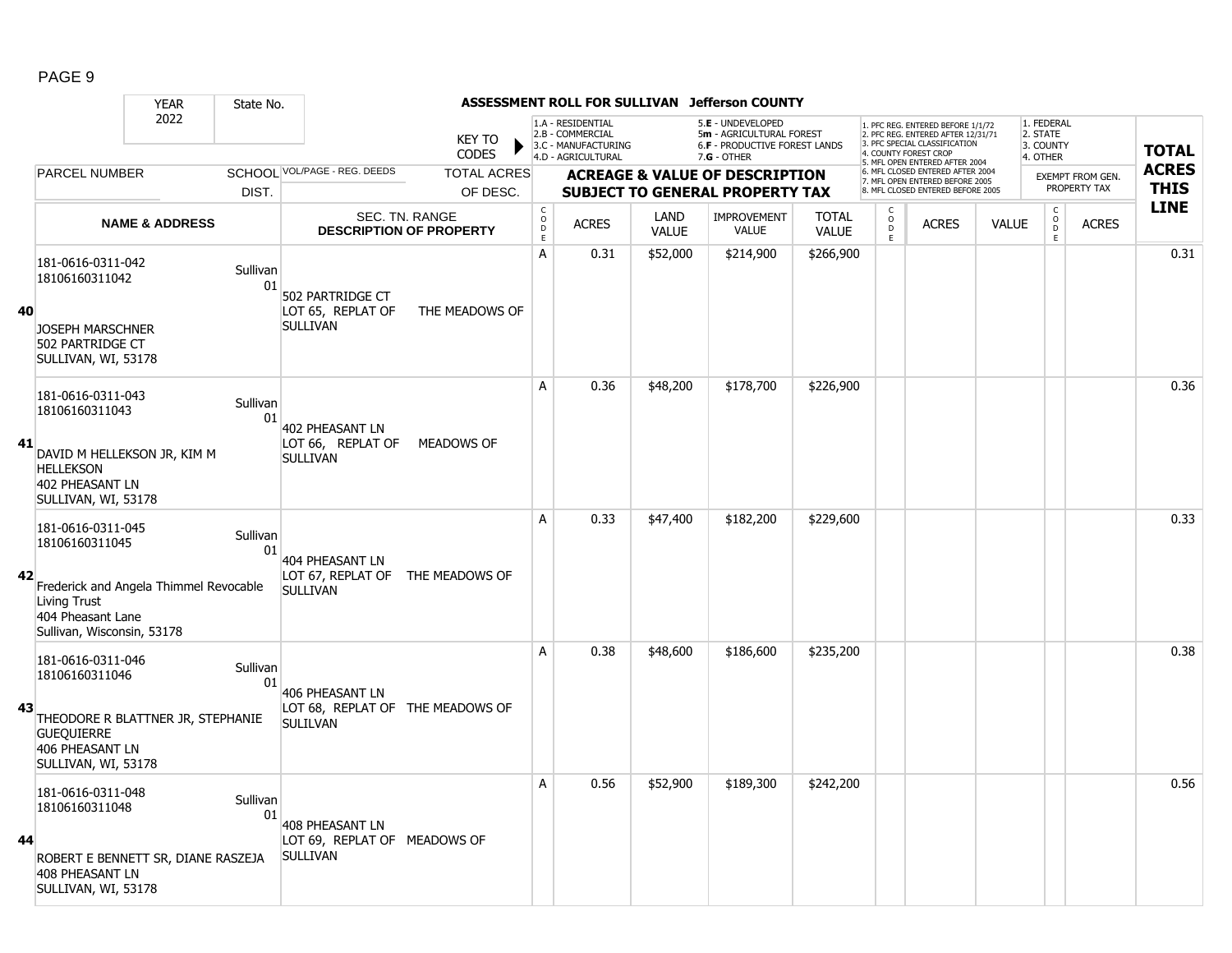|    |                                                                                                | <b>YEAR</b>               | State No.      |                                                    |                               |                                            |                                                                                    |                             | ASSESSMENT ROLL FOR SULLIVAN Jefferson COUNTY                                                          |                              |                          |                                                                                                                                                                     |              |                                                         |                                         |                             |
|----|------------------------------------------------------------------------------------------------|---------------------------|----------------|----------------------------------------------------|-------------------------------|--------------------------------------------|------------------------------------------------------------------------------------|-----------------------------|--------------------------------------------------------------------------------------------------------|------------------------------|--------------------------|---------------------------------------------------------------------------------------------------------------------------------------------------------------------|--------------|---------------------------------------------------------|-----------------------------------------|-----------------------------|
|    |                                                                                                | 2022                      |                |                                                    | <b>KEY TO</b><br><b>CODES</b> |                                            | 1.A - RESIDENTIAL<br>2.B - COMMERCIAL<br>3.C - MANUFACTURING<br>4.D - AGRICULTURAL |                             | 5.E - UNDEVELOPED<br>5m - AGRICULTURAL FOREST<br><b>6.F - PRODUCTIVE FOREST LANDS</b><br>$7.G - OTHER$ |                              |                          | 1. PFC REG. ENTERED BEFORE 1/1/72<br>2. PFC REG. ENTERED AFTER 12/31/71<br>3. PFC SPECIAL CLASSIFICATION<br>4. COUNTY FOREST CROP<br>5. MFL OPEN ENTERED AFTER 2004 |              | 1. FEDERAL<br>2. STATE<br>3. COUNTY<br>4. OTHER         |                                         | <b>TOTAL</b>                |
|    | PARCEL NUMBER                                                                                  |                           |                | SCHOOL VOL/PAGE - REG. DEEDS                       | <b>TOTAL ACRES</b>            |                                            |                                                                                    |                             | <b>ACREAGE &amp; VALUE OF DESCRIPTION</b>                                                              |                              |                          | 6. MFL CLOSED ENTERED AFTER 2004<br>7. MFL OPEN ENTERED BEFORE 2005                                                                                                 |              |                                                         | <b>EXEMPT FROM GEN.</b><br>PROPERTY TAX | <b>ACRES</b><br><b>THIS</b> |
|    |                                                                                                |                           | DIST.          |                                                    | OF DESC.                      |                                            |                                                                                    |                             | <b>SUBJECT TO GENERAL PROPERTY TAX</b>                                                                 |                              |                          | 8. MFL CLOSED ENTERED BEFORE 2005                                                                                                                                   |              |                                                         |                                         | <b>LINE</b>                 |
|    |                                                                                                | <b>NAME &amp; ADDRESS</b> |                | SEC. TN. RANGE<br><b>DESCRIPTION OF PROPERTY</b>   |                               | $\begin{array}{c} C \\ O \\ E \end{array}$ | <b>ACRES</b>                                                                       | <b>LAND</b><br><b>VALUE</b> | <b>IMPROVEMENT</b><br><b>VALUE</b>                                                                     | <b>TOTAL</b><br><b>VALUE</b> | $_{\rm D}^{\rm O}$<br>F. | <b>ACRES</b>                                                                                                                                                        | <b>VALUE</b> | $\begin{smallmatrix} C\\O\\O\\D \end{smallmatrix}$<br>E | <b>ACRES</b>                            |                             |
|    | 181-0616-0311-049<br>18106160311049                                                            |                           | Sullivan<br>01 |                                                    |                               | A                                          | 0.29                                                                               | \$46,400                    | \$195,500                                                                                              | \$241,900                    |                          |                                                                                                                                                                     |              |                                                         |                                         | 0.29                        |
| 45 | DAVID M STUART, EVA C STUART<br>409 PHEASANT LN<br>SULLIVAN, WI, 53178                         |                           |                | 409 PHEASANT LN<br>LOT 28, MEADOWS OF SULLIVAN     |                               |                                            |                                                                                    |                             |                                                                                                        |                              |                          |                                                                                                                                                                     |              |                                                         |                                         |                             |
|    | 181-0616-0311-050<br>18106160311050                                                            |                           | Sullivan<br>01 |                                                    |                               | A                                          | 0.30                                                                               | \$46,700                    | \$200,400                                                                                              | \$247,100                    |                          |                                                                                                                                                                     |              |                                                         |                                         | 0.30                        |
| 46 | ROBERT J THOMPSON, KAREN M<br><b>THOMPSON</b><br><b>407 PHEASANT LN</b><br>SULLIVAN, WI, 53178 |                           |                | 407 PHEASANT LN<br>LOT 29, THE MEADOWS OF SULLIVAN |                               |                                            |                                                                                    |                             |                                                                                                        |                              |                          |                                                                                                                                                                     |              |                                                         |                                         |                             |
|    | 181-0616-0311-051<br>18106160311051                                                            |                           | Sullivan<br>01 |                                                    |                               | A                                          | 0.29                                                                               | \$46,400                    | \$193,300                                                                                              | \$239,700                    |                          |                                                                                                                                                                     |              |                                                         |                                         | 0.29                        |
| 47 | JAMES W HOGENMILLER<br><b>405 PHEASANT LN</b><br>SULLIVAN, WI, 53178                           |                           |                | 405 PHEASANT LN<br>LOT 30, THE MEADOWS OF SULLIVAN |                               |                                            |                                                                                    |                             |                                                                                                        |                              |                          |                                                                                                                                                                     |              |                                                         |                                         |                             |
|    | 181-0616-0311-052<br>18106160311052                                                            |                           | Sullivan<br>01 |                                                    |                               | A                                          | 0.26                                                                               | \$45,800                    | \$175,700                                                                                              | \$221,500                    |                          |                                                                                                                                                                     |              |                                                         |                                         | 0.26                        |
| 48 | SCOTT P GILBERT, KAY E GILBERT<br>403 PHEASANT LN<br>SULLIVAN, WI, 53178                       |                           |                | 403 PHEASANT LN<br>LOT 31, THE MEADOWS OF SULLIVAN |                               |                                            |                                                                                    |                             |                                                                                                        |                              |                          |                                                                                                                                                                     |              |                                                         |                                         |                             |
|    | 181-0616-0311-053<br>18106160311053                                                            |                           | Sullivan<br>01 |                                                    |                               | A                                          | 0.28                                                                               | \$46,200                    | \$164,500                                                                                              | \$210,700                    |                          |                                                                                                                                                                     |              |                                                         |                                         | 0.28                        |
| 49 | GARRY J HALL, SHERRY L HALL<br>401 PHEASANT LN<br>SULLIVAN, WI, 53178                          |                           |                | 401 PHEASANT LN<br>LOT 32, THE MEADOWS OF SULLIVAN |                               |                                            |                                                                                    |                             |                                                                                                        |                              |                          |                                                                                                                                                                     |              |                                                         |                                         |                             |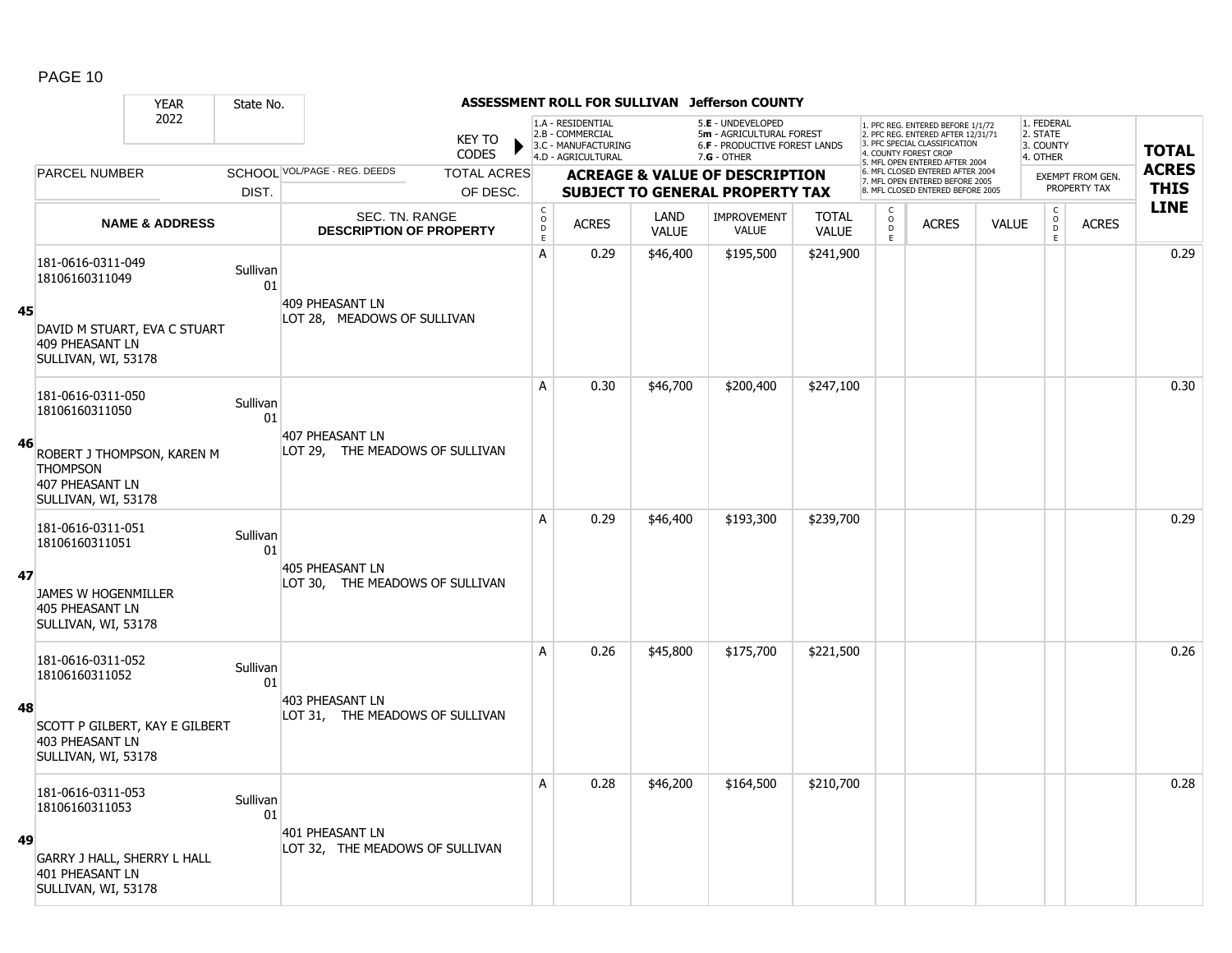|    |                                                                                                                                  | <b>YEAR</b>               | State No.      |                                                                        |                                                  |                                                | ASSESSMENT ROLL FOR SULLIVAN                                                       |                      | <b>Jefferson COUNTY</b>                                                                                |                              |                                          |                                                                                                                                                                    |              |                                                 |                                  |                             |
|----|----------------------------------------------------------------------------------------------------------------------------------|---------------------------|----------------|------------------------------------------------------------------------|--------------------------------------------------|------------------------------------------------|------------------------------------------------------------------------------------|----------------------|--------------------------------------------------------------------------------------------------------|------------------------------|------------------------------------------|--------------------------------------------------------------------------------------------------------------------------------------------------------------------|--------------|-------------------------------------------------|----------------------------------|-----------------------------|
|    |                                                                                                                                  | 2022                      |                |                                                                        | <b>KEY TO</b><br><b>CODES</b>                    |                                                | 1.A - RESIDENTIAL<br>2.B - COMMERCIAL<br>3.C - MANUFACTURING<br>4.D - AGRICULTURAL |                      | 5.E - UNDEVELOPED<br>5m - AGRICULTURAL FOREST<br><b>6.F - PRODUCTIVE FOREST LANDS</b><br>$7.G - OTHER$ |                              |                                          | 1. PFC REG. ENTERED BEFORE 1/1/72<br>2. PFC REG. ENTERED AFTER 12/31/71<br>3 PEC SPECIAL CLASSIFICATION<br>4. COUNTY FOREST CROP<br>5. MFL OPEN ENTERED AFTER 2004 |              | 1. FEDERAL<br>2. STATE<br>3. COUNTY<br>4. OTHER |                                  | <b>TOTAL</b>                |
|    | <b>PARCEL NUMBER</b>                                                                                                             |                           | DIST.          | SCHOOL VOL/PAGE - REG. DEEDS                                           | <b>TOTAL ACRES</b><br>OF DESC.                   |                                                |                                                                                    |                      | <b>ACREAGE &amp; VALUE OF DESCRIPTION</b><br><b>SUBJECT TO GENERAL PROPERTY TAX</b>                    |                              |                                          | 6. MFL CLOSED ENTERED AFTER 2004<br>7. MFL OPEN ENTERED BEFORE 2005<br>8. MFL CLOSED ENTERED BEFORE 2005                                                           |              |                                                 | EXEMPT FROM GEN.<br>PROPERTY TAX | <b>ACRES</b><br><b>THIS</b> |
|    |                                                                                                                                  | <b>NAME &amp; ADDRESS</b> |                |                                                                        | SEC. TN. RANGE<br><b>DESCRIPTION OF PROPERTY</b> | $\begin{matrix} 0 \\ 0 \\ D \end{matrix}$<br>E | <b>ACRES</b>                                                                       | LAND<br><b>VALUE</b> | <b>IMPROVEMENT</b><br><b>VALUE</b>                                                                     | <b>TOTAL</b><br><b>VALUE</b> | $\overset{\circ}{\phantom{\circ}}$<br>E. | <b>ACRES</b>                                                                                                                                                       | <b>VALUE</b> | $\mathsf C$<br>$\overline{D}$                   | <b>ACRES</b>                     | <b>LINE</b>                 |
| 50 | 181-0616-0311-054<br>18106160311054<br>BRUCE T CHANDLER, VIRGINIA L<br><b>CHANDLER</b><br>301 PHEASANT LN<br>SULLIVAN, WI, 53178 |                           | Sullivan<br>01 | 301 Pheasant Ln<br>LOT 70, REPLAT OF<br><b>SULLIVAN</b>                | THE MEADOWS OF                                   | A                                              | 0.30                                                                               | \$46,800             | \$182,600                                                                                              | \$229,400                    |                                          |                                                                                                                                                                    |              | E                                               |                                  | 0.30                        |
| 51 | 181-0616-0311-055<br>18106160311055<br>WILLIAM E POGANTSCH, DOLLY<br><b>POGANTSCH</b><br>303 PHEASANT LN<br>SULLIVAN, WI, 53178  |                           | Sullivan<br>01 | 303 PHEASANT LN<br>LOT 71, REPLAT OF THE MEADOWS OF<br><b>SULLIVAN</b> |                                                  | A                                              | 0.32                                                                               | \$47,100             | \$190,200                                                                                              | \$237,300                    |                                          |                                                                                                                                                                    |              |                                                 |                                  | 0.32                        |
| 52 | 181-0616-0311-057<br>18106160311057<br>GREGORY R RUNDE, JUDY M RUNDE<br>305 PHEASANT LN<br>SULLIVAN, WI, 53178                   |                           | Sullivan<br>01 | 305 PHEASANT LN<br>LOT 52, REPLAT OF THE MEADOWS OF<br><b>SULLIVAN</b> |                                                  | A                                              | 0.38                                                                               | \$48,600             | \$163,000                                                                                              | \$211,600                    |                                          |                                                                                                                                                                    |              |                                                 |                                  | 0.38                        |
| 53 | 181-0616-0311-058<br>18106160311058<br><b>SHARON A KAGEL</b><br>307 PHEASANT LN<br>SULLIVAN, WI, 53178                           |                           | Sullivan<br>01 | 307 PHEASANT LN<br>LOT 73, REPLAT OF<br><b>SULLIVAN</b>                | THE MEADOWS OF                                   | A                                              | 0.57                                                                               | \$53,100             | \$154,900                                                                                              | \$208,000                    |                                          |                                                                                                                                                                    |              |                                                 |                                  | 0.57                        |
| 54 | 181-0616-0311-059<br>18106160311059<br><b>SANDRA LEWIS</b><br>309 PHEASANT LN<br>SULLIVAN, WI, 53178                             |                           | Sullivan<br>01 | 309 PHEASANT LN<br>LOT 74, REPLAT OF THE MEADOWS OF<br><b>SULLIVAN</b> |                                                  | A                                              | 0.36                                                                               | \$48,100             | \$217,100                                                                                              | \$265,200                    |                                          |                                                                                                                                                                    |              |                                                 |                                  | 0.36                        |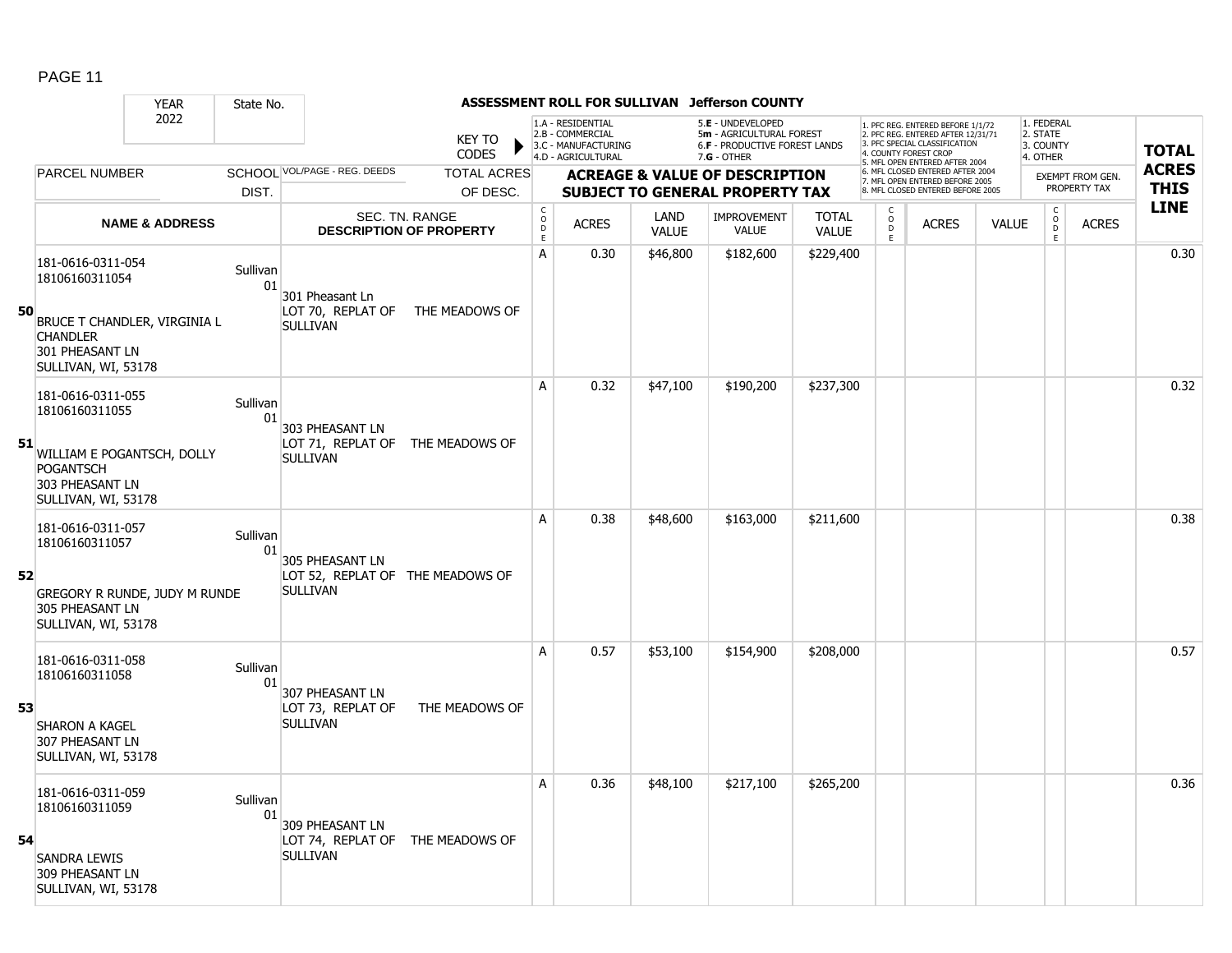|    |                                                                                                     | <b>YEAR</b>               | State No.      |                                                                        |                                                  |                                                 |                                                                                    |                      | ASSESSMENT ROLL FOR SULLIVAN Jefferson COUNTY                                                   |                              |                         |                                                                                                                                                                     |              |                                                 |                         |                             |
|----|-----------------------------------------------------------------------------------------------------|---------------------------|----------------|------------------------------------------------------------------------|--------------------------------------------------|-------------------------------------------------|------------------------------------------------------------------------------------|----------------------|-------------------------------------------------------------------------------------------------|------------------------------|-------------------------|---------------------------------------------------------------------------------------------------------------------------------------------------------------------|--------------|-------------------------------------------------|-------------------------|-----------------------------|
|    |                                                                                                     | 2022                      |                |                                                                        | <b>KEY TO</b><br><b>CODES</b>                    |                                                 | 1.A - RESIDENTIAL<br>2.B - COMMERCIAL<br>3.C - MANUFACTURING<br>4.D - AGRICULTURAL |                      | 5.E - UNDEVELOPED<br>5m - AGRICULTURAL FOREST<br>6.F - PRODUCTIVE FOREST LANDS<br>$7.G - OTHER$ |                              |                         | PFC REG. ENTERED BEFORE 1/1/72<br>2. PFC REG. ENTERED AFTER 12/31/71<br><b>3 PEC SPECIAL CLASSIFICATION</b><br>COUNTY FOREST CROP<br>5. MFL OPEN ENTERED AFTER 2004 |              | 1. FEDERAL<br>2. STATE<br>3. COUNTY<br>4. OTHER |                         | <b>TOTAL</b>                |
|    | PARCEL NUMBER                                                                                       |                           |                | SCHOOL VOL/PAGE - REG. DEEDS                                           | <b>TOTAL ACRES</b>                               |                                                 |                                                                                    |                      | <b>ACREAGE &amp; VALUE OF DESCRIPTION</b>                                                       |                              |                         | 6. MFL CLOSED ENTERED AFTER 2004<br>7. MFL OPEN ENTERED BEFORE 2005                                                                                                 |              |                                                 | <b>EXEMPT FROM GEN.</b> | <b>ACRES</b><br><b>THIS</b> |
|    |                                                                                                     |                           | DIST.          |                                                                        | OF DESC.                                         |                                                 |                                                                                    |                      | <b>SUBJECT TO GENERAL PROPERTY TAX</b>                                                          |                              |                         | 8. MFL CLOSED ENTERED BEFORE 2005                                                                                                                                   |              |                                                 | PROPERTY TAX            | <b>LINE</b>                 |
|    |                                                                                                     | <b>NAME &amp; ADDRESS</b> |                |                                                                        | SEC. TN. RANGE<br><b>DESCRIPTION OF PROPERTY</b> | $\begin{array}{c} C \\ O \\ D \\ E \end{array}$ | <b>ACRES</b>                                                                       | LAND<br><b>VALUE</b> | IMPROVEMENT<br><b>VALUE</b>                                                                     | <b>TOTAL</b><br><b>VALUE</b> | $_{\rm D}^{\rm O}$<br>E | <b>ACRES</b>                                                                                                                                                        | <b>VALUE</b> | $\begin{matrix} 0 \\ 0 \\ 0 \end{matrix}$<br>E  | <b>ACRES</b>            |                             |
| 55 | 181-0616-0311-060<br>18106160311060<br>JAMES E ALF<br>308 PHEASANT LN<br>SULLIVAN, WI, 53178        |                           | Sullivan<br>01 | 308 PHEASANT LN<br>LOT 75, REPLAT OF<br><b>SULLIVAN</b>                | THE MEADOWS OF                                   | A                                               | 0.41                                                                               | \$49,400             | \$231,200                                                                                       | \$280,600                    |                         |                                                                                                                                                                     |              |                                                 |                         | 0.41                        |
| 56 | 181-0616-0311-062<br>18106160311062<br><b>ROBERT J MELESKI</b>                                      |                           | Sullivan<br>01 | 306 PHEASANT LN<br>LOT 76, REPLAT OF THE MEADOWS OF<br><b>SULLIVAN</b> |                                                  | A                                               | 0.43                                                                               | \$49,800             | \$243,900                                                                                       | \$293,700                    |                         |                                                                                                                                                                     |              |                                                 |                         | 0.43                        |
|    | 306 PHEASANT LN<br>Sullivan, WI, 53178<br>181-0616-0311-063<br>18106160311063                       |                           | Sullivan<br>01 |                                                                        |                                                  | A                                               | 0.29                                                                               | \$46,400             | \$245,600                                                                                       | \$292,000                    |                         |                                                                                                                                                                     |              |                                                 |                         | 0.29                        |
| 57 | PATRICK K HOGAN, LORI M HOGAN<br>304 PHEASANT LN<br>SULLIVAN, WI, 53178                             |                           |                | 304 PHEASANT LN<br>LOT 77, REPLAT OF THE MEADOWS OF<br><b>SULLIVAN</b> |                                                  |                                                 |                                                                                    |                      |                                                                                                 |                              |                         |                                                                                                                                                                     |              |                                                 |                         |                             |
| 58 | 181-0616-0311-064<br>18106160311064<br><b>DEBRA K O'DRISCOLL</b>                                    |                           | Sullivan<br>01 | 302 PHEASANT LN<br>LOT 78, REPLAT OF THE MEADOWS OF<br><b>SULLIVAN</b> |                                                  | A                                               | 0.29                                                                               | \$46,500             | \$152,100                                                                                       | \$198,600                    |                         |                                                                                                                                                                     |              |                                                 |                         | 0.29                        |
|    | 302 PHEASANT LN<br>SULLIVAN, WI, 53178<br>181-0616-0311-065                                         |                           |                |                                                                        |                                                  | A                                               | 0.28                                                                               | \$46,200             | \$194,100                                                                                       | \$240,300                    |                         |                                                                                                                                                                     |              |                                                 |                         | 0.28                        |
| 59 | 18106160311065<br>WALTER T WINKELMAN, LYNN S<br>WINKELMAN<br>243 CARDINAL DR<br>SULLIVAN, WI, 53178 |                           | Sullivan<br>01 | 243 Cardinal Dr<br>LOT 44, THE MEADOWS OF SULLIVAN                     |                                                  |                                                 |                                                                                    |                      |                                                                                                 |                              |                         |                                                                                                                                                                     |              |                                                 |                         |                             |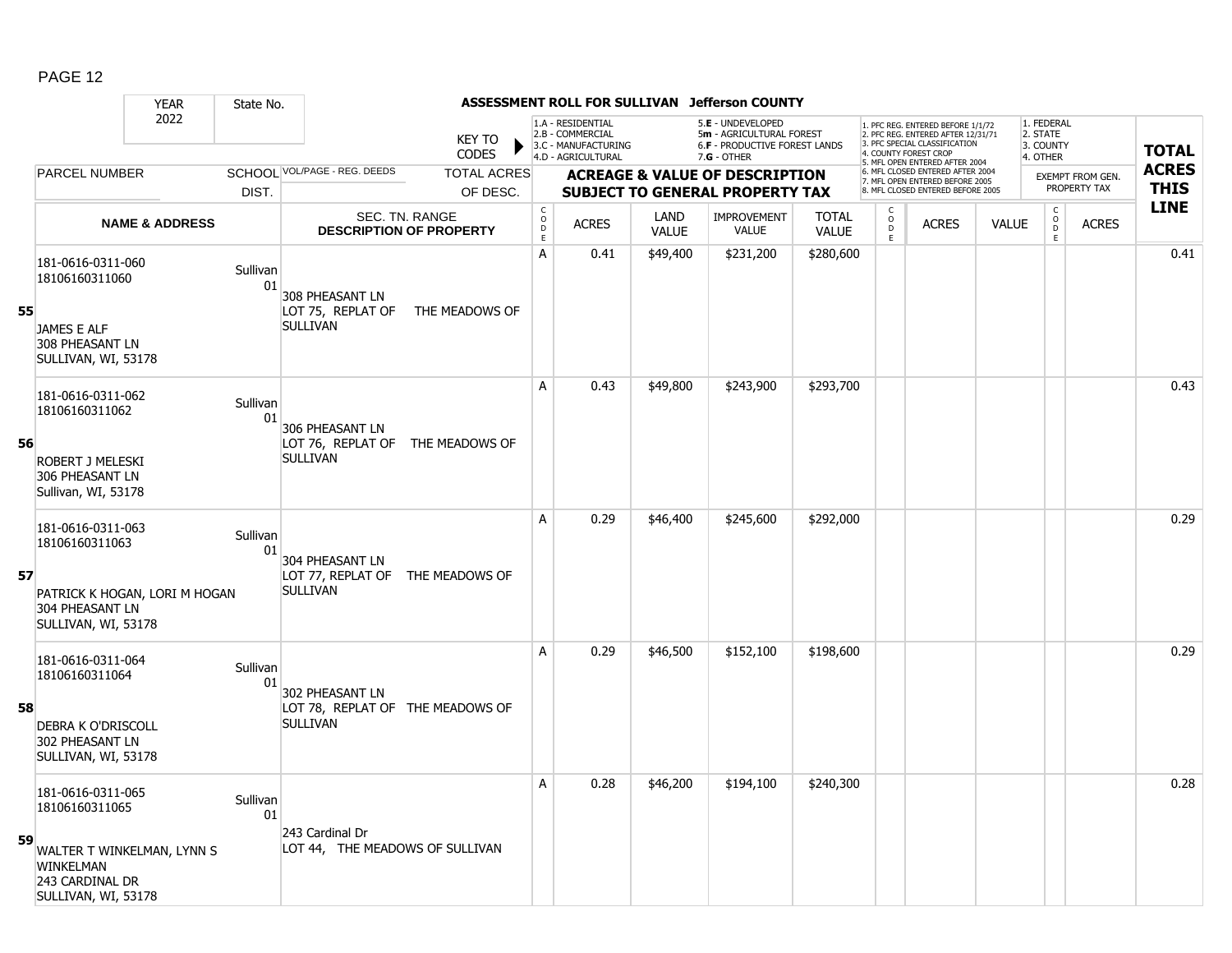|    |                                                                                                                   | <b>YEAR</b>               | State No.      |                                                                                                        |                               |                                            |                                                                                    |                      | ASSESSMENT ROLL FOR SULLIVAN Jefferson COUNTY                                                          |                       |                                    |                                                                                                                                                                     |              |                                                           |                         |              |
|----|-------------------------------------------------------------------------------------------------------------------|---------------------------|----------------|--------------------------------------------------------------------------------------------------------|-------------------------------|--------------------------------------------|------------------------------------------------------------------------------------|----------------------|--------------------------------------------------------------------------------------------------------|-----------------------|------------------------------------|---------------------------------------------------------------------------------------------------------------------------------------------------------------------|--------------|-----------------------------------------------------------|-------------------------|--------------|
|    |                                                                                                                   | 2022                      |                |                                                                                                        | <b>KEY TO</b><br><b>CODES</b> |                                            | 1.A - RESIDENTIAL<br>2.B - COMMERCIAL<br>3.C - MANUFACTURING<br>4.D - AGRICULTURAL |                      | 5.E - UNDEVELOPED<br>5m - AGRICULTURAL FOREST<br><b>6.F - PRODUCTIVE FOREST LANDS</b><br>$7.G - OTHER$ |                       |                                    | 1. PFC REG. ENTERED BEFORE 1/1/72<br>2. PFC REG. ENTERED AFTER 12/31/71<br>3. PFC SPECIAL CLASSIFICATION<br>4. COUNTY FOREST CROP<br>5. MFL OPEN ENTERED AFTER 2004 |              | 1. FEDERAL<br>2. STATE<br>3. COUNTY<br>4. OTHER           |                         | <b>TOTAL</b> |
|    | <b>PARCEL NUMBER</b>                                                                                              |                           |                | SCHOOL VOL/PAGE - REG. DEEDS                                                                           | <b>TOTAL ACRES</b>            |                                            |                                                                                    |                      | <b>ACREAGE &amp; VALUE OF DESCRIPTION</b>                                                              |                       |                                    | 6. MFL CLOSED ENTERED AFTER 2004<br>7. MFL OPEN ENTERED BEFORE 2005                                                                                                 |              |                                                           | <b>EXEMPT FROM GEN.</b> | <b>ACRES</b> |
|    |                                                                                                                   |                           | DIST.          |                                                                                                        | OF DESC.                      |                                            |                                                                                    |                      | <b>SUBJECT TO GENERAL PROPERTY TAX</b>                                                                 |                       |                                    | 8. MFL CLOSED ENTERED BEFORE 2005                                                                                                                                   |              |                                                           | PROPERTY TAX            | <b>THIS</b>  |
|    |                                                                                                                   | <b>NAME &amp; ADDRESS</b> |                | SEC. TN. RANGE<br><b>DESCRIPTION OF PROPERTY</b>                                                       |                               | $\begin{array}{c} C \\ 0 \\ E \end{array}$ | <b>ACRES</b>                                                                       | LAND<br><b>VALUE</b> | <b>IMPROVEMENT</b><br><b>VALUE</b>                                                                     | <b>TOTAL</b><br>VALUE | C<br>$\mathsf{o}$<br>$\frac{D}{E}$ | <b>ACRES</b>                                                                                                                                                        | <b>VALUE</b> | $\mathsf C$<br>$\begin{array}{c} 0 \\ D \\ E \end{array}$ | <b>ACRES</b>            | <b>LINE</b>  |
|    | 181-0616-0311-066<br>18106160311066                                                                               |                           | Sullivan<br>01 |                                                                                                        |                               | A                                          | 0.27                                                                               | \$45,900             | \$202,900                                                                                              | \$248,800             |                                    |                                                                                                                                                                     |              |                                                           |                         | 0.27         |
| 60 | STEPHANIE A SCHEDLBAUER<br>241 CARDINAL DR<br>SULLIVAN, WI, 53178                                                 |                           |                | 241 CARDINAL DR<br>LOT 45, THE MEADOWS OF SULLIVAN                                                     |                               |                                            |                                                                                    |                      |                                                                                                        |                       |                                    |                                                                                                                                                                     |              |                                                           |                         |              |
|    | 181-0616-0311-067<br>18106160311067                                                                               |                           | Sullivan<br>01 |                                                                                                        |                               | A                                          | 0.37                                                                               | \$48,300             | \$166,400                                                                                              | \$214,700             |                                    |                                                                                                                                                                     |              |                                                           |                         | 0.37         |
| 61 | EP KEHL, KL KEHL<br>103 MALLARD CT<br>SULLIVAN, WI, 53178                                                         |                           |                | 103 Mallard Ct<br>LOT 46, THE MEADOWS OF SULLIVAN                                                      |                               |                                            |                                                                                    |                      |                                                                                                        |                       |                                    |                                                                                                                                                                     |              |                                                           |                         |              |
|    | 181-0616-0311-068<br>18106160311068                                                                               |                           | Sullivan<br>01 |                                                                                                        |                               | A                                          | 0.35                                                                               | \$48,000             | \$221,000                                                                                              | \$269,000             |                                    |                                                                                                                                                                     |              |                                                           |                         | 0.35         |
| 62 | Jeff Momsen<br>105 MALLARD CT<br>SULLIVAN, WI, 53178                                                              |                           |                | 105 MALLARD CT<br>LOT 47, THE MEADOWS OF SULLIVAN                                                      |                               |                                            |                                                                                    |                      |                                                                                                        |                       |                                    |                                                                                                                                                                     |              |                                                           |                         |              |
|    | 181-0616-0311-069<br>18106160311069                                                                               |                           | Sullivan<br>01 |                                                                                                        |                               | A                                          | 0.39                                                                               | \$49,000             | \$171,700                                                                                              | \$220,700             |                                    |                                                                                                                                                                     |              |                                                           |                         | 0.39         |
| 63 | TIMOTHY J GALLENBERG, APRIL M<br><b>GALLENBERG</b><br>107 MALLARD CT<br>SULLIVAN, WI, 53178                       |                           |                | 107 Mallard Ct<br>LOT 48, THE MEADOWS OF SULLIVAN                                                      |                               |                                            |                                                                                    |                      |                                                                                                        |                       |                                    |                                                                                                                                                                     |              |                                                           |                         |              |
| 64 | 181-0616-0311-070<br>18106160311070<br>JAMES P COSGROVE, RITA M COSGROVE<br>106 MALLARD CT<br>SULLIVAN, WI, 53178 |                           | Sullivan       | 01 106 MALLARD CT<br>LOT 49 & OUTLOT 1, THE MEADOWS OF<br>SULLIVAN. EX .001A IN USH 18 IN 972-<br>984. |                               | A                                          | 4.26                                                                               | \$50,800             | \$177,100                                                                                              | \$227,900             |                                    |                                                                                                                                                                     |              |                                                           |                         | 4.26         |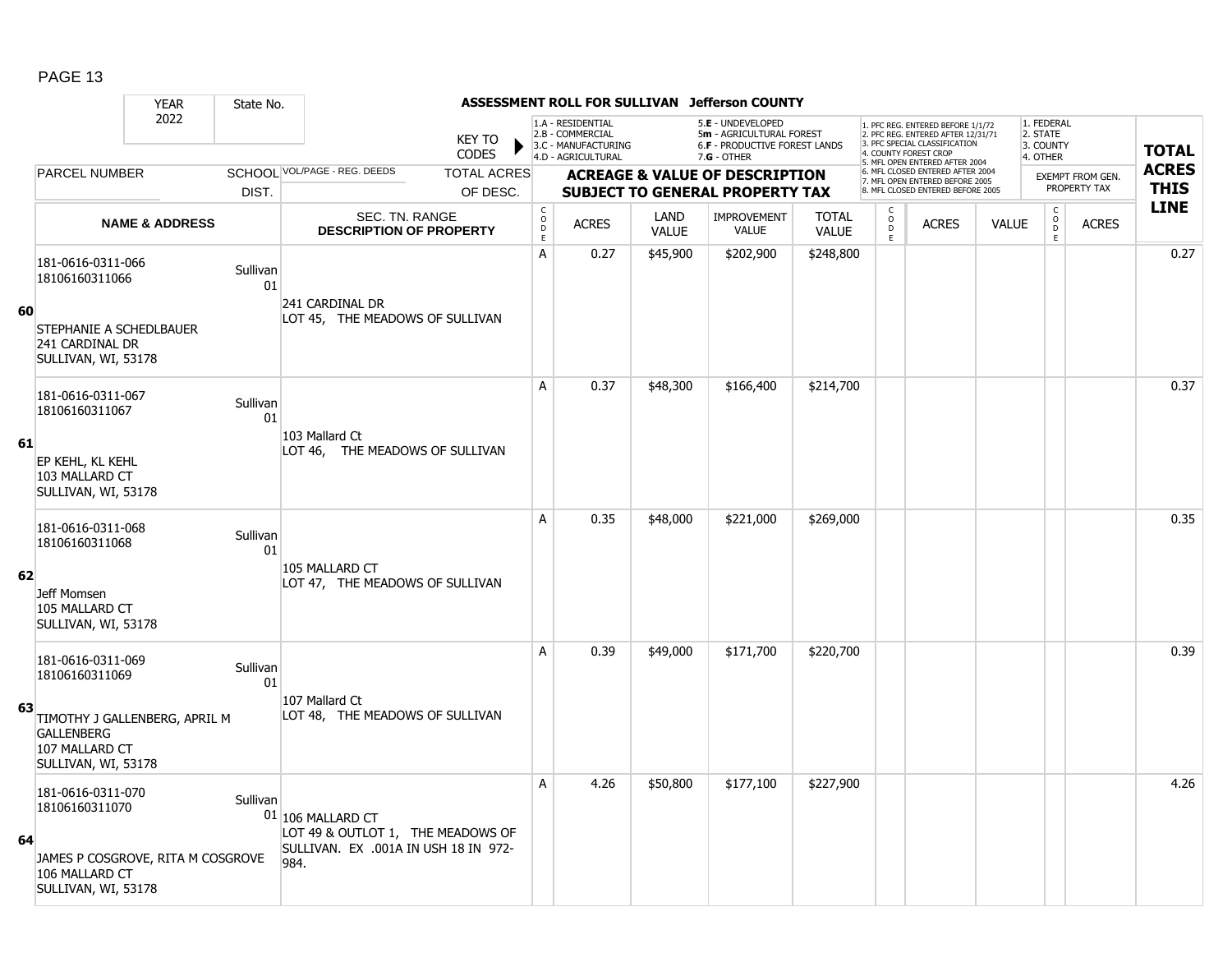|    |                                                                                                                                | <b>YEAR</b>               | State No.      |                                                                                                                                                                                                         |                                            | ASSESSMENT ROLL FOR SULLIVAN                                                       |                             | <b>Jefferson COUNTY</b>                                                                         |                              |             |                                                                                                                                   |              |                                                 |                  |              |
|----|--------------------------------------------------------------------------------------------------------------------------------|---------------------------|----------------|---------------------------------------------------------------------------------------------------------------------------------------------------------------------------------------------------------|--------------------------------------------|------------------------------------------------------------------------------------|-----------------------------|-------------------------------------------------------------------------------------------------|------------------------------|-------------|-----------------------------------------------------------------------------------------------------------------------------------|--------------|-------------------------------------------------|------------------|--------------|
|    |                                                                                                                                | 2022                      |                | <b>KEY TO</b><br><b>CODES</b>                                                                                                                                                                           |                                            | 1.A - RESIDENTIAL<br>2.B - COMMERCIAL<br>3.C - MANUFACTURING<br>4.D - AGRICULTURAL |                             | 5.E - UNDEVELOPED<br>5m - AGRICULTURAL FOREST<br>6.F - PRODUCTIVE FOREST LANDS<br>$7.G - OTHER$ |                              |             | 1. PFC REG. ENTERED BEFORE 1/1/72<br>2. PFC REG. ENTERED AFTER 12/31/71<br>3. PFC SPECIAL CLASSIFICATION<br>4. COUNTY FOREST CROP |              | 1. FEDERAL<br>2. STATE<br>3. COUNTY<br>4. OTHER |                  | <b>TOTAL</b> |
|    | <b>PARCEL NUMBER</b>                                                                                                           |                           |                | SCHOOL VOL/PAGE - REG. DEEDS<br><b>TOTAL ACRES</b>                                                                                                                                                      |                                            |                                                                                    |                             | <b>ACREAGE &amp; VALUE OF DESCRIPTION</b>                                                       |                              |             | 5. MFL OPEN ENTERED AFTER 2004<br>6. MFL CLOSED ENTERED AFTER 2004                                                                |              |                                                 | EXEMPT FROM GEN. | <b>ACRES</b> |
|    |                                                                                                                                |                           | DIST.          | OF DESC.                                                                                                                                                                                                |                                            |                                                                                    |                             | <b>SUBJECT TO GENERAL PROPERTY TAX</b>                                                          |                              |             | 7. MFL OPEN ENTERED BEFORE 2005<br>8. MFL CLOSED ENTERED BEFORE 2005                                                              |              |                                                 | PROPERTY TAX     | <b>THIS</b>  |
|    |                                                                                                                                | <b>NAME &amp; ADDRESS</b> |                | SEC. TN. RANGE<br><b>DESCRIPTION OF PROPERTY</b>                                                                                                                                                        | $\begin{array}{c} C \\ 0 \\ E \end{array}$ | <b>ACRES</b>                                                                       | <b>LAND</b><br><b>VALUE</b> | <b>IMPROVEMENT</b><br>VALUE                                                                     | <b>TOTAL</b><br><b>VALUE</b> | 0<br>D<br>E | <b>ACRES</b>                                                                                                                      | <b>VALUE</b> | $\mathsf{C}$<br>$\circ$<br>D<br>E               | <b>ACRES</b>     | <b>LINE</b>  |
| 65 | 181-0616-0311-071<br>18106160311071<br><b>KAMI WARREN</b><br>104 MALLARD CT<br>SULLIVAN, WI, 53178                             |                           | Sullivan       | $01 104$ MALLARD CT<br>LOT 50, THE MEADOWS OF SULLIVAN.<br>EX .04A IN USH 18 IN 883-152EX. .01A IN<br>USH 18 IN 961-21.                                                                                 | A                                          | 0.58                                                                               | \$53,400                    | \$174,600                                                                                       | \$228,000                    |             |                                                                                                                                   |              |                                                 |                  | 0.58         |
|    | 181-0616-0311-072<br>18106160311072                                                                                            |                           | Sullivan<br>01 | 201 CARDINAL DR                                                                                                                                                                                         | A                                          | 0.32                                                                               | \$47,100                    | \$168,300                                                                                       | \$215,400                    |             |                                                                                                                                   |              |                                                 |                  | 0.32         |
| 66 | KEITH POGANTSCH, JULIE POGANTSCH<br>201 CARDINAL DR<br>SULLIVAN, WI, 53178                                                     |                           |                | LOT 51, THE MEADOWS OF SULLIVAN. EX<br>.03A IN USH 18 IN 883-150                                                                                                                                        |                                            |                                                                                    |                             |                                                                                                 |                              |             |                                                                                                                                   |              |                                                 |                  |              |
| 67 | 181-0616-0312-000<br>18106160312000<br>PELIKAN & ASSOCIATES LLC<br>PO BOX 25<br>SULLIVAN, WI, 53178-0025                       |                           | Sullivan $0$   | 01 BEG N1/4/P, S489FT, E225FT, S250FT,<br>W225FT, S237.68FT, E572.82FT, S380FT,<br>S81DG55'E439.18FT. NELY66FT, NWLY TO<br>1/16TH/L,N TO S/L, W TO POB. 567-836.<br>EX 5.762A IN CSM 1510-5-3. 610-712. | D<br><b>5M</b>                             | 17.00<br>11.59                                                                     | \$4,000<br>\$23,200         | \$0<br>\$0                                                                                      | \$4,000<br>\$23,200          |             |                                                                                                                                   |              |                                                 |                  | 28.59        |
|    |                                                                                                                                |                           |                | <b>Parcel Total</b>                                                                                                                                                                                     |                                            | 28.59                                                                              | \$27,200                    | \$0                                                                                             | \$27,200                     |             | 0.00                                                                                                                              | \$0          |                                                 | 0.00             |              |
| 68 | 181-0616-0312-001<br>18106160312001<br><b>JASON BURKE</b><br><b>622 BAKERTOWN DR</b><br>SULLIVAN, WI, 53178                    |                           | Sullivan       | 01 622 BAKERTOWN DR<br>BEG 489FT S OF<br>N1/4/P,S250FTE225FT,N250FT,N250,W225<br>FT TO POB                                                                                                              | B                                          | 1.29                                                                               | \$38,100                    | \$104,700                                                                                       | \$142,800                    |             |                                                                                                                                   |              |                                                 |                  | 1.29         |
| 69 | 181-0616-0312-002<br>18106160312002<br>JEFFERSON JOINT SCHOOL DISTRICT, NO<br>10<br>900 W MILWAUKEE ST<br>JEFFERSON, WI, 53549 |                           | Sullivan       | $\frac{1}{01}$ 618 BAKERTOWN DR<br>BEG 976.68FT S OF N1/4/P, S 380FT,<br>S85DG38'E572.82FT,N 380FT,<br>N85DG38'W574.82FT-POBALSO CSM 1510-5<br>-3. ALSO ESMTO26-003                                     |                                            |                                                                                    |                             |                                                                                                 |                              |             |                                                                                                                                   |              | X4                                              | 10.76            | 10.76        |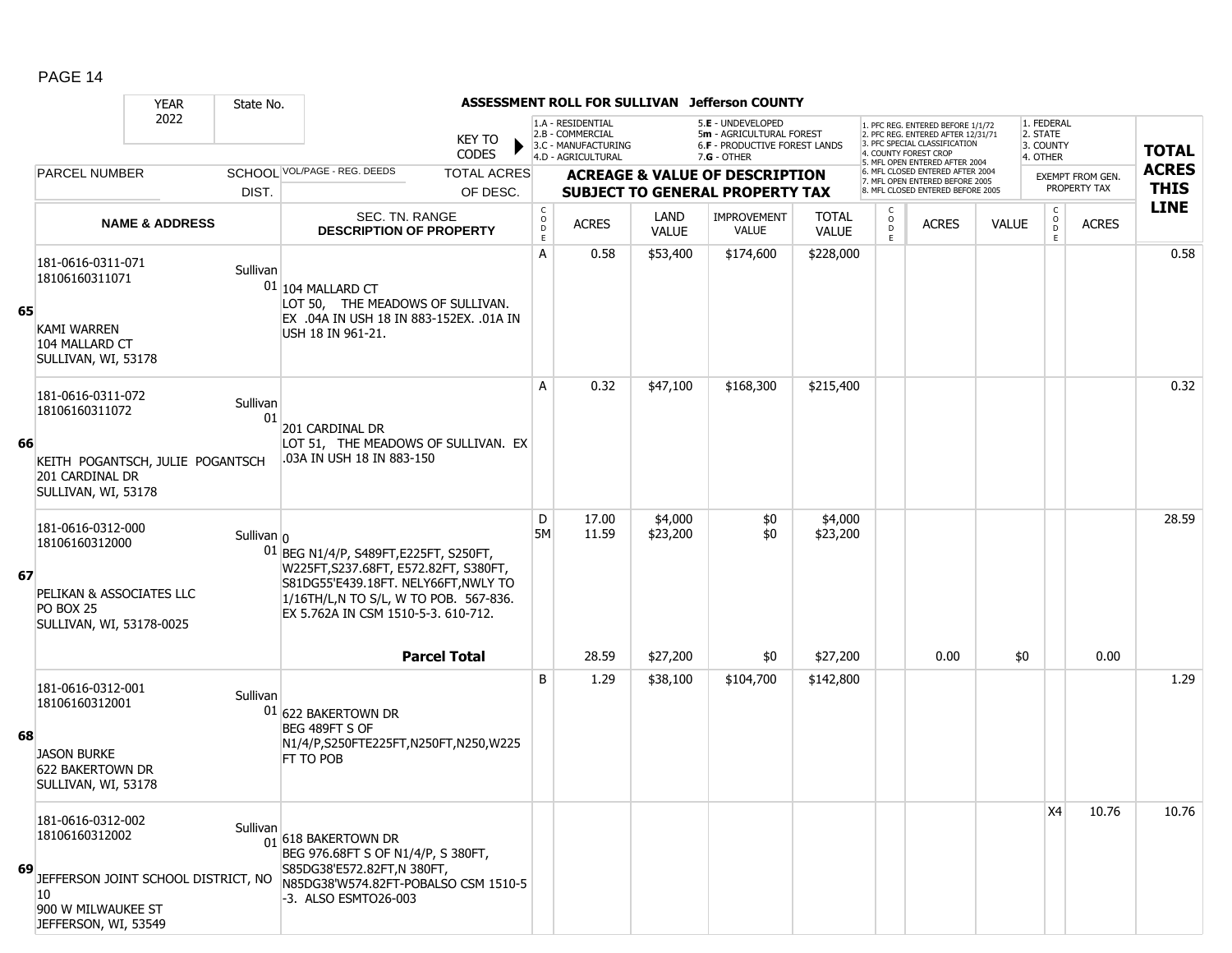|    |                                                                                                                 | <b>YEAR</b>               | State No.      |                                                                                                                                                                                                          |                                   |                                                                                    |                      | ASSESSMENT ROLL FOR SULLIVAN Jefferson COUNTY                                                        |                              |                     |                                                                                                                                                                     |              |                                                 |                         |                            |
|----|-----------------------------------------------------------------------------------------------------------------|---------------------------|----------------|----------------------------------------------------------------------------------------------------------------------------------------------------------------------------------------------------------|-----------------------------------|------------------------------------------------------------------------------------|----------------------|------------------------------------------------------------------------------------------------------|------------------------------|---------------------|---------------------------------------------------------------------------------------------------------------------------------------------------------------------|--------------|-------------------------------------------------|-------------------------|----------------------------|
|    |                                                                                                                 | 2022                      |                | <b>KEY TO</b><br><b>CODES</b>                                                                                                                                                                            |                                   | 1.A - RESIDENTIAL<br>2.B - COMMERCIAL<br>3.C - MANUFACTURING<br>4.D - AGRICULTURAL |                      | 5.E - UNDEVELOPED<br>5m - AGRICULTURAL FOREST<br><b>6.F - PRODUCTIVE FOREST LANDS</b><br>7.G - OTHER |                              |                     | 1. PFC REG. ENTERED BEFORE 1/1/72<br>2. PFC REG. ENTERED AFTER 12/31/71<br>3. PFC SPECIAL CLASSIFICATION<br>4. COUNTY FOREST CROP<br>5. MFL OPEN ENTERED AFTER 2004 |              | 1. FEDERAL<br>2. STATE<br>3. COUNTY<br>4. OTHER |                         | <b>TOTAL</b>               |
|    | <b>PARCEL NUMBER</b>                                                                                            |                           |                | SCHOOL VOL/PAGE - REG. DEEDS<br><b>TOTAL ACRES</b>                                                                                                                                                       |                                   |                                                                                    |                      | <b>ACREAGE &amp; VALUE OF DESCRIPTION</b>                                                            |                              |                     | 6. MFL CLOSED ENTERED AFTER 2004<br>7. MFL OPEN ENTERED BEFORE 2005                                                                                                 |              |                                                 | <b>EXEMPT FROM GEN.</b> | <b>ACRES</b>               |
|    |                                                                                                                 |                           | DIST.          | OF DESC.                                                                                                                                                                                                 |                                   |                                                                                    |                      | <b>SUBJECT TO GENERAL PROPERTY TAX</b>                                                               |                              |                     | 8. MFL CLOSED ENTERED BEFORE 2005                                                                                                                                   |              |                                                 | PROPERTY TAX            | <b>THIS</b><br><b>LINE</b> |
|    |                                                                                                                 | <b>NAME &amp; ADDRESS</b> |                | SEC. TN. RANGE<br><b>DESCRIPTION OF PROPERTY</b>                                                                                                                                                         | $\mathsf{C}$<br>$\circ$<br>D<br>E | <b>ACRES</b>                                                                       | LAND<br><b>VALUE</b> | <b>IMPROVEMENT</b><br><b>VALUE</b>                                                                   | <b>TOTAL</b><br><b>VALUE</b> | $\overline{0}$<br>E | <b>ACRES</b>                                                                                                                                                        | <b>VALUE</b> | $\begin{array}{c} C \\ O \\ D \\ E \end{array}$ | <b>ACRES</b>            |                            |
| 70 | 181-0616-0312-003<br>18106160312003<br>VILLAGE OF SULLIVAN, VETERANS PARK<br>PO BOX 6<br>SULLIVAN, WI, 53178    |                           |                | Sullivan 408 GROVE ST<br>$01$ BEG HGY 1286FT N OF S/C AT NW/C<br>KROHN'S 2ND ADD, E583.30FT,<br>S60DG20'E178FT, N41DG43'E232FT,<br>N60DGE204FT, NW 170FT NE 190 FT.<br>N81DG30'W1031FT TO1/4/L, S TO POB |                                   |                                                                                    |                      |                                                                                                      |                              |                     |                                                                                                                                                                     |              | X4                                              | 10.30                   | 10.30                      |
| 71 | 181-0616-0312-004<br>18106160312004<br>CHAD M PRICE, TAMARA L PRICE<br>134 MAIN ST<br>SULLIVAN, WI, 53178       |                           | Sullivan       | $01$ 134 MAIN ST<br>BEG 436FT N IF SE/C LOT 12 KROHN'S 2ND<br>ADD, NELY 128FT, SELY 130FT, SWLY<br>195FT, NWLY TO POB. EX .02A IN USH<br>18DN 961-23& #1028364                                           | A                                 | 0.51                                                                               | \$35,500             | \$130,300                                                                                            | \$165,800                    |                     |                                                                                                                                                                     |              |                                                 |                         | 0.51                       |
| 72 | 181-0616-0312-005<br>18106160312005<br>Michael A Glascock<br>132 MAIN ST<br>Sullivan, WI, 53178                 |                           | Sullivan       | $01$ 132 MAIN ST<br>BEG 568.6FT N OF SE/C LOT 12KROHN'S<br>2ND ADD, NELY 60FT, SELY 130FT, SWLY<br>84FT, NWLY 119FT TO POB. EX .02A IN<br>USH 18 IN 960-702 & #1028366                                   | A                                 | 0.19                                                                               | \$24,700             | \$138,700                                                                                            | \$163,400                    |                     |                                                                                                                                                                     |              |                                                 |                         | 0.19                       |
| 73 | 181-0616-0312-006<br>18106160312006<br>W2374 US HWY 18<br>HELENVILLE, WI, 53137                                 |                           | Sullivan<br>01 | 130 MAIN ST<br>PARCELS A&B, CSM 1968-6-215.EX .01A IN<br>LARRY F REYNOLDS, LUCILLE B REYNOLDS USH18IN 1011-472                                                                                           | B                                 | 1.12                                                                               | \$75,500             | \$124,300                                                                                            | \$199,800                    |                     |                                                                                                                                                                     |              |                                                 |                         | 1.12                       |
| 74 | 181-0616-0312-007<br>18106160312007<br>DENNIS E SNYDER, ERIKA L SNYDER<br>$ 128$ Main St<br>SULLIVAN, WI, 53178 |                           | Sullivan       | $\frac{1}{01}$ 128 MAIN ST<br>BEG 568.6FT N & 130FT SE & 192FT NE OF<br>SE/C LOT 12, KROHN'S 2ND ADD, NWLY<br>300.25 FT, NELY 66 FT, SE 300.25FT, SWLY<br>66FT TO POB.                                   | A                                 | 0.50                                                                               | \$35,300             | \$187,000                                                                                            | \$222,300                    |                     |                                                                                                                                                                     |              |                                                 |                         | 0.50                       |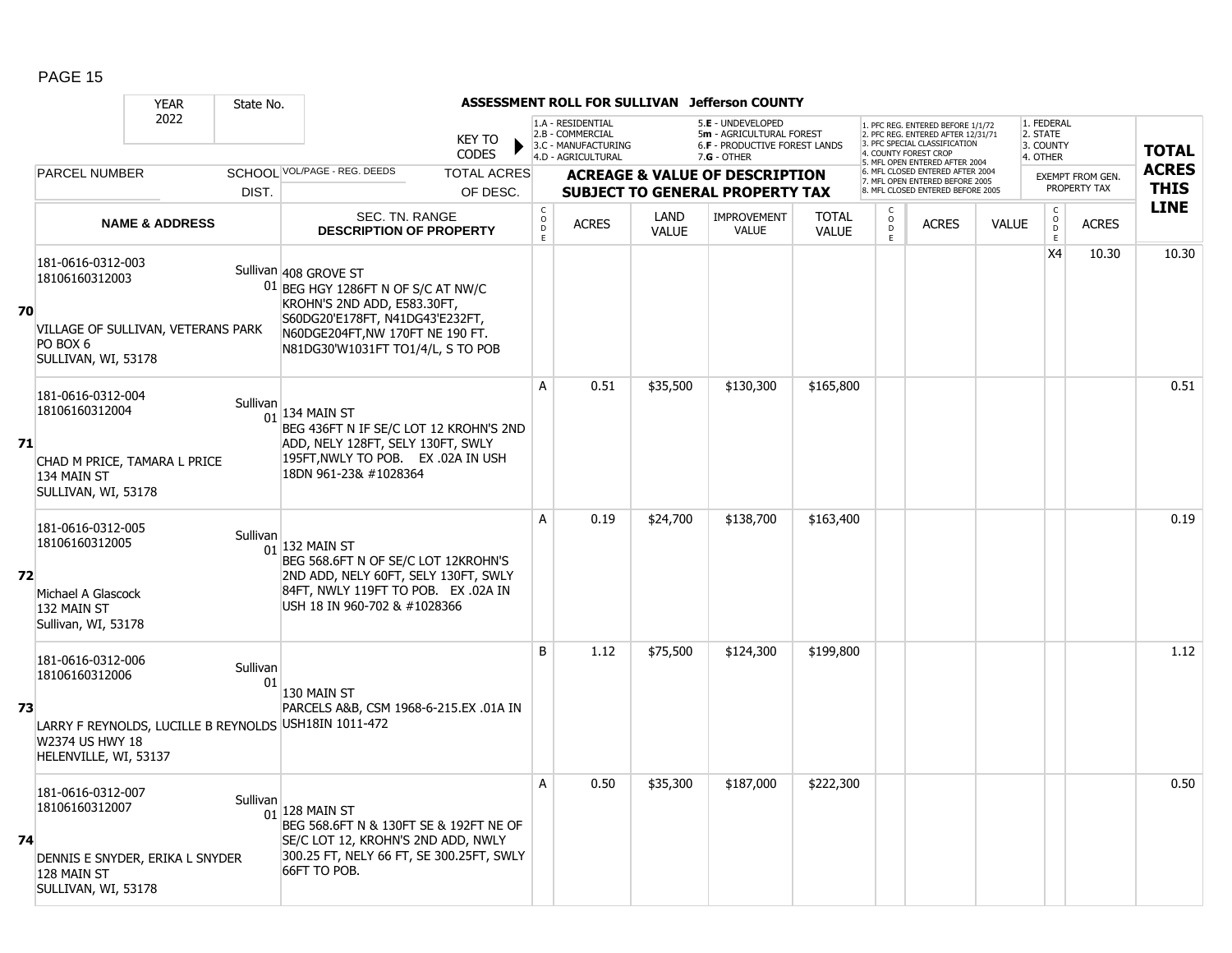|    |                                                                                                                  | <b>YEAR</b>               | State No.                   |                                                                                                                                                                                                                         |                      |                                                                                    |                      | ASSESSMENT ROLL FOR SULLIVAN Jefferson COUNTY                                                        |                              |                     |                                                                                                                                                                  |              |                                                 |                                         |                             |
|----|------------------------------------------------------------------------------------------------------------------|---------------------------|-----------------------------|-------------------------------------------------------------------------------------------------------------------------------------------------------------------------------------------------------------------------|----------------------|------------------------------------------------------------------------------------|----------------------|------------------------------------------------------------------------------------------------------|------------------------------|---------------------|------------------------------------------------------------------------------------------------------------------------------------------------------------------|--------------|-------------------------------------------------|-----------------------------------------|-----------------------------|
|    |                                                                                                                  | 2022                      |                             | <b>KEY TO</b><br><b>CODES</b>                                                                                                                                                                                           |                      | 1.A - RESIDENTIAL<br>2.B - COMMERCIAL<br>3.C - MANUFACTURING<br>4.D - AGRICULTURAL |                      | 5.E - UNDEVELOPED<br>5m - AGRICULTURAL FOREST<br><b>6.F - PRODUCTIVE FOREST LANDS</b><br>7.G - OTHER |                              |                     | 1. PFC REG. ENTERED BEFORE 1/1/72<br>2. PFC REG. ENTERED AFTER 12/31/71<br>3. PFC SPECIAL CLASSIFICATION<br>COUNTY FOREST CROI<br>5. MFL OPEN ENTERED AFTER 2004 |              | 1. FEDERAL<br>2. STATE<br>3. COUNTY<br>4. OTHER |                                         | <b>TOTAL</b>                |
|    | <b>PARCEL NUMBER</b>                                                                                             |                           | DIST.                       | SCHOOL VOL/PAGE - REG. DEEDS<br><b>TOTAL ACRES</b><br>OF DESC.                                                                                                                                                          |                      |                                                                                    |                      | <b>ACREAGE &amp; VALUE OF DESCRIPTION</b><br><b>SUBJECT TO GENERAL PROPERTY TAX</b>                  |                              |                     | 6. MFL CLOSED ENTERED AFTER 2004<br>7. MFL OPEN ENTERED BEFORE 2005<br>8. MFL CLOSED ENTERED BEFORE 2005                                                         |              |                                                 | <b>EXEMPT FROM GEN.</b><br>PROPERTY TAX | <b>ACRES</b><br><b>THIS</b> |
|    |                                                                                                                  | <b>NAME &amp; ADDRESS</b> |                             | SEC. TN. RANGE<br><b>DESCRIPTION OF PROPERTY</b>                                                                                                                                                                        | $\rm _o^c$<br>D<br>E | <b>ACRES</b>                                                                       | LAND<br><b>VALUE</b> | <b>IMPROVEMENT</b><br><b>VALUE</b>                                                                   | <b>TOTAL</b><br><b>VALUE</b> | $\overline{0}$<br>E | <b>ACRES</b>                                                                                                                                                     | <b>VALUE</b> | $\begin{matrix} 0 \\ 0 \\ 0 \end{matrix}$<br>E  | <b>ACRES</b>                            | <b>LINE</b>                 |
| 75 | 181-0616-0312-008<br>18106160312008<br>REBECCA J SCHOEPKE, BRETT MUENSTER<br>124 MAIN ST<br>SULLIVAN, WI, 53178  |                           | Sullivan<br>01 <sub>0</sub> | BEG ON USH 18 66FT N OF N/L SCHOOL<br>LOT, NE ON HGY 60FT, N74DGW330FT,<br>S26DG29'W60FT, S74DGE330FT TO POB                                                                                                            | A                    | 0.45                                                                               | \$34,300             | \$0                                                                                                  | \$34,300                     |                     |                                                                                                                                                                  |              |                                                 |                                         | 0.45                        |
| 76 | 181-0616-0312-009<br>18106160312009<br>REBECCA J SCHOEPKE, BRENT MUENSTER<br>124 MAIN ST<br>SULLIVAN, WI, 53178  |                           | Sullivan<br>01              | $124$ Main St<br>BEG ON USH 18 126FT NE OF NEC SCHOOL<br>LOT.<br>N24DG25'E98FT, N61DG44'W330FT, S26DG29<br>'W166.50FT, S74DGE TO POB                                                                                    | A                    | 1.01                                                                               | \$45,100             | \$102,900                                                                                            | \$148,000                    |                     |                                                                                                                                                                  |              |                                                 |                                         | 1.01                        |
| 77 | 181-0616-0312-010<br>18106160312010<br>LAKE COUNTRY CLOSING SERVICE LLC<br>PO BOX 180711<br>DELAFIELD, WI, 53018 |                           | Sullivan                    | $01$ 122 MAIN ST<br>BEG NW/C EDNA KROHN LOT,<br>S61DG44'E263.50FT, NE100FT, NW TO PT<br>120FT NE OF POB, SW120FT TO POB.<br>ALSO DRVWY AGRMT IN 907-901                                                                 | A                    | 0.64                                                                               | \$38,100             | \$151,900                                                                                            | \$190,000                    |                     |                                                                                                                                                                  |              |                                                 |                                         | 0.64                        |
| 78 | 181-0616-0312-011<br>18106160312011<br><b>BARBARA J EDWARDS</b><br>120 MAIN ST<br>SULLIVAN, WI, 53178            |                           | Sullivan<br>01              | 120 MAIN ST<br>BEG 120FT NE OF NW/C EDNA KROHN LOT,<br>NE 60FT, S61DG50'E246.30FT, SW 80FT,<br>NW TO POBALSO DRVWY AGRMT IN 907-<br>910                                                                                 | A                    | 0.45                                                                               | \$34,400             | \$146,700                                                                                            | \$181,100                    |                     |                                                                                                                                                                  |              |                                                 |                                         | 0.45                        |
| 79 | 181-0616-0312-012<br>18106160312012<br>SHERIN M EDWARDS<br><b>PO BOX 495</b><br>SULLIVAN, WI, 53178              |                           |                             | Sullivan 133 MAIN ST<br>01 BEG SW/C OL 1, MEADOWS OF SULLIVAN,<br>S56DG22'W 112.02FTN23DG46'W 50FT,<br>N48DG15'W 70.41FT, NELY ON C/L 135FT,<br>TO W/C SD OL 1, S35DG59'E 145.95FT TO<br>POB EX.005 IN USH 18 IN 969-58 | A                    | 0.32                                                                               | \$31,800             | \$107,800                                                                                            | \$139,600                    |                     |                                                                                                                                                                  |              |                                                 |                                         | 0.32                        |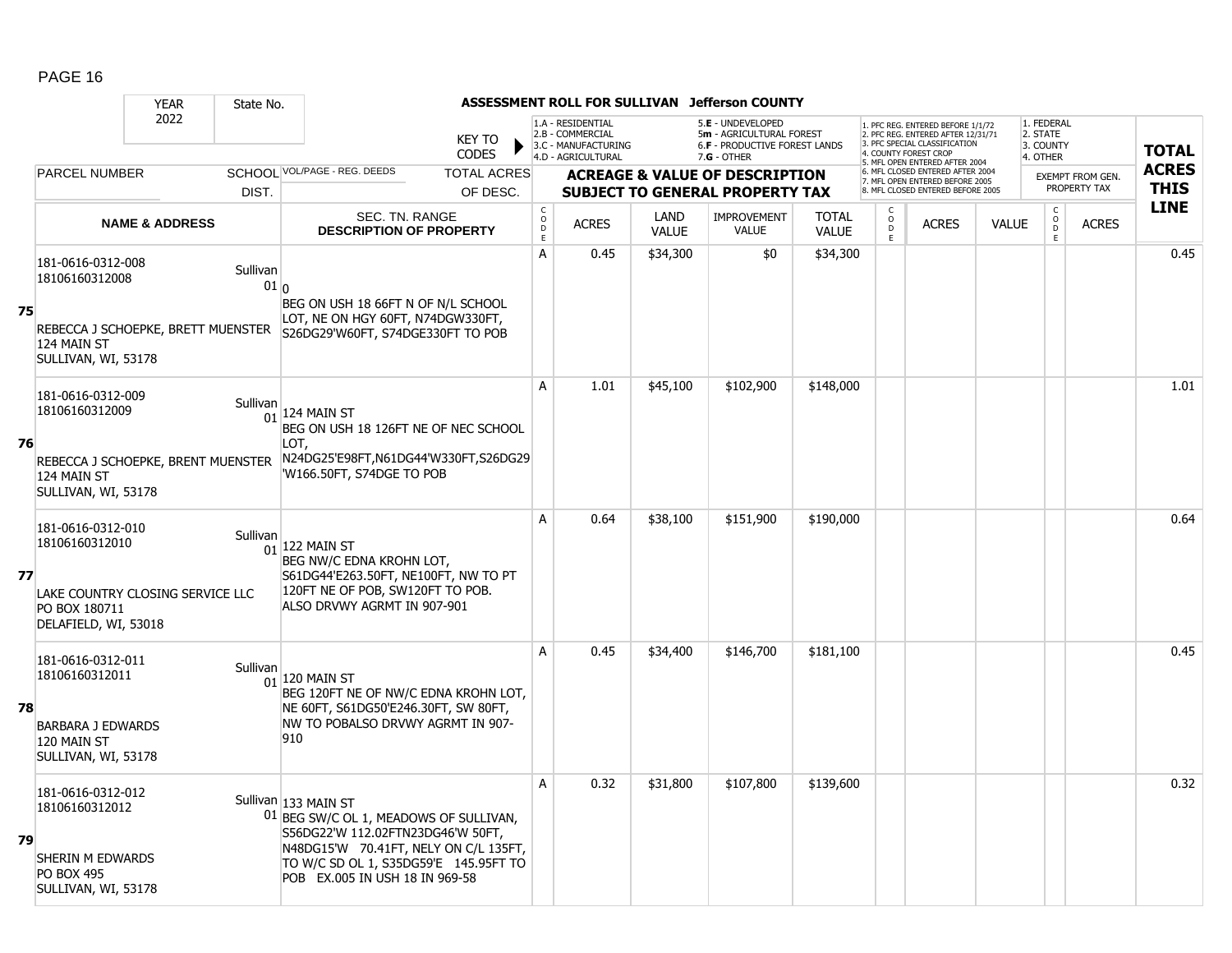|    |                                                                                                                                           | <b>YEAR</b>               | State No. |                                                                                                                                                                                                                                                                                                                  |                                     |                                                                                    |                      | ASSESSMENT ROLL FOR SULLIVAN Jefferson COUNTY                                                        |                              |                                         |                                                                                                                                                                     |              |                                                 |                         |                            |
|----|-------------------------------------------------------------------------------------------------------------------------------------------|---------------------------|-----------|------------------------------------------------------------------------------------------------------------------------------------------------------------------------------------------------------------------------------------------------------------------------------------------------------------------|-------------------------------------|------------------------------------------------------------------------------------|----------------------|------------------------------------------------------------------------------------------------------|------------------------------|-----------------------------------------|---------------------------------------------------------------------------------------------------------------------------------------------------------------------|--------------|-------------------------------------------------|-------------------------|----------------------------|
|    |                                                                                                                                           | 2022                      |           | <b>KEY TO</b><br><b>CODES</b>                                                                                                                                                                                                                                                                                    |                                     | 1.A - RESIDENTIAL<br>2.B - COMMERCIAL<br>3.C - MANUFACTURING<br>4.D - AGRICULTURAL |                      | 5.E - UNDEVELOPED<br>5m - AGRICULTURAL FOREST<br><b>6.F - PRODUCTIVE FOREST LANDS</b><br>7.G - OTHER |                              |                                         | 1. PFC REG. ENTERED BEFORE 1/1/72<br>2. PFC REG. ENTERED AFTER 12/31/71<br>3. PFC SPECIAL CLASSIFICATION<br>4. COUNTY FOREST CROP<br>5. MFL OPEN ENTERED AFTER 2004 |              | 1. FEDERAL<br>2. STATE<br>3. COUNTY<br>4. OTHER |                         | <b>TOTAL</b>               |
|    | <b>PARCEL NUMBER</b>                                                                                                                      |                           |           | SCHOOL VOL/PAGE - REG. DEEDS<br><b>TOTAL ACRES</b>                                                                                                                                                                                                                                                               |                                     |                                                                                    |                      | <b>ACREAGE &amp; VALUE OF DESCRIPTION</b>                                                            |                              |                                         | 6. MFL CLOSED ENTERED AFTER 2004<br>7. MFL OPEN ENTERED BEFORE 2005                                                                                                 |              |                                                 | <b>EXEMPT FROM GEN.</b> | <b>ACRES</b>               |
|    |                                                                                                                                           |                           | DIST.     | OF DESC.                                                                                                                                                                                                                                                                                                         |                                     |                                                                                    |                      | <b>SUBJECT TO GENERAL PROPERTY TAX</b>                                                               |                              |                                         | 8. MFL CLOSED ENTERED BEFORE 2005                                                                                                                                   |              |                                                 | PROPERTY TAX            | <b>THIS</b><br><b>LINE</b> |
|    |                                                                                                                                           | <b>NAME &amp; ADDRESS</b> |           | SEC. TN. RANGE<br><b>DESCRIPTION OF PROPERTY</b>                                                                                                                                                                                                                                                                 | $\mathsf{C}$<br>$\overline{D}$<br>E | <b>ACRES</b>                                                                       | LAND<br><b>VALUE</b> | <b>IMPROVEMENT</b><br><b>VALUE</b>                                                                   | <b>TOTAL</b><br><b>VALUE</b> | $\overset{\mathsf{O}}{\mathsf{D}}$<br>E | <b>ACRES</b>                                                                                                                                                        | <b>VALUE</b> | $\begin{matrix} 0 \\ 0 \end{matrix}$<br>E       | <b>ACRES</b>            |                            |
|    | 181-0616-0313-000<br>18106160313000<br><b>80 DEBORAH M LONGLEY</b><br>MARK ANDERSON, ASHLEY LONGLEY<br>137 MAIN ST<br>SULLIVAN, WI, 53178 |                           |           | 137 MAIN ST<br>Sullivan BEG 112.02FT S56DG22'W OF SW/C OF<br>01 MEADOWS OF SULLIVAN, S23DG46'E<br>184/00FT, S63DG52'W 182.14FT,<br>N26DG23'W 62.00FT, S63DG52'W 16.00FT,<br>N26 DG23'W 195.47FT, N52DG12'E<br>108.04FT NELY ON CUR WITH CD OF<br>N49DG26'E 79.06FT, S48DG15'E 70.41FT.<br>S23DG46'E 50FT TO POB. | A                                   | 1.27                                                                               | \$45,900             | \$138,000                                                                                            | \$183,900                    |                                         |                                                                                                                                                                     |              |                                                 |                         | 1.27                       |
| 81 | 181-0616-0313-001<br>18106160313001<br>SCOTT MROZINSKI, AMY J MROZINSKI<br>136 MAIN ST<br>SULLIVAN, WI, 53178                             |                           | Sullivan  | 01 136 MAIN ST<br>BEG 361FT N OF SE/C LOT 12, KROHN'S<br>2ND ADD, NELY 75FT SELY 125FT, SWLY<br>75FT, NWLY 125FT TO POB                                                                                                                                                                                          | $\mathsf{A}$                        | 0.22                                                                               | \$28,100             | \$111,800                                                                                            | \$139,900                    |                                         |                                                                                                                                                                     |              |                                                 |                         | 0.22                       |
| 82 | 181-0616-0313-002<br>18106160313002<br>DAVID M DRAPER, KATHRYN A STRAUSS<br>138 MAIN ST<br>SULLIVAN, WI, 53178                            |                           | Sullivan  | $01$ 138 MAIN ST<br>BEG 246FT NELY OF SW/C OF LOT<br>12, KROHN'S 2ND ADD, NELY 115FT, SELY<br>125FT, SWLY 115FTNWLY 125FT TO POB                                                                                                                                                                                 | A                                   | 0.33                                                                               | \$32,000             | \$210,700                                                                                            | \$242,700                    |                                         |                                                                                                                                                                     |              |                                                 |                         | 0.33                       |
| 83 | 181-0616-0313-003<br>18106160313003<br>Cassidy Janikowski<br>140 MAIN ST<br>Sullivan, WI, 53178                                           |                           | Sullivan  | $01$ 140 MAIN ST<br>BEG 173.33FT NELY OF SE/CLOT12,<br>KROHN'S 2ND ADD, SELY130FTNELY<br>61.30FT, NWLY 125FT, SWLY72.66FT TO POB                                                                                                                                                                                 | A                                   | 0.19                                                                               | \$25,100             | \$159,900                                                                                            | \$185,000                    |                                         |                                                                                                                                                                     |              |                                                 |                         | 0.19                       |
| 84 | 181-0616-0313-004<br>18106160313004<br>Lake Country Closing Service LLC<br>550 LAKE BLUFF DR<br>Oconomowoc, WI, 53066                     |                           | Sullivan  | $01$ 142 MAIN ST<br>BEG N/L MILW. ST 60FT N OF GROVE &<br>MILW. ST, NELY 78.67FT, NWLY 125FT,<br>SWLY 67.33FTSELY TO POB                                                                                                                                                                                         | $\overline{A}$                      | 0.21                                                                               | \$27,300             | \$157,100                                                                                            | \$184,400                    |                                         |                                                                                                                                                                     |              |                                                 |                         | 0.21                       |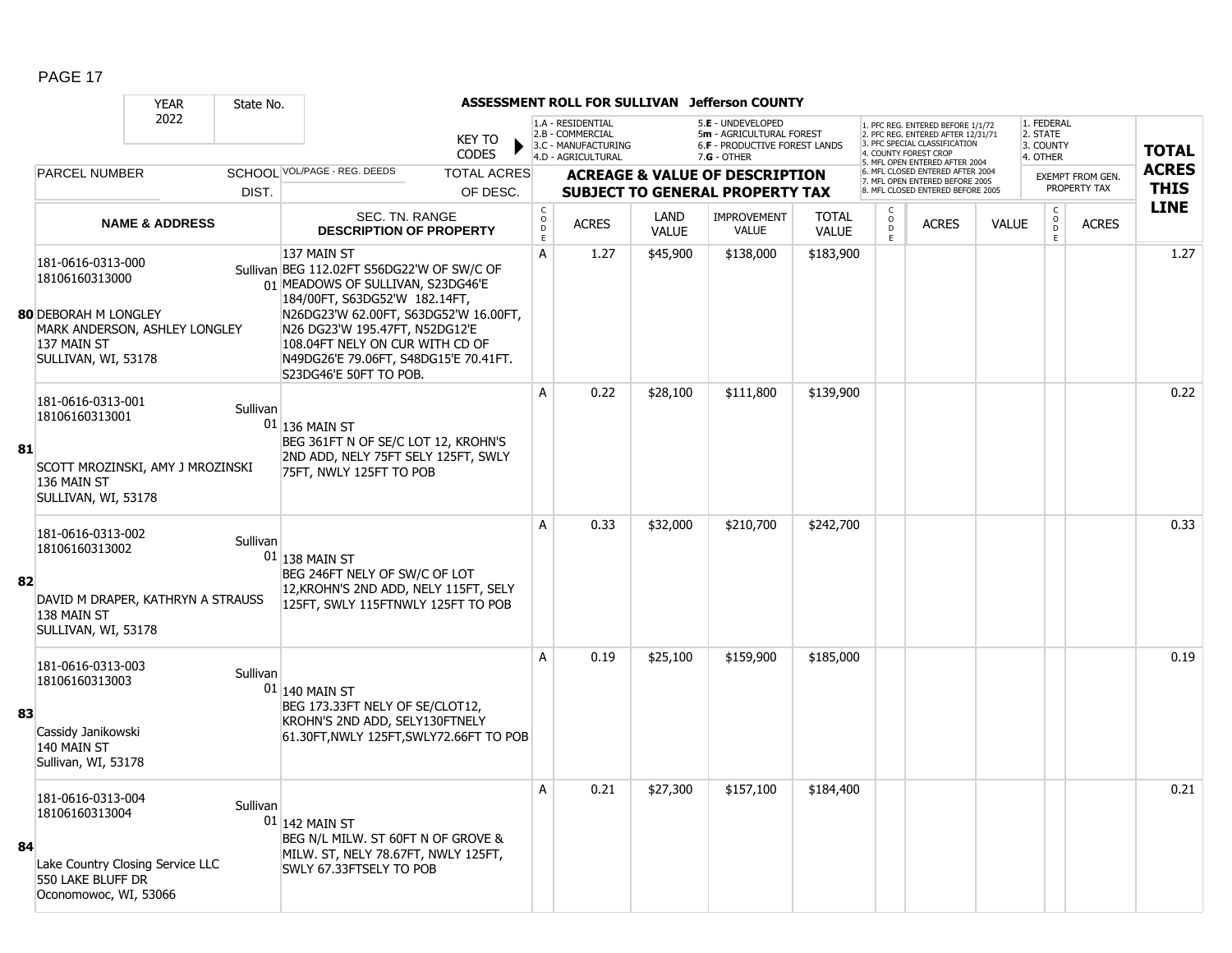|    |                                                                                                                       | <b>YEAR</b>               | State No.      |                                                                                                                                                  |                               |                                            |                                                                                    |                             | ASSESSMENT ROLL FOR SULLIVAN Jefferson COUNTY                                                   |                              |                                          |                                                                                                                                                                     |              |                                                 |                                  |                             |
|----|-----------------------------------------------------------------------------------------------------------------------|---------------------------|----------------|--------------------------------------------------------------------------------------------------------------------------------------------------|-------------------------------|--------------------------------------------|------------------------------------------------------------------------------------|-----------------------------|-------------------------------------------------------------------------------------------------|------------------------------|------------------------------------------|---------------------------------------------------------------------------------------------------------------------------------------------------------------------|--------------|-------------------------------------------------|----------------------------------|-----------------------------|
|    |                                                                                                                       | 2022                      |                |                                                                                                                                                  | <b>KEY TO</b><br><b>CODES</b> |                                            | 1.A - RESIDENTIAL<br>2.B - COMMERCIAL<br>3.C - MANUFACTURING<br>4.D - AGRICULTURAL |                             | 5.E - UNDEVELOPED<br>5m - AGRICULTURAL FOREST<br>6.F - PRODUCTIVE FOREST LANDS<br>$7.G - OTHER$ |                              |                                          | 1. PFC REG. ENTERED BEFORE 1/1/72<br>2. PFC REG. ENTERED AFTER 12/31/71<br>3. PFC SPECIAL CLASSIFICATION<br>4. COUNTY FOREST CROP<br>5. MFL OPEN ENTERED AFTER 2004 |              | 1. FEDERAL<br>2. STATE<br>3. COUNTY<br>4. OTHER |                                  | <b>TOTAL</b>                |
|    | <b>PARCEL NUMBER</b>                                                                                                  |                           |                | SCHOOL VOL/PAGE - REG. DEEDS                                                                                                                     | <b>TOTAL ACRES</b>            |                                            |                                                                                    |                             | <b>ACREAGE &amp; VALUE OF DESCRIPTION</b>                                                       |                              |                                          | 6. MFL CLOSED ENTERED AFTER 2004<br>7. MFL OPEN ENTERED BEFORE 2005                                                                                                 |              |                                                 | EXEMPT FROM GEN.<br>PROPERTY TAX | <b>ACRES</b><br><b>THIS</b> |
|    |                                                                                                                       |                           | DIST.          |                                                                                                                                                  | OF DESC.                      |                                            |                                                                                    |                             | <b>SUBJECT TO GENERAL PROPERTY TAX</b>                                                          |                              | C                                        | 8. MFL CLOSED ENTERED BEFORE 2005                                                                                                                                   |              |                                                 |                                  | <b>LINE</b>                 |
|    |                                                                                                                       | <b>NAME &amp; ADDRESS</b> |                | SEC. TN. RANGE<br><b>DESCRIPTION OF PROPERTY</b>                                                                                                 |                               | $\begin{array}{c} C \\ O \\ E \end{array}$ | <b>ACRES</b>                                                                       | <b>LAND</b><br><b>VALUE</b> | <b>IMPROVEMENT</b><br>VALUE                                                                     | <b>TOTAL</b><br><b>VALUE</b> | $\overset{\mathsf{O}}{\mathsf{D}}$<br>F. | <b>ACRES</b>                                                                                                                                                        | <b>VALUE</b> | $\begin{matrix} 0 \\ 0 \\ D \end{matrix}$<br>E  | <b>ACRES</b>                     |                             |
| 85 | 181-0616-0313-005<br>18106160313005<br>Lake Country Closing Service LLC<br>550 LAKE BLUFF DR<br>Oconomowoc, WI, 53066 |                           | Sullivan       | 01 146 MAIN ST<br>BEG SE/C LOT 12, KROHN'S 2ND ADD, NELY<br>106FT, SELY 130FT, SWLY 60FT, NWLY<br>125FT TO POBEX .005A IN USH 18 IN 1018-<br>017 |                               | B                                          | 0.23                                                                               | \$28,200                    | \$111,100                                                                                       | \$139,300                    |                                          |                                                                                                                                                                     |              |                                                 |                                  | 0.23                        |
|    | 181-0616-0313-006<br>18106160313006                                                                                   |                           | Sullivan<br>01 |                                                                                                                                                  |                               |                                            |                                                                                    |                             |                                                                                                 |                              |                                          |                                                                                                                                                                     |              | X4                                              | 0.32                             | 0.33                        |
| 86 | <b>VILLAGE OF SULLIVAN</b><br>PO BOX 6<br>SULLIVAN, WI, 53178                                                         |                           |                | LOTS 11&12, KROHN'S 2ND ADD.                                                                                                                     |                               |                                            |                                                                                    |                             |                                                                                                 |                              |                                          |                                                                                                                                                                     |              |                                                 |                                  |                             |
|    | 181-0616-0313-007<br>18106160313007                                                                                   |                           | Sullivan<br>01 | 410 GROVE ST                                                                                                                                     |                               | A                                          | 0.17                                                                               | \$22,500                    | \$135,100                                                                                       | \$157,600                    |                                          |                                                                                                                                                                     |              |                                                 |                                  | 0.17                        |
| 87 | MICHAEL H CROSBY<br>410 GROVE ST<br>SULLIVAN, WI, 53178                                                               |                           |                | LOT 10, KROHN'S SECOND ADD                                                                                                                       |                               |                                            |                                                                                    |                             |                                                                                                 |                              |                                          |                                                                                                                                                                     |              |                                                 |                                  |                             |
|    | 181-0616-0313-008<br>18106160313008                                                                                   |                           | Sullivan<br>01 |                                                                                                                                                  |                               | A                                          | 0.18                                                                               | \$23,800                    | \$156,300                                                                                       | \$180,100                    |                                          |                                                                                                                                                                     |              |                                                 |                                  | 0.18                        |
| 88 | <b>TIM KURTH</b><br>PO BOX 7<br>SULLIVAN, WI, 53178                                                                   |                           |                | 412 GROVE ST<br>LOT 9, KROHN'S SECOND ADD                                                                                                        |                               |                                            |                                                                                    |                             |                                                                                                 |                              |                                          |                                                                                                                                                                     |              |                                                 |                                  |                             |
| 89 | 181-0616-0313-009<br>18106160313009                                                                                   |                           | Sullivan<br>01 | 414 GROVE ST<br>LOTS 7&8, KROHN'S SECOND ADDEX<br>W10FT LOT 7.                                                                                   |                               |                                            |                                                                                    |                             |                                                                                                 |                              |                                          |                                                                                                                                                                     |              | X4                                              | 0.36                             | 0.36                        |
|    | METHODIST CHURCH TRSTEES<br>W1202 FROELICH RD<br>SULLIVAN, WI, 53178                                                  |                           |                |                                                                                                                                                  |                               |                                            |                                                                                    |                             |                                                                                                 |                              |                                          |                                                                                                                                                                     |              |                                                 |                                  |                             |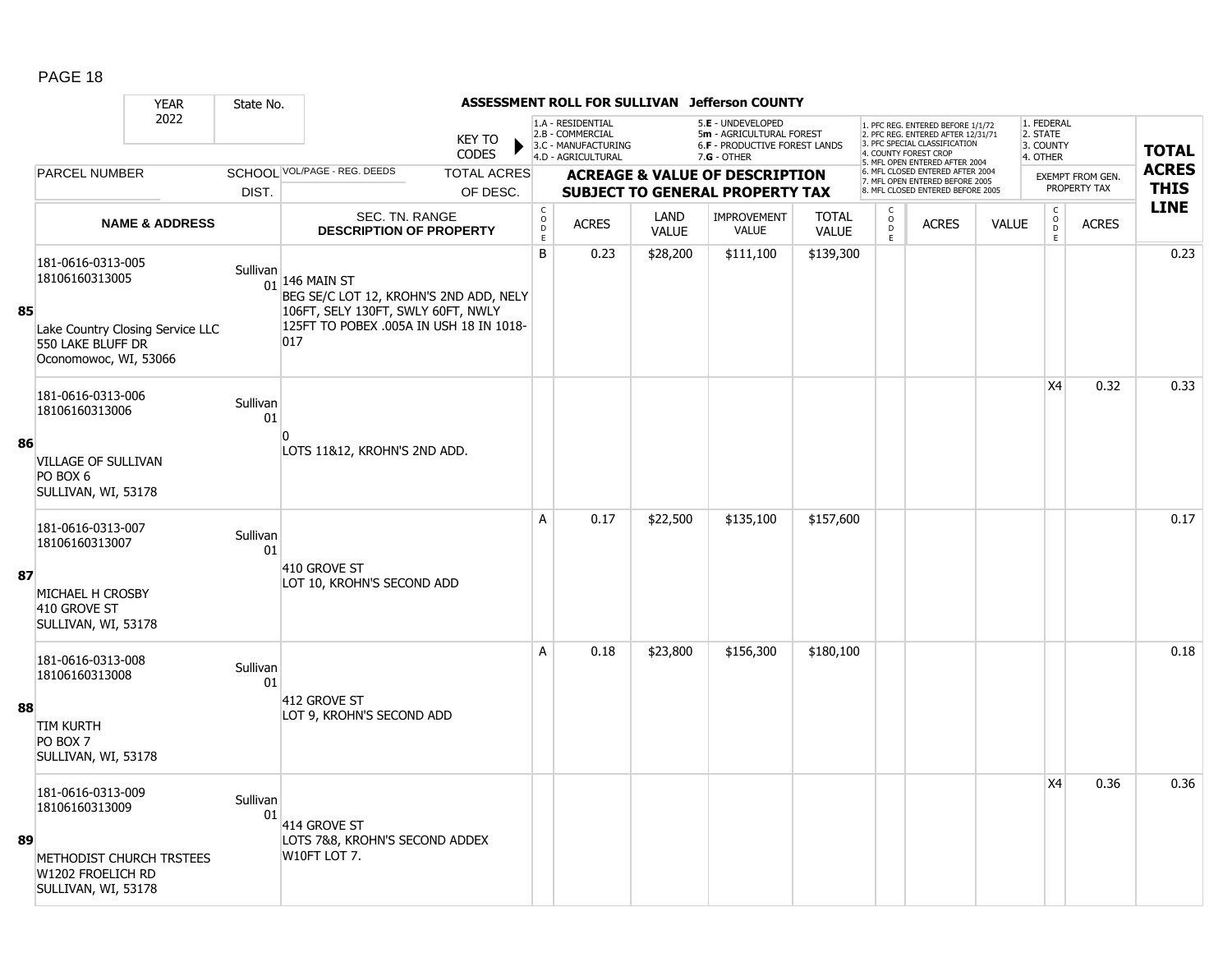|    |                                                                                               | <b>YEAR</b>               | State No.      |                                                   |                               |                                            | ASSESSMENT ROLL FOR SULLIVAN                                                       |                      | <b>Jefferson COUNTY</b>                                                                                |                              |                         |                                                                                                                                                                     |              |                                                 |                                         |                             |
|----|-----------------------------------------------------------------------------------------------|---------------------------|----------------|---------------------------------------------------|-------------------------------|--------------------------------------------|------------------------------------------------------------------------------------|----------------------|--------------------------------------------------------------------------------------------------------|------------------------------|-------------------------|---------------------------------------------------------------------------------------------------------------------------------------------------------------------|--------------|-------------------------------------------------|-----------------------------------------|-----------------------------|
|    |                                                                                               | 2022                      |                |                                                   | <b>KEY TO</b><br><b>CODES</b> |                                            | 1.A - RESIDENTIAL<br>2.B - COMMERCIAL<br>3.C - MANUFACTURING<br>4.D - AGRICULTURAL |                      | 5.E - UNDEVELOPED<br>5m - AGRICULTURAL FOREST<br><b>6.F - PRODUCTIVE FOREST LANDS</b><br>$7.G - OTHER$ |                              |                         | 1. PFC REG. ENTERED BEFORE 1/1/72<br>2. PFC REG. ENTERED AFTER 12/31/71<br>3. PFC SPECIAL CLASSIFICATION<br>4. COUNTY FOREST CROP<br>5. MFL OPEN ENTERED AFTER 2004 |              | 1. FEDERAL<br>2. STATE<br>3. COUNTY<br>4. OTHER |                                         | <b>TOTAL</b>                |
|    | PARCEL NUMBER                                                                                 |                           |                | SCHOOL VOL/PAGE - REG. DEEDS                      | <b>TOTAL ACRES</b>            |                                            |                                                                                    |                      | <b>ACREAGE &amp; VALUE OF DESCRIPTION</b>                                                              |                              |                         | 6. MFL CLOSED ENTERED AFTER 2004<br>7. MFL OPEN ENTERED BEFORE 2005<br>8 MFL CLOSED ENTERED BEEORE 2005                                                             |              |                                                 | <b>EXEMPT FROM GEN.</b><br>PROPERTY TAX | <b>ACRES</b><br><b>THIS</b> |
|    |                                                                                               |                           | DIST.          |                                                   | OF DESC.                      |                                            |                                                                                    |                      | <b>SUBJECT TO GENERAL PROPERTY TAX</b>                                                                 |                              | C                       |                                                                                                                                                                     |              | $\mathsf{C}$                                    |                                         | <b>LINE</b>                 |
|    |                                                                                               | <b>NAME &amp; ADDRESS</b> |                | SEC. TN. RANGE<br><b>DESCRIPTION OF PROPERTY</b>  |                               | $\begin{array}{c} C \\ O \\ E \end{array}$ | <b>ACRES</b>                                                                       | LAND<br><b>VALUE</b> | <b>IMPROVEMENT</b><br><b>VALUE</b>                                                                     | <b>TOTAL</b><br><b>VALUE</b> | $_{\rm D}^{\rm O}$<br>E | <b>ACRES</b>                                                                                                                                                        | <b>VALUE</b> | $_{\rm D}^{\rm O}$<br>E                         | <b>ACRES</b>                            |                             |
|    | 181-0616-0313-010<br>18106160313010                                                           |                           | Sullivan<br>01 | 418 GROVE ST                                      |                               | A                                          | 0.18                                                                               | \$23,800             | \$148,600                                                                                              | \$172,400                    |                         |                                                                                                                                                                     |              |                                                 |                                         | 0.18                        |
| 90 | JEFFREY A FLOOD TRUST, KATHRYN B<br><b>FLOOD TRUST</b><br>418 GROVE ST<br>SULLIVAN, WI, 53178 |                           |                | LOT 6 & W10FT LOT 7, KROHN'S SECOND<br><b>ADD</b> |                               |                                            |                                                                                    |                      |                                                                                                        |                              |                         |                                                                                                                                                                     |              |                                                 |                                         |                             |
|    | 181-0616-0313-011<br>18106160313011                                                           |                           | Sullivan<br>01 |                                                   |                               | A                                          | 0.18                                                                               | \$23,800             | \$149,000                                                                                              | \$172,800                    |                         |                                                                                                                                                                     |              |                                                 |                                         | 0.18                        |
| 91 | MARK A FLOOD, KIMBERLY A FLOOD<br>420 GROVE ST<br>SULLIVAN, WI, 53178                         |                           |                | 420 GROVE ST<br>LOT 5, KROHN'S SECOND ADD         |                               |                                            |                                                                                    |                      |                                                                                                        |                              |                         |                                                                                                                                                                     |              |                                                 |                                         |                             |
|    | 181-0616-0313-012<br>18106160313012                                                           |                           | Sullivan<br>01 |                                                   |                               | A                                          | 0.18                                                                               | \$23,800             | \$142,200                                                                                              | \$166,000                    |                         |                                                                                                                                                                     |              |                                                 |                                         | 0.18                        |
| 92 | <b>KAREN C KISSNER</b><br>422 GROVE ST<br>SULLIVAN, WI, 53178                                 |                           |                | 422 GROVE ST<br>LOT 4, KROHN'S SECOND ADD         |                               |                                            |                                                                                    |                      |                                                                                                        |                              |                         |                                                                                                                                                                     |              |                                                 |                                         |                             |
|    | 181-0616-0313-013<br>18106160313013                                                           |                           | Sullivan<br>01 |                                                   |                               | A                                          | 0.18                                                                               | \$23,800             | \$125,100                                                                                              | \$148,900                    |                         |                                                                                                                                                                     |              |                                                 |                                         | 0.18                        |
| 93 | Michael Pelikan, LESLIE M PELIKAN<br>N4604 INDIAN POINT RD<br>Sullivan, WI, 53178             |                           |                | 424 Grove St<br>LOT 3, KROHN'S SECOND ADD         |                               |                                            |                                                                                    |                      |                                                                                                        |                              |                         |                                                                                                                                                                     |              |                                                 |                                         |                             |
|    | 181-0616-0313-014<br>18106160313014                                                           |                           | Sullivan<br>01 |                                                   |                               | A                                          | 0.18                                                                               | \$23,800             | \$91,100                                                                                               | \$114,900                    |                         |                                                                                                                                                                     |              |                                                 |                                         | 0.18                        |
| 94 | 426 Grove Street LLC<br>414 Park St.<br>Oconomowoc, Wisconsin, 53066                          |                           |                | 426 GROVE ST<br>LOT 2, KROHN'S SECOND ADD         |                               |                                            |                                                                                    |                      |                                                                                                        |                              |                         |                                                                                                                                                                     |              |                                                 |                                         |                             |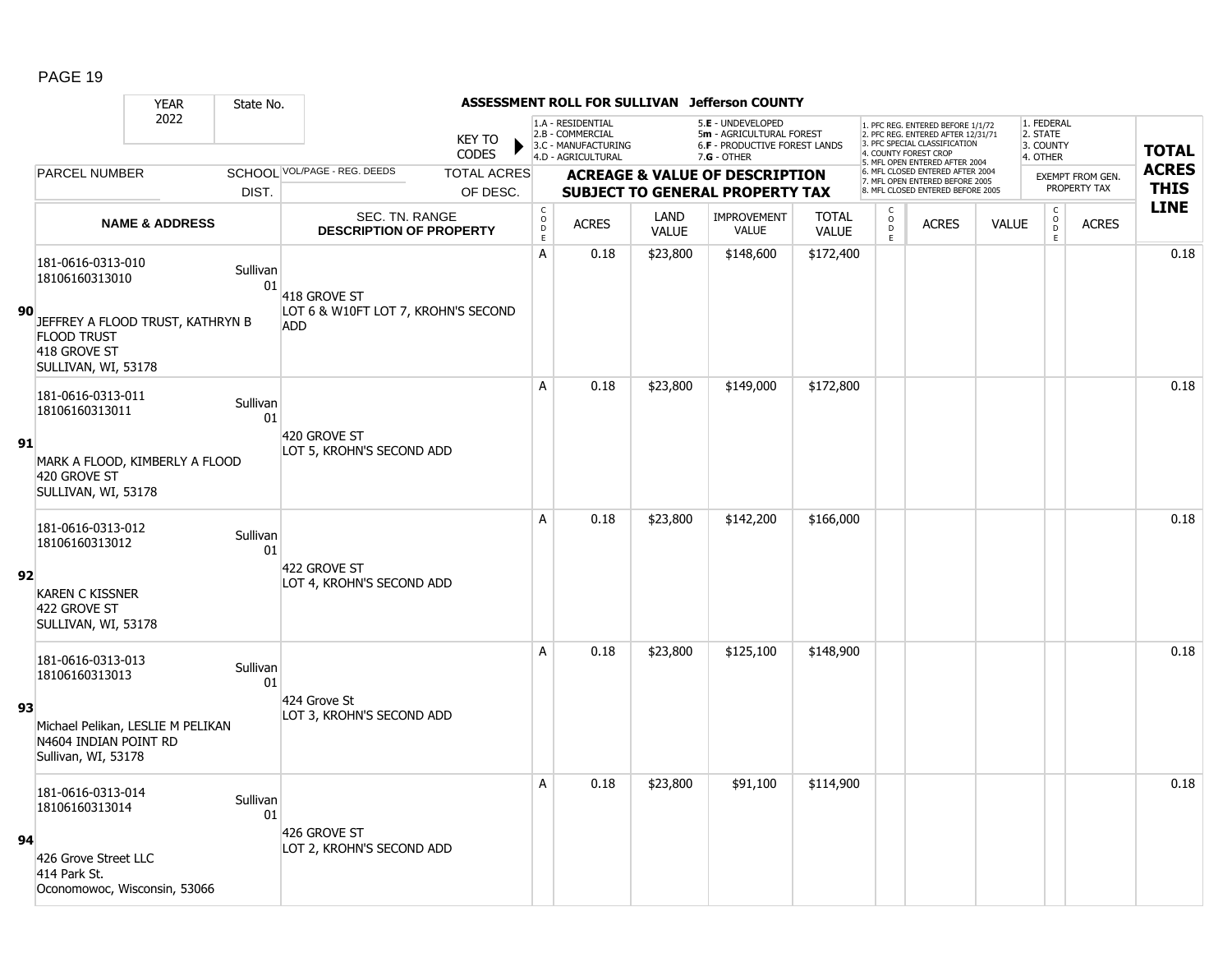|    |                                                                                              | <b>YEAR</b>               | State No.      |                                                  |                               |                                            |                                                                                    |                      | ASSESSMENT ROLL FOR SULLIVAN Jefferson COUNTY                                                          |                              |                  |                                                                                                                                                                     |              |                                                 |                         |              |
|----|----------------------------------------------------------------------------------------------|---------------------------|----------------|--------------------------------------------------|-------------------------------|--------------------------------------------|------------------------------------------------------------------------------------|----------------------|--------------------------------------------------------------------------------------------------------|------------------------------|------------------|---------------------------------------------------------------------------------------------------------------------------------------------------------------------|--------------|-------------------------------------------------|-------------------------|--------------|
|    |                                                                                              | 2022                      |                |                                                  | <b>KEY TO</b><br><b>CODES</b> |                                            | 1.A - RESIDENTIAL<br>2.B - COMMERCIAL<br>3.C - MANUFACTURING<br>4.D - AGRICULTURAL |                      | 5.E - UNDEVELOPED<br>5m - AGRICULTURAL FOREST<br><b>6.F - PRODUCTIVE FOREST LANDS</b><br>$7.G - OTHER$ |                              |                  | 1. PFC REG. ENTERED BEFORE 1/1/72<br>2. PFC REG. ENTERED AFTER 12/31/71<br>3. PFC SPECIAL CLASSIFICATION<br>4. COUNTY FOREST CROP<br>5. MFL OPEN ENTERED AFTER 2004 |              | 1. FEDERAL<br>2. STATE<br>3. COUNTY<br>4. OTHER |                         | <b>TOTAL</b> |
|    | <b>PARCEL NUMBER</b>                                                                         |                           |                | SCHOOL VOL/PAGE - REG. DEEDS                     | <b>TOTAL ACRES</b>            |                                            |                                                                                    |                      | <b>ACREAGE &amp; VALUE OF DESCRIPTION</b>                                                              |                              |                  | 6. MFL CLOSED ENTERED AFTER 2004<br>7. MFL OPEN ENTERED BEFORE 2005                                                                                                 |              |                                                 | <b>EXEMPT FROM GEN.</b> | <b>ACRES</b> |
|    |                                                                                              |                           | DIST.          |                                                  | OF DESC.                      |                                            |                                                                                    |                      | <b>SUBJECT TO GENERAL PROPERTY TAX</b>                                                                 |                              |                  | 8. MFL CLOSED ENTERED BEFORE 2005                                                                                                                                   |              |                                                 | PROPERTY TAX            | <b>THIS</b>  |
|    |                                                                                              | <b>NAME &amp; ADDRESS</b> |                | SEC. TN. RANGE<br><b>DESCRIPTION OF PROPERTY</b> |                               | $\begin{array}{c} C \\ O \\ E \end{array}$ | <b>ACRES</b>                                                                       | LAND<br><b>VALUE</b> | <b>IMPROVEMENT</b><br><b>VALUE</b>                                                                     | <b>TOTAL</b><br><b>VALUE</b> | C<br>D<br>E<br>E | <b>ACRES</b>                                                                                                                                                        | <b>VALUE</b> | $\begin{matrix} 0 \\ 0 \\ D \end{matrix}$<br>E  | <b>ACRES</b>            | <b>LINE</b>  |
|    | 181-0616-0313-015<br>18106160313015                                                          |                           | Sullivan<br>01 |                                                  |                               | A                                          | 0.19                                                                               | \$24,600             | \$161,200                                                                                              | \$185,800                    |                  |                                                                                                                                                                     |              |                                                 |                         | 0.19         |
| 95 | PEARL MARY GOETSCH (LE), K&P<br>GOETSCH, GR PRASCHAK<br>428 GROVE ST<br>SULLIVAN, WI, 53178  |                           |                | 428 GROVE ST<br>LOT 1, KROHN'S SECOND ADD        |                               |                                            |                                                                                    |                      |                                                                                                        |                              |                  |                                                                                                                                                                     |              |                                                 |                         |              |
|    | 181-0616-0313-016<br>18106160313016                                                          |                           | Sullivan<br>01 |                                                  |                               | A                                          | 0.16                                                                               | \$21,400             | \$147,100                                                                                              | \$168,500                    |                  |                                                                                                                                                                     |              |                                                 |                         | 0.16         |
| 96 | <b>LORI K SMITH</b><br>419 GROVE ST<br>SULLIVAN, WI, 53178                                   |                           |                | 419 GROVE ST<br>LOT 1, KROHN'S ADD               |                               |                                            |                                                                                    |                      |                                                                                                        |                              |                  |                                                                                                                                                                     |              |                                                 |                         |              |
|    | 181-0616-0313-017<br>18106160313017                                                          |                           | Sullivan<br>01 |                                                  |                               | A                                          | 0.16                                                                               | \$21,400             | \$140,200                                                                                              | \$161,600                    |                  |                                                                                                                                                                     |              |                                                 |                         | 0.16         |
| 97 | BROCK DEVOE TRUST, LINDA M DEVOE<br><b>TRUST</b><br><b>PO BOX 114</b><br>SULLIVAN, WI, 53178 |                           |                | 610 Bakertown Dr<br>LOT 2, KROHN'S ADD           |                               |                                            |                                                                                    |                      |                                                                                                        |                              |                  |                                                                                                                                                                     |              |                                                 |                         |              |
|    | 181-0616-0313-018<br>18106160313018                                                          |                           | Sullivan<br>01 |                                                  |                               | A                                          | 0.18                                                                               | \$23,500             | \$144,500                                                                                              | \$168,000                    |                  |                                                                                                                                                                     |              |                                                 |                         | 0.18         |
| 98 | Daniel Leslie<br>417 GROVE ST<br>SULLIVAN, WI, 53178                                         |                           |                | 417 GROVE ST<br>LOT 3, KROHN'S ADD               |                               |                                            |                                                                                    |                      |                                                                                                        |                              |                  |                                                                                                                                                                     |              |                                                 |                         |              |
|    | 181-0616-0313-019<br>18106160313019                                                          |                           | Sullivan<br>01 |                                                  |                               | A                                          | 0.18                                                                               | \$23,500             | \$106,500                                                                                              | \$130,000                    |                  |                                                                                                                                                                     |              |                                                 |                         | 0.18         |
| 99 | <b>DAVID BYCZEK TRUST</b><br>949 Glenview Ave<br>Wauwatosa, WI, 53213                        |                           |                | 415 GROVE ST<br>LOT 4, KROHN'S ADD               |                               |                                            |                                                                                    |                      |                                                                                                        |                              |                  |                                                                                                                                                                     |              |                                                 |                         |              |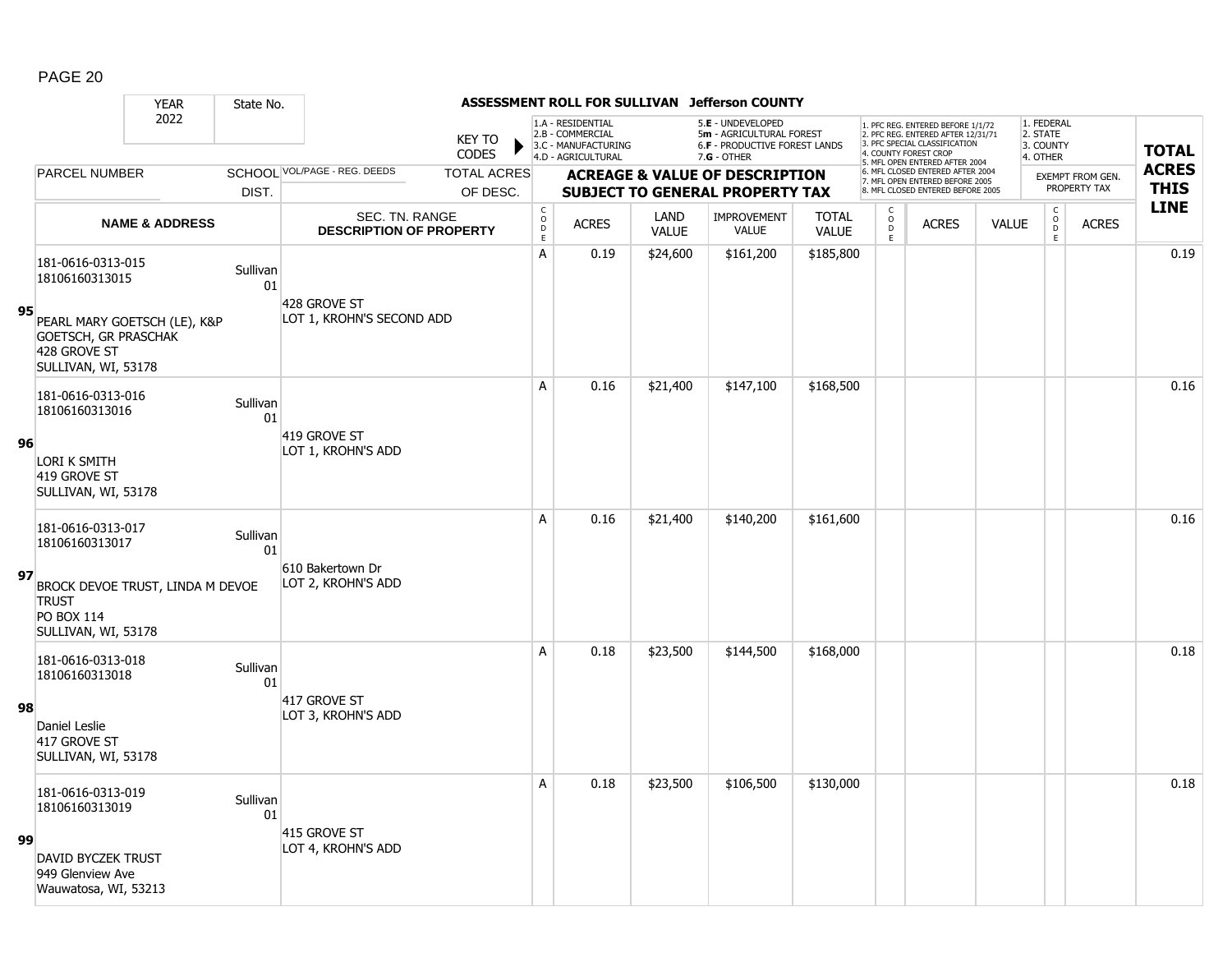|     |                                                                                                     | <b>YEAR</b>               | State No.      |                                                             |                                        |                                                                                    |                      | ASSESSMENT ROLL FOR SULLIVAN Jefferson COUNTY                                                   |                              |                       |                                                                                                                                            |              |                                                 |                                         |                             |
|-----|-----------------------------------------------------------------------------------------------------|---------------------------|----------------|-------------------------------------------------------------|----------------------------------------|------------------------------------------------------------------------------------|----------------------|-------------------------------------------------------------------------------------------------|------------------------------|-----------------------|--------------------------------------------------------------------------------------------------------------------------------------------|--------------|-------------------------------------------------|-----------------------------------------|-----------------------------|
|     |                                                                                                     | 2022                      |                | <b>KEY TO</b><br><b>CODES</b>                               | ▶                                      | 1.A - RESIDENTIAL<br>2.B - COMMERCIAL<br>3.C - MANUFACTURING<br>4.D - AGRICULTURAL |                      | 5.E - UNDEVELOPED<br>5m - AGRICULTURAL FOREST<br>6.F - PRODUCTIVE FOREST LANDS<br>$7.G - OTHER$ |                              | 4. COUNTY FOREST CROP | 1. PFC REG. ENTERED BEFORE 1/1/72<br>2. PFC REG. ENTERED AFTER 12/31/71<br>3. PFC SPECIAL CLASSIFICATION<br>5. MFL OPEN ENTERED AFTER 2004 |              | 1. FEDERAL<br>2. STATE<br>3. COUNTY<br>4. OTHER |                                         | <b>TOTAL</b>                |
|     | <b>PARCEL NUMBER</b>                                                                                |                           |                | SCHOOL VOL/PAGE - REG. DEEDS<br><b>TOTAL ACRES</b>          |                                        |                                                                                    |                      | <b>ACREAGE &amp; VALUE OF DESCRIPTION</b>                                                       |                              |                       | 6. MFL CLOSED ENTERED AFTER 2004<br>7. MFL OPEN ENTERED BEFORE 2005<br>8. MFL CLOSED ENTERED BEFORE 2005                                   |              |                                                 | <b>EXEMPT FROM GEN.</b><br>PROPERTY TAX | <b>ACRES</b><br><b>THIS</b> |
|     |                                                                                                     |                           | DIST.          | OF DESC.                                                    |                                        |                                                                                    |                      | <b>SUBJECT TO GENERAL PROPERTY TAX</b>                                                          |                              | C                     |                                                                                                                                            |              | $\mathsf C$                                     |                                         | <b>LINE</b>                 |
|     |                                                                                                     | <b>NAME &amp; ADDRESS</b> |                | SEC. TN. RANGE<br><b>DESCRIPTION OF PROPERTY</b>            | $_{\rm o}^{\rm c}$<br>$\mathsf D$<br>E | <b>ACRES</b>                                                                       | LAND<br><b>VALUE</b> | <b>IMPROVEMENT</b><br><b>VALUE</b>                                                              | <b>TOTAL</b><br><b>VALUE</b> | $\circ$<br>D<br>E.    | <b>ACRES</b>                                                                                                                               | <b>VALUE</b> | $\mathsf{o}$<br>D<br>E                          | <b>ACRES</b>                            |                             |
|     | 181-0616-0313-020<br>18106160313020                                                                 |                           | Sullivan<br>01 |                                                             | A                                      | 0.18                                                                               | \$23,500             | \$127,900                                                                                       | \$151,400                    |                       |                                                                                                                                            |              |                                                 |                                         | 0.18                        |
| 100 | LAWRENCE J BLERSCH, WENDY C BLERSCH<br>413 GROVE ST<br>SULLIVAN, WI, 53178                          |                           |                | 413 GROVE ST<br>LOT 5, KROHN'S ADD                          |                                        |                                                                                    |                      |                                                                                                 |                              |                       |                                                                                                                                            |              |                                                 |                                         |                             |
|     | 181-0616-0313-021<br>18106160313021                                                                 |                           | Sullivan<br>01 |                                                             | A                                      | 0.36                                                                               | \$32,600             | \$158,700                                                                                       | \$191,300                    |                       |                                                                                                                                            |              |                                                 |                                         | 0.36                        |
| 101 | EDWARD & BEATRICE ROWLAND (LE), DE<br>PLUMLEY, DW&DE ROWLAND<br>411 GROVE ST<br>SULLIVAN, WI, 53178 |                           |                | 411 GROVE ST<br>LOTS 6&7, KROHN'S ADD                       |                                        |                                                                                    |                      |                                                                                                 |                              |                       |                                                                                                                                            |              |                                                 |                                         |                             |
|     | 181-0616-0313-022<br>18106160313022                                                                 |                           | Sullivan<br>01 |                                                             | B                                      | 0.20                                                                               | \$26,200             | \$500                                                                                           | \$26,700                     |                       |                                                                                                                                            |              |                                                 |                                         | 0.20                        |
| 102 | KURTH REAL ESTATE LLC<br>PO BOX 7<br>SULLIVAN, WI, 53178                                            |                           |                | LOT 8, KROHN'S ADD. ALSO ADJVAC ALLEY                       |                                        |                                                                                    |                      |                                                                                                 |                              |                       |                                                                                                                                            |              |                                                 |                                         |                             |
|     | 181-0616-0313-023<br>18106160313023                                                                 |                           | Sullivan<br>01 |                                                             | B                                      | 0.28                                                                               | \$30,700             | \$0                                                                                             | \$30,700                     |                       |                                                                                                                                            |              |                                                 |                                         | 0.28                        |
| 103 | KURTH REAL ESTATE LLC<br>PO BOX 7<br>SULLIVAN, WI, 53178                                            |                           |                | LOTS 9&10, EX SELY 20FT, KROHN'S ADD.<br>ALSO ADJ VAC ALLEY |                                        |                                                                                    |                      |                                                                                                 |                              |                       |                                                                                                                                            |              |                                                 |                                         |                             |
|     | 181-0616-0313-024<br>18106160313024                                                                 |                           | Sullivan<br>01 |                                                             |                                        |                                                                                    |                      |                                                                                                 |                              |                       |                                                                                                                                            |              | X <sub>4</sub>                                  | 0.06                                    | 0.06                        |
| 104 | <b>VILLAGE OF SULLIVAN</b><br>PO BOX 6<br>SULLIVAN, WI, 53178                                       |                           |                | <sup>0</sup><br>SELY 20FT OF LOT 10, KROHN'S ADD            |                                        |                                                                                    |                      |                                                                                                 |                              |                       |                                                                                                                                            |              |                                                 |                                         |                             |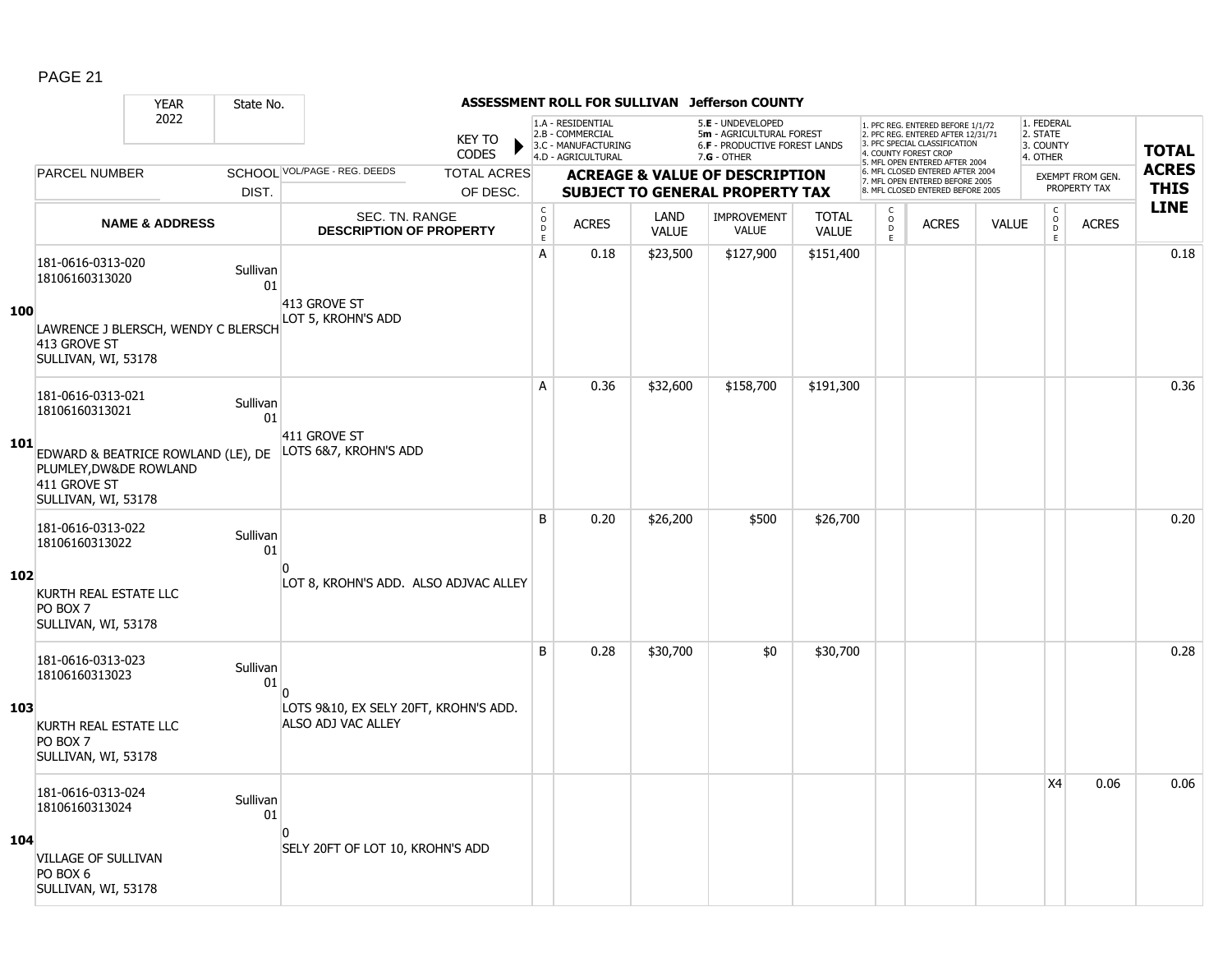|     |                                                                                                                                           | <b>YEAR</b>               | State No.                   |                                                                                                                                                                                   |                             |                                                                                    |                             | ASSESSMENT ROLL FOR SULLIVAN Jefferson COUNTY                                                   |                              |                           |                                                                                                                                   |              |                                                          |                         |              |
|-----|-------------------------------------------------------------------------------------------------------------------------------------------|---------------------------|-----------------------------|-----------------------------------------------------------------------------------------------------------------------------------------------------------------------------------|-----------------------------|------------------------------------------------------------------------------------|-----------------------------|-------------------------------------------------------------------------------------------------|------------------------------|---------------------------|-----------------------------------------------------------------------------------------------------------------------------------|--------------|----------------------------------------------------------|-------------------------|--------------|
|     |                                                                                                                                           | 2022                      |                             | <b>KEY TO</b><br><b>CODES</b>                                                                                                                                                     |                             | 1.A - RESIDENTIAL<br>2.B - COMMERCIAL<br>3.C - MANUFACTURING<br>4.D - AGRICULTURAL |                             | 5.E - UNDEVELOPED<br>5m - AGRICULTURAL FOREST<br>6.F - PRODUCTIVE FOREST LANDS<br>$7.G - OTHER$ |                              |                           | 1. PFC REG. ENTERED BEFORE 1/1/72<br>2. PFC REG. ENTERED AFTER 12/31/71<br>3. PFC SPECIAL CLASSIFICATION<br>4. COUNTY FOREST CROP |              | 1. FEDERAL<br>2. STATE<br>3. COUNTY<br>4. OTHER          |                         | <b>TOTAL</b> |
|     | <b>PARCEL NUMBER</b>                                                                                                                      |                           |                             | SCHOOL VOL/PAGE - REG. DEEDS<br><b>TOTAL ACRES</b>                                                                                                                                |                             |                                                                                    |                             | <b>ACREAGE &amp; VALUE OF DESCRIPTION</b>                                                       |                              |                           | 5. MFL OPEN ENTERED AFTER 2004<br>6. MFL CLOSED ENTERED AFTER 2004<br>7. MFL OPEN ENTERED BEFORE 2005                             |              |                                                          | <b>EXEMPT FROM GEN.</b> | <b>ACRES</b> |
|     |                                                                                                                                           |                           | DIST.                       | OF DESC.                                                                                                                                                                          |                             |                                                                                    |                             | <b>SUBJECT TO GENERAL PROPERTY TAX</b>                                                          |                              |                           | 8. MFL CLOSED ENTERED BEFORE 2005                                                                                                 |              |                                                          | PROPERTY TAX            | <b>THIS</b>  |
|     |                                                                                                                                           | <b>NAME &amp; ADDRESS</b> |                             | SEC. TN. RANGE<br><b>DESCRIPTION OF PROPERTY</b>                                                                                                                                  | $\rm _c^C$<br>$\frac{D}{E}$ | <b>ACRES</b>                                                                       | <b>LAND</b><br><b>VALUE</b> | <b>IMPROVEMENT</b><br><b>VALUE</b>                                                              | <b>TOTAL</b><br><b>VALUE</b> | C<br>$\overline{0}$<br>E. | <b>ACRES</b>                                                                                                                      | <b>VALUE</b> | $\begin{matrix} 0 \\ 0 \\ 0 \end{matrix}$<br>$\mathsf E$ | <b>ACRES</b>            | <b>LINE</b>  |
| 105 | 181-0616-0313-025<br>18106160313025<br>PATRICK J KLATT, SANDRA LEY KLATT<br>W780 CTY RD CI<br>PALMYRA, WI, 53156                          |                           | Sullivan                    | $01$ 401 GROVE ST<br>BEG NE/C LOT 10, KROHN'S ADD, SWLY<br>75FT, SELY 115FT, NWLY 115FT TO POB<br>EX .02A IN USH 18 IN 960-295                                                    | B                           | 0.18                                                                               | \$32,600                    | \$134,200                                                                                       | \$166,800                    |                           |                                                                                                                                   |              |                                                          |                         | 0.18         |
|     | 181-0616-0313-026<br>18106160313026                                                                                                       |                           | Sullivan<br>01 <sub>0</sub> |                                                                                                                                                                                   |                             |                                                                                    |                             |                                                                                                 |                              |                           |                                                                                                                                   |              | X <sub>4</sub>                                           | 0.16                    | 0.16         |
| 106 | <b>VILLAGE OF SULLIVAN</b><br>PO BOX 6<br>SULLIVAN, WI, 53178                                                                             |                           |                             | BEG 75FT SWLY NE/C LOT 10, KROHN'S<br>ADD, SWLY 60FT, SELY 115FT, NELY 60FT,<br>NWLY 115FT TO POB.                                                                                |                             |                                                                                    |                             |                                                                                                 |                              |                           |                                                                                                                                   |              |                                                          |                         |              |
| 107 | 181-0616-0313-027<br>18106160313027<br><b>BRIAN TROKA</b><br>W3268 US HWY 18<br>HELENVILLE, WI, 53137                                     |                           | Sullivan                    | $01$ 150 MAIN ST<br>BEG 135FT SWLY OF NE/C LOT 10, KROHN'S<br>ADD, SWLY 40FT, SELY 115FT, NELY 40FT,<br>NWLY 115FT TO POB.                                                        | B                           | 0.11                                                                               | \$19,400                    | \$210,600                                                                                       | \$230,000                    |                           |                                                                                                                                   |              |                                                          |                         | 0.11         |
| 108 | 181-0616-0313-028<br>18106160313028<br>DONALD J REINKE TRUST, BARBARA E<br><b>REINKE TRUST</b><br><b>PO BOX 66</b><br>SULLIVAN, WI, 53178 |                           | Sullivan                    | $01$ <sup>152</sup> MAIN ST<br>COM NE/C LOT 10, KROHN'S ADD, SE<br>115FT, SW 175FT TO POB, NWLY 115FT,<br>S56.82FT, SE 77FTNE 17.80FT, N TO POB.<br>EX .014A IN USH 18 IN 764-373 | B                           | 0.10                                                                               | \$18,100                    | \$53,700                                                                                        | \$71,800                     |                           |                                                                                                                                   |              |                                                          |                         | 0.10         |
| 109 | 181-0616-0313-029<br>18106160313029<br><b>VILLAGE OF SULLIVAN</b><br>PO BOX 6<br>SULLIVAN, WI, 53178                                      |                           | Sullivan                    | $01$ 500 MADISON AVE<br>BEG NE/C LOT 19, VINZ'S ADD, E77.88FT,<br>SE 11.20FT, SW 40FT, S TO USH 18, W TO<br>S/L OF LOT 18, NELY TO W/L LOT 20, EXT N<br>TO POB                    |                             |                                                                                    |                             |                                                                                                 |                              |                           |                                                                                                                                   |              | X4                                                       | 0.21                    | 0.21         |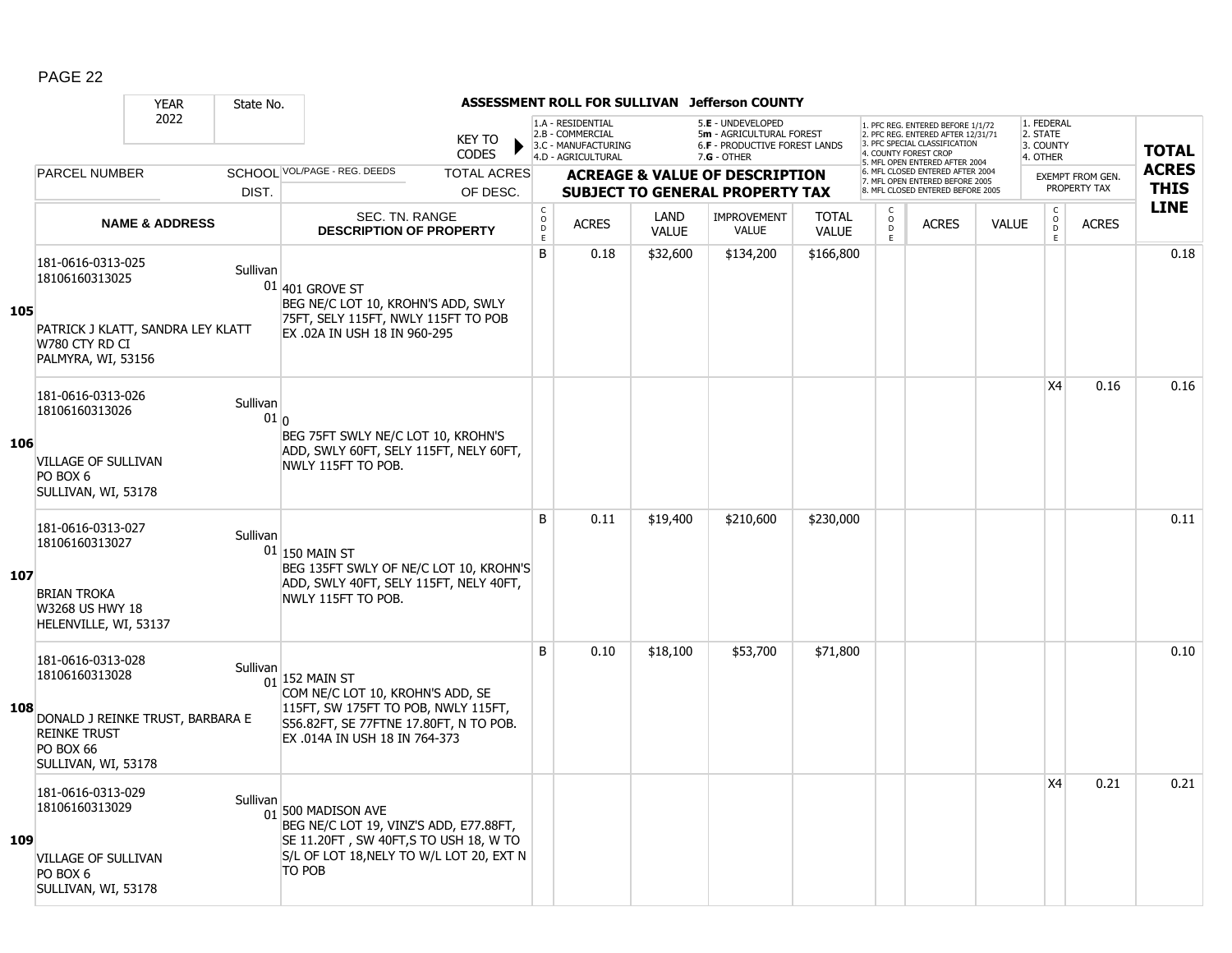|     |                                                                               | <b>YEAR</b>               | State No.      |                                                         |                               |                                     |                                                                                    |                      | ASSESSMENT ROLL FOR SULLIVAN Jefferson COUNTY                                                 |                              |                               |                                                                                                                                                                     |              |                                                 |                         |              |
|-----|-------------------------------------------------------------------------------|---------------------------|----------------|---------------------------------------------------------|-------------------------------|-------------------------------------|------------------------------------------------------------------------------------|----------------------|-----------------------------------------------------------------------------------------------|------------------------------|-------------------------------|---------------------------------------------------------------------------------------------------------------------------------------------------------------------|--------------|-------------------------------------------------|-------------------------|--------------|
|     |                                                                               | 2022                      |                |                                                         | <b>KEY TO</b><br><b>CODES</b> |                                     | 1.A - RESIDENTIAL<br>2.B - COMMERCIAL<br>3.C - MANUFACTURING<br>4.D - AGRICULTURAL |                      | 5.E - UNDEVELOPED<br>5m - AGRICULTURAL FOREST<br>6.F - PRODUCTIVE FOREST LANDS<br>7.G - OTHER |                              |                               | 1. PFC REG. ENTERED BEFORE 1/1/72<br>2. PFC REG. ENTERED AFTER 12/31/71<br>3. PFC SPECIAL CLASSIFICATION<br>4. COUNTY FOREST CROP<br>5. MFL OPEN ENTERED AFTER 2004 |              | 1. FEDERAL<br>2. STATE<br>3. COUNTY<br>4. OTHER |                         | <b>TOTAL</b> |
|     | <b>PARCEL NUMBER</b>                                                          |                           |                | SCHOOL VOL/PAGE - REG. DEEDS                            | <b>TOTAL ACRES</b>            |                                     |                                                                                    |                      | <b>ACREAGE &amp; VALUE OF DESCRIPTION</b>                                                     |                              |                               | 6. MFL CLOSED ENTERED AFTER 2004<br>7. MFL OPEN ENTERED BEFORE 2005                                                                                                 |              |                                                 | <b>EXEMPT FROM GEN.</b> | <b>ACRES</b> |
|     |                                                                               |                           | DIST.          |                                                         | OF DESC.                      |                                     |                                                                                    |                      | <b>SUBJECT TO GENERAL PROPERTY TAX</b>                                                        |                              |                               | 8. MFL CLOSED ENTERED BEFORE 2005                                                                                                                                   |              |                                                 | PROPERTY TAX            | <b>THIS</b>  |
|     |                                                                               | <b>NAME &amp; ADDRESS</b> |                | <b>SEC. TN. RANGE</b><br><b>DESCRIPTION OF PROPERTY</b> |                               | $_{\rm o}^{\rm c}$<br>$\frac{D}{E}$ | <b>ACRES</b>                                                                       | LAND<br><b>VALUE</b> | <b>IMPROVEMENT</b><br><b>VALUE</b>                                                            | <b>TOTAL</b><br><b>VALUE</b> | $_{\rm o}^{\rm c}$<br>D<br>E. | <b>ACRES</b>                                                                                                                                                        | <b>VALUE</b> | $\begin{matrix} 0 \\ 0 \\ D \end{matrix}$<br>E  | <b>ACRES</b>            | <b>LINE</b>  |
| 110 | 181-0616-0313-030<br>18106160313030                                           |                           | Sullivan<br>01 | 502 MADISON AVE                                         |                               | B                                   | 0.11                                                                               | \$20,500             | \$146,300                                                                                     | \$166,800                    |                               |                                                                                                                                                                     |              |                                                 |                         | 0.11         |
|     | KURTH REAL ESTATE LLC<br>PO BOX 7<br>SULLIVAN, WI, 53178                      |                           |                | LOT 19, VINZ'S ADD                                      |                               |                                     |                                                                                    |                      |                                                                                               |                              |                               |                                                                                                                                                                     |              |                                                 |                         |              |
|     | 181-0616-0313-031<br>18106160313031                                           |                           | Sullivan<br>01 |                                                         |                               | B                                   | 0.13                                                                               | \$21,700             | \$0                                                                                           | \$21,700                     |                               |                                                                                                                                                                     |              |                                                 |                         | 0.13         |
| 111 | KURTH REAL ESTATE LLC<br>PO BOX 7<br>SULLIVAN, WI, 53178                      |                           |                | $\Omega$<br>LOT 18, VINZ'S ADD                          |                               |                                     |                                                                                    |                      |                                                                                               |                              |                               |                                                                                                                                                                     |              |                                                 |                         |              |
|     | 181-0616-0313-032<br>18106160313032                                           |                           | Sullivan<br>01 |                                                         |                               | B                                   | 0.11                                                                               | \$20,700             | \$41,500                                                                                      | \$62,200                     |                               |                                                                                                                                                                     |              |                                                 |                         | 0.11         |
| 112 | DANIEL L GRUNEWALD, DAWN L SCULLY<br><b>PO BOX 148</b><br>Sullivan, WI, 53178 |                           |                | 504 MADISON AVE<br>LOT 17, VINZ'S ADD EX W8.3 FT        |                               |                                     |                                                                                    |                      |                                                                                               |                              |                               |                                                                                                                                                                     |              |                                                 |                         |              |
|     | 181-0616-0313-033<br>18106160313033                                           |                           | Sullivan<br>01 | 506 MADISON AVE                                         |                               | A                                   | 0.31                                                                               | \$31,600             | \$158,400                                                                                     | \$190,000                    |                               |                                                                                                                                                                     |              |                                                 |                         | 0.31         |
| 113 | Eric Broom<br><b>PO BOX 442</b><br>SULLIVAN, WI, 53178                        |                           |                | LOTS 15&16 & W 8.3 FT OF LOT 17, VINZ'S<br><b>ADD</b>   |                               |                                     |                                                                                    |                      |                                                                                               |                              |                               |                                                                                                                                                                     |              |                                                 |                         |              |
|     | 181-0616-0313-034<br>18106160313034                                           |                           | Sullivan<br>01 |                                                         |                               | A                                   | 0.14                                                                               | \$18,700             | \$117,600                                                                                     | \$136,300                    |                               |                                                                                                                                                                     |              |                                                 |                         | 0.14         |
| 114 | Kelly Dieckman<br><b>PO BOX 135</b><br>Sullivan, WI, 53178                    |                           |                | 510 MADISON AVE<br>LOT 14, VINZ'S ADD                   |                               |                                     |                                                                                    |                      |                                                                                               |                              |                               |                                                                                                                                                                     |              |                                                 |                         |              |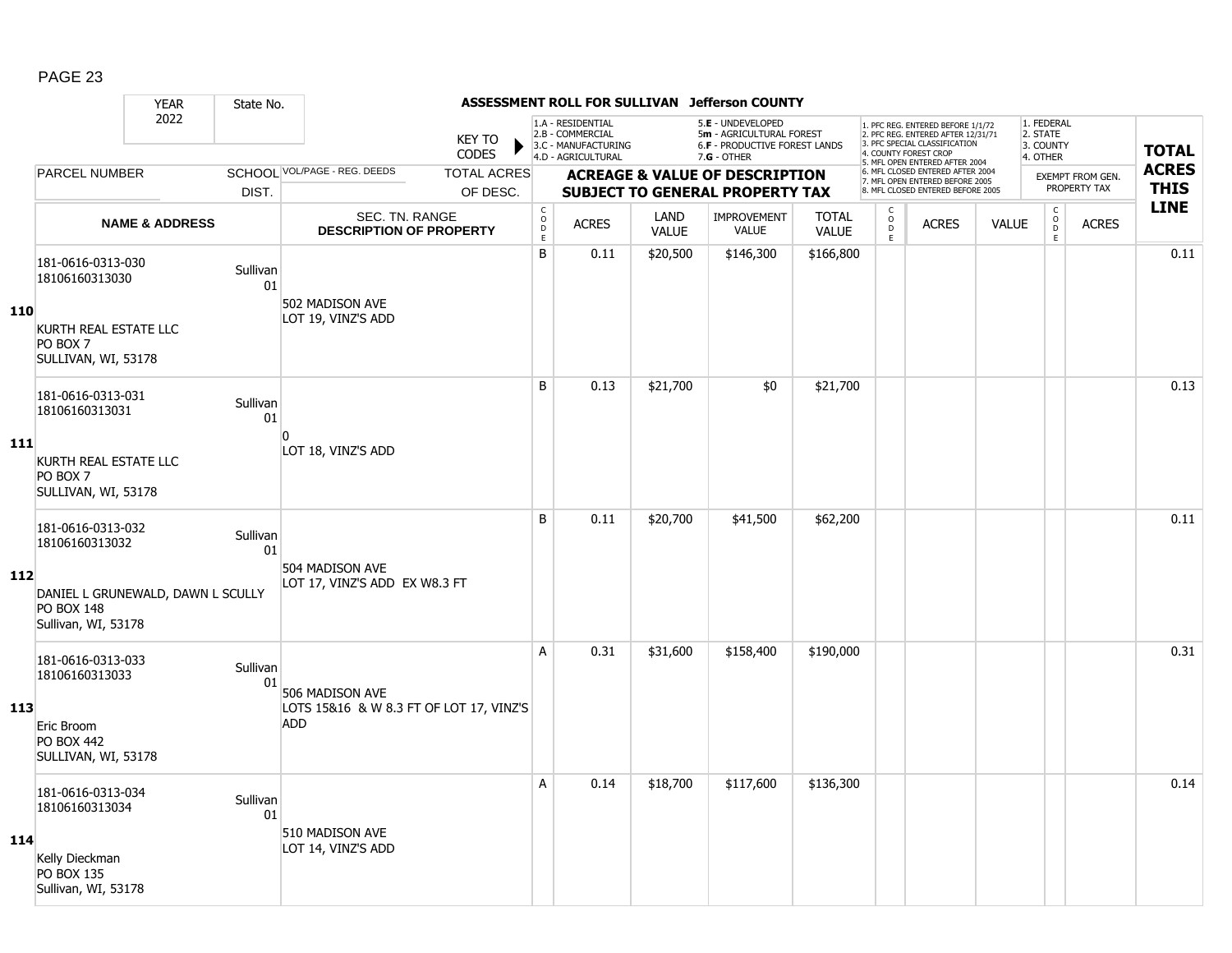|     |                                                                           | <b>YEAR</b>               | State No.      |                                                                                                                                                             |                                |                                                                                    |                      | ASSESSMENT ROLL FOR SULLIVAN Jefferson COUNTY                                                          |                              |                                            |                                                                                                                                  |              |                                                          |                         |              |
|-----|---------------------------------------------------------------------------|---------------------------|----------------|-------------------------------------------------------------------------------------------------------------------------------------------------------------|--------------------------------|------------------------------------------------------------------------------------|----------------------|--------------------------------------------------------------------------------------------------------|------------------------------|--------------------------------------------|----------------------------------------------------------------------------------------------------------------------------------|--------------|----------------------------------------------------------|-------------------------|--------------|
|     |                                                                           | 2022                      |                | <b>KEY TO</b><br><b>CODES</b>                                                                                                                               |                                | 1.A - RESIDENTIAL<br>2.B - COMMERCIAL<br>3.C - MANUFACTURING<br>4.D - AGRICULTURAL |                      | 5.E - UNDEVELOPED<br>5m - AGRICULTURAL FOREST<br><b>6.F - PRODUCTIVE FOREST LANDS</b><br>$7.G - OTHER$ |                              |                                            | . PFC REG. ENTERED BEFORE 1/1/72<br>2. PFC REG. ENTERED AFTER 12/31/71<br>3. PFC SPECIAL CLASSIFICATION<br>4. COUNTY FOREST CROP |              | 1. FEDERAL<br>2. STATE<br>3. COUNTY<br>4. OTHER          |                         | <b>TOTAL</b> |
|     | <b>PARCEL NUMBER</b>                                                      |                           |                | SCHOOL VOL/PAGE - REG. DEEDS<br><b>TOTAL ACRES</b>                                                                                                          |                                |                                                                                    |                      | <b>ACREAGE &amp; VALUE OF DESCRIPTION</b>                                                              |                              |                                            | 5. MFL OPEN ENTERED AFTER 2004<br>6. MFL CLOSED ENTERED AFTER 2004                                                               |              |                                                          | <b>EXEMPT FROM GEN.</b> | <b>ACRES</b> |
|     |                                                                           |                           | DIST.          | OF DESC.                                                                                                                                                    |                                |                                                                                    |                      | <b>SUBJECT TO GENERAL PROPERTY TAX</b>                                                                 |                              |                                            | 7. MFL OPEN ENTERED BEFORE 2005<br>8. MFL CLOSED ENTERED BEFORE 2005                                                             |              |                                                          | PROPERTY TAX            | <b>THIS</b>  |
|     |                                                                           | <b>NAME &amp; ADDRESS</b> |                | SEC. TN. RANGE<br><b>DESCRIPTION OF PROPERTY</b>                                                                                                            | $\frac{c}{0}$<br>$\frac{D}{E}$ | <b>ACRES</b>                                                                       | LAND<br><b>VALUE</b> | <b>IMPROVEMENT</b><br><b>VALUE</b>                                                                     | <b>TOTAL</b><br><b>VALUE</b> | $\begin{array}{c} C \\ 0 \\ E \end{array}$ | <b>ACRES</b>                                                                                                                     | <b>VALUE</b> | $\begin{matrix} 0 \\ 0 \\ D \end{matrix}$<br>$\mathsf E$ | <b>ACRES</b>            | <b>LINE</b>  |
|     | 181-0616-0313-035<br>18106160313035                                       |                           | Sullivan<br>01 | 512 MADISON AVE                                                                                                                                             | A                              | 0.45                                                                               | \$34,300             | \$150,600                                                                                              | \$184,900                    |                                            |                                                                                                                                  |              |                                                          |                         | 0.45         |
| 115 | MICHAEL J STIGLER, JENNIFER R STIGLER<br>PO BOX 23<br>SULLIVAN, WI, 53178 |                           |                | LOTS 11, 12 & 13, VINZ'S ADD.EX .001A IN<br>USH 18 IN 763-395.                                                                                              |                                |                                                                                    |                      |                                                                                                        |                              |                                            |                                                                                                                                  |              |                                                          |                         |              |
|     | 181-0616-0313-036<br>18106160313036                                       |                           | Sullivan       | 01 511 MADISON AVE<br>LOT 10 & W162/3FT OF LOT 9, VINZ'S ADD                                                                                                | A                              | 0.19                                                                               | \$25,100             | \$163,400                                                                                              | \$188,500                    |                                            |                                                                                                                                  |              |                                                          |                         | 0.19         |
| 116 | MICHAEL KEVIN<br>621 BAKERTOWN DR<br>SULLIVAN, WI, 53178                  |                           |                | TO SULLIVAN. EX .001A IN USH 18 IN 763-<br>399.                                                                                                             |                                |                                                                                    |                      |                                                                                                        |                              |                                            |                                                                                                                                  |              |                                                          |                         |              |
|     | 181-0616-0313-037<br>18106160313037                                       |                           | Sullivan<br>01 | 507 Madison Ave                                                                                                                                             | A                              | 0.30                                                                               | \$31,300             | \$203,000                                                                                              | \$234,300                    |                                            |                                                                                                                                  |              |                                                          |                         | 0.30         |
| 117 | MAGGIE GARRETT<br><b>PO BOX 176</b><br>SULLIVAN, WI, 53178                |                           |                | LOT 8, E33.33FT OF LOT 9 & W29FT LOT 7,<br><b>VINZ'S ADD</b>                                                                                                |                                |                                                                                    |                      |                                                                                                        |                              |                                            |                                                                                                                                  |              |                                                          |                         |              |
|     | 181-0616-0313-038<br>18106160313038                                       |                           | Sullivan<br>01 |                                                                                                                                                             | А                              | 0.19                                                                               | \$24,400             | \$154,500                                                                                              | \$178,900                    |                                            |                                                                                                                                  |              |                                                          |                         | 0.19         |
| 118 | LENFORD H RUPNOW TRUST<br><b>PO BOX 506</b><br>SULLIVAN, WI, 53178        |                           |                | 505 MADISON AVE<br>W35FT LOT 6 & E30FT LOT 7, VINZS ADD                                                                                                     |                                |                                                                                    |                      |                                                                                                        |                              |                                            |                                                                                                                                  |              |                                                          |                         |              |
| 119 | 181-0616-0313-039<br>18106160313039                                       |                           |                | Sullivan 503 MADISON AVE<br>$\frac{1}{01}$ BEG SW/C LOT 5, VINZS ADD, S87DG50'E<br>85FT, N02DG14'E 148FT, N87DG50'W<br>2.83FT, S79DG53'W 32/93FT, N87DG50'W | Α                              | 0.32                                                                               | \$31,700             | \$137,800                                                                                              | \$169,500                    |                                            |                                                                                                                                  |              |                                                          |                         | 0.32         |
|     | SAMANTHA S SHREVE<br><b>PO BOX 405</b><br>SULLIVAN, WI, 53178             |                           |                | 65FT, S02DG14'W125FT, S87DG 50'E 15FT,<br>S02DG 14'W 16FT TOPOB. EX .003A IN USH<br>18 IN 763-397.                                                          |                                |                                                                                    |                      |                                                                                                        |                              |                                            |                                                                                                                                  |              |                                                          |                         |              |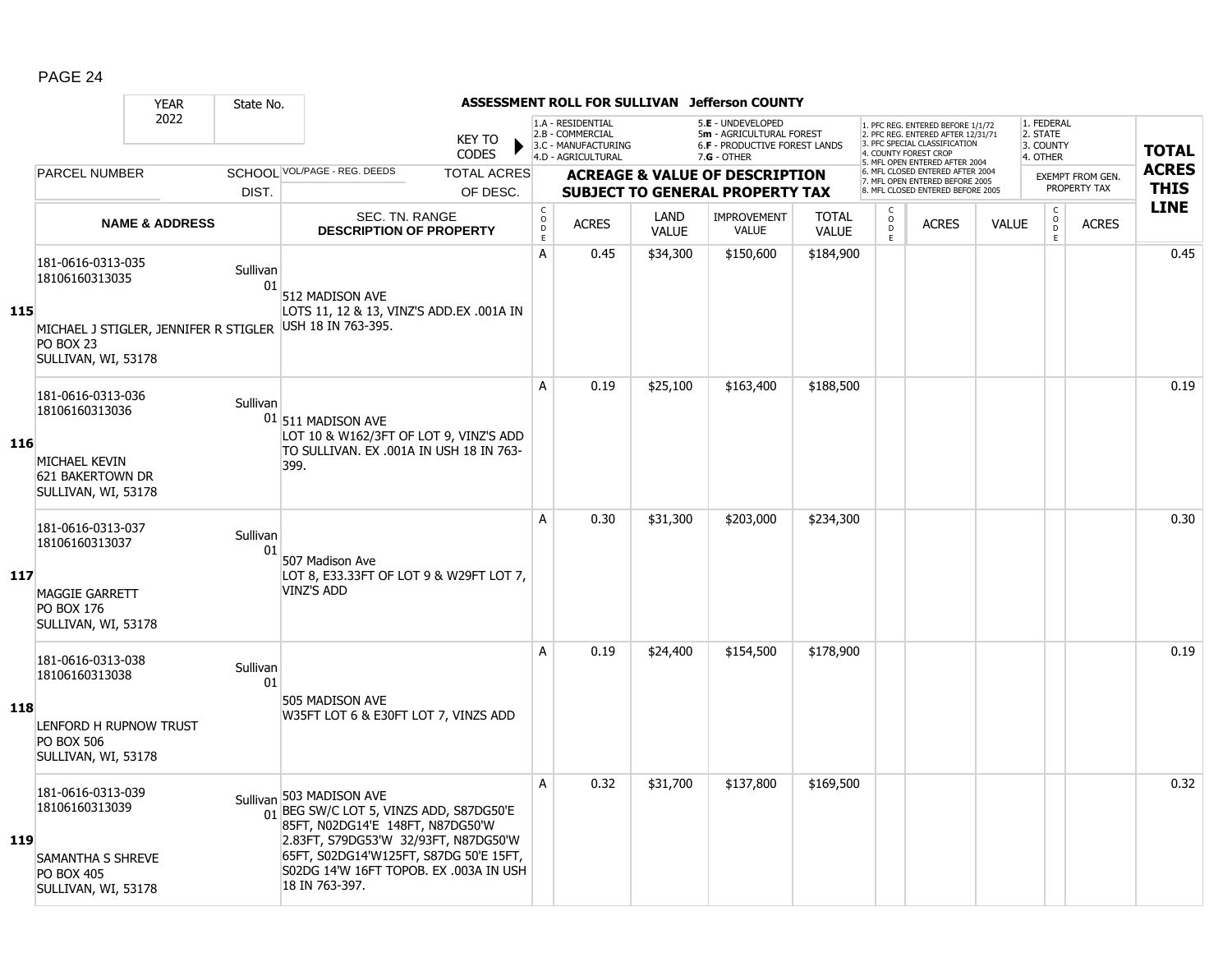|     |                                                                                                        | <b>YEAR</b>                        | State No.      |                                                                                                                                                                                                                                                                        |                                                 |                                                                                    |                      | ASSESSMENT ROLL FOR SULLIVAN Jefferson COUNTY                                                          |                              |                                    |                                                                                                                                   |              |                                                 |                         |              |
|-----|--------------------------------------------------------------------------------------------------------|------------------------------------|----------------|------------------------------------------------------------------------------------------------------------------------------------------------------------------------------------------------------------------------------------------------------------------------|-------------------------------------------------|------------------------------------------------------------------------------------|----------------------|--------------------------------------------------------------------------------------------------------|------------------------------|------------------------------------|-----------------------------------------------------------------------------------------------------------------------------------|--------------|-------------------------------------------------|-------------------------|--------------|
|     |                                                                                                        | 2022                               |                | <b>KEY TO</b><br><b>CODES</b>                                                                                                                                                                                                                                          |                                                 | 1.A - RESIDENTIAL<br>2.B - COMMERCIAL<br>3.C - MANUFACTURING<br>4.D - AGRICULTURAL |                      | 5.E - UNDEVELOPED<br>5m - AGRICULTURAL FOREST<br><b>6.F - PRODUCTIVE FOREST LANDS</b><br>$7.G - OTHER$ |                              |                                    | 1. PFC REG. ENTERED BEFORE 1/1/72<br>2. PFC REG. ENTERED AFTER 12/31/71<br>3. PFC SPECIAL CLASSIFICATION<br>4. COUNTY FOREST CROP |              | 1. FEDERAL<br>2. STATE<br>3. COUNTY<br>4. OTHER |                         | <b>TOTAL</b> |
|     | <b>PARCEL NUMBER</b>                                                                                   |                                    |                | SCHOOL VOL/PAGE - REG. DEEDS<br><b>TOTAL ACRES</b>                                                                                                                                                                                                                     |                                                 |                                                                                    |                      | <b>ACREAGE &amp; VALUE OF DESCRIPTION</b>                                                              |                              |                                    | 5. MFL OPEN ENTERED AFTER 2004<br>6. MFL CLOSED ENTERED AFTER 2004                                                                |              |                                                 | <b>EXEMPT FROM GEN.</b> | <b>ACRES</b> |
|     |                                                                                                        |                                    | DIST.          | OF DESC.                                                                                                                                                                                                                                                               |                                                 |                                                                                    |                      | <b>SUBJECT TO GENERAL PROPERTY TAX</b>                                                                 |                              |                                    | 7. MFL OPEN ENTERED BEFORE 2005<br>8. MFL CLOSED ENTERED BEFORE 2005                                                              |              |                                                 | PROPERTY TAX            | <b>THIS</b>  |
|     |                                                                                                        | <b>NAME &amp; ADDRESS</b>          |                | <b>SEC. TN. RANGE</b><br><b>DESCRIPTION OF PROPERTY</b>                                                                                                                                                                                                                | $_{\rm o}^{\rm c}$<br>$\mathsf{D}_{\mathsf{E}}$ | <b>ACRES</b>                                                                       | LAND<br><b>VALUE</b> | <b>IMPROVEMENT</b><br><b>VALUE</b>                                                                     | <b>TOTAL</b><br><b>VALUE</b> | C<br>$\overline{O}$<br>$\mathsf E$ | <b>ACRES</b>                                                                                                                      | <b>VALUE</b> | $\begin{matrix} 0 \\ 0 \\ D \end{matrix}$<br>E  | <b>ACRES</b>            | <b>LINE</b>  |
| 120 | 181-0616-0313-041<br>18106160313041<br>THOMAS F RIDGEMAN SR<br><b>PO BOX 22</b><br>SULLIVAN, WI, 53178 |                                    | Sullivan       | 01 608 BAKERTOWN DR<br>BEG INTR S/L ALLEY & C/L HGYE74.75FT,<br>S137FT, W74.75FT, N137FT TO POB. VINZ'S<br><b>ADD</b>                                                                                                                                                  | $\overline{A}$                                  | 0.24                                                                               | \$30,100             | \$91,200                                                                                               | \$121,300                    |                                    |                                                                                                                                   |              |                                                 |                         | 0.24         |
| 121 | 181-0616-0313-042<br>18106160313042<br>DANIEL T SHREVE<br><b>PO BOX 516</b><br>SULLIVAN, WI, 53178     |                                    | Sullivan       | 01 606 BAKERTOWN DR<br>BEG S/L 16FT ALLEY VINZ'S ADD 74.9FT E<br>OF 1/4/L, E120FTS143FT, W120FT, N143FT-<br>POB                                                                                                                                                        | A                                               | 0.39                                                                               | \$33,300             | \$159,100                                                                                              | \$192,400                    |                                    |                                                                                                                                   |              |                                                 |                         | 0.39         |
| 122 | 181-0616-0313-043<br>18106160313043<br><b>TRUST</b><br><b>PO BOX 92</b><br>SULLIVAN, WI, 53178         | DONALD D BOOS TRUST, JANICE M BOOS | Sullivan       | $_{01}$ 602 Bakertown Dr<br>BEG S/L 16FT ALLEY VINZ;S ADD 194.9FT E<br>OF 1/4/L, E180FT TO NWLY/L LOT 1 SD<br>ADD SWON SD/L EXT TO N/L RD, W TO PT<br>194.9 FT E OF SD 1/4/L, N 110FT TO POB                                                                           | A                                               | 0.36                                                                               | \$32,600             | \$151,500                                                                                              | \$184,100                    |                                    |                                                                                                                                   |              |                                                 |                         | 0.36         |
| 123 | 181-0616-0313-044<br>18106160313044<br>PREMIER BANK<br>70 N Main St<br>FORT ATKINSON, WI, 53538        |                                    |                | Sullivan 154 MAIN ST<br>$\frac{1}{01}$ BEG SE/C LOT 4, VINZ'S ADD, N87DG50'W<br>14.73FT, N02DG14'E148FT, S87DG50'E TO<br>SW/L OF MADISON ST. SELY TO NW/L OF<br>MAIN ST, SWLY TO NE/C LOT 3, MW 100FT<br>TO SE/L LOT 4, SWLY TO POB. EX .039A IN<br>USH 18 IN 764-370. | B                                               | 0.39                                                                               | \$37,500             | \$153,400                                                                                              | \$190,900                    |                                    |                                                                                                                                   |              |                                                 |                         | 0.39         |
| 124 | 181-0616-0313-045<br>18106160313045<br><b>CENTURYLINK</b><br>PO BOX 182575<br>COLUMBUS, OH, 43218-2575 |                                    | Sullivan<br>01 | 156 Main St<br>LOTS 1, 2 & 3, VINZ'S ADD                                                                                                                                                                                                                               |                                                 |                                                                                    |                      |                                                                                                        |                              |                                    |                                                                                                                                   |              | X4                                              | 0.30                    | 0.30         |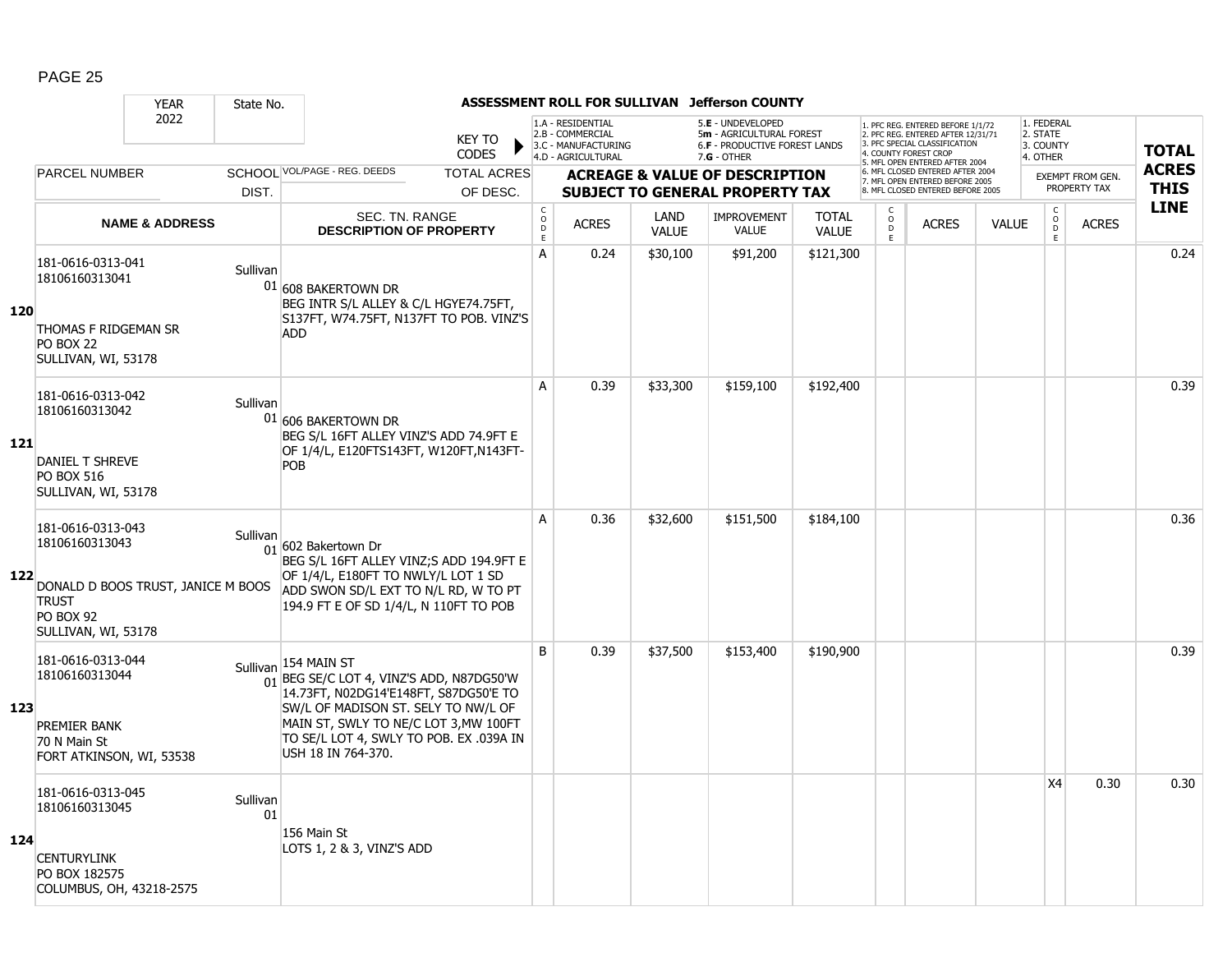|     |                                                                                          | <b>YEAR</b>               | State No.      |                                                                                                                                                |                                        |                                                                                    |                      | ASSESSMENT ROLL FOR SULLIVAN Jefferson COUNTY                                                          |                              |                              |                                                                                                                                   |              |                                                         |                         |              |
|-----|------------------------------------------------------------------------------------------|---------------------------|----------------|------------------------------------------------------------------------------------------------------------------------------------------------|----------------------------------------|------------------------------------------------------------------------------------|----------------------|--------------------------------------------------------------------------------------------------------|------------------------------|------------------------------|-----------------------------------------------------------------------------------------------------------------------------------|--------------|---------------------------------------------------------|-------------------------|--------------|
|     |                                                                                          | 2022                      |                | <b>KEY TO</b><br><b>CODES</b>                                                                                                                  |                                        | 1.A - RESIDENTIAL<br>2.B - COMMERCIAL<br>3.C - MANUFACTURING<br>4.D - AGRICULTURAL |                      | 5.E - UNDEVELOPED<br>5m - AGRICULTURAL FOREST<br><b>6.F - PRODUCTIVE FOREST LANDS</b><br>$7.G - OTHER$ |                              |                              | 1. PFC REG. ENTERED BEFORE 1/1/72<br>2. PFC REG. ENTERED AFTER 12/31/71<br>3. PFC SPECIAL CLASSIFICATION<br>4. COUNTY FOREST CROP |              | 1. FEDERAL<br>2. STATE<br>3. COUNTY<br>4. OTHER         |                         | <b>TOTAL</b> |
|     | <b>PARCEL NUMBER</b>                                                                     |                           |                | SCHOOI VOL/PAGE - REG. DEEDS<br><b>TOTAL ACRES</b>                                                                                             |                                        |                                                                                    |                      | <b>ACREAGE &amp; VALUE OF DESCRIPTION</b>                                                              |                              |                              | 5. MFL OPEN ENTERED AFTER 2004<br>6. MFL CLOSED ENTERED AFTER 2004<br>7. MFL OPEN ENTERED BEFORE 2005                             |              |                                                         | <b>EXEMPT FROM GEN.</b> | <b>ACRES</b> |
|     |                                                                                          |                           | DIST.          | OF DESC.                                                                                                                                       |                                        |                                                                                    |                      | <b>SUBJECT TO GENERAL PROPERTY TAX</b>                                                                 |                              |                              | 8. MFL CLOSED ENTERED BEFORE 2005                                                                                                 |              |                                                         | PROPERTY TAX            | <b>THIS</b>  |
|     |                                                                                          | <b>NAME &amp; ADDRESS</b> |                | <b>SEC. TN. RANGE</b><br><b>DESCRIPTION OF PROPERTY</b>                                                                                        | $_{\rm o}^{\rm c}$<br>$\mathsf D$<br>E | <b>ACRES</b>                                                                       | LAND<br><b>VALUE</b> | <b>IMPROVEMENT</b><br>VALUE                                                                            | <b>TOTAL</b><br><b>VALUE</b> | C<br>$_{\rm D}^{\rm O}$<br>E | <b>ACRES</b>                                                                                                                      | <b>VALUE</b> | $\mathsf{C}$<br>$\overset{\mathsf{O}}{\mathsf{D}}$<br>E | <b>ACRES</b>            | LINE         |
| 125 | 181-0616-0313-046<br>18106160313046                                                      |                           | Sullivan       | 01 600 BAKERTOWN DR<br>BEG INTRS OF N/L OF RD RUNNING E&W                                                                                      | B                                      | 0.22                                                                               | \$27,400             | \$229,900                                                                                              | \$257,300                    |                              |                                                                                                                                   |              |                                                         |                         | 0.22         |
|     | SCOTT A FROEMMING, DARCI R<br><b>FROEMMING</b><br>573 RED PINE CIR<br>DOUSMAN, WI, 53118 |                           |                | & C/L MILW. ST., NELY ALG C/L 50FT, NWLY<br>125, SWLY TO RD, E TO POB                                                                          |                                        |                                                                                    |                      |                                                                                                        |                              |                              |                                                                                                                                   |              |                                                         |                         |              |
|     | 181-0616-0313-047<br>18106160313047                                                      |                           |                | Sullivan 601 Bakertown Dr<br>01 BEG 150FT N OF C/L C&NW RR ROW<br>&74.9FT E N&S C/L, E TOINTR NWLY/L                                           | <sub>B</sub>                           | 0.60                                                                               | \$50,600             | \$480,200                                                                                              | \$530,800                    |                              |                                                                                                                                   |              |                                                         |                         | 0.60         |
| 126 | <b>BABE 2006 TRUST</b><br>707 YORK IMPERIAL DR<br>OCONOMOWOC, WI, 53066                  |                           |                | MAIN ST. SWLY TOPT 50FT N C/L MAIN<br>TRACK, W TO PT74.9FT E OF N&S C/L<br>N100FT TO POB                                                       |                                        |                                                                                    |                      |                                                                                                        |                              |                              |                                                                                                                                   |              |                                                         |                         |              |
|     | 181-0616-0313-048<br>18106160313048                                                      |                           |                | Sullivan 166 MAIN ST<br>$\frac{1}{01}$ LOT 1, CSM 964-3-442. ALSO COM N1/4/C,<br>S01DG23 ' E 2953 68FT, N89DG15 ' E                            | A                                      | 0.25                                                                               | \$30,300             | \$131,400                                                                                              | \$161,700                    |                              |                                                                                                                                   |              |                                                         |                         | 0.25         |
| 127 | <b>KEVIN KLATY</b><br>166 MAIN ST<br>SULLIVAN, WI, 53178                                 |                           |                | 6.08FT TO POB, N89DG15 ' E 199.64FT,<br>N44DG53 ' E 2.94FT, S89DG17 ' W 203.92<br>FT, S45D50' E 3.07FT TO POB. ALSO ESMT<br>IN 1175355 1184934 |                                        |                                                                                    |                      |                                                                                                        |                              |                              |                                                                                                                                   |              |                                                         |                         |              |
|     | 181-0616-0313-049<br>18106160313049                                                      |                           | Sullivan<br>01 |                                                                                                                                                | B                                      | 0.26                                                                               | \$29,700             | \$113,300                                                                                              | \$143,000                    |                              |                                                                                                                                   |              |                                                         |                         | 0.26         |
| 128 | <b>ROBERT A GREEN</b><br>N2247 CTY RD D<br>FORT ATKINSON, WI, 53538                      |                           |                | 168 MAIN ST<br>LOT 2, CSM 964-3-442                                                                                                            |                                        |                                                                                    |                      |                                                                                                        |                              |                              |                                                                                                                                   |              |                                                         |                         |              |
| 129 | 181-0616-0313-050<br>18106160313050                                                      |                           | Sullivan       | $01$ 167 MAIN ST<br>LOTS 1&2, BLK 4, EX BEG INTR OF E/L STH                                                                                    | A                                      | 0.48                                                                               | \$35,000             | \$135,000                                                                                              | \$170,000                    |                              |                                                                                                                                   |              |                                                         |                         | 0.48         |
|     | CHRISTOPHER J UNKE TRUST<br>167 MAIN ST<br>SULLIVAN, WI, 53178                           |                           |                | 135 & E&W1/4/L, NELY 37FT, SELY 104FT<br>TO SD 1/4/L, W125.5FT TO POB                                                                          |                                        |                                                                                    |                      |                                                                                                        |                              |                              |                                                                                                                                   |              |                                                         |                         |              |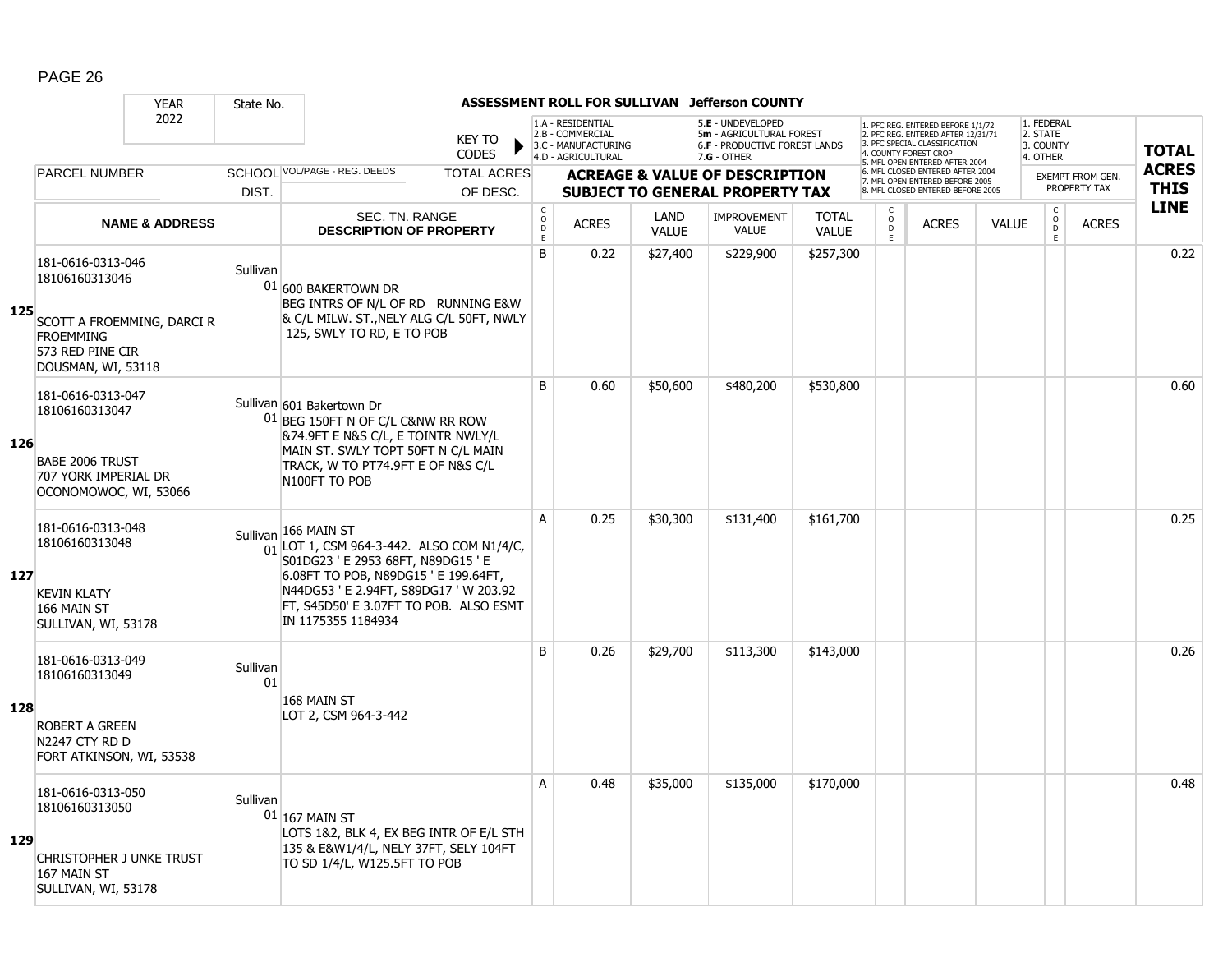|     |                                                                  | <b>YEAR</b>                      | State No.      |                                                             |                               |                              |                                                                                    |                      | ASSESSMENT ROLL FOR SULLIVAN Jefferson COUNTY                                                 |                              |                                        |                                                                                                                                                                    |              |                                                 |                  |              |
|-----|------------------------------------------------------------------|----------------------------------|----------------|-------------------------------------------------------------|-------------------------------|------------------------------|------------------------------------------------------------------------------------|----------------------|-----------------------------------------------------------------------------------------------|------------------------------|----------------------------------------|--------------------------------------------------------------------------------------------------------------------------------------------------------------------|--------------|-------------------------------------------------|------------------|--------------|
|     |                                                                  | 2022                             |                |                                                             | <b>KEY TO</b><br><b>CODES</b> |                              | 1.A - RESIDENTIAL<br>2.B - COMMERCIAL<br>3.C - MANUFACTURING<br>4.D - AGRICULTURAL |                      | 5.E - UNDEVELOPED<br>5m - AGRICULTURAL FOREST<br>6.F - PRODUCTIVE FOREST LANDS<br>7.G - OTHER |                              |                                        | . PFC REG. ENTERED BEFORE 1/1/72<br>2. PFC REG. ENTERED AFTER 12/31/71<br>3. PFC SPECIAL CLASSIFICATION<br>4. COUNTY FOREST CROP<br>5. MFL OPEN ENTERED AFTER 2004 |              | 1. FEDERAL<br>2. STATE<br>3. COUNTY<br>4. OTHER |                  | <b>TOTAL</b> |
|     | <b>PARCEL NUMBER</b>                                             |                                  |                | SCHOOL VOL/PAGE - REG. DEEDS                                | <b>TOTAL ACRES</b>            |                              |                                                                                    |                      | <b>ACREAGE &amp; VALUE OF DESCRIPTION</b>                                                     |                              |                                        | 6. MFL CLOSED ENTERED AFTER 2004<br>7. MFL OPEN ENTERED BEFORE 2005                                                                                                |              |                                                 | EXEMPT FROM GEN. | <b>ACRES</b> |
|     |                                                                  |                                  | DIST.          |                                                             | OF DESC.                      |                              |                                                                                    |                      | <b>SUBJECT TO GENERAL PROPERTY TAX</b>                                                        |                              |                                        | 8. MFL CLOSED ENTERED BEFORE 2005                                                                                                                                  |              |                                                 | PROPERTY TAX     | <b>THIS</b>  |
|     |                                                                  | <b>NAME &amp; ADDRESS</b>        |                | <b>SEC. TN. RANGE</b><br><b>DESCRIPTION OF PROPERTY</b>     |                               | $_{\rm o}^{\rm c}$<br>D<br>Ē | <b>ACRES</b>                                                                       | LAND<br><b>VALUE</b> | <b>IMPROVEMENT</b><br><b>VALUE</b>                                                            | <b>TOTAL</b><br><b>VALUE</b> | $\mathsf C$<br>$\mathsf{o}$<br>D<br>E. | <b>ACRES</b>                                                                                                                                                       | <b>VALUE</b> | $_{\rm o}^{\rm c}$<br>D<br>E.                   | <b>ACRES</b>     | <b>LINE</b>  |
|     | 181-0616-0313-051<br>18106160313051                              |                                  | Sullivan<br>01 | 902 FRONT ST                                                |                               | A                            | 0.24                                                                               | \$30,100             | \$111,600                                                                                     | \$141,700                    |                                        |                                                                                                                                                                    |              |                                                 |                  | 0.24         |
| 130 | MICHAEL A CLARK<br>902 FRONT ST<br>SULLIVAN, WI, 53178           |                                  |                | LOT 3, BLK 4, ORIG PLAT OF WINFIELD                         |                               |                              |                                                                                    |                      |                                                                                               |                              |                                        |                                                                                                                                                                    |              |                                                 |                  |              |
|     | 181-0616-0313-052<br>18106160313052                              |                                  | Sullivan<br>01 | 904 FRONT ST                                                |                               | B                            | 0.40                                                                               | \$38,200             | \$47,200                                                                                      | \$85,400                     |                                        |                                                                                                                                                                    |              |                                                 |                  | 0.40         |
| 131 | JOHN T SCHERWINSKI<br>S19W37649 PASTEUR CT<br>DOUSMAN, WI, 53118 |                                  |                | LOT 4, BLK 4, ALSO W45FT OF LOT 5, ORIG<br>PLAT OF WINFIELD |                               |                              |                                                                                    |                      |                                                                                               |                              |                                        |                                                                                                                                                                    |              |                                                 |                  |              |
| 132 | 181-0616-0313-053<br>18106160313053                              |                                  | Sullivan<br>01 | 908 FRONT ST<br>LOT 6 & E10FT OF LOT 5, BLK 4ORIG PLAT      |                               | A                            | 0.26                                                                               | \$24,600             | \$52,200                                                                                      | \$76,800                     |                                        |                                                                                                                                                                    |              |                                                 |                  | 0.26         |
|     | 908 FRONT ST<br>SULLIVAN, WI, 53178                              | WILLIAM ROSENOW, LORIE ROSENOW   |                | OF WINFIELD                                                 |                               |                              |                                                                                    |                      |                                                                                               |                              |                                        |                                                                                                                                                                    |              |                                                 |                  |              |
|     | 181-0616-0313-054<br>18106160313054                              |                                  | Sullivan<br>01 | 914 Front St                                                |                               | B                            | 0.50                                                                               | \$40,000             | \$96,900                                                                                      | \$136,900                    |                                        |                                                                                                                                                                    |              |                                                 |                  | 0.50         |
| 133 | <b>FLOOD TRUST</b><br>418 GROVE ST<br>SULLIVAN, WI, 53178        | JEFFREY A FLOOD TRUST, KATHRYN B |                | LOTS 10 & 11, BLK 4, ORIG PLAT OF<br><b>WINFIELD</b>        |                               |                              |                                                                                    |                      |                                                                                               |                              |                                        |                                                                                                                                                                    |              |                                                 |                  |              |
|     | 181-0616-0313-055<br>18106160313055                              |                                  | Sullivan<br>01 | 920 FRONT ST                                                |                               | B                            | 1.03                                                                               | \$76,600             | \$114,700                                                                                     | \$191,300                    |                                        |                                                                                                                                                                    |              |                                                 |                  | 1.03         |
| 134 | <b>FLOOD TRUST</b><br>418 GROVE ST<br>SULLIVAN, WI, 53178        | JEFFREY A FLOOD TRUST, KATHRYN B |                | LOTS 12, 13, 14 & 15, BLK 4, ORIG PLAT OF<br>WINFIELD       |                               |                              |                                                                                    |                      |                                                                                               |                              |                                        |                                                                                                                                                                    |              |                                                 |                  |              |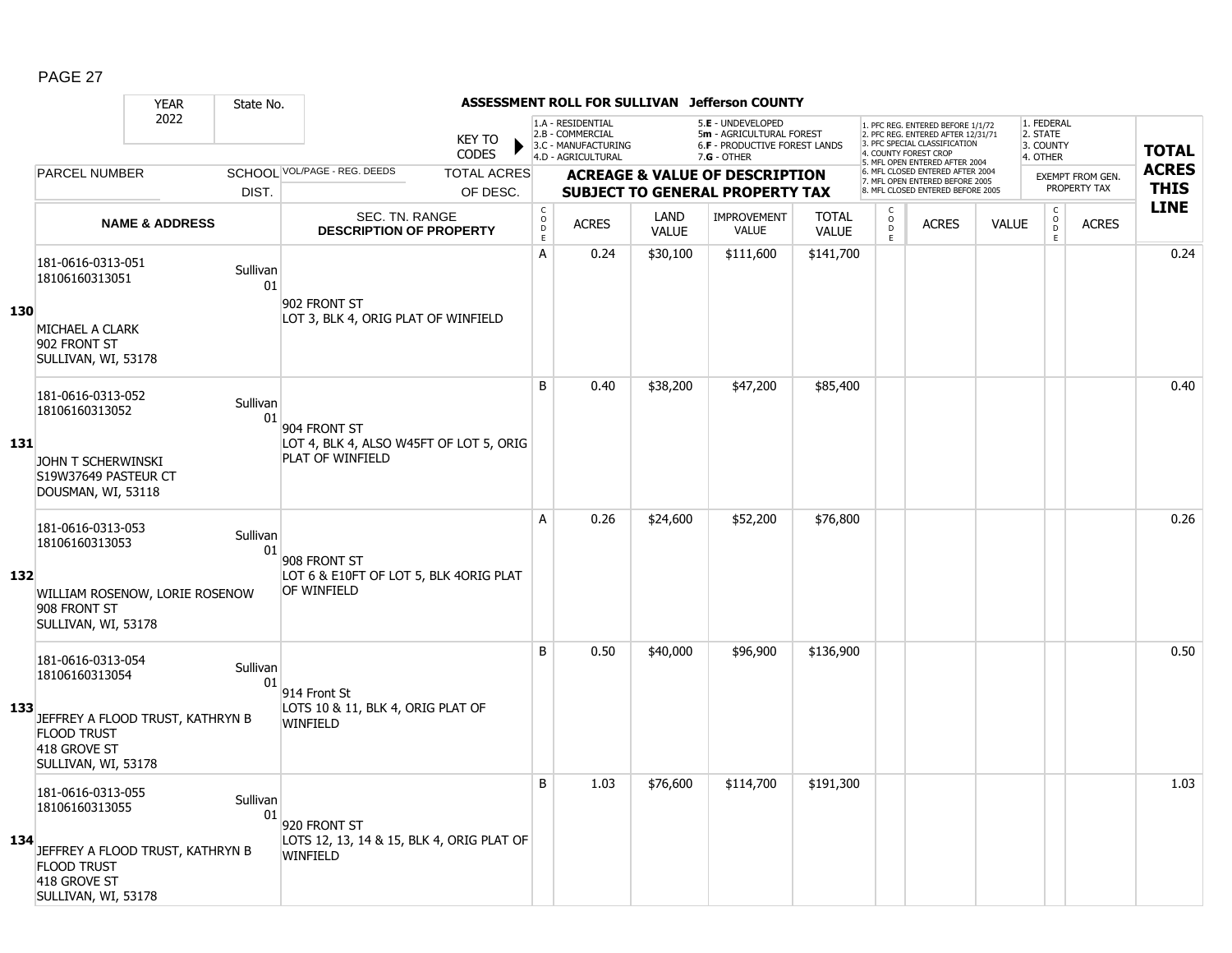|     |                                                                                                        | <b>YEAR</b><br>State No.                     |                                                                                                                                                                                                                           |                               |                                         |                                                                                    |                      | ASSESSMENT ROLL FOR SULLIVAN Jefferson COUNTY                                                   |                              |                                                |                                                                                                                                                                     |              |                                                 |                                         |                             |
|-----|--------------------------------------------------------------------------------------------------------|----------------------------------------------|---------------------------------------------------------------------------------------------------------------------------------------------------------------------------------------------------------------------------|-------------------------------|-----------------------------------------|------------------------------------------------------------------------------------|----------------------|-------------------------------------------------------------------------------------------------|------------------------------|------------------------------------------------|---------------------------------------------------------------------------------------------------------------------------------------------------------------------|--------------|-------------------------------------------------|-----------------------------------------|-----------------------------|
|     |                                                                                                        | 2022                                         |                                                                                                                                                                                                                           | <b>KEY TO</b><br><b>CODES</b> |                                         | 1.A - RESIDENTIAL<br>2.B - COMMERCIAL<br>3.C - MANUFACTURING<br>4.D - AGRICULTURAL |                      | 5.E - UNDEVELOPED<br>5m - AGRICULTURAL FOREST<br>6.F - PRODUCTIVE FOREST LANDS<br>$7.G - OTHER$ |                              |                                                | 1. PFC REG. ENTERED BEFORE 1/1/72<br>2. PFC REG. ENTERED AFTER 12/31/71<br>3. PFC SPECIAL CLASSIFICATION<br>4. COUNTY FOREST CROP<br>5. MFL OPEN ENTERED AFTER 2004 |              | 1. FEDERAL<br>2. STATE<br>3. COUNTY<br>4. OTHER |                                         | <b>TOTAL</b>                |
|     | <b>PARCEL NUMBER</b>                                                                                   |                                              | SCHOOL VOL/PAGE - REG. DEEDS                                                                                                                                                                                              | <b>TOTAL ACRES</b>            |                                         |                                                                                    |                      | <b>ACREAGE &amp; VALUE OF DESCRIPTION</b>                                                       |                              |                                                | 6. MFL CLOSED ENTERED AFTER 2004<br>7. MFL OPEN ENTERED BEFORE 2005<br>8. MFL CLOSED ENTERED BEFORE 2005                                                            |              |                                                 | <b>EXEMPT FROM GEN.</b><br>PROPERTY TAX | <b>ACRES</b><br><b>THIS</b> |
|     |                                                                                                        | DIST.                                        |                                                                                                                                                                                                                           | OF DESC.                      |                                         |                                                                                    |                      | <b>SUBJECT TO GENERAL PROPERTY TAX</b>                                                          |                              |                                                |                                                                                                                                                                     |              |                                                 |                                         | <b>LINE</b>                 |
|     |                                                                                                        | <b>NAME &amp; ADDRESS</b>                    | <b>SEC. TN. RANGE</b><br><b>DESCRIPTION OF PROPERTY</b>                                                                                                                                                                   |                               | $_{\rm o}^{\rm c}$<br>$\mathsf D$<br>F. | <b>ACRES</b>                                                                       | LAND<br><b>VALUE</b> | <b>IMPROVEMENT</b><br><b>VALUE</b>                                                              | <b>TOTAL</b><br><b>VALUE</b> | $\begin{matrix} 0 \\ 0 \\ 0 \end{matrix}$<br>E | <b>ACRES</b>                                                                                                                                                        | <b>VALUE</b> | $\begin{array}{c} C \\ 0 \\ E \end{array}$      | <b>ACRES</b>                            |                             |
| 135 | 181-0616-0313-056<br>18106160313056<br>WISCONSIN<br><b>PO BOX 7921</b><br>MADISON, WI, 53707           | Sullivan<br>DEPT NATURAL RESOURCES, STATE OF | 01 909 FRONT ST<br>BEG N/L FRONT ST 158.53FT N&13.17FT W<br>OF SE/C LOT 11, BLK4, ORIG PLAT, N100FT,<br>E TO W/LCTH E, SELY TO N/L SD ST, W TO<br>POB                                                                     |                               |                                         |                                                                                    |                      |                                                                                                 |                              |                                                |                                                                                                                                                                     |              | X4                                              | 0.66                                    | 0.66                        |
| 136 | 181-0616-0313-057<br>18106160313057<br>LANCE D NESTA<br>902 SUMMIT AVE<br>WAUKESHA, WI, 53188          |                                              | Sullivan 907 FRONT ST<br>01 BEG N/L FRONT ST 158.53FT N&13.17FT W<br>OF SE/C LOT 11, BLK4, ORIG PLAT, W<br>155FT, N93.24 FT, ELY 79.85FT, E TO PT N<br>OFPOB, S100.37FT TO POB SUBJ TO ESMT<br>IN DOC 132462              |                               | B                                       | 0.34                                                                               | \$31,300             | \$28,600                                                                                        | \$59,900                     |                                                |                                                                                                                                                                     |              |                                                 |                                         | 0.34                        |
| 137 | 181-0616-0313-058<br>18106160313058<br><b>FLOOD TRUST</b><br>418 GROVE ST<br>SULLIVAN, WI, 53178       | Sullivan<br>JEFFREY A FLOOD TRUST, KATHRYN B | $\frac{1}{01}$ 905 FRONT ST<br>LOT 3, CSM 478-2-269. ALSO BEG SE/C SD<br>LOT, N90.58FT, E32.56FT,<br>S92.54FT, W32.50FT TO POB SUBJ TO<br>ESMT 1332462                                                                    |                               | B                                       | 0.19                                                                               | \$17,400             | \$56,500                                                                                        | \$73,900                     |                                                |                                                                                                                                                                     |              |                                                 |                                         | 0.19                        |
| 138 | 181-0616-0313-059<br>18106160313059<br><b>FLOOD TRUST</b><br>418 GROVE ST<br>SULLIVAN, WI, 53178       | Sullivan<br>JEFFREY A FLOOD TRUST, KATHRYN B | 01<br>903 FRONT ST<br>LOT 2, CSM 478-2-269 SUBJ TO ESMT IN<br>DOC 1332462                                                                                                                                                 |                               | B                                       | 0.51                                                                               | \$62,900             | \$85,600                                                                                        | \$148,500                    |                                                |                                                                                                                                                                     |              |                                                 |                                         | 0.51                        |
| 139 | 181-0616-0313-060<br>18106160313060<br><b>KYLE O'BRIEN</b><br>S92W34720 JOSHUA WAY<br>EAGLE, WI, 53119 | HINTERLANDS PROPERTIES LLC, ATTN             | Sullivan 901 FRONT ST<br>01 LOT 1, CSM 478-2-269. ALSO BEG NE/C SD<br>LOT, N15FT, W255.5 FT TO C/L CTH 135,<br>SWLY ON C/L TO N/L FRONT ST, E TO SW/C<br>SD LOT, N88.80FT, E26.50FT TO POB SUBJ<br>TO ESMT IN DOC 1332462 |                               | B                                       | 0.68                                                                               | \$55,500             | \$162,700                                                                                       | \$218,200                    |                                                |                                                                                                                                                                     |              |                                                 |                                         | 0.68                        |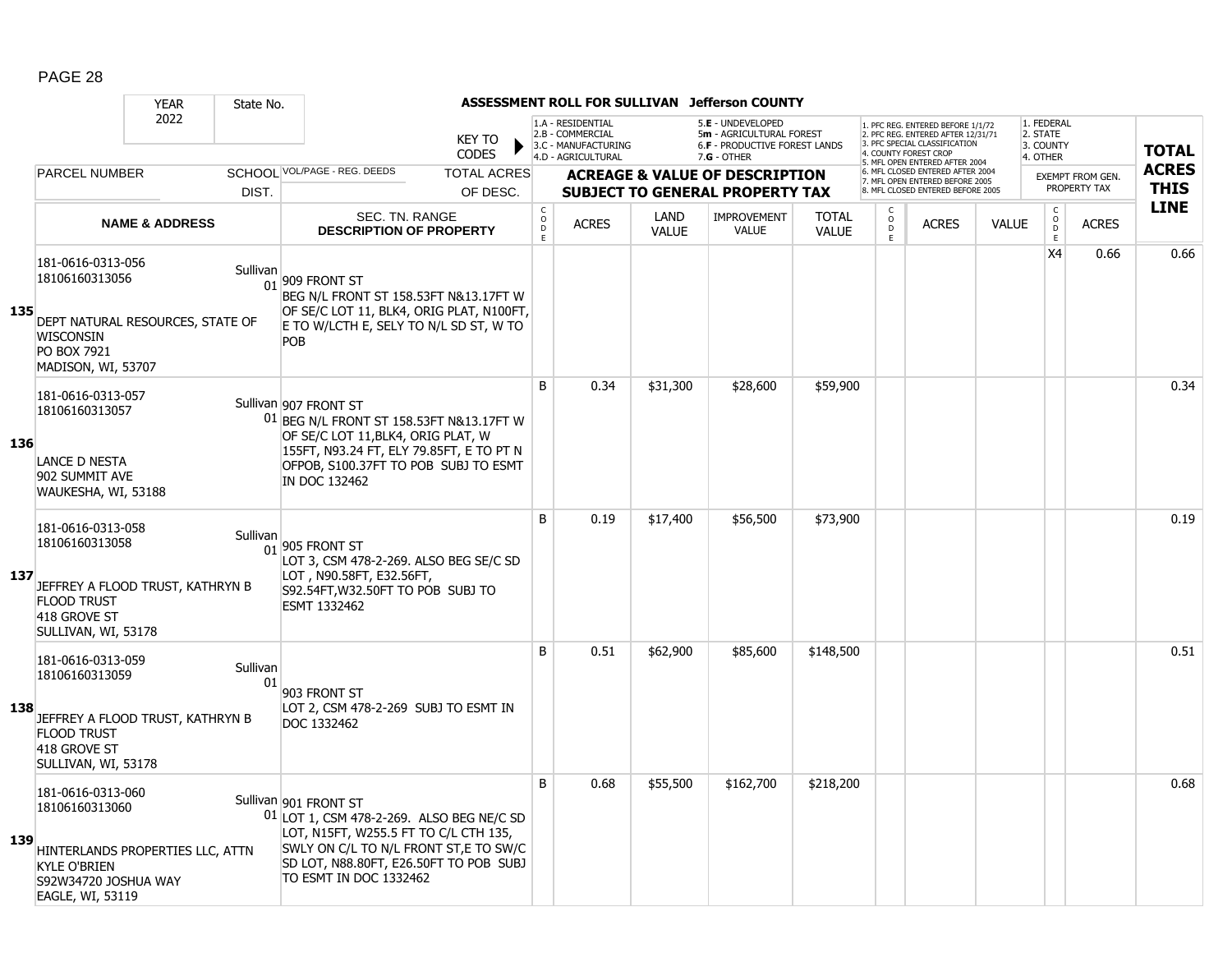|     |                                                                                                      | <b>YEAR</b>                      | State No.        |                                                                                                                                                       |                               |                                         |                                                                                    |                      | ASSESSMENT ROLL FOR SULLIVAN Jefferson COUNTY                                                          |                              |                                                |                                                                                                                                                                     |              |                                                 |                         |              |
|-----|------------------------------------------------------------------------------------------------------|----------------------------------|------------------|-------------------------------------------------------------------------------------------------------------------------------------------------------|-------------------------------|-----------------------------------------|------------------------------------------------------------------------------------|----------------------|--------------------------------------------------------------------------------------------------------|------------------------------|------------------------------------------------|---------------------------------------------------------------------------------------------------------------------------------------------------------------------|--------------|-------------------------------------------------|-------------------------|--------------|
|     |                                                                                                      | 2022                             |                  |                                                                                                                                                       | <b>KEY TO</b><br><b>CODES</b> |                                         | 1.A - RESIDENTIAL<br>2.B - COMMERCIAL<br>3.C - MANUFACTURING<br>4.D - AGRICULTURAL |                      | 5.E - UNDEVELOPED<br>5m - AGRICULTURAL FOREST<br><b>6.F - PRODUCTIVE FOREST LANDS</b><br>$7.G - OTHER$ |                              |                                                | 1. PFC REG. ENTERED BEFORE 1/1/72<br>2. PFC REG. ENTERED AFTER 12/31/71<br>3. PFC SPECIAL CLASSIFICATION<br>4. COUNTY FOREST CROP<br>5. MFL OPEN ENTERED AFTER 2004 |              | 1. FEDERAL<br>2. STATE<br>3. COUNTY<br>4. OTHER |                         | <b>TOTAL</b> |
|     | <b>PARCEL NUMBER</b>                                                                                 |                                  |                  | SCHOOL VOL/PAGE - REG. DEEDS                                                                                                                          | <b>TOTAL ACRES</b>            |                                         |                                                                                    |                      | <b>ACREAGE &amp; VALUE OF DESCRIPTION</b>                                                              |                              |                                                | 6. MFL CLOSED ENTERED AFTER 2004<br>7. MFL OPEN ENTERED BEFORE 2005                                                                                                 |              |                                                 | <b>EXEMPT FROM GEN.</b> | <b>ACRES</b> |
|     |                                                                                                      |                                  | DIST.            |                                                                                                                                                       | OF DESC.                      |                                         |                                                                                    |                      | <b>SUBJECT TO GENERAL PROPERTY TAX</b>                                                                 |                              |                                                | 8. MFL CLOSED ENTERED BEFORE 2005                                                                                                                                   |              |                                                 | PROPERTY TAX            | <b>THIS</b>  |
|     |                                                                                                      | <b>NAME &amp; ADDRESS</b>        |                  | <b>SEC. TN. RANGE</b><br><b>DESCRIPTION OF PROPERTY</b>                                                                                               |                               | $_{\rm o}^{\rm c}$<br>$\mathsf D$<br>E. | <b>ACRES</b>                                                                       | LAND<br><b>VALUE</b> | <b>IMPROVEMENT</b><br><b>VALUE</b>                                                                     | <b>TOTAL</b><br><b>VALUE</b> | $\begin{matrix} 0 \\ 0 \\ 0 \end{matrix}$<br>E | <b>ACRES</b>                                                                                                                                                        | <b>VALUE</b> | $\begin{array}{c} C \\ O \\ E \end{array}$      | <b>ACRES</b>            | <b>LINE</b>  |
| 140 | 181-0616-0313-061<br>18106160313061<br>WISCONSIN                                                     | DEPT NATURAL RESOURCES, STATE OF | Sullivan<br>01 0 | 100FT STRIP OF LD EXTENDING ACROSS<br>SE1/4 NE1/4 250FT N S/L SD 1/4 1/4. EX<br>255.5FTX15FT STRIP ON S SD E OF STH<br>135                            |                               |                                         |                                                                                    |                      |                                                                                                        |                              |                                                |                                                                                                                                                                     |              | X4                                              | 2.94                    | 2.94         |
|     | <b>PO BOX 7921</b><br>MADISON, WI, 53707                                                             |                                  |                  |                                                                                                                                                       |                               |                                         |                                                                                    |                      |                                                                                                        |                              |                                                |                                                                                                                                                                     |              |                                                 |                         |              |
| 141 | 181-0616-0313-062<br>18106160313062                                                                  | Sullivan                         |                  | 01 PALMYRA ST<br>BEG N/L RR & W/L CTH E, W ABT 450FT, N<br>TO MAIN ST, NELY TO PT 50FT N OF N/L                                                       |                               | A                                       | 0.57                                                                               | \$15,500             | \$0                                                                                                    | \$15,500                     |                                                |                                                                                                                                                                     |              |                                                 |                         | 0.57         |
|     | N7706 MAPLE RIDGE RD<br>OCONOMOWOC, WI, 53066                                                        | JAMES FALKOWSKI, TINA FALKOWSKI  |                  | RR, E TOCTH E, SELY TO POB EX CSM 5075-<br>27-081, DOC 1222848                                                                                        |                               |                                         |                                                                                    |                      |                                                                                                        |                              |                                                |                                                                                                                                                                     |              |                                                 |                         |              |
| 142 | 181-0616-0313-063<br>18106160313063<br><b>VILLAGE OF SULLIVAN</b><br>PO BOX 6<br>SULLIVAN, WI, 53178 | Sullivan                         |                  | 01 800 PLEASANT ST<br>BEG 50FT N OF RR TRCK ON E/LOF<br>MILQAUKEE ST, E430FT, N 100FT, W355FT,<br>S120FT TO POB                                       |                               |                                         |                                                                                    |                      |                                                                                                        |                              |                                                |                                                                                                                                                                     |              | <b>X4</b>                                       | 0.92                    | 0.92         |
| 143 | 181-0616-0313-064<br>18106160313064<br>MEE LLC<br>N52W35838 HILLCREST CT<br>OCONOMOWOC, WI, 53066    | Sullivan                         | 01               | $165$ Main St<br>LOTS 16 & 17, BLK 1 & S 9FT OF LOT 15,<br>N25FT OF LOT 18 & 19, BLK 1, ORIG PLAT<br>OF WINFIELD. SUBJ TO ESMT IN CTH F IN<br>733-73. |                               | B                                       | 0.33                                                                               | \$34,200             | \$240,700                                                                                              | \$274,900                    |                                                |                                                                                                                                                                     |              |                                                 |                         | 0.33         |
| 144 | 181-0616-0313-065<br>18106160313065<br>MEE LLC<br>N52W35838 HILLCREST CT<br>OCONOMOWOC, WI, 53066    |                                  | Sullivan<br>01   | N 16FT OF LOT 15, ORIG PLAT OF<br>WINFIELD                                                                                                            |                               | B                                       | 0.04                                                                               | \$7,900              | \$0                                                                                                    | \$7,900                      |                                                |                                                                                                                                                                     |              |                                                 |                         | 0.04         |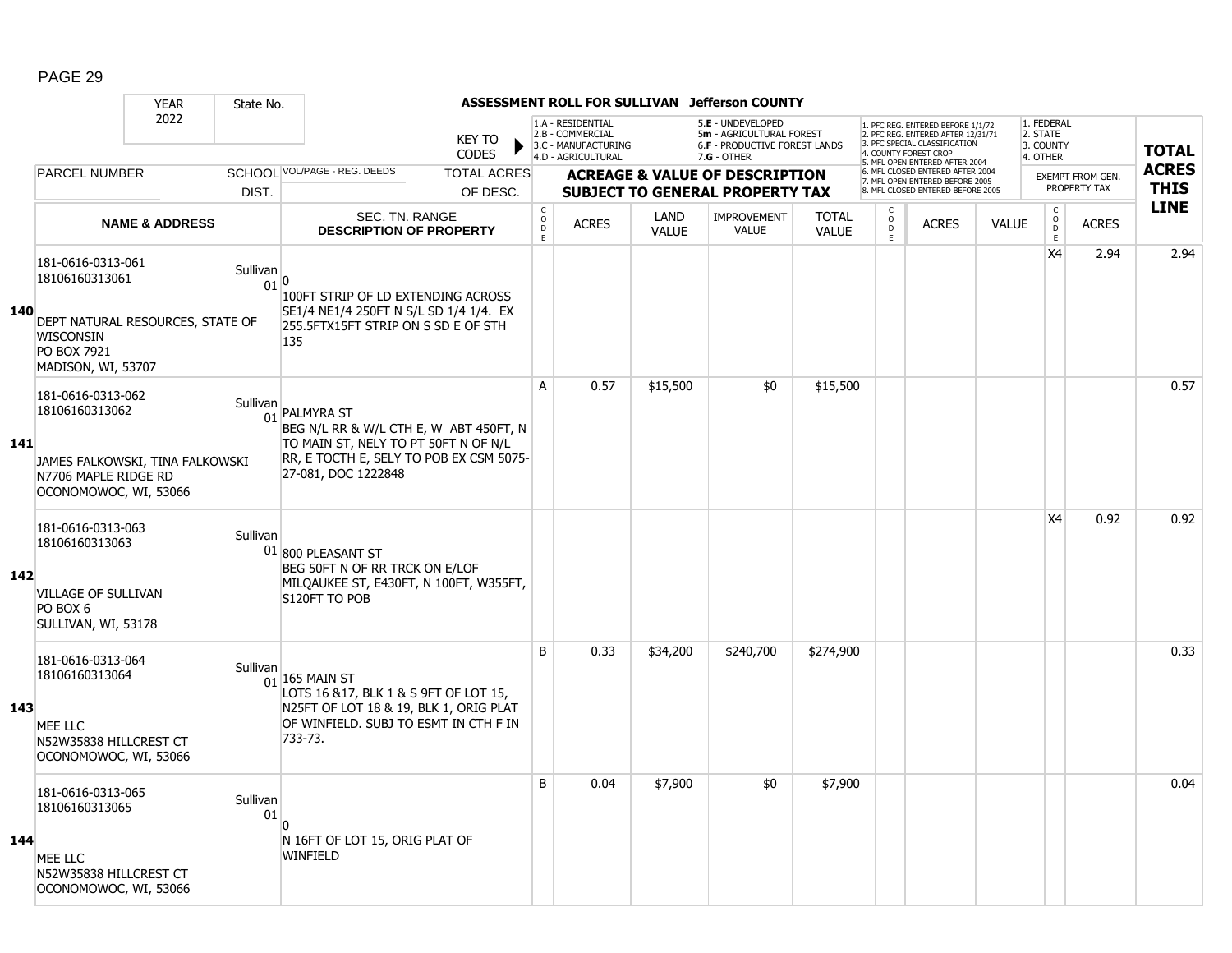|     |                                                                                                    | <b>YEAR</b>                  | State No.      |                                                               |                                    |                              |                                                                                    |                      | ASSESSMENT ROLL FOR SULLIVAN Jefferson COUNTY                                                   |                              |                       |                                                                                                                                            |              |                                                 |                  |              |
|-----|----------------------------------------------------------------------------------------------------|------------------------------|----------------|---------------------------------------------------------------|------------------------------------|------------------------------|------------------------------------------------------------------------------------|----------------------|-------------------------------------------------------------------------------------------------|------------------------------|-----------------------|--------------------------------------------------------------------------------------------------------------------------------------------|--------------|-------------------------------------------------|------------------|--------------|
|     |                                                                                                    | 2022<br><b>PARCEL NUMBER</b> |                |                                                               | <b>KEY TO</b><br>▶<br><b>CODES</b> |                              | 1.A - RESIDENTIAL<br>2.B - COMMERCIAL<br>3.C - MANUFACTURING<br>4.D - AGRICULTURAL |                      | 5.E - UNDEVELOPED<br>5m - AGRICULTURAL FOREST<br>6.F - PRODUCTIVE FOREST LANDS<br>$7.G - OTHER$ |                              | 4. COUNTY FOREST CROP | 1. PFC REG. ENTERED BEFORE 1/1/72<br>2. PFC REG. ENTERED AFTER 12/31/71<br>3. PFC SPECIAL CLASSIFICATION<br>5. MFL OPEN ENTERED AFTER 2004 |              | 1. FEDERAL<br>2. STATE<br>3. COUNTY<br>4. OTHER |                  | <b>TOTAL</b> |
|     |                                                                                                    |                              |                | SCHOOL VOL/PAGE - REG. DEEDS                                  | <b>TOTAL ACRES</b>                 |                              |                                                                                    |                      | <b>ACREAGE &amp; VALUE OF DESCRIPTION</b>                                                       |                              |                       | 6. MFL CLOSED ENTERED AFTER 2004<br>7. MFL OPEN ENTERED BEFORE 2005                                                                        |              |                                                 | EXEMPT FROM GEN. | <b>ACRES</b> |
|     |                                                                                                    |                              | DIST.          |                                                               | OF DESC.                           |                              |                                                                                    |                      | <b>SUBJECT TO GENERAL PROPERTY TAX</b>                                                          |                              |                       | 8. MFL CLOSED ENTERED BEFORE 2005                                                                                                          |              |                                                 | PROPERTY TAX     | <b>THIS</b>  |
|     |                                                                                                    | <b>NAME &amp; ADDRESS</b>    |                | SEC. TN. RANGE<br><b>DESCRIPTION OF PROPERTY</b>              |                                    | $_{\rm o}^{\rm c}$<br>D<br>Ē | <b>ACRES</b>                                                                       | LAND<br><b>VALUE</b> | <b>IMPROVEMENT</b><br><b>VALUE</b>                                                              | <b>TOTAL</b><br><b>VALUE</b> | $\rm _o^C$<br>D<br>E  | <b>ACRES</b>                                                                                                                               | <b>VALUE</b> | $_{\rm o}^{\rm c}$<br>D<br>E.                   | <b>ACRES</b>     | <b>LINE</b>  |
| 145 | 181-0616-0313-066<br>18106160313066                                                                |                              | Sullivan<br>01 | 159 Main St                                                   |                                    | B                            | 0.13                                                                               | \$22,100             | \$85,700                                                                                        | \$107,800                    |                       |                                                                                                                                            |              |                                                 |                  | 0.13         |
|     | <b>JORDAN SHELTON</b><br>4732 HEWITTS POINT RD<br>Oconomowoc, WI, 53066                            |                              |                | LOTS 13 & 14, BLK 1, ORIG PLAT OF<br>WINFIELD                 |                                    |                              |                                                                                    |                      |                                                                                                 |                              |                       |                                                                                                                                            |              |                                                 |                  |              |
|     | 181-0616-0313-067<br>18106160313067                                                                |                              | Sullivan<br>01 | 155 Main St                                                   |                                    | B                            | 0.13                                                                               | \$22,100             | \$145,100                                                                                       | \$167,200                    |                       |                                                                                                                                            |              |                                                 |                  | 0.13         |
| 146 | <b>JORDAN SHELTON</b><br>4732 HEWITTS POINT RD<br>Oconomowoc, WI, 53066                            |                              |                | LOTS 11 & 12, BLK 1, ORIG PLAT OF<br><b>WINFIELD</b>          |                                    |                              |                                                                                    |                      |                                                                                                 |                              |                       |                                                                                                                                            |              |                                                 |                  |              |
|     | 181-0616-0313-068<br>18106160313068                                                                |                              | Sullivan<br>01 | 153 Main St                                                   |                                    | B                            | 0.13                                                                               | \$22,100             | \$117,200                                                                                       | \$139,300                    |                       |                                                                                                                                            |              |                                                 |                  | 0.13         |
| 147 | CHARLES CHRISTIAN LANGE, MCKAYLA<br><b>MARIE LANGE</b><br><b>PO BOX 131</b><br>SULLIVAN, WI, 53178 |                              |                | LOTS 9 & 10, BLK 1, ORIG PLAT OF<br><b>WINFIELD</b>           |                                    |                              |                                                                                    |                      |                                                                                                 |                              |                       |                                                                                                                                            |              |                                                 |                  |              |
|     | 181-0616-0313-069<br>18106160313069                                                                |                              | Sullivan<br>01 | 151 MAIN ST                                                   |                                    | B                            | 0.15                                                                               | \$23,100             | \$136,700                                                                                       | \$159,800                    |                       |                                                                                                                                            |              |                                                 |                  | 0.15         |
| 148 | <b>KEVIN E FALLENBECK</b><br><b>PO BOX 489</b><br>SULLIVAN, WI, 53178                              |                              |                | LOTS 7 & * & W28FT OF LOT 25, BLK 1,<br>ORIG PLAT OF WINFIELD |                                    |                              |                                                                                    |                      |                                                                                                 |                              |                       |                                                                                                                                            |              |                                                 |                  |              |
|     | 181-0616-0313-070<br>18106160313070                                                                |                              | Sullivan<br>01 | 149 MAIN ST                                                   |                                    | B                            | 0.13                                                                               | \$22,100             | \$0                                                                                             | \$22,100                     |                       |                                                                                                                                            |              |                                                 |                  | 0.13         |
| 149 | Kevin Fallenbeck<br>151 Main St<br>Sullivan, WI, 53178                                             |                              |                | LOTS 5 & 6, BLK 1, ORIG PLAT OF<br><b>WINFIELD</b>            |                                    |                              |                                                                                    |                      |                                                                                                 |                              |                       |                                                                                                                                            |              |                                                 |                  |              |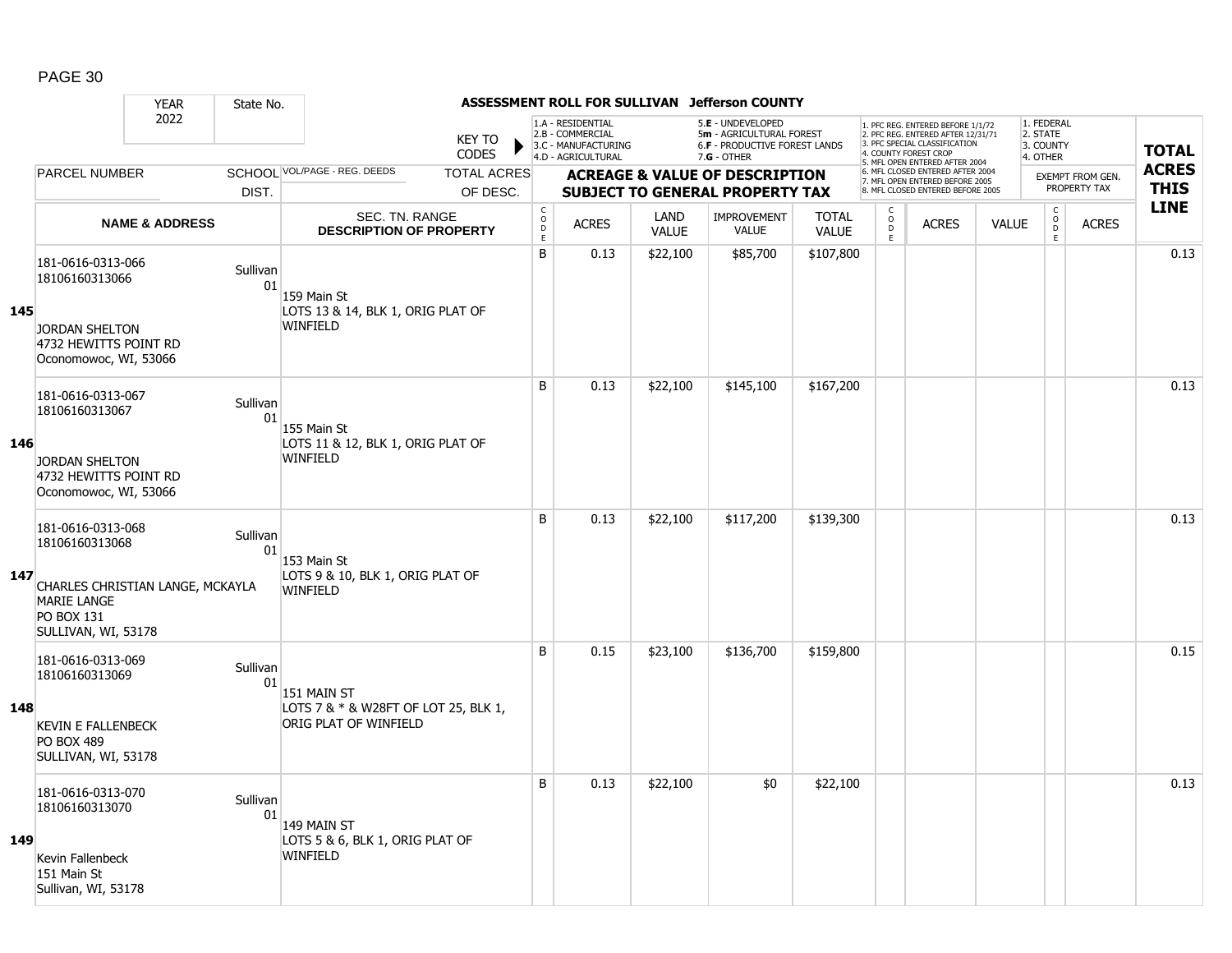|     |                                                                                                                    | <b>YEAR</b>               | State No.      |                                                                                                                                                                                                                                                                                                                                                                                                                                                                                                                                                                                                                       |                               |                                        |                                                                                    |                             | ASSESSMENT ROLL FOR SULLIVAN Jefferson COUNTY                                                   |                              |                                         |                                                                                                                                   |              |                                                 |                  |              |
|-----|--------------------------------------------------------------------------------------------------------------------|---------------------------|----------------|-----------------------------------------------------------------------------------------------------------------------------------------------------------------------------------------------------------------------------------------------------------------------------------------------------------------------------------------------------------------------------------------------------------------------------------------------------------------------------------------------------------------------------------------------------------------------------------------------------------------------|-------------------------------|----------------------------------------|------------------------------------------------------------------------------------|-----------------------------|-------------------------------------------------------------------------------------------------|------------------------------|-----------------------------------------|-----------------------------------------------------------------------------------------------------------------------------------|--------------|-------------------------------------------------|------------------|--------------|
|     |                                                                                                                    | 2022                      |                |                                                                                                                                                                                                                                                                                                                                                                                                                                                                                                                                                                                                                       | <b>KEY TO</b><br><b>CODES</b> |                                        | 1.A - RESIDENTIAL<br>2.B - COMMERCIAL<br>3.C - MANUFACTURING<br>4.D - AGRICULTURAL |                             | 5.E - UNDEVELOPED<br>5m - AGRICULTURAL FOREST<br>6.F - PRODUCTIVE FOREST LANDS<br>$7.G - OTHER$ |                              |                                         | 1. PFC REG. ENTERED BEFORE 1/1/72<br>2. PFC REG. ENTERED AFTER 12/31/71<br>3. PFC SPECIAL CLASSIFICATION<br>4. COUNTY FOREST CROP |              | 1. FEDERAL<br>2. STATE<br>3. COUNTY<br>4. OTHER |                  | <b>TOTAL</b> |
|     | <b>PARCEL NUMBER</b>                                                                                               |                           |                | SCHOOL VOL/PAGE - REG. DEEDS                                                                                                                                                                                                                                                                                                                                                                                                                                                                                                                                                                                          | <b>TOTAL ACRES</b>            |                                        |                                                                                    |                             | <b>ACREAGE &amp; VALUE OF DESCRIPTION</b>                                                       |                              |                                         | 5. MFL OPEN ENTERED AFTER 2004<br>6. MFL CLOSED ENTERED AFTER 2004<br>7. MFL OPEN ENTERED BEFORE 2005                             |              |                                                 | EXEMPT FROM GEN. | <b>ACRES</b> |
|     |                                                                                                                    |                           | DIST.          |                                                                                                                                                                                                                                                                                                                                                                                                                                                                                                                                                                                                                       | OF DESC.                      |                                        |                                                                                    |                             | <b>SUBJECT TO GENERAL PROPERTY TAX</b>                                                          |                              |                                         | 8. MFL CLOSED ENTERED BEFORE 2005                                                                                                 |              |                                                 | PROPERTY TAX     | <b>THIS</b>  |
|     |                                                                                                                    | <b>NAME &amp; ADDRESS</b> |                | SEC. TN. RANGE<br><b>DESCRIPTION OF PROPERTY</b>                                                                                                                                                                                                                                                                                                                                                                                                                                                                                                                                                                      |                               | $\mathsf{C}$<br>$\mathsf{o}$<br>D<br>E | <b>ACRES</b>                                                                       | <b>LAND</b><br><b>VALUE</b> | <b>IMPROVEMENT</b><br><b>VALUE</b>                                                              | <b>TOTAL</b><br><b>VALUE</b> | $\mathsf{C}$<br>$_{\rm D}^{\rm O}$<br>F | <b>ACRES</b>                                                                                                                      | <b>VALUE</b> | $\rm _o^C$<br>E.                                | <b>ACRES</b>     | <b>LINE</b>  |
| 150 | 181-0616-0313-071<br>18106160313071<br>JASON LIPPOLD, JESSICA LIPPOLD<br>S35 W35705 CTY RD D<br>DOUSMAN, WI, 53118 |                           | Sullivan<br>01 | 145 MAIN ST<br>LOTS 2, 3, &4, BLK 1, ORIG PLAT OF<br>WINFIELD                                                                                                                                                                                                                                                                                                                                                                                                                                                                                                                                                         |                               | B                                      | 0.20                                                                               | \$26,200                    | \$134,800                                                                                       | \$161,000                    |                                         |                                                                                                                                   |              |                                                 |                  | 0.20         |
|     | 181-0616-0313-072<br>18106160313072<br><b>151</b> GAUGERT AND GAUGERT LLC<br>W701 HERR RD<br>SULLIVAN, WI, 53178   |                           |                | 143 Main St<br>Sullivan LOT 1, BLK 1, ORIG PLAT OF WINFIELD,<br>01 ALSO BEG AT N/C OFLOT 1,<br>N36DG28'E52FT, SELY 116FT, SE 3FT, SELY<br>18FT, S36DG28'W 47FT, NW TO POB. ALSO<br>9FT ROW ADJ TO N/L SBJ 18FT ROW ON<br>SE/L. ALSO COM NLY/C LOT1, BLK 1, ORIG<br>PLAT OF WINFIELD, N35DG51'E 37.71FT,<br>N37DG47'E 14.29FT, S52DG58'E 3.18FT,<br>S52DG58'E 18.54FT TO POB, N37DG01'E<br>1.92FT, S53DG49'E 55.85FT, S36DG41'W<br>2.76 FT, N52DG58'W 55.84FT TO POB                                                                                                                                                   |                               | B                                      | 0.23                                                                               | \$27,800                    | \$149,000                                                                                       | \$176,800                    |                                         |                                                                                                                                   |              |                                                 |                  | 0.23         |
|     | 181-0616-0313-073<br>18106160313073<br><b>BUSS &amp; BUSS LLC</b><br><b>PO BOX 437</b><br>152 SULLIVAN, WI, 53178  |                           |                | 141 MAIN ST<br>Sullivan COM NLY/C LOT 1 BLK 1 OIRG PLAT,<br>01 N35DG51'E 37/71FT, N37DG47'E 14.29FT<br>TO POB, N37DG47'E 108.40FT, NELY<br>ALGCUR TO RT RAD 1085.49FT, CD<br>N40DG36'E 106.18FT, S26DG26'E 241.86FT,<br>S50DG26'W 114.73FT N54DG16'W 64.18FT,<br>N35DG51'E4.77FT, N56DG16'W 18FT,<br>N35DG51'E 3 FT, N52DG 58'W 115.55FT TO<br>POB. EX .03A IN USH 18 IN 974-127 EX<br>COM NLY/C LOT 1, BLK 1 ORIG PLAT OF<br>WINFIELD, N35DG51'E 37.71FT, N37DG47'E<br>14.29FT, S52DG58'E 3.18FT, S52DG58'E<br>18.54FT TO POB, N37DG01'E 1.93FT,<br>S53DG49'E 55.85FT, S36DG41'W 2.76FT,<br>N52DG58'W 55.84FT TO POB |                               | B                                      | 0.77                                                                               | \$61,300                    | \$689,900                                                                                       | \$751,200                    |                                         |                                                                                                                                   |              |                                                 |                  | 0.77         |
| 153 | 181-0616-0313-076<br>18106160313076<br><b>GAUGERT &amp; GAUGERT LLC</b><br>W701 HERR RD<br>SULLIVAN, WI, 53178     |                           | Sullivan       | $01 815$ Pleasant St<br>LOT 32, BLK 1, ORIG PLAT OF WINFIELD.<br>EX BEG W/C SE 10.07FT, NE 40FT, TO NW/L<br>OF LOT, SW TO POB                                                                                                                                                                                                                                                                                                                                                                                                                                                                                         |                               | A                                      | 0.14                                                                               | \$18,400                    | \$167,900                                                                                       | \$186,300                    |                                         |                                                                                                                                   |              |                                                 |                  | 0.14         |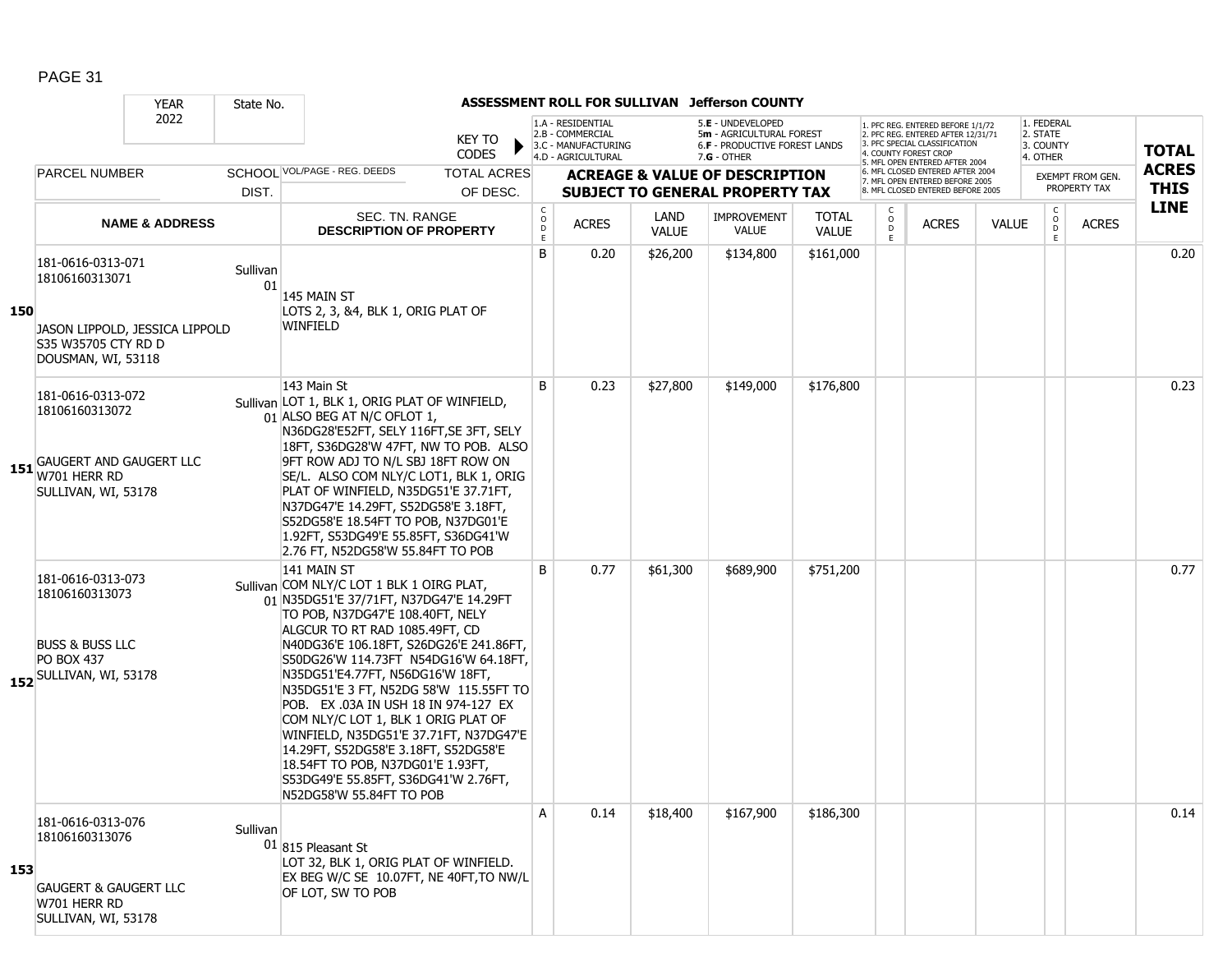|     |                                                                           | <b>YEAR</b>                        | State No.      |                                                                                                       |                                                 |                                                                                    |                             | ASSESSMENT ROLL FOR SULLIVAN Jefferson COUNTY                                                   |                              |                                                 |                                                                                                                                   |              |                                                 |                  |              |
|-----|---------------------------------------------------------------------------|------------------------------------|----------------|-------------------------------------------------------------------------------------------------------|-------------------------------------------------|------------------------------------------------------------------------------------|-----------------------------|-------------------------------------------------------------------------------------------------|------------------------------|-------------------------------------------------|-----------------------------------------------------------------------------------------------------------------------------------|--------------|-------------------------------------------------|------------------|--------------|
|     |                                                                           | 2022                               |                | <b>KEY TO</b><br><b>CODES</b>                                                                         |                                                 | 1.A - RESIDENTIAL<br>2.B - COMMERCIAL<br>3.C - MANUFACTURING<br>4.D - AGRICULTURAL |                             | 5.E - UNDEVELOPED<br>5m - AGRICULTURAL FOREST<br>6.F - PRODUCTIVE FOREST LANDS<br>$7.G - OTHER$ |                              |                                                 | 1. PFC REG. ENTERED BEFORE 1/1/72<br>2. PFC REG. ENTERED AFTER 12/31/71<br>3. PFC SPECIAL CLASSIFICATION<br>4. COUNTY FOREST CROP |              | 1. FEDERAL<br>2. STATE<br>3. COUNTY<br>4. OTHER |                  | <b>TOTAL</b> |
|     | <b>PARCEL NUMBER</b>                                                      |                                    |                | SCHOOL VOL/PAGE - REG. DEEDS<br><b>TOTAL ACRES</b>                                                    |                                                 |                                                                                    |                             | <b>ACREAGE &amp; VALUE OF DESCRIPTION</b>                                                       |                              |                                                 | 5. MFL OPEN ENTERED AFTER 2004<br>6. MFL CLOSED ENTERED AFTER 2004                                                                |              |                                                 | EXEMPT FROM GEN. | <b>ACRES</b> |
|     |                                                                           |                                    | DIST.          | OF DESC.                                                                                              |                                                 |                                                                                    |                             | <b>SUBJECT TO GENERAL PROPERTY TAX</b>                                                          |                              |                                                 | 7. MFL OPEN ENTERED BEFORE 2005<br>8. MFL CLOSED ENTERED BEFORE 2005                                                              |              |                                                 | PROPERTY TAX     | <b>THIS</b>  |
|     |                                                                           | <b>NAME &amp; ADDRESS</b>          |                | SEC. TN. RANGE<br><b>DESCRIPTION OF PROPERTY</b>                                                      | $_{\rm o}^{\rm c}$<br>$\mathsf{D}_{\mathsf{E}}$ | <b>ACRES</b>                                                                       | <b>LAND</b><br><b>VALUE</b> | <b>IMPROVEMENT</b><br><b>VALUE</b>                                                              | <b>TOTAL</b><br><b>VALUE</b> | $\begin{matrix} 0 \\ 0 \\ D \end{matrix}$<br>E. | <b>ACRES</b>                                                                                                                      | <b>VALUE</b> | $\begin{matrix} 0 \\ 0 \\ 0 \end{matrix}$<br>E  | <b>ACRES</b>     | <b>LINE</b>  |
|     | 181-0616-0313-077<br>18106160313077                                       |                                    | Sullivan<br>01 | 811 PLEASANT ST                                                                                       | А                                               | 0.16                                                                               | \$21,200                    | \$154,100                                                                                       | \$175,300                    |                                                 |                                                                                                                                   |              |                                                 |                  | 0.16         |
| 154 | ELIZA H TOBLER<br><b>PO BOX 123</b><br>SULLIVAN, WI, 53178                |                                    |                | LOTS 29 & 30, BLK 1, ORIG PLAT OF<br>WINFIELD. ALSO LOT 31, EX NW 65.07FT                             |                                                 |                                                                                    |                             |                                                                                                 |                              |                                                 |                                                                                                                                   |              |                                                 |                  |              |
|     | 181-0616-0313-078<br>18106160313078                                       |                                    | Sullivan<br>01 | 809 Pleasant St                                                                                       | A                                               | 0.15                                                                               | \$23,700                    | \$82,500                                                                                        | \$106,200                    |                                                 |                                                                                                                                   |              |                                                 |                  | 0.15         |
| 155 | <b>BENJAMIN J CURTIS</b><br>S23 W35521 PERRY RD<br>OCONOMOWOC, WI, 53066  |                                    |                | LOTS 27, 28 & W28FT OF LOT 26, BLK 1,<br>ORIG PLAT OF WINFIELD.                                       |                                                 |                                                                                    |                             |                                                                                                 |                              |                                                 |                                                                                                                                   |              |                                                 |                  |              |
|     | 181-0616-0313-079<br>18106160313079                                       |                                    | Sullivan<br>01 | 807 Pleasant St                                                                                       | A                                               | 0.12                                                                               | \$11,100                    | \$115,400                                                                                       | \$126,500                    |                                                 |                                                                                                                                   |              |                                                 |                  | 0.12         |
| 156 | W298 S2815 Ridgewood Dr.<br>Genesee, Wisconsin, 53187                     | Richard J. Thome 2022 Living Trust |                | E88FT OF LOTS 25 & 26, BLK 1, ORIG PLAT<br>OF WINFIELD                                                |                                                 |                                                                                    |                             |                                                                                                 |                              |                                                 |                                                                                                                                   |              |                                                 |                  |              |
|     | 181-0616-0313-080<br>18106160313080                                       |                                    | Sullivan<br>01 | 805 Pleasant St                                                                                       | A                                               | 0.15                                                                               | \$19,100                    | \$126,600                                                                                       | \$145,700                    |                                                 |                                                                                                                                   |              |                                                 |                  | 0.15         |
| 157 | JONATHAN C BRAND<br><b>PO BOX 468</b><br>SULLIVAN, WI, 53178              |                                    |                | LOTS 23 & 24 & N5FT OF LOT 22, BLK 1,<br>ORIG PLAT OF WINFIELD                                        |                                                 |                                                                                    |                             |                                                                                                 |                              |                                                 |                                                                                                                                   |              |                                                 |                  |              |
| 158 | 181-0616-0313-081<br>18106160313081<br>ROBIN ILLIKAINEN, ANGIE ILLIKAINEN |                                    | Sullivan       | $01$ 803 Pleasant St<br>LOTS 20 & 21 & S20FT OF LOT 22BLK 1,<br>ORIG PLAT OF WINFIELD ALSO LOT 19, EX | A                                               | 0.24                                                                               | \$30,200                    | \$119,000                                                                                       | \$149,200                    |                                                 |                                                                                                                                   |              |                                                 |                  | 0.24         |
|     | <b>PO BOX 115</b><br>SULLIVAN, WI, 53178                                  |                                    |                | NWLY 25FT                                                                                             |                                                 |                                                                                    |                             |                                                                                                 |                              |                                                 |                                                                                                                                   |              |                                                 |                  |              |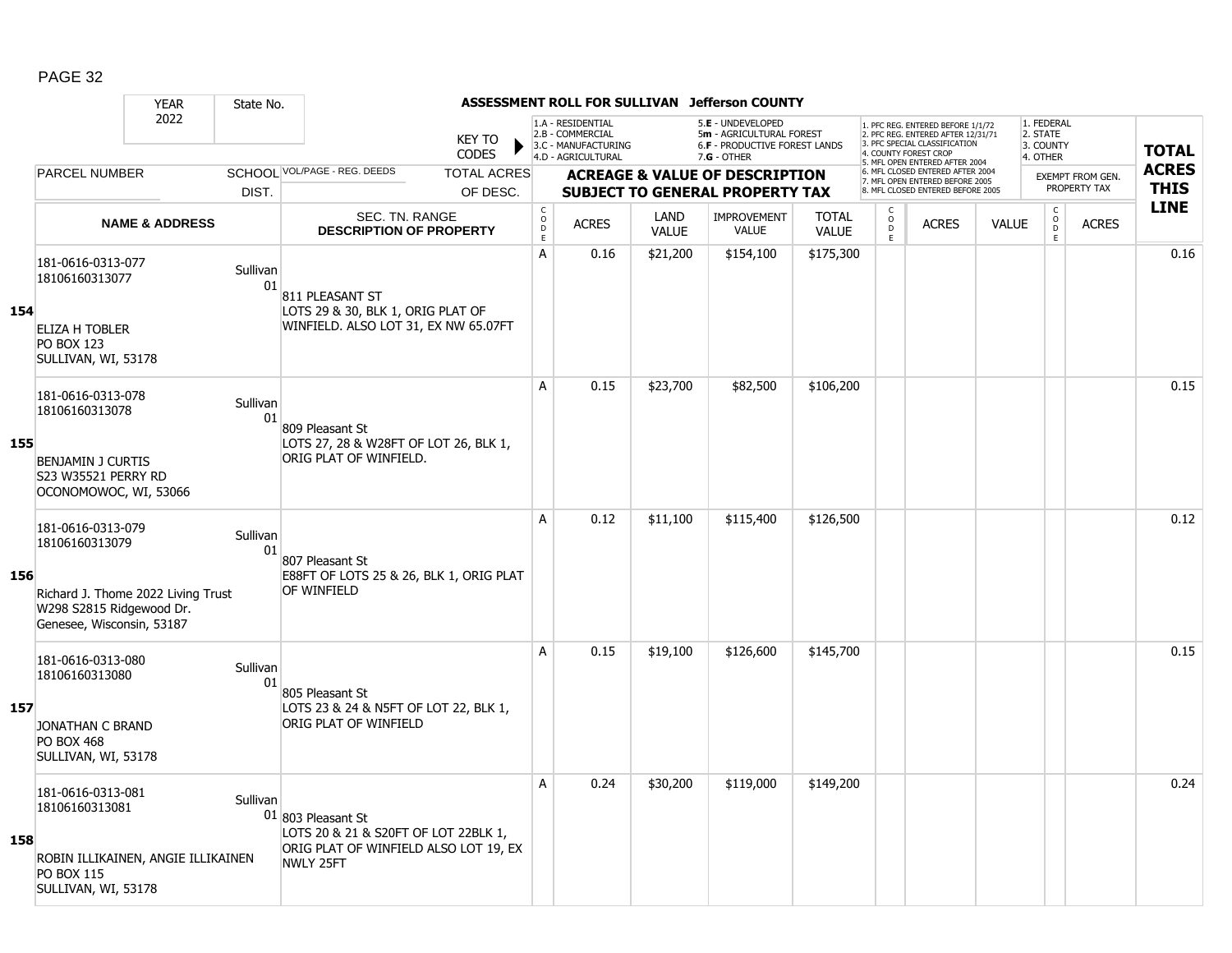|            |                                                                                                                                      | <b>YEAR</b>               | State No.      |                                                                                                                    |                              |                                                                                    |                      | ASSESSMENT ROLL FOR SULLIVAN Jefferson COUNTY                                                   |                              |                                         |                                                                                                                                   |              |                                                 |                                                          |                         |                            |
|------------|--------------------------------------------------------------------------------------------------------------------------------------|---------------------------|----------------|--------------------------------------------------------------------------------------------------------------------|------------------------------|------------------------------------------------------------------------------------|----------------------|-------------------------------------------------------------------------------------------------|------------------------------|-----------------------------------------|-----------------------------------------------------------------------------------------------------------------------------------|--------------|-------------------------------------------------|----------------------------------------------------------|-------------------------|----------------------------|
|            | 2022<br><b>PARCEL NUMBER</b>                                                                                                         |                           |                | <b>KEY TO</b><br><b>CODES</b>                                                                                      |                              | 1.A - RESIDENTIAL<br>2.B - COMMERCIAL<br>3.C - MANUFACTURING<br>4.D - AGRICULTURAL |                      | 5.E - UNDEVELOPED<br>5m - AGRICULTURAL FOREST<br>6.F - PRODUCTIVE FOREST LANDS<br>$7.G - OTHER$ |                              |                                         | 1. PFC REG. ENTERED BEFORE 1/1/72<br>2. PFC REG. ENTERED AFTER 12/31/71<br>3. PFC SPECIAL CLASSIFICATION<br>4. COUNTY FOREST CROP |              | 1. FEDERAL<br>2. STATE<br>3. COUNTY<br>4. OTHER |                                                          |                         | <b>TOTAL</b>               |
|            |                                                                                                                                      |                           |                | SCHOOL VOL/PAGE - REG. DEEDS<br><b>TOTAL ACRES</b>                                                                 |                              |                                                                                    |                      | <b>ACREAGE &amp; VALUE OF DESCRIPTION</b>                                                       |                              |                                         | 5. MFL OPEN ENTERED AFTER 2004<br>6. MFL CLOSED ENTERED AFTER 2004<br>7. MFL OPEN ENTERED BEFORE 2005                             |              |                                                 |                                                          | <b>EXEMPT FROM GEN.</b> | <b>ACRES</b>               |
|            |                                                                                                                                      |                           | DIST.          | OF DESC.                                                                                                           |                              |                                                                                    |                      | <b>SUBJECT TO GENERAL PROPERTY TAX</b>                                                          |                              |                                         | 8. MFL CLOSED ENTERED BEFORE 2005                                                                                                 |              |                                                 |                                                          | PROPERTY TAX            | <b>THIS</b><br><b>LINE</b> |
|            |                                                                                                                                      | <b>NAME &amp; ADDRESS</b> |                | <b>SEC. TN. RANGE</b><br><b>DESCRIPTION OF PROPERTY</b>                                                            | $_{\rm o}^{\rm c}$<br>D<br>E | <b>ACRES</b>                                                                       | LAND<br><b>VALUE</b> | <b>IMPROVEMENT</b><br><b>VALUE</b>                                                              | <b>TOTAL</b><br><b>VALUE</b> | C<br>$\overline{0}$<br>$\mathsf D$<br>E | <b>ACRES</b>                                                                                                                      | <b>VALUE</b> |                                                 | $\begin{matrix} 0 \\ 0 \\ D \end{matrix}$<br>$\mathsf E$ | <b>ACRES</b>            |                            |
|            | 181-0616-0313-082<br>18106160313082                                                                                                  |                           | Sullivan<br>01 |                                                                                                                    |                              |                                                                                    |                      |                                                                                                 |                              |                                         |                                                                                                                                   |              |                                                 | X <sub>4</sub>                                           | 0.08                    | 0.09                       |
| 159        | <b>VILLAGE OF SULLIVAN</b><br>PO BOX 6<br>SULLIVAN, WI, 53178                                                                        |                           |                | LOT 18, BLK 1, EX NW 25FT, ORIG PLAT OF<br><b>WINFIELD</b>                                                         |                              |                                                                                    |                      |                                                                                                 |                              |                                         |                                                                                                                                   |              |                                                 |                                                          |                         |                            |
|            | 181-0616-0313-083<br>18106160313083                                                                                                  |                           | Sullivan<br>01 |                                                                                                                    | A                            | 0.26                                                                               | \$30,600             | \$153,400                                                                                       | \$184,000                    |                                         |                                                                                                                                   |              |                                                 |                                                          |                         | 0.26                       |
| <b>160</b> | COREY J DEAN, ANGELA DEAN<br>806 PLEASANT ST<br>SULLIVAN, WI, 53178                                                                  |                           |                | 806 Pleasant St<br>LOT 1, CSM 5075-27-081, DOC 1222848                                                             |                              |                                                                                    |                      |                                                                                                 |                              |                                         |                                                                                                                                   |              |                                                 |                                                          |                         |                            |
| 161        | 181-0616-0313-084<br>18106160313084<br>808 PLEASANT ST<br>SULLIVAN, WI, 53178                                                        |                           | Sullivan<br>01 | 808 PLEASANT ST<br>LOTS 8,9,10 & S6FT OF LOT 7, BLK 2, ORIG<br>SANDRA DAVIDSON, ROBERT R DAVIDSON PLAT OF WINFIELD | A                            | 0.22                                                                               | \$28,200             | \$146,700                                                                                       | \$174,900                    |                                         |                                                                                                                                   |              |                                                 |                                                          |                         | 0.22                       |
| 162        | 181-0616-0313-085<br>18106160313085<br><b>WALTER J TETZLAFF</b><br>702 PALMYRA ST<br>SULLIVAN, WI, 53178                             |                           | Sullivan<br>01 | 812 PLEASANT ST<br>LOTS 4, 5, 6 & 7, EX S6FT OF LOT 7, BLK 2,<br>ORIG PLAT OF WINFIELD                             | A                            | 0.25                                                                               | \$30,400             | \$84,300                                                                                        | \$114,700                    |                                         |                                                                                                                                   |              |                                                 |                                                          |                         | 0.25                       |
| 163        | 181-0616-0313-086<br>18106160313086<br>WALTER J TETZLAFF, DARLENE ANN<br><b>TETZLAFF</b><br><b>PO BOX 121</b><br>SULLIVAN, WI, 53178 |                           | Sullivan<br>01 | 702 PALMYRA ST<br>LOTS 1, 2 & 3, BLK 2, ORIG PLAT OF<br>WINFIELD                                                   | Α                            | 0.21                                                                               | \$27,800             | \$127,500                                                                                       | \$155,300                    |                                         |                                                                                                                                   |              |                                                 |                                                          |                         | 0.21                       |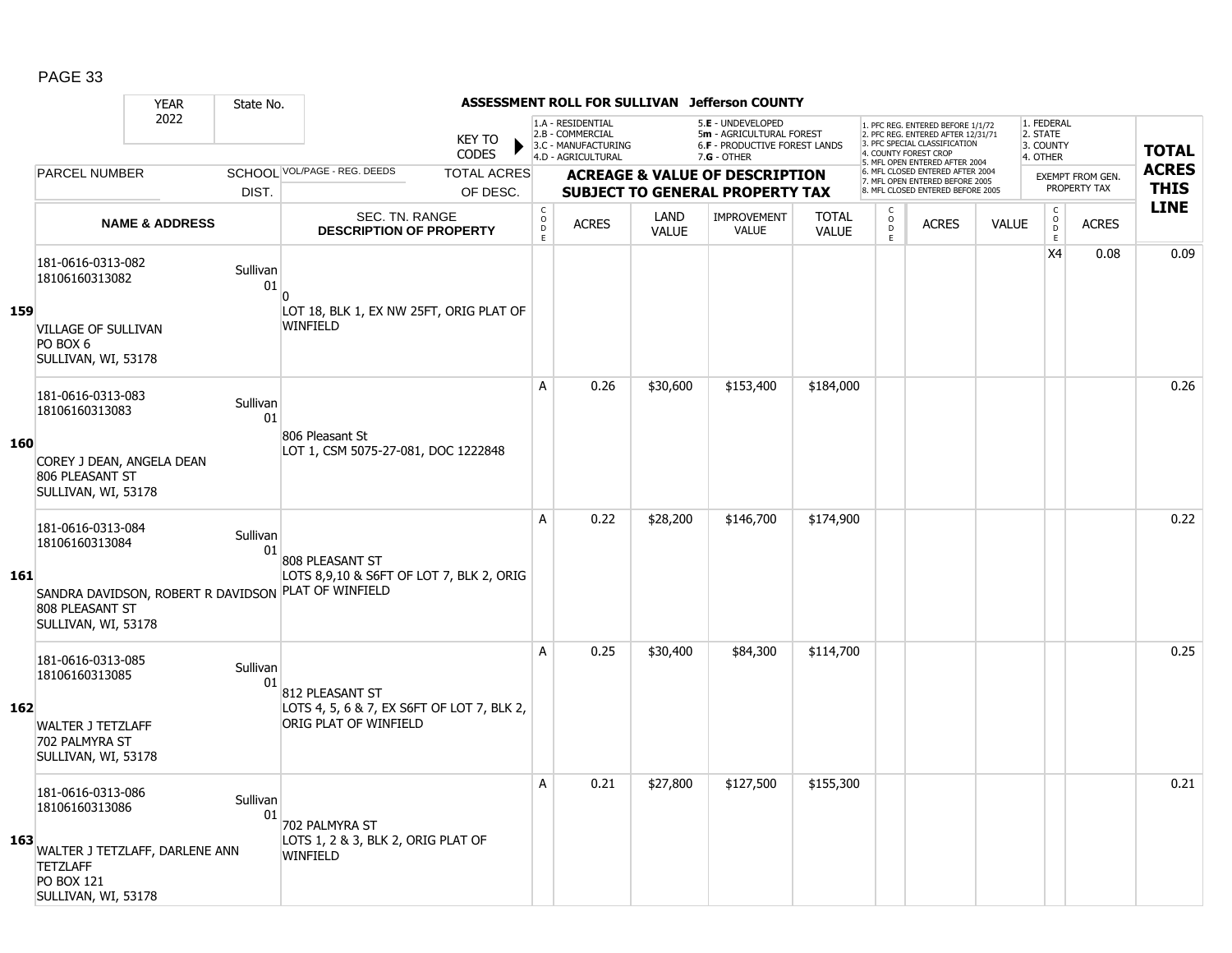|     |                                                                                                                             | <b>YEAR</b>               | State No.      |                                                                                                                                                                                                                                                                       |                               |                                     |                                                                                    |                      | ASSESSMENT ROLL FOR SULLIVAN Jefferson COUNTY                                                   |                              |                                                 |                                                                                                                                                                     |              |                                                          |                         |              |
|-----|-----------------------------------------------------------------------------------------------------------------------------|---------------------------|----------------|-----------------------------------------------------------------------------------------------------------------------------------------------------------------------------------------------------------------------------------------------------------------------|-------------------------------|-------------------------------------|------------------------------------------------------------------------------------|----------------------|-------------------------------------------------------------------------------------------------|------------------------------|-------------------------------------------------|---------------------------------------------------------------------------------------------------------------------------------------------------------------------|--------------|----------------------------------------------------------|-------------------------|--------------|
|     |                                                                                                                             | 2022                      |                |                                                                                                                                                                                                                                                                       | <b>KEY TO</b><br><b>CODES</b> |                                     | 1.A - RESIDENTIAL<br>2.B - COMMERCIAL<br>3.C - MANUFACTURING<br>4.D - AGRICULTURAL |                      | 5.E - UNDEVELOPED<br>5m - AGRICULTURAL FOREST<br>6.F - PRODUCTIVE FOREST LANDS<br>$7.G - OTHER$ |                              |                                                 | 1. PFC REG. ENTERED BEFORE 1/1/72<br>2. PFC REG. ENTERED AFTER 12/31/71<br>3. PFC SPECIAL CLASSIFICATION<br>4. COUNTY FOREST CROP<br>5. MFL OPEN ENTERED AFTER 2004 |              | 1. FEDERAL<br>2. STATE<br>3. COUNTY<br>4. OTHER          |                         | <b>TOTAL</b> |
|     | <b>PARCEL NUMBER</b>                                                                                                        |                           |                | SCHOOL VOL/PAGE - REG. DEEDS                                                                                                                                                                                                                                          | <b>TOTAL ACRES</b>            |                                     |                                                                                    |                      | <b>ACREAGE &amp; VALUE OF DESCRIPTION</b>                                                       |                              |                                                 | 6. MFL CLOSED ENTERED AFTER 2004<br>7. MFL OPEN ENTERED BEFORE 2005                                                                                                 |              |                                                          | <b>EXEMPT FROM GEN.</b> | <b>ACRES</b> |
|     |                                                                                                                             |                           | DIST.          |                                                                                                                                                                                                                                                                       | OF DESC.                      |                                     |                                                                                    |                      | <b>SUBJECT TO GENERAL PROPERTY TAX</b>                                                          |                              |                                                 | 8. MFL CLOSED ENTERED BEFORE 2005                                                                                                                                   |              |                                                          | PROPERTY TAX            | <b>THIS</b>  |
|     |                                                                                                                             | <b>NAME &amp; ADDRESS</b> |                | SEC. TN. RANGE<br><b>DESCRIPTION OF PROPERTY</b>                                                                                                                                                                                                                      |                               | $_{\rm o}^{\rm c}$<br>$\frac{D}{E}$ | <b>ACRES</b>                                                                       | LAND<br><b>VALUE</b> | <b>IMPROVEMENT</b><br>VALUE                                                                     | <b>TOTAL</b><br><b>VALUE</b> | $\begin{array}{c} C \\ O \\ D \\ E \end{array}$ | <b>ACRES</b>                                                                                                                                                        | <b>VALUE</b> | $\begin{matrix} 0 \\ 0 \\ D \end{matrix}$<br>$\mathsf E$ | <b>ACRES</b>            | <b>LINE</b>  |
| 164 | 181-0616-0313-087<br>18106160313087<br>ROBERT W BRAUN, THERESA L BRAUN<br>516 BRON DERW DR<br>WALES, WI, 53183              |                           | Sullivan       | $01$ 704 Palmyra St<br>BEG SW/C BLK 3, ORIG PLAT OF WINFIELD,<br>E116.67FT, N108.33FT SW 120.75FT TO<br>POB                                                                                                                                                           |                               | B                                   | 0.13                                                                               | \$21,900             | \$38,100                                                                                        | \$60,000                     |                                                 |                                                                                                                                                                     |              |                                                          |                         | 0.13         |
| 165 | 181-0616-0313-088<br>18106160313088<br>Andrea Pfeifer<br><b>PO BOX 101</b><br>SULLIVAN, WI, 53178                           |                           | Sullivan       | 706 PALMYRA ST<br>$\frac{1}{01}$ BLK 3, EX S38FT & 0.131A IN SW/C, ORIG<br>PLAT OF WINFIELD EX BEC N/C BLK 3<br>S26DG16'E 14FT, S44DG13'W 66.20FT,<br>S38DG33'W 35.6FT, N25DG10'W 1.14FT,<br>N35DGE 107.05FT TO POB ALSO ESMT DOC<br>1078865 ALSO ESMT IN DOC 1093915 |                               | $\overline{A}$                      | 0.28                                                                               | \$31,000             | \$141,500                                                                                       | \$172,500                    |                                                 |                                                                                                                                                                     |              |                                                          |                         | 0.28         |
| 166 | 181-0616-0313-089<br>18106160313089<br>ANNE PUTNAM SMITH<br><b>PO BOX 473</b><br>SULLIVAN, WI, 53178                        |                           | Sullivan<br>01 | 729 PALMYRA ST<br>LOT 14 & S10FT OF LOT 13, BLK 1, WM<br><b>FRANK'S ADD</b>                                                                                                                                                                                           |                               | A                                   | 0.20                                                                               | \$26,700             | \$158,900                                                                                       | \$185,600                    |                                                 |                                                                                                                                                                     |              |                                                          |                         | 0.20         |
| 167 | 181-0616-0313-090<br>18106160313090<br><b>JERRETT MALENEK</b><br>727 PALMYRA ST<br>SULLIVAN, WI, 53178                      |                           | Sullivan<br>01 | 727 PALMYRA ST<br>LOT 12 & N40FT OF LOT 13, BLK1 WM<br><b>FRANK'S ADD</b>                                                                                                                                                                                             |                               | A                                   | 0.26                                                                               | \$30,600             | \$144,000                                                                                       | \$174,600                    |                                                 |                                                                                                                                                                     |              |                                                          |                         | 0.26         |
| 168 | 181-0616-0313-091<br>18106160313091<br>KENNETH J WILKOWSKI, NANCY A<br>WILKOWSKI<br><b>PO BOX 32</b><br>SULLIVAN, WI, 53178 |                           | Sullivan<br>01 | 725 Palmyra St<br>LOT 11 & S1/2 LOT 10, BLK 1, WM FRAN'S<br><b>ADD</b>                                                                                                                                                                                                |                               | Α                                   | 0.22                                                                               | \$28,100             | \$159,300                                                                                       | \$187,400                    |                                                 |                                                                                                                                                                     |              |                                                          |                         | 0.22         |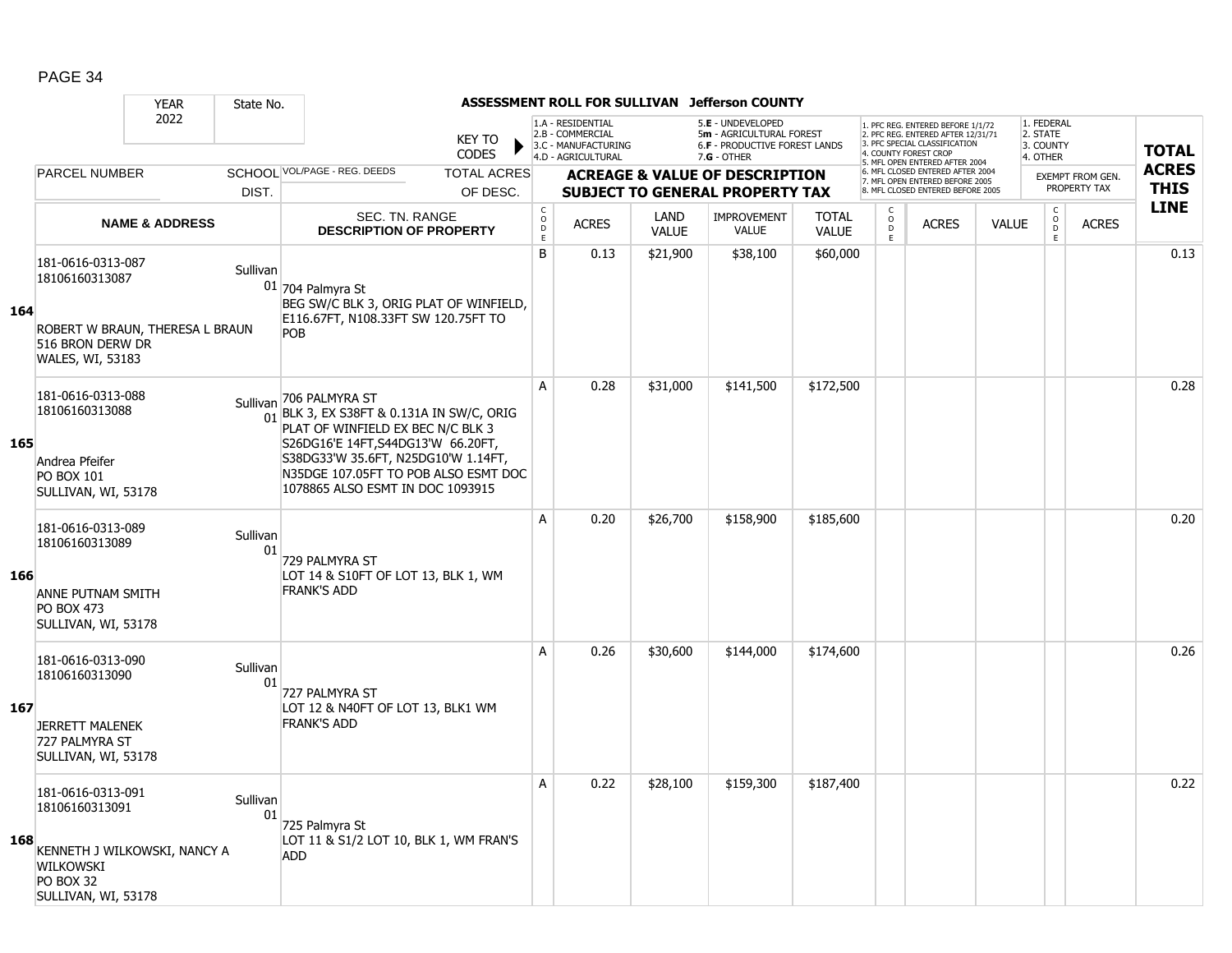|     |                                                                                            | <b>YEAR</b>               | State No.      |                                                                       |                               |                                                 |                                                                                    |                      | ASSESSMENT ROLL FOR SULLIVAN Jefferson COUNTY                                                   |                              |                                   |                                                                                                                                                                     |              |                                                 |                         |                            |
|-----|--------------------------------------------------------------------------------------------|---------------------------|----------------|-----------------------------------------------------------------------|-------------------------------|-------------------------------------------------|------------------------------------------------------------------------------------|----------------------|-------------------------------------------------------------------------------------------------|------------------------------|-----------------------------------|---------------------------------------------------------------------------------------------------------------------------------------------------------------------|--------------|-------------------------------------------------|-------------------------|----------------------------|
|     |                                                                                            | 2022                      |                |                                                                       | <b>KEY TO</b><br><b>CODES</b> |                                                 | 1.A - RESIDENTIAL<br>2.B - COMMERCIAL<br>3.C - MANUFACTURING<br>4.D - AGRICULTURAL |                      | 5.E - UNDEVELOPED<br>5m - AGRICULTURAL FOREST<br>6.F - PRODUCTIVE FOREST LANDS<br>$7.G - OTHER$ |                              |                                   | 1. PFC REG. ENTERED BEFORE 1/1/72<br>2. PFC REG. ENTERED AFTER 12/31/71<br>3. PFC SPECIAL CLASSIFICATION<br>4. COUNTY FOREST CROP<br>5. MFL OPEN ENTERED AFTER 2004 |              | 1. FEDERAL<br>2. STATE<br>3. COUNTY<br>4. OTHER |                         | <b>TOTAL</b>               |
|     | <b>PARCEL NUMBER</b>                                                                       |                           |                | SCHOOL VOL/PAGE - REG. DEEDS                                          | <b>TOTAL ACRES</b>            |                                                 |                                                                                    |                      | <b>ACREAGE &amp; VALUE OF DESCRIPTION</b>                                                       |                              |                                   | 6. MFL CLOSED ENTERED AFTER 2004<br>7. MFL OPEN ENTERED BEFORE 2005                                                                                                 |              |                                                 | <b>EXEMPT FROM GEN.</b> | <b>ACRES</b>               |
|     |                                                                                            |                           | DIST.          |                                                                       | OF DESC.                      |                                                 |                                                                                    |                      | <b>SUBJECT TO GENERAL PROPERTY TAX</b>                                                          |                              |                                   | 8. MFL CLOSED ENTERED BEFORE 2005                                                                                                                                   |              |                                                 | PROPERTY TAX            | <b>THIS</b><br><b>LINE</b> |
|     |                                                                                            | <b>NAME &amp; ADDRESS</b> |                | SEC. TN. RANGE<br><b>DESCRIPTION OF PROPERTY</b>                      |                               | $_{\rm o}^{\rm c}$<br>$\mathsf{D}_{\mathsf{E}}$ | <b>ACRES</b>                                                                       | LAND<br><b>VALUE</b> | <b>IMPROVEMENT</b><br><b>VALUE</b>                                                              | <b>TOTAL</b><br><b>VALUE</b> | $\frac{c}{0}$<br>$\mathsf D$<br>E | <b>ACRES</b>                                                                                                                                                        | <b>VALUE</b> | $\begin{matrix} 0 \\ 0 \end{matrix}$<br>E       | <b>ACRES</b>            |                            |
| 169 | 181-0616-0313-092<br>18106160313092                                                        |                           | Sullivan<br>01 | 721 Palmyra St<br>LOT 9 & N1/2 LOT 10, BLK 1, WM FRANK'S              |                               | A                                               | 0.22                                                                               | \$28,100             | \$158,900                                                                                       | \$187,000                    |                                   |                                                                                                                                                                     |              |                                                 |                         | 0.22                       |
|     | CHAD A REYNEN<br>833 E LABELLE AVE<br>OCONOMOWOC, WI, 53066                                |                           |                | <b>ADD</b>                                                            |                               |                                                 |                                                                                    |                      |                                                                                                 |                              |                                   |                                                                                                                                                                     |              |                                                 |                         |                            |
|     | 181-0616-0313-093<br>18106160313093                                                        |                           | Sullivan<br>01 | 719 Palmyra St                                                        |                               | A                                               | 0.22                                                                               | \$28,100             | \$169,600                                                                                       | \$197,700                    |                                   |                                                                                                                                                                     |              |                                                 |                         | 0.22                       |
| 170 | JOHN LAWSON, VIRGENE LAWSON<br>PO BOX 167<br>SULLIVAN, WI, 53178                           |                           |                | LOT 8 & S1/2 LOT 7, BLK 1, WM FRANK'S<br><b>ADD</b>                   |                               |                                                 |                                                                                    |                      |                                                                                                 |                              |                                   |                                                                                                                                                                     |              |                                                 |                         |                            |
| 171 | 181-0616-0313-094<br>18106160313094<br><b>SEAN M AUTER</b><br><b>PO BOX 91</b>             |                           | Sullivan<br>01 | 717 PALMYRA ST<br>LOT 6 & N1/2 LOT 7, BLK 1, WM FRANK'S<br><b>ADD</b> |                               | A                                               | 0.22                                                                               | \$28,100             | \$174,800                                                                                       | \$202,900                    |                                   |                                                                                                                                                                     |              |                                                 |                         | 0.22                       |
|     | SULLIVAN, WI, 53178                                                                        |                           |                |                                                                       |                               |                                                 |                                                                                    |                      |                                                                                                 |                              |                                   |                                                                                                                                                                     |              |                                                 |                         |                            |
|     | 181-0616-0313-095<br>18106160313095                                                        |                           | Sullivan<br>01 |                                                                       |                               | A                                               | 0.29                                                                               | \$31,100             | \$258,800                                                                                       | \$289,900                    |                                   |                                                                                                                                                                     |              |                                                 |                         | 0.29                       |
| 172 | Renee James<br><b>PO BOX 402</b><br>SULLIVAN, WI, 53178                                    |                           |                | 715 PALMYRA ST<br>LOTS 4 & 5, BLK 1, WM FRANK'S ADD                   |                               |                                                 |                                                                                    |                      |                                                                                                 |                              |                                   |                                                                                                                                                                     |              |                                                 |                         |                            |
|     | 181-0616-0313-096<br>18106160313096                                                        |                           | Sullivan<br>01 |                                                                       |                               | A                                               | 0.29                                                                               | \$31,100             | \$167,400                                                                                       | \$198,500                    |                                   |                                                                                                                                                                     |              |                                                 |                         | 0.29                       |
| 173 | DOUGLAS M LAURIN JR, TERRISA A<br><b>LAURIN</b><br><b>PO BOX 61</b><br>SULLIVAN, WI, 53178 |                           |                | 711 Palmyra St<br>LOTS 2 & 3, BLK 1, WM FRANK'S ADD                   |                               |                                                 |                                                                                    |                      |                                                                                                 |                              |                                   |                                                                                                                                                                     |              |                                                 |                         |                            |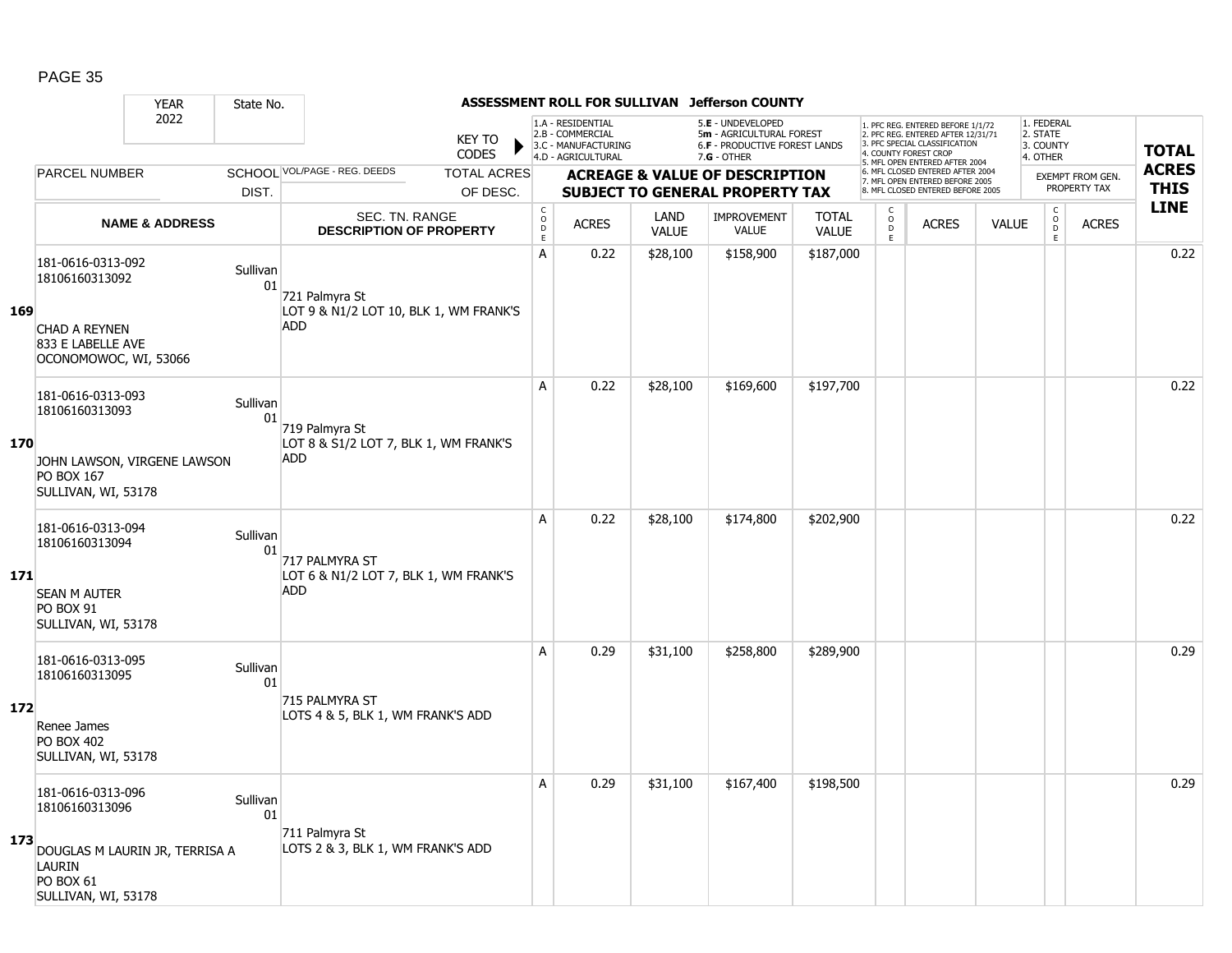|     |                                                                                                                         | <b>YEAR</b>               | State No.        |                                                                                                                                                                                            |                               |                                        |                                                                                    |                      | ASSESSMENT ROLL FOR SULLIVAN Jefferson COUNTY                                                 |                              |                               |                                                                                                                                                                     |              |                                                 |                                         |                             |
|-----|-------------------------------------------------------------------------------------------------------------------------|---------------------------|------------------|--------------------------------------------------------------------------------------------------------------------------------------------------------------------------------------------|-------------------------------|----------------------------------------|------------------------------------------------------------------------------------|----------------------|-----------------------------------------------------------------------------------------------|------------------------------|-------------------------------|---------------------------------------------------------------------------------------------------------------------------------------------------------------------|--------------|-------------------------------------------------|-----------------------------------------|-----------------------------|
|     |                                                                                                                         | 2022                      |                  |                                                                                                                                                                                            | <b>KEY TO</b><br><b>CODES</b> |                                        | 1.A - RESIDENTIAL<br>2.B - COMMERCIAL<br>3.C - MANUFACTURING<br>4.D - AGRICULTURAL |                      | 5.E - UNDEVELOPED<br>5m - AGRICULTURAL FOREST<br>6.F - PRODUCTIVE FOREST LANDS<br>7.G - OTHER |                              |                               | 1. PFC REG. ENTERED BEFORE 1/1/72<br>2. PFC REG. ENTERED AFTER 12/31/71<br>3. PFC SPECIAL CLASSIFICATION<br>4. COUNTY FOREST CROP<br>5. MFL OPEN ENTERED AFTER 2004 |              | 1. FEDERAL<br>2. STATE<br>3. COUNTY<br>4. OTHER |                                         | <b>TOTAL</b>                |
|     | <b>PARCEL NUMBER</b>                                                                                                    |                           |                  | SCHOOL VOL/PAGE - REG. DEEDS                                                                                                                                                               | <b>TOTAL ACRES</b>            |                                        |                                                                                    |                      | <b>ACREAGE &amp; VALUE OF DESCRIPTION</b>                                                     |                              |                               | 6. MFL CLOSED ENTERED AFTER 2004<br>7. MFL OPEN ENTERED BEFORE 2005<br>8. MFL CLOSED ENTERED BEFORE 2005                                                            |              |                                                 | <b>EXEMPT FROM GEN.</b><br>PROPERTY TAX | <b>ACRES</b><br><b>THIS</b> |
|     |                                                                                                                         |                           | DIST.            |                                                                                                                                                                                            | OF DESC.                      |                                        |                                                                                    |                      | <b>SUBJECT TO GENERAL PROPERTY TAX</b>                                                        |                              | C                             |                                                                                                                                                                     |              |                                                 |                                         | <b>LINE</b>                 |
|     |                                                                                                                         | <b>NAME &amp; ADDRESS</b> |                  | <b>SEC. TN. RANGE</b><br><b>DESCRIPTION OF PROPERTY</b>                                                                                                                                    |                               | $_{\rm o}^{\rm c}$<br>$\mathsf D$<br>E | <b>ACRES</b>                                                                       | LAND<br><b>VALUE</b> | <b>IMPROVEMENT</b><br><b>VALUE</b>                                                            | <b>TOTAL</b><br><b>VALUE</b> | $_\mathrm{D}^\mathrm{O}$<br>E | <b>ACRES</b>                                                                                                                                                        | <b>VALUE</b> | $\begin{matrix} 0 \\ 0 \end{matrix}$<br>E       | <b>ACRES</b>                            |                             |
|     | 181-0616-0313-097<br>18106160313097                                                                                     |                           | Sullivan<br>01   | 709 Palmyra St                                                                                                                                                                             |                               | A                                      | 0.14                                                                               | \$18,700             | \$112,300                                                                                     | \$131,000                    |                               |                                                                                                                                                                     |              |                                                 |                                         | 0.14                        |
| 174 | Samuel Thomas Henkel<br>709 PALMYRA ST<br>Sullivan, WI, 53178                                                           |                           |                  | LOT 1, BLK 1 WM FRANK'S ADD.                                                                                                                                                               |                               |                                        |                                                                                    |                      |                                                                                               |                              |                               |                                                                                                                                                                     |              |                                                 |                                         |                             |
|     | 181-0616-0313-098<br>18106160313098                                                                                     |                           | Sullivan<br>01   | 707 PALMYRA ST                                                                                                                                                                             |                               | B                                      | 0.07                                                                               | \$13,200             | \$56,400                                                                                      | \$69,600                     |                               |                                                                                                                                                                     |              |                                                 |                                         | 0.07                        |
|     | 175 C/O JIM ZALEWSKI<br>IRENE K ZALEWSKI, NORMA J ULBING<br><b>TRUST</b><br>7100 W VAN BECK AVE<br>MILWAUKEE, WI, 53220 |                           |                  | BEG NW/C FRANK'S ADD, NELY 83FT, NWLY<br>38FT, SWLY TO HGYSELY 38FT TO POB                                                                                                                 |                               |                                        |                                                                                    |                      |                                                                                               |                              |                               |                                                                                                                                                                     |              |                                                 |                                         |                             |
| 176 | 181-0616-0313-099<br>18106160313099<br>NORMA J ULBING TRUST<br>4085 S 60TH ST<br>MILWAUKEE, WI, 53220                   |                           | Sullivan         | $\frac{1}{01}$ 701 PALMYRA ST<br>BEG 38FT NW OF NW/C OF WM FRANK'S<br>ADD, NELY 83 FT, SE 38FT, NELY 42FT,<br>NWLY TO HGY 18, SWLY TO PALMYRA RD,<br>SE TO POB EX.02A IN USH 18 IN 984-648 |                               | B                                      | 0.39                                                                               | \$37,800             | \$125,500                                                                                     | \$163,300                    |                               |                                                                                                                                                                     |              |                                                 |                                         | 0.39                        |
|     | 181-0616-0313-100<br>18106160313100                                                                                     |                           | Sullivan<br>01   | 910 Front St                                                                                                                                                                               |                               | B                                      | 0.40                                                                               | \$38,300             | \$94,800                                                                                      | \$133,100                    |                               |                                                                                                                                                                     |              |                                                 |                                         | 0.40                        |
| 177 | LOGEMANN INVESTMENTS LLC<br>912B FRONT ST<br>SULLIVAN, WI, 53178                                                        |                           |                  | LOT 1, CSM 2378-8-219. SUBJ TO ESMT IN<br>759-232                                                                                                                                          |                               |                                        |                                                                                    |                      |                                                                                               |                              |                               |                                                                                                                                                                     |              |                                                 |                                         |                             |
| 178 | 181-0616-0313-101<br>18106160313101                                                                                     |                           | Sullivan<br>01 0 | BEG WLY/C OF LOT 31, NELY ONEXT OF SD<br>LOT 65FT, SELY 65.07FT, SWLY 65FT TO                                                                                                              |                               | A                                      | 0.10                                                                               | \$12,700             | \$0                                                                                           | \$12,700                     |                               |                                                                                                                                                                     |              |                                                 |                                         | 0.10                        |
|     | <b>GAUGERT AND GAUGERT LLC</b><br>W701 HERR RD<br>SULLIVAN, WI, 53178                                                   |                           |                  | SW/L SD LOT, NWLY TO POB, PLAT OF<br><b>WINFIELD</b>                                                                                                                                       |                               |                                        |                                                                                    |                      |                                                                                               |                              |                               |                                                                                                                                                                     |              |                                                 |                                         |                             |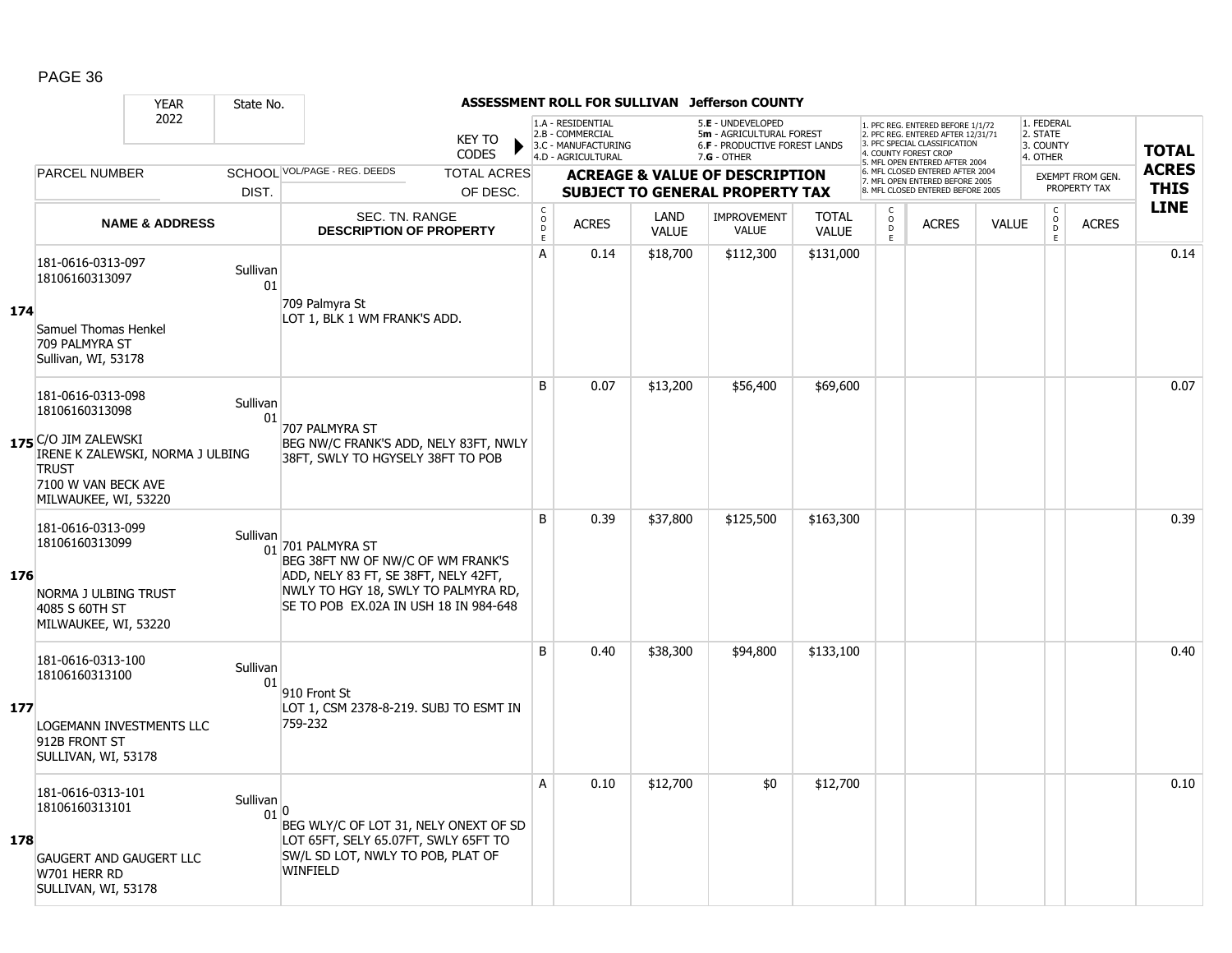|     |                                                                                                                                  | <b>YEAR</b>               | State No.           |                                                                                                                                                                                                                                                                        |                                               |                                                                                    |                      | ASSESSMENT ROLL FOR SULLIVAN Jefferson COUNTY                                                          |                              |                               |                                                                                                                                            |              |                                                         |                                         |                             |
|-----|----------------------------------------------------------------------------------------------------------------------------------|---------------------------|---------------------|------------------------------------------------------------------------------------------------------------------------------------------------------------------------------------------------------------------------------------------------------------------------|-----------------------------------------------|------------------------------------------------------------------------------------|----------------------|--------------------------------------------------------------------------------------------------------|------------------------------|-------------------------------|--------------------------------------------------------------------------------------------------------------------------------------------|--------------|---------------------------------------------------------|-----------------------------------------|-----------------------------|
|     |                                                                                                                                  | 2022                      |                     | <b>KEY TO</b><br><b>CODES</b>                                                                                                                                                                                                                                          |                                               | 1.A - RESIDENTIAL<br>2.B - COMMERCIAL<br>3.C - MANUFACTURING<br>4.D - AGRICULTURAL |                      | 5.E - UNDEVELOPED<br>5m - AGRICULTURAL FOREST<br><b>6.F - PRODUCTIVE FOREST LANDS</b><br>$7.G - OTHER$ |                              |                               | 1. PFC REG. ENTERED BEFORE 1/1/72<br>2. PFC REG. ENTERED AFTER 12/31/71<br>3. PFC SPECIAL CLASSIFICATION<br>4. COUNTY FOREST CROP          |              | 1. FEDERAL<br>2. STATE<br>3. COUNTY<br>4. OTHER         |                                         | <b>TOTAL</b>                |
|     | <b>PARCEL NUMBER</b>                                                                                                             |                           | DIST.               | SCHOOL VOL/PAGE - REG. DEEDS<br><b>TOTAL ACRES</b><br>OF DESC.                                                                                                                                                                                                         |                                               |                                                                                    |                      | <b>ACREAGE &amp; VALUE OF DESCRIPTION</b><br><b>SUBJECT TO GENERAL PROPERTY TAX</b>                    |                              |                               | 5. MFL OPEN ENTERED AFTER 2004<br>6. MFL CLOSED ENTERED AFTER 2004<br>7. MFL OPEN ENTERED BEFORE 2005<br>8. MFL CLOSED ENTERED BEFORE 2005 |              |                                                         | <b>EXEMPT FROM GEN.</b><br>PROPERTY TAX | <b>ACRES</b><br><b>THIS</b> |
|     |                                                                                                                                  | <b>NAME &amp; ADDRESS</b> |                     | SEC. TN. RANGE<br><b>DESCRIPTION OF PROPERTY</b>                                                                                                                                                                                                                       | C<br>$\overset{\circ}{\phantom{\circ}}$<br>E. | <b>ACRES</b>                                                                       | LAND<br><b>VALUE</b> | <b>IMPROVEMENT</b><br>VALUE                                                                            | <b>TOTAL</b><br><b>VALUE</b> | C<br>$_{\rm D}^{\rm O}$<br>E. | <b>ACRES</b>                                                                                                                               | <b>VALUE</b> | $\mathsf{C}$<br>$\overset{\mathsf{O}}{\mathsf{D}}$<br>E | <b>ACRES</b>                            | <b>LINE</b>                 |
| 179 | 181-0616-0313-102<br>18106160313102<br><b>VILLAGE OF SULLIVAN</b><br>PO BOX 6<br>SULLIVAN, WI, 53178                             |                           | Sullivan<br>$01 _0$ | BEG SW/C BLK 3, ORIG PLAT OF WINFIELD,<br>E224.5FT, NWLY 38FT, SWLY TO POB. EX<br>PT IN .131A IN SW/C BLK 3.                                                                                                                                                           |                                               |                                                                                    |                      |                                                                                                        |                              |                               |                                                                                                                                            |              | X4                                                      | 0.06                                    | 0.06                        |
| 180 | 181-0616-0313-103<br>18106160313103<br>ROBERT F DIEMAN<br>1250 VILA TERRACE<br>Waukesha, WI, 53186                               |                           | Sullivan<br>01      | 804 PLEASANT ST<br>LOT 2, CSM 5075-27-081, DOC 1222848                                                                                                                                                                                                                 | B                                             | 0.33                                                                               | \$15,200             | \$0                                                                                                    | \$15,200                     |                               |                                                                                                                                            |              |                                                         |                                         | 0.33                        |
| 181 | 181-0616-0314-001<br>18106160314001<br>DEPT NATURAL RESOURCES, STATE OF<br><b>WISCONSIN</b><br>PO BOX 7921<br>MADISON, WI, 53707 |                           | Sullivan            | $\frac{1}{01}$ 100FT STRIP OF LD EXT ACROSSE 1/4 NE<br>1/4 250FT N OF S/L SD 1/4 1/4. EX BEG E/L<br>PALMYRA ST & S/L FORMER RR ROW,<br>E400FT, N31FT, W410FT TO E/L ST, SE TO<br>POB. SBJ HWY IN 715-552. SUBJ TO<br>DECL. OF RESTR. IN 833-121                        |                                               |                                                                                    |                      |                                                                                                        |                              |                               |                                                                                                                                            |              | X <sub>4</sub>                                          | 2.74                                    | 2.74                        |
| 182 | 181-0616-0314-002<br>18106160314002<br><b>SISTERS 3 LLC</b><br>34100 SUNSET DR<br>OCONOMOWOC, WI, 53066                          |                           |                     | Sullivan 731 PALMYRA ST<br>$\frac{1}{01}$ THAT PT OF SE1/4 NE1/4 S OF RR & E OF<br>PALMYRA RD. ALSO BEG E/L PALMYRA ST &<br>S/L FORMER RR ROW, E400FT, N31FT,<br>W410FT TO E/L ST, SE TO POB. ALSO<br>DECL. OF RESTR. IN 833-121 SUBJ TO<br><b>ESMT IN DOC 1332462</b> | <sub>B</sub>                                  | 7.94                                                                               | \$89,300             | \$190,600                                                                                              | \$279,900                    |                               |                                                                                                                                            |              |                                                         |                                         | 7.94                        |
| 183 | 181-0616-0314-004<br>18106160314004<br><b>GREENVIEW MEADOWS LLC</b><br>N5762 WILLOW GLEN RD<br>SULLIVAN, WI, 53178               |                           | Sullivan            | 01 102 VISTA DEL PARCO DR<br>102 VISTA DEL PARCO DR MUN 181 TIF 1<br>LOT 1 GREENVIEW MEADOWS. ALSO<br>1/22ND INT IN OUTLOTS 1&2.                                                                                                                                       | A                                             | 0.26                                                                               | \$50,800             | \$0                                                                                                    | \$50,800                     |                               |                                                                                                                                            |              |                                                         |                                         | 0.26                        |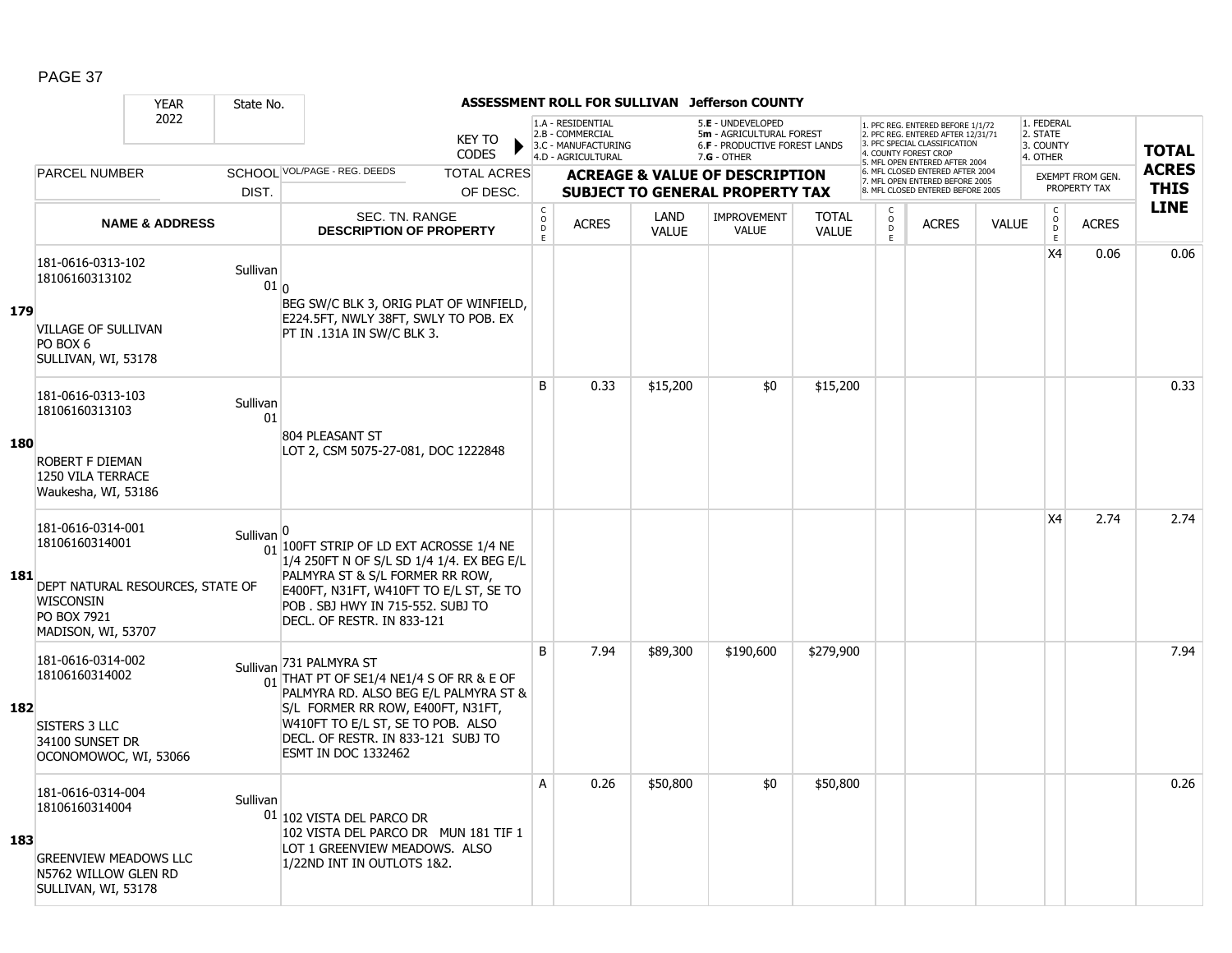|     |                                                                                                                                      | <b>YEAR</b><br>State No.                        |                                                                                                                                    |                                        |                                                                                    |                      | ASSESSMENT ROLL FOR SULLIVAN Jefferson COUNTY                                                          |                              |                                                          |                                                                                                                                  |              |                                                 |                         |              |
|-----|--------------------------------------------------------------------------------------------------------------------------------------|-------------------------------------------------|------------------------------------------------------------------------------------------------------------------------------------|----------------------------------------|------------------------------------------------------------------------------------|----------------------|--------------------------------------------------------------------------------------------------------|------------------------------|----------------------------------------------------------|----------------------------------------------------------------------------------------------------------------------------------|--------------|-------------------------------------------------|-------------------------|--------------|
|     |                                                                                                                                      | 2022                                            | <b>KEY TO</b><br><b>CODES</b>                                                                                                      |                                        | 1.A - RESIDENTIAL<br>2.B - COMMERCIAL<br>3.C - MANUFACTURING<br>4.D - AGRICULTURAL |                      | 5.E - UNDEVELOPED<br>5m - AGRICULTURAL FOREST<br><b>6.F - PRODUCTIVE FOREST LANDS</b><br>$7.G - OTHER$ |                              |                                                          | . PFC REG. ENTERED BEFORE 1/1/72<br>2. PFC REG. ENTERED AFTER 12/31/71<br>3. PFC SPECIAL CLASSIFICATION<br>4. COUNTY FOREST CROP |              | 1. FEDERAL<br>2. STATE<br>3. COUNTY<br>4. OTHER |                         | <b>TOTAL</b> |
|     | <b>PARCEL NUMBER</b>                                                                                                                 |                                                 | SCHOOL VOL/PAGE - REG. DEEDS<br><b>TOTAL ACRES</b>                                                                                 |                                        |                                                                                    |                      | <b>ACREAGE &amp; VALUE OF DESCRIPTION</b>                                                              |                              |                                                          | 5. MFL OPEN ENTERED AFTER 2004<br>6. MFL CLOSED ENTERED AFTER 2004                                                               |              |                                                 | <b>EXEMPT FROM GEN.</b> | <b>ACRES</b> |
|     |                                                                                                                                      | DIST.                                           | OF DESC.                                                                                                                           |                                        |                                                                                    |                      | <b>SUBJECT TO GENERAL PROPERTY TAX</b>                                                                 |                              |                                                          | 7. MFL OPEN ENTERED BEFORE 2005<br>8. MFL CLOSED ENTERED BEFORE 2005                                                             |              |                                                 | PROPERTY TAX            | <b>THIS</b>  |
|     |                                                                                                                                      | <b>NAME &amp; ADDRESS</b>                       | <b>SEC. TN. RANGE</b><br><b>DESCRIPTION OF PROPERTY</b>                                                                            | $_{\rm o}^{\rm c}$<br>D<br>$\mathsf E$ | <b>ACRES</b>                                                                       | LAND<br><b>VALUE</b> | <b>IMPROVEMENT</b><br><b>VALUE</b>                                                                     | <b>TOTAL</b><br><b>VALUE</b> | $\begin{matrix} 0 \\ 0 \\ D \end{matrix}$<br>$\mathsf E$ | <b>ACRES</b>                                                                                                                     | <b>VALUE</b> | $\begin{matrix} C \\ O \\ D \end{matrix}$<br>E  | <b>ACRES</b>            | <b>LINE</b>  |
| 184 | 181-0616-0314-005<br>18106160314005<br>PAMELA MAINZ<br>104 VISTA DEL PARCO DR<br>SULLIVAN, WI, 53178                                 | Sullivan                                        | $01$ 104 VISTA DEL PARCO DR<br>104 VISTA DEL PARCO DR MUN 181 TIF 1<br>LOT 2 GREENVIEW MEADOWS. ALSO<br>1/22ND INT IN OUTLOTS 1&2. | A                                      | 0.24                                                                               | \$50,300             | \$207,200                                                                                              | \$257,500                    |                                                          |                                                                                                                                  |              |                                                 |                         | 0.24         |
| 185 | 181-0616-0314-006<br>18106160314006<br><b>SAELENS CORP</b><br><b>PO BOX 499</b><br>JOHNSON CREEK, WI, 53038                          | Sullivan                                        | 01 106 Vista Del Parco Dr<br>106 VISTA DEL PARCO DR MUN 181 TIF 1<br>LOT 3 GREENVIEW MEADOWS. ALSO<br>1/22ND INT IN OUTLOTS 1&2.   | A                                      | 0.34                                                                               | \$42,100             | \$0                                                                                                    | \$42,100                     |                                                          |                                                                                                                                  |              |                                                 |                         | 0.34         |
| 186 | 181-0616-0314-007<br>18106160314007<br><b>WEICHERT TRUST</b><br>108 VISTA DEL PARCO DR<br>SULLIVAN, WI, 53178                        | Sullivan<br>01<br>WILLIAM WEICHERT TRUST, DIANE | 108 Vista Del Parco Dr<br>LOT 1, CSM 5457--30-083, DOC 1320246                                                                     | $\overline{A}$                         | 0.37                                                                               | \$53,400             | \$254,600                                                                                              | \$308,000                    |                                                          |                                                                                                                                  |              |                                                 |                         | 0.37         |
| 187 | 181-0616-0314-009<br>18106160314009<br><b>MCHUGH</b><br>112 VISTA DEL PARCO DR<br>SULLIVAN, WI, 53178                                | Sullivan<br>01<br>RANDOLPH H MCHUGH, KATHERN M  | 112 VISTA DEL PARCO DR<br>LOT 2, CSM 5457--30-083, DOC 1320246                                                                     | A                                      | 0.38                                                                               | \$53,500             | \$232,200                                                                                              | \$285,700                    |                                                          |                                                                                                                                  |              |                                                 |                         | 0.38         |
| 188 | 181-0616-0314-010<br>18106160314010<br>JOAN M ERKANDER, TIMOTHY P<br><b>ERKANDER</b><br>12031 W BOBOLINK AVE<br>Milwaukee, WI, 53225 | Sullivan                                        | 01 114 Vista Del Parco Dr<br>114 VISTA DEL PARCO DR MUN 181 TIF 1<br>LOT 7 GREENVIEW MEADOWS. ALSO<br>1/22ND INT IN OUTLOTS 1&2.   | Α                                      | 0.24                                                                               | \$50,300             | \$0                                                                                                    | \$50,300                     |                                                          |                                                                                                                                  |              |                                                 |                         | 0.24         |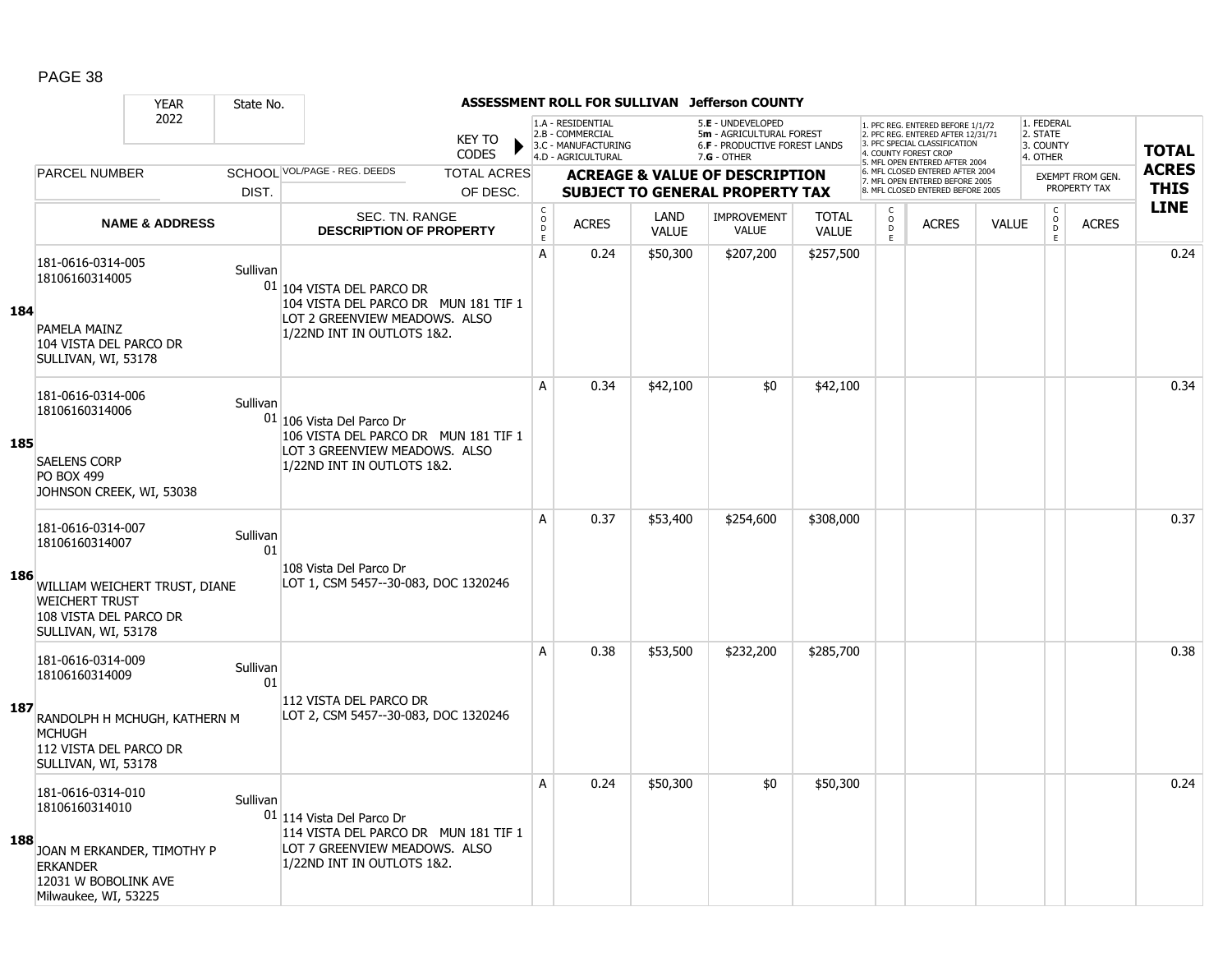|     |                                                                                                                  | <b>YEAR</b>                      | State No. |                                                                                                                                    |                                     |                                                                                    |                      | ASSESSMENT ROLL FOR SULLIVAN Jefferson COUNTY                                                   |                              |                                                |                                                                                                                                  |              |                                                 |                         |              |
|-----|------------------------------------------------------------------------------------------------------------------|----------------------------------|-----------|------------------------------------------------------------------------------------------------------------------------------------|-------------------------------------|------------------------------------------------------------------------------------|----------------------|-------------------------------------------------------------------------------------------------|------------------------------|------------------------------------------------|----------------------------------------------------------------------------------------------------------------------------------|--------------|-------------------------------------------------|-------------------------|--------------|
|     |                                                                                                                  | 2022                             |           | <b>KEY TO</b><br><b>CODES</b>                                                                                                      |                                     | 1.A - RESIDENTIAL<br>2.B - COMMERCIAL<br>3.C - MANUFACTURING<br>4.D - AGRICULTURAL |                      | 5.E - UNDEVELOPED<br>5m - AGRICULTURAL FOREST<br>6.F - PRODUCTIVE FOREST LANDS<br>$7.G - OTHER$ |                              |                                                | 1. PFC REG. ENTERED BEFORE 1/1/72<br>2. PFC REG. ENTERED AFTER 12/31/71<br>3. PFC SPECIAL CLASSIFICATION<br>4 COUNTY FOREST CROP |              | 1. FEDERAL<br>2. STATE<br>3. COUNTY<br>4. OTHER |                         | <b>TOTAL</b> |
|     | <b>PARCEL NUMBER</b>                                                                                             |                                  |           | SCHOOL VOL/PAGE - REG. DEEDS<br><b>TOTAL ACRES</b>                                                                                 |                                     |                                                                                    |                      | <b>ACREAGE &amp; VALUE OF DESCRIPTION</b>                                                       |                              |                                                | 5. MFL OPEN ENTERED AFTER 2004<br>6. MFL CLOSED ENTERED AFTER 2004<br>7. MFL OPEN ENTERED BEFORE 2005                            |              |                                                 | <b>EXEMPT FROM GEN.</b> | <b>ACRES</b> |
|     |                                                                                                                  |                                  | DIST.     | OF DESC.                                                                                                                           |                                     |                                                                                    |                      | <b>SUBJECT TO GENERAL PROPERTY TAX</b>                                                          |                              |                                                | 8. MFL CLOSED ENTERED BEFORE 2005                                                                                                |              |                                                 | PROPERTY TAX            | <b>THIS</b>  |
|     |                                                                                                                  | <b>NAME &amp; ADDRESS</b>        |           | <b>SEC. TN. RANGE</b><br><b>DESCRIPTION OF PROPERTY</b>                                                                            | $_{\rm o}^{\rm c}$<br>$\frac{D}{E}$ | <b>ACRES</b>                                                                       | LAND<br><b>VALUE</b> | <b>IMPROVEMENT</b><br><b>VALUE</b>                                                              | <b>TOTAL</b><br><b>VALUE</b> | $\begin{matrix} 0 \\ 0 \\ 0 \end{matrix}$<br>E | <b>ACRES</b>                                                                                                                     | <b>VALUE</b> | $\begin{matrix} 0 \\ 0 \\ D \end{matrix}$<br>E  | <b>ACRES</b>            | <b>LINE</b>  |
| 189 | 181-0616-0314-011<br>18106160314011<br><b>JANICE R BRAUN</b><br>116 VISTA DEL PARCO DR<br>Sullivan, WI, 53178    |                                  | Sullivan  | $01$ 116 VISTA DEL PARCO DR<br>116 VISTA DEL PARCO DR MUN 181 TIF 1<br>LOT 8 GREENVIEW MEADOWS. ALSO<br>1/22ND INT IN OUTLOTS 1&2. | $\overline{A}$                      | 0.32                                                                               | \$52,100             | \$277,000                                                                                       | \$329,100                    |                                                |                                                                                                                                  |              |                                                 |                         | 0.32         |
| 190 | 181-0616-0314-012<br>18106160314012<br>SAELENS CORPORATION<br>100 VETERANS DR<br>JOHNSON CREEK, WI, 53038        |                                  | Sullivan  | 01 118 Vista Del Parco Dr<br>118 VISTA DEL PARCO DR MUN 181 TIF 1<br>LOT 9 GREENVIEW MEADOWS. ALSO<br>1/22ND INT IN OUTLOTS 1&2.   | A                                   | 0.24                                                                               | \$40,100             | \$0                                                                                             | \$40,100                     |                                                |                                                                                                                                  |              |                                                 |                         | 0.24         |
| 191 | 181-0616-0314-013<br>18106160314013<br><b>KRISTALIDIS</b><br>120 VISTA DEL PARCO DR<br>SULLIVAN, WI, 53178       | CHRISTOPHER KRISTALIDIS, KAITLIN | Sullivan  | 01 120 VISTA DEL PARCO DR<br>120 VISTA DEL PARCO DR MUN 181 TIF 1<br>LOT 10 GREENVIEW MEADOWS. ALSO<br>1/22ND INT IN OUTLOTS 1&2.  | A                                   | 0.22                                                                               | \$47,900             | \$198,000                                                                                       | \$245,900                    |                                                |                                                                                                                                  |              |                                                 |                         | 0.22         |
| 192 | 181-0616-0314-014<br>18106160314014<br>SAELENS CORPORATION<br>100 VETERANS DR<br>JOHNSON CREEK, WI, 53038        |                                  | Sullivan  | 01 122 Vista Del Parco Dr<br>122 VISTA DEL PARCO DR MUN 181 TIF 1<br>LOT 11 GREENVIEW MEADOWS. ALSO<br>1/22ND INT IN OUTLOTS 1&2.  | A                                   | 0.26                                                                               | \$40,500             | \$0                                                                                             | \$40,500                     |                                                |                                                                                                                                  |              |                                                 |                         | 0.26         |
| 193 | 181-0616-0314-015<br>18106160314015<br><b>SAELENS CORPORATION</b><br>100 VETERANS DR<br>JOHNSON CREEK, WI, 53038 |                                  | Sullivan  | 01 124 Vista Del Parco Dr<br>124 VISTA DEL PARCO DR MUN 181 TIF 1<br>LOT 12 GREENVIEW MEADOWS. ALSO<br>1/22ND INT IN OUTLOTS 1&2.  | A                                   | 0.27                                                                               | \$40,800             | \$0                                                                                             | \$40,800                     |                                                |                                                                                                                                  |              |                                                 |                         | 0.27         |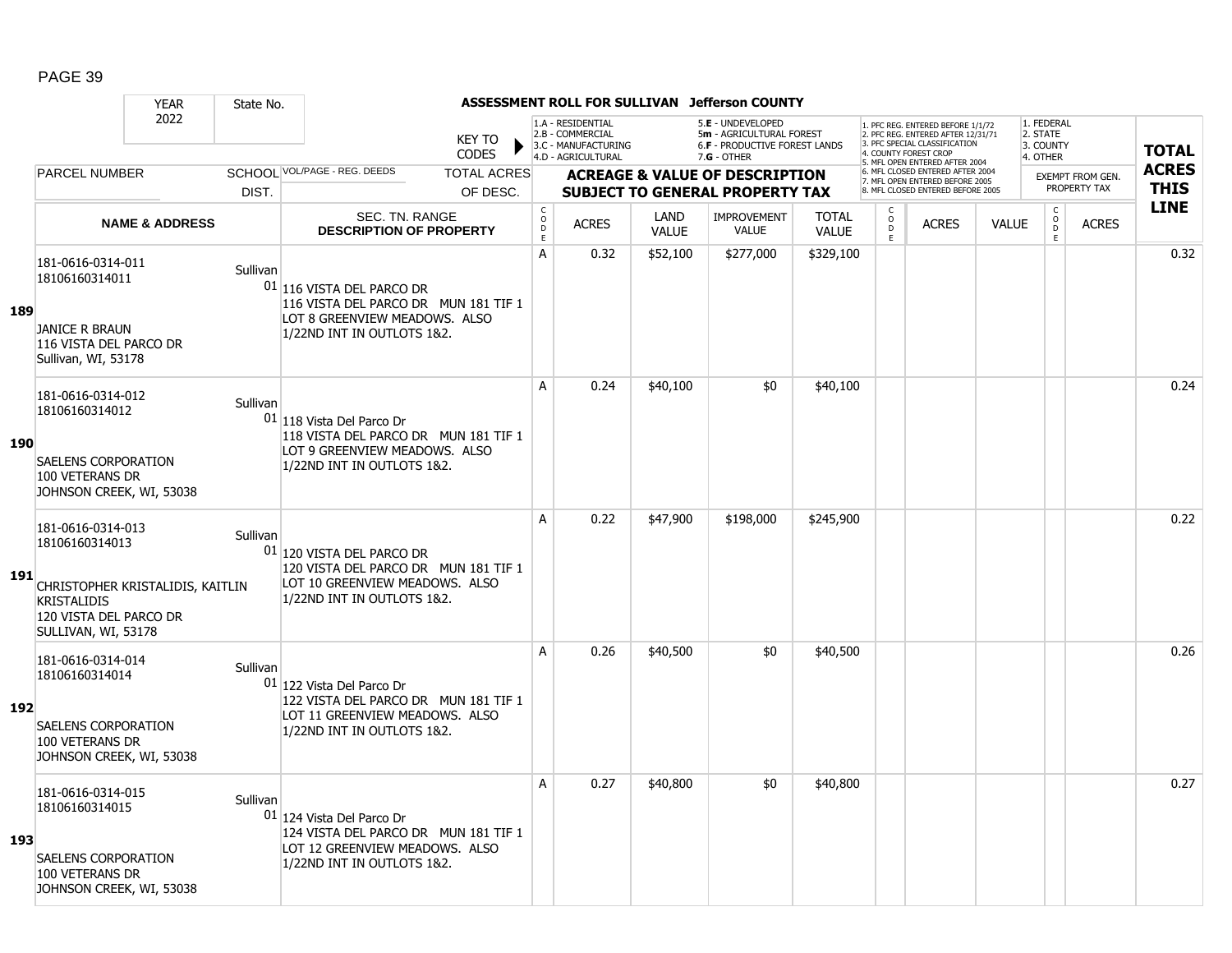|     |                                                                                                             | <b>YEAR</b>               | State No. |                                                                                                                                   |                                        |                                                                                    |                             | ASSESSMENT ROLL FOR SULLIVAN Jefferson COUNTY                                                   |                              |                                                |                                                                                                                                   |              |                                                 |                  |              |
|-----|-------------------------------------------------------------------------------------------------------------|---------------------------|-----------|-----------------------------------------------------------------------------------------------------------------------------------|----------------------------------------|------------------------------------------------------------------------------------|-----------------------------|-------------------------------------------------------------------------------------------------|------------------------------|------------------------------------------------|-----------------------------------------------------------------------------------------------------------------------------------|--------------|-------------------------------------------------|------------------|--------------|
|     |                                                                                                             | 2022                      |           | <b>KEY TO</b><br><b>CODES</b>                                                                                                     |                                        | 1.A - RESIDENTIAL<br>2.B - COMMERCIAL<br>3.C - MANUFACTURING<br>4.D - AGRICULTURAL |                             | 5.E - UNDEVELOPED<br>5m - AGRICULTURAL FOREST<br>6.F - PRODUCTIVE FOREST LANDS<br>$7.G - OTHER$ |                              |                                                | 1. PFC REG. ENTERED BEFORE 1/1/72<br>2. PFC REG. ENTERED AFTER 12/31/71<br>3. PFC SPECIAL CLASSIFICATION<br>4. COUNTY FOREST CROP |              | 1. FEDERAL<br>2. STATE<br>3. COUNTY<br>4. OTHER |                  | <b>TOTAL</b> |
|     | <b>PARCEL NUMBER</b>                                                                                        |                           |           | SCHOOL VOL/PAGE - REG. DEEDS<br><b>TOTAL ACRES</b>                                                                                |                                        |                                                                                    |                             | <b>ACREAGE &amp; VALUE OF DESCRIPTION</b>                                                       |                              |                                                | 5. MFL OPEN ENTERED AFTER 2004<br>6. MFL CLOSED ENTERED AFTER 2004                                                                |              |                                                 | EXEMPT FROM GEN. | <b>ACRES</b> |
|     |                                                                                                             |                           | DIST.     | OF DESC.                                                                                                                          |                                        |                                                                                    |                             | <b>SUBJECT TO GENERAL PROPERTY TAX</b>                                                          |                              |                                                | 7. MFL OPEN ENTERED BEFORE 2005<br>8. MFL CLOSED ENTERED BEFORE 2005                                                              |              |                                                 | PROPERTY TAX     | <b>THIS</b>  |
|     |                                                                                                             | <b>NAME &amp; ADDRESS</b> |           | <b>SEC. TN. RANGE</b><br><b>DESCRIPTION OF PROPERTY</b>                                                                           | $_{\rm o}^{\rm c}$<br>D<br>$\mathsf E$ | <b>ACRES</b>                                                                       | <b>LAND</b><br><b>VALUE</b> | <b>IMPROVEMENT</b><br><b>VALUE</b>                                                              | <b>TOTAL</b><br><b>VALUE</b> | $\begin{matrix} 0 \\ 0 \\ D \end{matrix}$<br>E | <b>ACRES</b>                                                                                                                      | <b>VALUE</b> | $\begin{matrix} 0 \\ 0 \\ 0 \end{matrix}$<br>E  | <b>ACRES</b>     | <b>LINE</b>  |
| 194 | 181-0616-0314-016<br>18106160314016<br>JOHN L DENK JR                                                       |                           | Sullivan  | 01 127 Vista Del Parco Dr<br>127 VISTA DEL PARCO DR MUN 181 TIF 1<br>LOT 13 GREENVIEW MEADOWS. ALSO<br>1/22ND INT IN OUTLOTS 1&2. | A                                      | 0.28                                                                               | \$51,200                    | \$0                                                                                             | \$51,200                     |                                                |                                                                                                                                   |              |                                                 |                  | 0.28         |
|     | N6548 CTY RD E<br>Oconomowoc, WI, 53066                                                                     |                           |           |                                                                                                                                   | A                                      | 0.23                                                                               | \$40,100                    | \$0                                                                                             | \$40,100                     |                                                |                                                                                                                                   |              |                                                 |                  | 0.23         |
| 195 | 181-0616-0314-017<br>18106160314017<br>SAELENS CORPORATION                                                  |                           | Sullivan  | 01 125 Vista Del Parco Dr<br>125 VISTA DEL PARCO DR MUN 181 TIF 1<br>LOT 14 GREENVIEW MEADOWS. ALSO                               |                                        |                                                                                    |                             |                                                                                                 |                              |                                                |                                                                                                                                   |              |                                                 |                  |              |
|     | 100 VETERANS DR<br>JOHNSON CREEK, WI, 53038                                                                 |                           |           | 1/22ND INT IN OUTLOTS 1&2.                                                                                                        |                                        |                                                                                    |                             |                                                                                                 |                              |                                                |                                                                                                                                   |              |                                                 |                  |              |
| 196 | 181-0616-0314-018<br>18106160314018<br>SAELENS CORPORATION<br>100 VETERANS DR<br>JOHNSON CREEK, WI, 53038   |                           | Sullivan  | 01 123 Vista Del Parco Dr<br>123 VISTA DEL PARCO DR MUN 181 TIF 1<br>LOT 15 GREENVIEW MEADOWS. ALSO<br>1/22ND INT IN OUTLOTS 1&2. | A                                      | 0.22                                                                               | \$38,600                    | \$0                                                                                             | \$38,600                     |                                                |                                                                                                                                   |              |                                                 |                  | 0.22         |
| 197 | 181-0616-0314-019<br>18106160314019<br><b>Brett Etzel</b><br>2911 N DOUSMAN RD<br>OCONOMOWOC, WI, 53066     |                           | Sullivan  | 01 121 Vista Del Parco Dr<br>121 VISTA DEL PARCO DR MUN 181 TIF 1<br>LOT 16 GREENVIEW MEADOWS. ALSO<br>1/22ND INT IN OUTLOTS 1&2. | A                                      | 0.22                                                                               | \$48,000                    | \$0                                                                                             | \$48,000                     |                                                |                                                                                                                                   |              |                                                 |                  | 0.22         |
| 198 | 181-0616-0314-020<br>18106160314020<br>SAELENS CORPORATION<br><b>PO BOX 499</b><br>JOHNSON CREEK, WI, 53038 |                           | Sullivan  | $01$ 271 Cardinal Dr<br>271 CARDINAL DR MUN 181 TIF 1 LOT 17<br>GREENVIEW MEADOWS. ALSO 1/22ND INT<br>IN OUTLOTS 1&2.             | A                                      | 0.31                                                                               | \$41,500                    | \$0                                                                                             | \$41,500                     |                                                |                                                                                                                                   |              |                                                 |                  | 0.31         |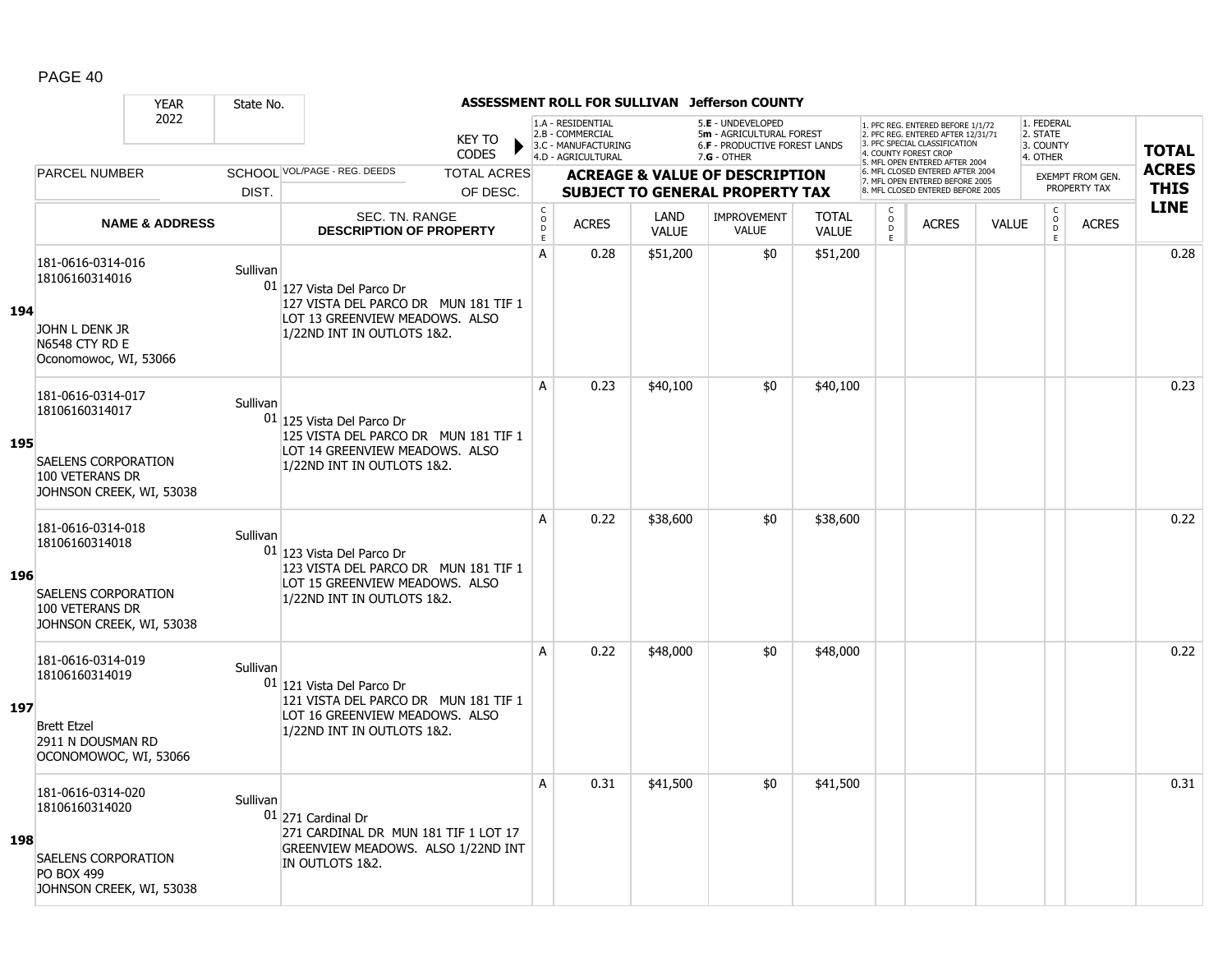|            |                                                                             | <b>YEAR</b>               | State No. |                                                                                                                     |                                            |                                                                                    |                      | ASSESSMENT ROLL FOR SULLIVAN Jefferson COUNTY                                                        |                              |                                                   |                                                                                                                                   |              |                                                 |                         |              |
|------------|-----------------------------------------------------------------------------|---------------------------|-----------|---------------------------------------------------------------------------------------------------------------------|--------------------------------------------|------------------------------------------------------------------------------------|----------------------|------------------------------------------------------------------------------------------------------|------------------------------|---------------------------------------------------|-----------------------------------------------------------------------------------------------------------------------------------|--------------|-------------------------------------------------|-------------------------|--------------|
|            |                                                                             | 2022                      |           | <b>KEY TO</b><br><b>CODES</b>                                                                                       |                                            | 1.A - RESIDENTIAL<br>2.B - COMMERCIAL<br>3.C - MANUFACTURING<br>4.D - AGRICULTURAL |                      | 5.E - UNDEVELOPED<br>5m - AGRICULTURAL FOREST<br><b>6.F - PRODUCTIVE FOREST LANDS</b><br>7.G - OTHER |                              |                                                   | 1. PFC REG. ENTERED BEFORE 1/1/72<br>2. PFC REG. ENTERED AFTER 12/31/71<br>3. PFC SPECIAL CLASSIFICATION<br>4. COUNTY FOREST CROP |              | 1. FEDERAL<br>2. STATE<br>3. COUNTY<br>4. OTHER |                         | <b>TOTAL</b> |
|            | <b>PARCEL NUMBER</b>                                                        |                           |           | SCHOOL VOL/PAGE - REG. DEEDS<br><b>TOTAL ACRES</b>                                                                  |                                            |                                                                                    |                      | <b>ACREAGE &amp; VALUE OF DESCRIPTION</b>                                                            |                              |                                                   | 5. MFL OPEN ENTERED AFTER 2004<br>6. MFL CLOSED ENTERED AFTER 2004<br>7. MFL OPEN ENTERED BEFORE 2005                             |              |                                                 | <b>EXEMPT FROM GEN.</b> | <b>ACRES</b> |
|            |                                                                             |                           | DIST.     | OF DESC.                                                                                                            |                                            |                                                                                    |                      | <b>SUBJECT TO GENERAL PROPERTY TAX</b>                                                               |                              |                                                   | 8. MFL CLOSED ENTERED BEFORE 2005                                                                                                 |              |                                                 | PROPERTY TAX            | <b>THIS</b>  |
|            |                                                                             | <b>NAME &amp; ADDRESS</b> |           | <b>SEC. TN. RANGE</b><br><b>DESCRIPTION OF PROPERTY</b>                                                             | $\begin{array}{c} C \\ 0 \\ E \end{array}$ | <b>ACRES</b>                                                                       | LAND<br><b>VALUE</b> | <b>IMPROVEMENT</b><br><b>VALUE</b>                                                                   | <b>TOTAL</b><br><b>VALUE</b> | $\begin{array}{c}\nC \\ O \\ D \\ E\n\end{array}$ | <b>ACRES</b>                                                                                                                      | <b>VALUE</b> | $\begin{matrix} 0 \\ 0 \\ D \end{matrix}$<br>E  | <b>ACRES</b>            | <b>LINE</b>  |
| 199        | 181-0616-0314-021<br>18106160314021<br>SAELENS CORPORATION                  |                           | Sullivan  | 01 269 CARDINAL DR<br>269 CARDINAL DR MUN 181 TIF 1 LOT 18<br>GREENVIEW MEADOWS. ALSO 1/22ND INT<br>IN OUTLOTS 1&2. | A                                          | 0.24                                                                               | \$40,200             | \$0                                                                                                  | \$40,200                     |                                                   |                                                                                                                                   |              |                                                 |                         | 0.24         |
|            | <b>PO BOX 499</b><br>JOHNSON CREEK, WI, 53038                               |                           |           |                                                                                                                     |                                            |                                                                                    |                      |                                                                                                      |                              |                                                   |                                                                                                                                   |              |                                                 |                         |              |
|            | 181-0616-0314-022<br>18106160314022                                         |                           | Sullivan  | 01 267 CARDINAL DR<br>267 CARDINAL DR MUN 181 TIF 1 LOT 19                                                          | A                                          | 0.28                                                                               | \$41,000             | \$0                                                                                                  | \$41,000                     |                                                   |                                                                                                                                   |              |                                                 |                         | 0.28         |
| <b>200</b> | <b>SAELENS CORPORATION</b><br><b>PO BOX 499</b><br>JOHNSON CREEK, WI, 53038 |                           |           | GREENVIEW MEADOWS. ALSO 1/22ND INT<br>IN OUTLOTS 1&2.                                                               |                                            |                                                                                    |                      |                                                                                                      |                              |                                                   |                                                                                                                                   |              |                                                 |                         |              |
| 201        | 181-0616-0314-023<br>18106160314023                                         |                           | Sullivan  | 01 265 CARDINAL DR<br>265 CARDINAL DR MUN 181 TIF 1 LOT 20<br>GREENVIEW MEADOWS. ALSO 1/22ND INT                    | A                                          | 0.29                                                                               | \$41,200             | \$0                                                                                                  | \$41,200                     |                                                   |                                                                                                                                   |              |                                                 |                         | 0.29         |
|            | SAELENS CORPORATION<br><b>PO BOX 499</b><br>JOHNSON CREEK, WI, 53038        |                           |           | IN OUTLOTS 1&2.                                                                                                     |                                            |                                                                                    |                      |                                                                                                      |                              |                                                   |                                                                                                                                   |              |                                                 |                         |              |
| 202        | 181-0616-0314-024<br>18106160314024                                         |                           | Sullivan  | 01 263 CARDINAL DR<br>263 CARDINAL DR MUN 181 TIF 1 LOT 21                                                          | A                                          | 0.26                                                                               | \$40,600             | \$0                                                                                                  | \$40,600                     |                                                   |                                                                                                                                   |              |                                                 |                         | 0.26         |
|            | SAELENS CORPORATION<br><b>PO BOX 499</b><br>JOHNSON CREEK, WI, 53038        |                           |           | GREENVIEW MEADOWS. ALSO 1/22ND INT<br>IN OUTLOTS 1&2.                                                               |                                            |                                                                                    |                      |                                                                                                      |                              |                                                   |                                                                                                                                   |              |                                                 |                         |              |
| 203        | 181-0616-0314-025<br>18106160314025<br><b>Brett Etzel</b>                   |                           | Sullivan  | 01 261 CARDINAL DR<br>261 CARDINAL DR MUN 181 TIF 1 LOT 22<br>GREENVIEW MEADOWS. ALSO 1/22ND INT<br>IN OUTLOTS 1&2. | A                                          | 0.26                                                                               | \$50,800             | \$0                                                                                                  | \$50,800                     |                                                   |                                                                                                                                   |              |                                                 |                         | 0.26         |
|            | 2911 N DOUSMAN RD<br>OCONOMOWOC, WI, 53066                                  |                           |           |                                                                                                                     |                                            |                                                                                    |                      |                                                                                                      |                              |                                                   |                                                                                                                                   |              |                                                 |                         |              |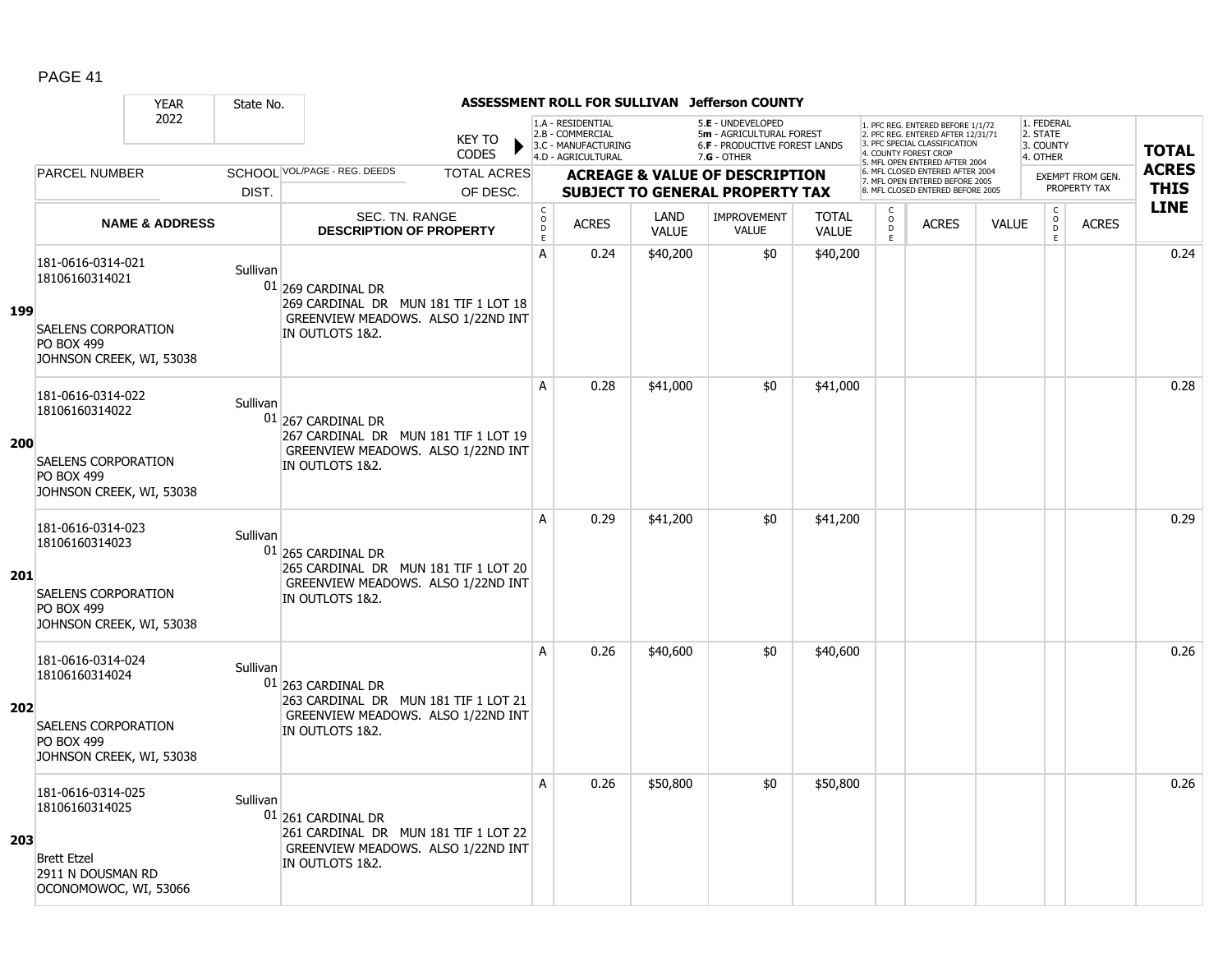|     |                                                                                                                      | <b>YEAR</b>               | State No.                   |                                                                                                                                                                                                                                            |                                                 | ASSESSMENT ROLL FOR SULLIVAN                                 |                      | <b>Jefferson COUNTY</b>                                                             |                              |                              |                                                                                                          |              |                                         |                                         |              |
|-----|----------------------------------------------------------------------------------------------------------------------|---------------------------|-----------------------------|--------------------------------------------------------------------------------------------------------------------------------------------------------------------------------------------------------------------------------------------|-------------------------------------------------|--------------------------------------------------------------|----------------------|-------------------------------------------------------------------------------------|------------------------------|------------------------------|----------------------------------------------------------------------------------------------------------|--------------|-----------------------------------------|-----------------------------------------|--------------|
|     |                                                                                                                      | 2022                      |                             | <b>KEY TO</b>                                                                                                                                                                                                                              |                                                 | 1.A - RESIDENTIAL<br>2.B - COMMERCIAL<br>3.C - MANUFACTURING |                      | 5.E - UNDEVELOPED<br>5m - AGRICULTURAL FOREST<br>6.F - PRODUCTIVE FOREST LANDS      |                              |                              | 1. PFC REG. ENTERED BEFORE 1/1/72<br>2. PFC REG. ENTERED AFTER 12/31/71<br>3. PFC SPECIAL CLASSIFICATION |              | 1. FEDERAL<br>2. STATE<br>3. COUNTY     |                                         | <b>TOTAL</b> |
|     |                                                                                                                      |                           |                             | <b>CODES</b><br>SCHOOL VOL/PAGE - REG. DEEDS                                                                                                                                                                                               |                                                 | 4.D - AGRICULTURAL                                           |                      | $7.G - OTHER$                                                                       |                              |                              | 4. COUNTY FOREST CROF<br>5. MFL OPEN ENTERED AFTER 2004<br>6. MFL CLOSED ENTERED AFTER 2004              |              | 4. OTHER                                |                                         | <b>ACRES</b> |
|     | <b>PARCEL NUMBER</b>                                                                                                 |                           | DIST.                       | <b>TOTAL ACRES</b><br>OF DESC.                                                                                                                                                                                                             |                                                 |                                                              |                      | <b>ACREAGE &amp; VALUE OF DESCRIPTION</b><br><b>SUBJECT TO GENERAL PROPERTY TAX</b> |                              |                              | 7. MFL OPEN ENTERED BEFORE 2005<br>8. MFL CLOSED ENTERED BEFORE 2005                                     |              |                                         | <b>EXEMPT FROM GEN.</b><br>PROPERTY TAX | <b>THIS</b>  |
|     |                                                                                                                      | <b>NAME &amp; ADDRESS</b> |                             | SEC. TN. RANGE<br><b>DESCRIPTION OF PROPERTY</b>                                                                                                                                                                                           | $\begin{matrix} 0 \\ 0 \\ D \end{matrix}$<br>E. | <b>ACRES</b>                                                 | LAND<br><b>VALUE</b> | <b>IMPROVEMENT</b><br><b>VALUE</b>                                                  | <b>TOTAL</b><br><b>VALUE</b> | C<br>$_{\rm D}^{\rm O}$<br>E | <b>ACRES</b>                                                                                             | <b>VALUE</b> | $\mathsf{C}$<br>$_{\rm D}^{\rm O}$<br>E | <b>ACRES</b>                            | <b>LINE</b>  |
| 204 | 181-0616-0321-000<br>18106160321000<br><b>VILLAGE OF SULLIVAN</b><br>PO BOX 6<br>SULLIVAN, WI, 53178                 |                           | Sullivan<br>01              | 624 Bakertown Dr<br>BEG NE/C NE1/4 NW1/4, W351FT S TO<br>HGY, SELY ON HGY TO 1/4L, N TO POB                                                                                                                                                |                                                 |                                                              |                      |                                                                                     |                              |                              |                                                                                                          |              | X4                                      | 4.50                                    | 4.50         |
| 205 | 181-0616-0321-001<br>18106160321001<br><b>PATRICK PELIKAN</b><br>W1693 FROELICH RD<br>SULLIVAN, WI, 53178-0373       |                           | Sullivan<br>01 <sub>0</sub> | BEG 351FT W OF NE/C NE1/4 NW1/4,<br>W969FT, S TO BAKERTOWN RD, SELY TO<br>PT S OF POB, N TO POB                                                                                                                                            | Α                                               | 8.75                                                         | \$13,700             | \$0                                                                                 | \$13,700                     |                              |                                                                                                          |              |                                         |                                         | 8.75         |
| 206 | 181-0616-0321-002<br>18106160321002<br>PELIKAN & ASSOCIATES LLC<br><b>PO BOX 25</b><br>SULLIVAN, WI, 53178-0025      |                           | Sullivan                    | 01 NEFRL1/4 NWFRL1/4S OF BAKERTOWN RD.<br>EX BEG INT S/LRD & W/L, S1050FT,<br>E200FT, N950FT TO S/L OF RD, NWLY TO<br>POB. EX CSM1787-5-444. EX E 160FT S OF<br>CSM 17875-444 & W OF BAKERTOWN RD EX<br>CSM 2793-11-31 & EX CSM 2831-11-93 | D<br>5M                                         | 33.15<br>1.00                                                | \$7,900<br>\$1,000   | \$0<br>\$0                                                                          | \$7,900<br>\$1,000           |                              |                                                                                                          |              |                                         |                                         | 34.15        |
|     |                                                                                                                      |                           |                             | <b>Parcel Total</b>                                                                                                                                                                                                                        |                                                 | 34.15                                                        | \$8,900              | \$0                                                                                 | \$8,900                      |                              | 0.00                                                                                                     | \$0          |                                         | 0.00                                    |              |
| 207 | 181-0616-0321-003<br>18106160321003<br>PELIKAN & ASSOCIATES LLC<br>PO BOX 25<br>SULLIVAN, WI, 53178-0025             |                           | Sullivan<br>01 <sub>0</sub> | BEG INT S/L BAKERTOWN RD & W/L<br>NEFRL1/4NWFRL1/4,S1050FT, E200FT,<br>N950FT TO S/L RDNWLY TO POB                                                                                                                                         | D                                               | 4.59                                                         | \$1,100              | \$0                                                                                 | \$1,100                      |                              |                                                                                                          |              |                                         |                                         | 4.59         |
| 208 | 181-0616-0321-004<br>18106160321004<br>KURT A LUEKER, JACQUELINE M LUEKER<br>635 BAKERTOWN DR<br>SULLIVAN, WI, 53178 |                           | Sullivan<br>01              | 635 BAKERTOWN DR<br>LOT 1, CSM 1787-5-444                                                                                                                                                                                                  | Α                                               | 1.07                                                         | \$45,300             | \$185,800                                                                           | \$231,100                    |                              |                                                                                                          |              |                                         |                                         | 1.07         |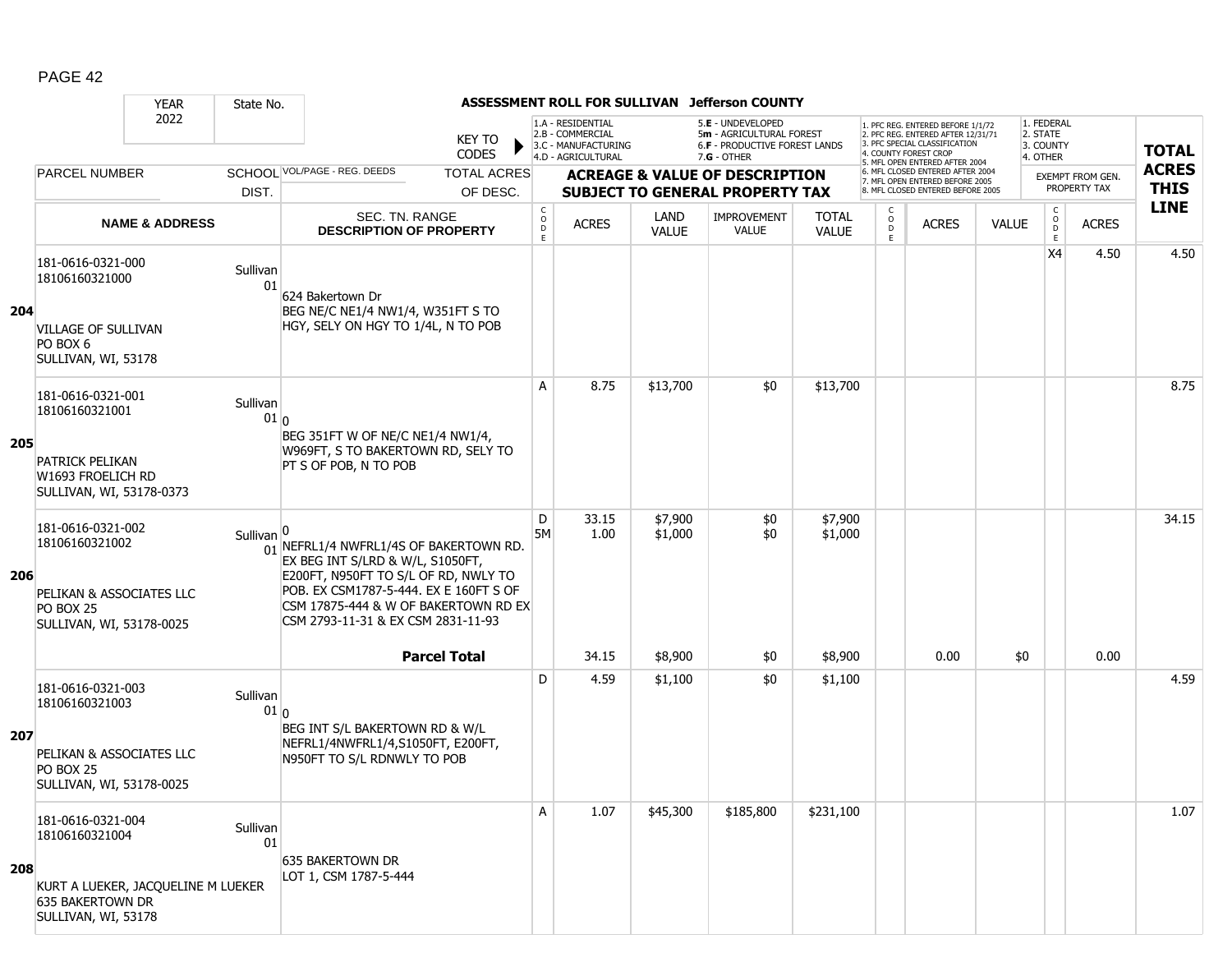|      |                                                                                                                                  | <b>YEAR</b>               | State No.              |                                                                                                                                                                                                                                                                                                                                                          |                                               |                                                                                    |                                | ASSESSMENT ROLL FOR SULLIVAN Jefferson COUNTY                                                   |                                 |                        |                                                                                                                                                                     |              |                                                 |                                      |                             |
|------|----------------------------------------------------------------------------------------------------------------------------------|---------------------------|------------------------|----------------------------------------------------------------------------------------------------------------------------------------------------------------------------------------------------------------------------------------------------------------------------------------------------------------------------------------------------------|-----------------------------------------------|------------------------------------------------------------------------------------|--------------------------------|-------------------------------------------------------------------------------------------------|---------------------------------|------------------------|---------------------------------------------------------------------------------------------------------------------------------------------------------------------|--------------|-------------------------------------------------|--------------------------------------|-----------------------------|
|      |                                                                                                                                  | 2022                      |                        | <b>KEY TO</b><br><b>CODES</b>                                                                                                                                                                                                                                                                                                                            |                                               | 1.A - RESIDENTIAL<br>2.B - COMMERCIAL<br>3.C - MANUFACTURING<br>4.D - AGRICULTURAL |                                | 5.E - UNDEVELOPED<br>5m - AGRICULTURAL FOREST<br>6.F - PRODUCTIVE FOREST LANDS<br>$7.G - OTHER$ |                                 |                        | 1. PFC REG. ENTERED BEFORE 1/1/72<br>2. PFC REG. ENTERED AFTER 12/31/71<br>3. PFC SPECIAL CLASSIFICATION<br>4. COUNTY FOREST CROP<br>5. MFL OPEN ENTERED AFTER 2004 |              | 1. FEDERAL<br>2. STATE<br>3. COUNTY<br>4. OTHER |                                      | <b>TOTAL</b>                |
|      | <b>PARCEL NUMBER</b>                                                                                                             |                           | DIST.                  | SCHOOI VOL/PAGE - REG. DEEDS<br><b>TOTAL ACRES</b><br>OF DESC.                                                                                                                                                                                                                                                                                           |                                               |                                                                                    |                                | <b>ACREAGE &amp; VALUE OF DESCRIPTION</b><br><b>SUBJECT TO GENERAL PROPERTY TAX</b>             |                                 |                        | 6. MFL CLOSED ENTERED AFTER 2004<br>7. MFL OPEN ENTERED BEFORE 2005<br>8. MFL CLOSED ENTERED BEFORE 2005                                                            |              |                                                 | EXEMPT FROM GEN.<br>PROPERTY TAX     | <b>ACRES</b><br><b>THIS</b> |
|      |                                                                                                                                  | <b>NAME &amp; ADDRESS</b> |                        | <b>SEC. TN. RANGE</b><br><b>DESCRIPTION OF PROPERTY</b>                                                                                                                                                                                                                                                                                                  | C<br>$\circ$<br>$\overline{D}$<br>$\mathsf E$ | <b>ACRES</b>                                                                       | LAND<br><b>VALUE</b>           | <b>IMPROVEMENT</b><br><b>VALUE</b>                                                              | <b>TOTAL</b><br><b>VALUE</b>    | C<br>$\circ$<br>D<br>E | <b>ACRES</b>                                                                                                                                                        | <b>VALUE</b> | $\mathsf{C}$<br>$\mathsf{O}$                    | <b>ACRES</b><br>$\overline{D}$<br>E. | <b>LINE</b>                 |
| -209 | 181-0616-0321-005<br>18106160321005<br>TRAVIS A W BROWN, SAMANTHA J N<br><b>BROWN</b><br>645 BAKERTOWN DR<br>Sullivan, WI, 53178 |                           | Sullivan<br>01         | 645 BAKERTOWN DR<br>LOT 1, CSM 2793-11-31                                                                                                                                                                                                                                                                                                                | A                                             | 0.55                                                                               | \$36,300                       | \$217,700                                                                                       | \$254,000                       |                        |                                                                                                                                                                     |              |                                                 |                                      | 0.55                        |
| 210  | 181-0616-0321-007<br>18106160321007<br>DENNIS D PILLSBURY, CORRINE A<br>PILLSBURY<br>641 BAKERTOWN DR<br>SULLIVAN, WI, 53178     |                           | Sullivan<br>01         | 641 BAKERTOWN DR<br>LOT 1 CSM 2831-11-93                                                                                                                                                                                                                                                                                                                 | A                                             | 0.40                                                                               | \$33,400                       | \$184,900                                                                                       | \$218,300                       |                        |                                                                                                                                                                     |              |                                                 |                                      | 0.40                        |
|      | 181-0616-0322-000<br>18106160322000<br>211 MARY A PELIKAN<br>669 BAKERTOWN DR<br>SULLIVAN, WI, 53178-0025                        |                           |                        | 669 BAKERTOWN DR<br>Sullivan NW1/4 NWFRL 1/4 EX BEG NW<br>01 S/CS1796.59FT, E434FT, N1794.96FT,<br>W433.99FT TO POB. EX COMW1/4/C SEC 34<br>-7-16, SO3DG62'E1774.66FT TO RD C/L,<br>S48DG37'E 364.35FT, S53DG41'E 719.94,<br>S56DG27'E 373.14FT TO POB, S61DG08'E<br>271.46FT, S40DG54'W 249.97FT, N<br>57DG38'W 223.01FT, N29DG40'E 230.85 FT<br>TO POB | D<br>Α<br><b>5M</b>                           | 30.00<br>2.00<br>2.84                                                              | \$7,100<br>\$48,100<br>\$2,800 | \$0<br>\$220,000<br>\$0                                                                         | \$7,100<br>\$268,100<br>\$2,800 |                        |                                                                                                                                                                     |              |                                                 |                                      | 34.84                       |
|      |                                                                                                                                  |                           |                        | <b>Parcel Total</b>                                                                                                                                                                                                                                                                                                                                      | D                                             | 34.84<br>17.89                                                                     | \$58,000<br>\$4,300            | \$220,000<br>\$0                                                                                | \$278,000<br>\$4,300            |                        | 0.00                                                                                                                                                                |              | \$0                                             | 0.00                                 | 17.89                       |
| 212  | 181-0616-0322-001<br>18106160322001<br>John E Pelikan<br>PO Box 98<br>SULLIVAN, WI, 53178                                        |                           | Sullivan<br>${\bf 01}$ | $\Omega$<br>BEG NW S/C, S1796.59FT, E 434FT<br>N1794.96FT, W433.9FT TO POB                                                                                                                                                                                                                                                                               |                                               |                                                                                    |                                |                                                                                                 |                                 |                        |                                                                                                                                                                     |              |                                                 |                                      |                             |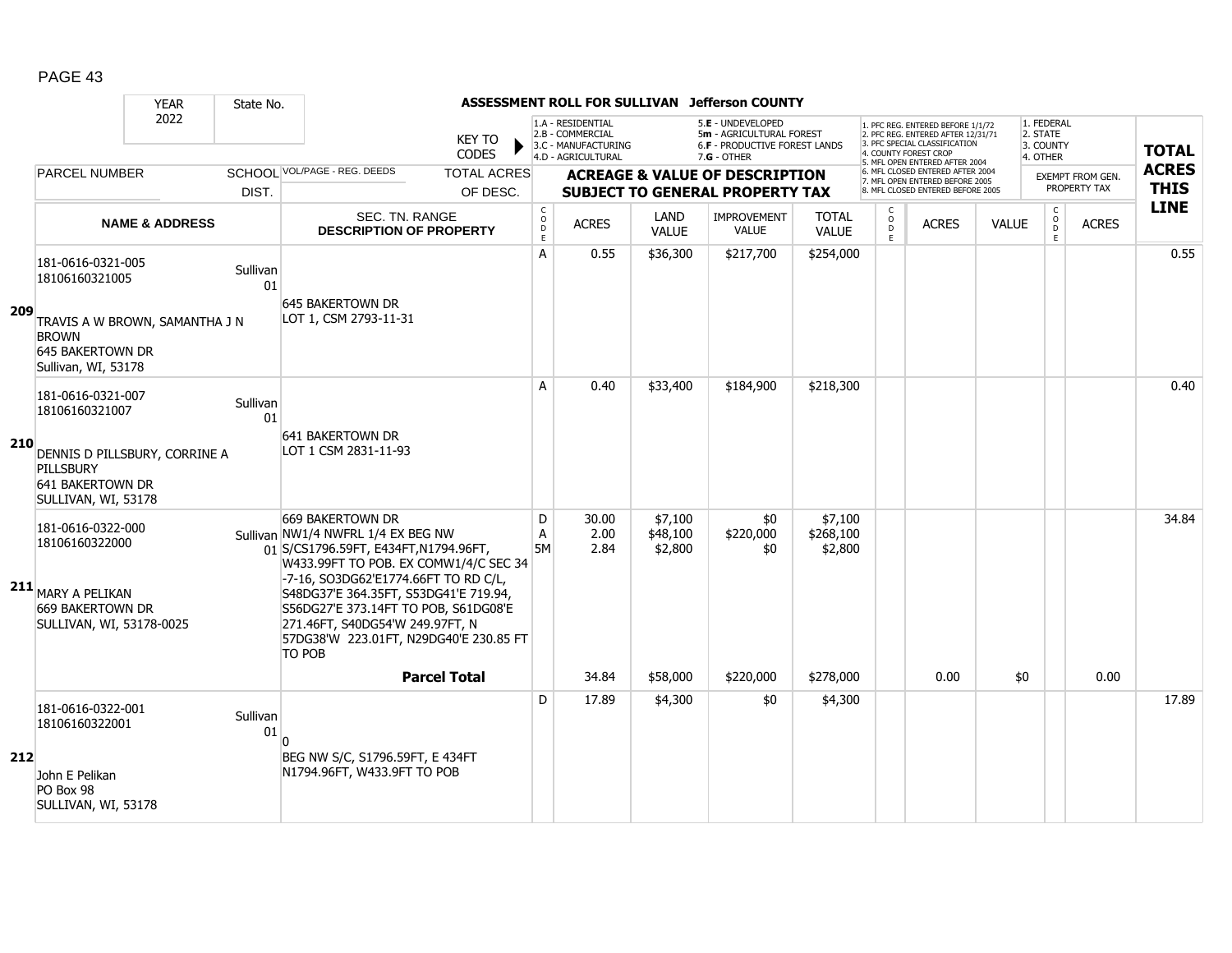|     |                                                                                                           | <b>YEAR</b>               | State No.      |                                                                                                                                                                                                                                                                             |                                                         | ASSESSMENT ROLL FOR SULLIVAN                                 |                             | Jefferson COUNTY                                                                    |                              |                                     |                                                                                                                                   |              |                                     |                                  |              |
|-----|-----------------------------------------------------------------------------------------------------------|---------------------------|----------------|-----------------------------------------------------------------------------------------------------------------------------------------------------------------------------------------------------------------------------------------------------------------------------|---------------------------------------------------------|--------------------------------------------------------------|-----------------------------|-------------------------------------------------------------------------------------|------------------------------|-------------------------------------|-----------------------------------------------------------------------------------------------------------------------------------|--------------|-------------------------------------|----------------------------------|--------------|
|     |                                                                                                           | 2022                      |                | KEY TO                                                                                                                                                                                                                                                                      |                                                         | 1.A - RESIDENTIAL<br>2.B - COMMERCIAL<br>3.C - MANUFACTURING |                             | 5.E - UNDEVELOPED<br>5m - AGRICULTURAL FOREST<br>6.F - PRODUCTIVE FOREST LANDS      |                              |                                     | 1. PFC REG. ENTERED BEFORE 1/1/72<br>2. PFC REG. ENTERED AFTER 12/31/71<br>3. PFC SPECIAL CLASSIFICATION<br>4. COUNTY FOREST CROP |              | 1. FEDERAL<br>2. STATE<br>3. COUNTY |                                  | <b>TOTAL</b> |
|     |                                                                                                           |                           |                | <b>CODES</b>                                                                                                                                                                                                                                                                |                                                         | 4.D - AGRICULTURAL                                           |                             | $7.G - OTHER$                                                                       |                              |                                     | 5. MFL OPEN ENTERED AFTER 2004                                                                                                    |              | 4. OTHER                            |                                  | <b>ACRES</b> |
|     | <b>PARCEL NUMBER</b>                                                                                      |                           | DIST.          | SCHOOL VOL/PAGE - REG. DEEDS<br><b>TOTAL ACRES</b><br>OF DESC.                                                                                                                                                                                                              |                                                         |                                                              |                             | <b>ACREAGE &amp; VALUE OF DESCRIPTION</b><br><b>SUBJECT TO GENERAL PROPERTY TAX</b> |                              |                                     | 6. MFL CLOSED ENTERED AFTER 2004<br>7. MFL OPEN ENTERED BEFORE 2005<br>8. MFL CLOSED ENTERED BEFORE 2005                          |              |                                     | EXEMPT FROM GEN.<br>PROPERTY TAX | <b>THIS</b>  |
|     |                                                                                                           | <b>NAME &amp; ADDRESS</b> |                | SEC. TN. RANGE<br><b>DESCRIPTION OF PROPERTY</b>                                                                                                                                                                                                                            | $\begin{smallmatrix} C\\O\\O\\D \end{smallmatrix}$<br>E | <b>ACRES</b>                                                 | <b>LAND</b><br><b>VALUE</b> | <b>IMPROVEMENT</b><br><b>VALUE</b>                                                  | <b>TOTAL</b><br><b>VALUE</b> | C<br>$_\mathrm{D}^\mathrm{O}$<br>E. | <b>ACRES</b>                                                                                                                      | <b>VALUE</b> | $\mathsf{C}$<br>$\overline{0}$<br>E | <b>ACRES</b>                     | <b>LINE</b>  |
| 213 | 181-0616-0322-002<br>18106160322002<br>MICHAEL PELIKAN<br><b>PO BOX 484</b><br>SULLIVAN, WI, 53178        |                           |                | Sullivan 671 Bakertown Dr<br>$\frac{1}{01}$ COM W1/4/C SEC 34-7-16, SO3DG02'E<br>1774.66 FT TO RD C/L, S48DG37'E<br>364/35FT, S53DG41'E 719.94, S56DG27'E<br>373.14 FT TO POB, S61DG08'E 271.46 FT,<br>S40DG54'W 249.97FT, N57DG38'W<br>223.01FT, N29DG40'E 230.85FT TO POB | A                                                       | 1.35                                                         | \$46,200                    | \$66,200                                                                            | \$112,400                    |                                     |                                                                                                                                   |              |                                     |                                  | 1.35         |
|     | 181-0616-0323-000<br>18106160323000                                                                       |                           | Sullivan<br>01 |                                                                                                                                                                                                                                                                             | Е<br>D                                                  | 6.00<br>0.70                                                 | \$12,000<br>\$200           | \$0<br>\$0                                                                          | \$12,000<br>\$200            |                                     |                                                                                                                                   |              |                                     |                                  | 6.70         |
| 214 | PELIKAN & ASSOCIATES LLC<br><b>PO BOX 25</b><br>SULLIVAN, WI, 53178-0025                                  |                           |                | BEG NE/C SW1/4 NW1/4,<br>W656FT, S445FT, E656FT, N445FT TO POB                                                                                                                                                                                                              |                                                         |                                                              |                             |                                                                                     |                              |                                     |                                                                                                                                   |              |                                     |                                  |              |
|     |                                                                                                           |                           |                | <b>Parcel Total</b>                                                                                                                                                                                                                                                         |                                                         | 6.70                                                         | \$12,200                    | \$0                                                                                 | \$12,200                     |                                     | 0.00                                                                                                                              | \$0          |                                     | 0.00                             |              |
| 215 | 181-0616-0323-001<br>18106160323001<br><b>SPENCER S ROBERTS</b><br>594 MADISON AVE<br>SULLIVAN, WI, 53178 |                           | Sullivan       | 01 594 MADISON AVE<br>COM W1/4/C, N768.86FT TO C/L USH 18, E<br>ON SD C/L 348.30 FT TO POB, ELY SD C/L<br>327.90FT, N461.76FT, W315.86FT, S488.15<br>FTTO OPB. EX SLY 50 FT                                                                                                 | A                                                       | 3.00                                                         | \$51,100                    | \$222,700                                                                           | \$273,800                    |                                     |                                                                                                                                   |              |                                     |                                  | 3.00         |
| 216 | 181-0616-0323-002<br>18106160323002<br>JOHN E PELIKAN<br>PO BOX 98<br>SULLIVAN, WI, 53178                 |                           | Sullivan       | $01 602$ Madison Ave<br>COM W1/4/C, N768.86 FT TO C/L USH 18 &<br>POB, E ON SD C/L 348.30FT, N488.15FT, W<br>TO S/LS TO POB                                                                                                                                                 | A                                                       | 3.69                                                         | \$53,100                    | \$216,100                                                                           | \$269,200                    |                                     |                                                                                                                                   |              |                                     |                                  | 3.69         |
| 217 | 181-0616-0323-003<br>18106160323003<br>V&T HOLDING COMPANY LLC<br>1224 CLARK ST<br>WATERTOWN, WI, 53094   |                           |                | Sullivan 601 MADISON AVE<br>01 LOTS 1 THROUGH 27 "18" WEST<br>SUBDIVISION TOGETHER WITH VACATED<br>MARY CT AND VACATED PELICAN PARKWAY<br>AND VACATED WEN-MAR CIRCLE AND<br>VACATED WERNER CIRCLE.                                                                          | $\mathsf{C}$                                            | 13.24                                                        | \$0                         | \$0                                                                                 | \$0                          |                                     |                                                                                                                                   |              |                                     |                                  | 13.24        |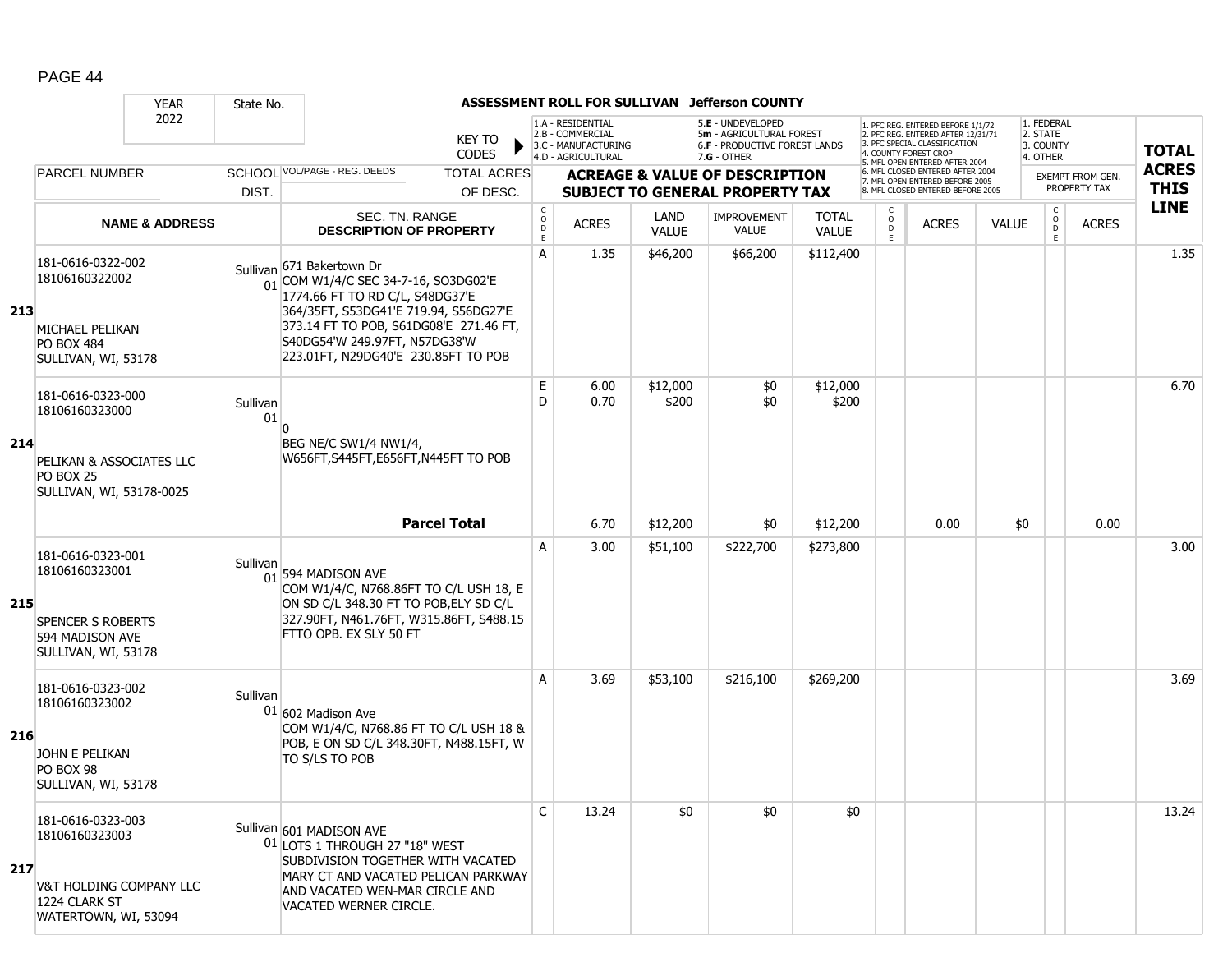|            |                                                                                                                                 | <b>YEAR</b>               | State No.      |                                                                                                                                                                    |                                                | ASSESSMENT ROLL FOR SULLIVAN                                 |                             | <b>Jefferson COUNTY</b>                                                             |                              |                                     |                                                                                                          |              |                                                    |                                  |              |
|------------|---------------------------------------------------------------------------------------------------------------------------------|---------------------------|----------------|--------------------------------------------------------------------------------------------------------------------------------------------------------------------|------------------------------------------------|--------------------------------------------------------------|-----------------------------|-------------------------------------------------------------------------------------|------------------------------|-------------------------------------|----------------------------------------------------------------------------------------------------------|--------------|----------------------------------------------------|----------------------------------|--------------|
|            |                                                                                                                                 | 2022                      |                | KEY TO                                                                                                                                                             |                                                | 1.A - RESIDENTIAL<br>2.B - COMMERCIAL<br>3.C - MANUFACTURING |                             | 5.E - UNDEVELOPED<br>5m - AGRICULTURAL FOREST<br>6.F - PRODUCTIVE FOREST LANDS      |                              |                                     | 1. PFC REG. ENTERED BEFORE 1/1/72<br>2. PFC REG. ENTERED AFTER 12/31/71<br>3. PFC SPECIAL CLASSIFICATION |              | 1. FEDERAL<br>2. STATE<br>3. COUNTY                |                                  | <b>TOTAL</b> |
|            |                                                                                                                                 |                           |                | <b>CODES</b>                                                                                                                                                       |                                                | 4.D - AGRICULTURAL                                           |                             | $7.G - OTHER$                                                                       |                              |                                     | 4. COUNTY FOREST CROP<br>5. MFL OPEN ENTERED AFTER 2004                                                  |              | 4. OTHER                                           |                                  | <b>ACRES</b> |
|            | <b>PARCEL NUMBER</b>                                                                                                            |                           | DIST.          | SCHOOL VOL/PAGE - REG. DEEDS<br><b>TOTAL ACRES</b><br>OF DESC.                                                                                                     |                                                |                                                              |                             | <b>ACREAGE &amp; VALUE OF DESCRIPTION</b><br><b>SUBJECT TO GENERAL PROPERTY TAX</b> |                              |                                     | 6. MFL CLOSED ENTERED AFTER 2004<br>7. MFL OPEN ENTERED BEFORE 2005<br>8. MFL CLOSED ENTERED BEFORE 2005 |              |                                                    | EXEMPT FROM GEN.<br>PROPERTY TAX | <b>THIS</b>  |
|            |                                                                                                                                 | <b>NAME &amp; ADDRESS</b> |                | SEC. TN. RANGE<br><b>DESCRIPTION OF PROPERTY</b>                                                                                                                   | $\begin{matrix} 0 \\ 0 \\ D \end{matrix}$<br>E | <b>ACRES</b>                                                 | <b>LAND</b><br><b>VALUE</b> | <b>IMPROVEMENT</b><br><b>VALUE</b>                                                  | <b>TOTAL</b><br><b>VALUE</b> | C<br>$_\mathrm{D}^\mathrm{O}$<br>E. | <b>ACRES</b>                                                                                             | <b>VALUE</b> | $\mathsf{C}$<br>$\overset{\circ}{\mathsf{D}}$<br>E | <b>ACRES</b>                     | <b>LINE</b>  |
| 218        | 181-0616-0323-004<br>18106160323004<br>V&T HOLDING COMPANY LLC<br>1224 CLARK ST<br>WATERTOWN, WI, 53094                         |                           | Sullivan<br>01 | <b>MADISON AVE</b><br>SW1/4 NWFRL 1/4 LYG BTWN USH 18 & RR<br>ROW . EX "18" WEST PLAT                                                                              | D<br>E                                         | 3.50<br>0.50                                                 | \$1,000<br>\$200            | \$0<br>\$0                                                                          | \$1,000<br>\$200             |                                     |                                                                                                          |              |                                                    |                                  | 4.00         |
|            |                                                                                                                                 |                           |                | <b>Parcel Total</b>                                                                                                                                                |                                                | 4.00                                                         | \$1,200                     | \$0                                                                                 | \$1,200                      |                                     | 0.00                                                                                                     | \$0          |                                                    | 0.00                             |              |
| 219        | 181-0616-0323-005<br>18106160323005<br><b>MAVERICK HOLDINGS LLC</b><br>7804 BURR OAK DR<br>McHenry, IL, 60050                   |                           | Sullivan<br>01 | 0 MAIN ST<br>SW1/4 NWFRL 1/4 S OF RR ROW SUBJ TO<br><b>ESMT IN DOC 1332462</b>                                                                                     | D                                              | 8.00                                                         | \$1,900                     | \$0                                                                                 | \$1,900                      |                                     |                                                                                                          |              |                                                    |                                  | 8.00         |
|            | 181-0616-0323-006<br>18106160323006                                                                                             |                           | Sullivan<br>01 | n                                                                                                                                                                  |                                                |                                                              |                             |                                                                                     |                              |                                     |                                                                                                          |              | X4                                                 | 3.03                             | 3.03         |
| <b>220</b> | DEPT NATURAL RESOURCES, STATE OF<br><b>WISCONSIN</b><br>PO BOX 7921<br>MADISON, WI, 53707                                       |                           |                | 100FT STRIP OF LD EXT ACROSSW1/4<br>NWFRL1/4 250FT N OF S/L SD 1/4 1/4                                                                                             |                                                |                                                              |                             |                                                                                     |                              |                                     |                                                                                                          |              |                                                    |                                  |              |
| 221        | 181-0616-0324-000<br>18106160324000<br>JOSEPH WETHERELL, SHARISA<br>WETHERELL<br><b>633 BAKERTOWN DR</b><br>SULLIVAN, WI, 53178 |                           | Sullivan       | 01 633 Bakertown Dr<br>COM SE/C CSM 1787-5-444, N89DG52'W<br>26/03FT TO POB, N89DG52'W 160FT,<br>S00DG35'W 128.01FT, S89DG22'E 160FT,<br>N00DG35'E 124.41FT TO POB | A                                              | 0.47                                                         | \$34,700                    | \$148,800                                                                           | \$183,500                    |                                     |                                                                                                          |              |                                                    |                                  | 0.47         |
| 222        | 181-0616-0324-001<br>18106160324001<br><b>TANYA E SHANKS</b><br>631 BAKERTOWN DR<br>SULLIVAN, WI, 53178                         |                           | Sullivan<br>01 | 631 BAKERTOWN DR<br>BEG 1154FT N & 33FT W OF S/C, N60FT,<br>W160FT, S60FT, W160FT TO POB                                                                           | Α                                              | 0.22                                                         | \$28,700                    | \$145,900                                                                           | \$174,600                    |                                     |                                                                                                          |              |                                                    |                                  | 0.22         |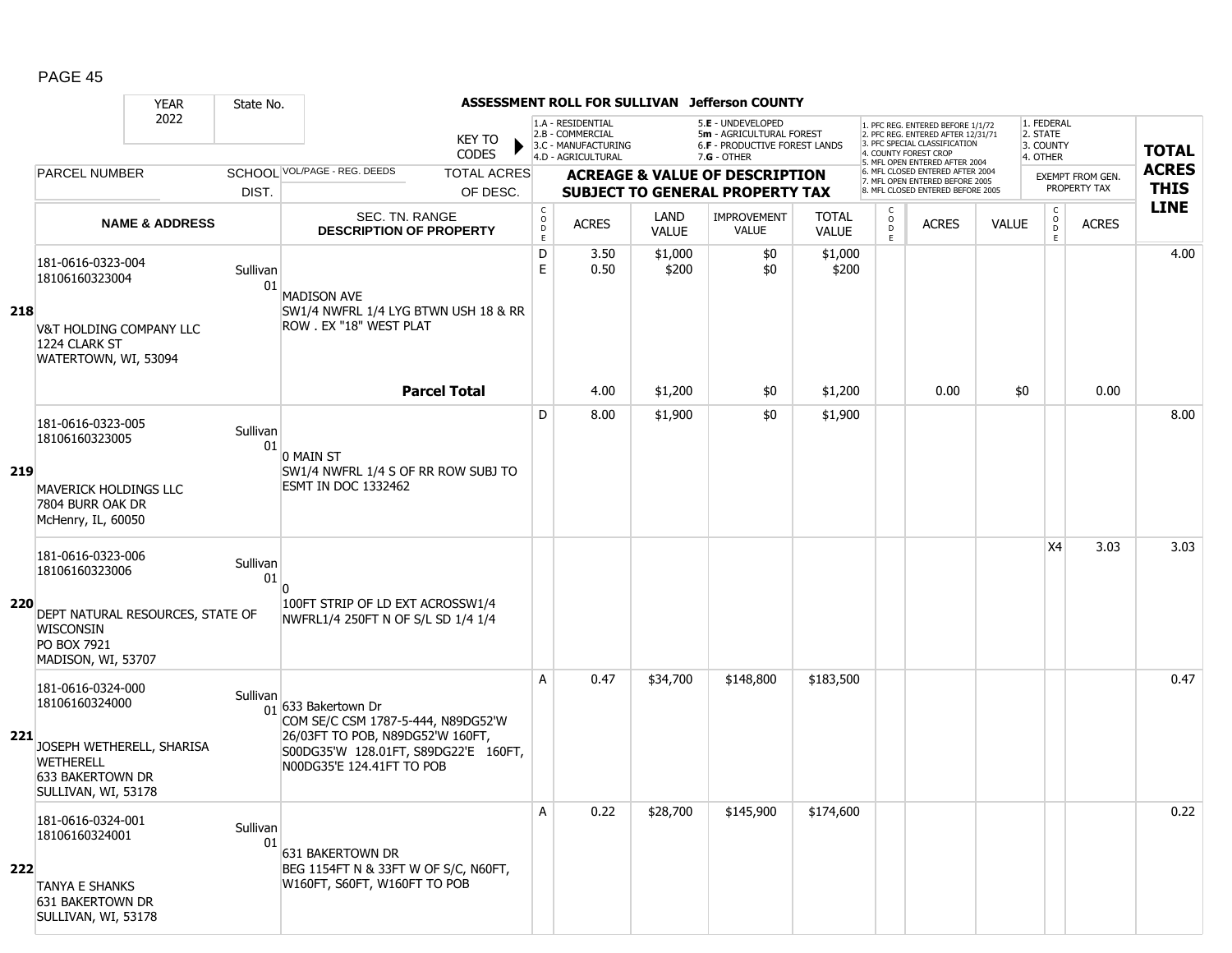|     |                                                                                                            | <b>YEAR</b>               | State No.      |                                                                                                                                                  |                                        |                                                                                    |                             | ASSESSMENT ROLL FOR SULLIVAN Jefferson COUNTY                                                   |                              |                          |                                                                                                                                   |              |                                                 |                  |              |
|-----|------------------------------------------------------------------------------------------------------------|---------------------------|----------------|--------------------------------------------------------------------------------------------------------------------------------------------------|----------------------------------------|------------------------------------------------------------------------------------|-----------------------------|-------------------------------------------------------------------------------------------------|------------------------------|--------------------------|-----------------------------------------------------------------------------------------------------------------------------------|--------------|-------------------------------------------------|------------------|--------------|
|     |                                                                                                            | 2022                      |                | <b>KEY TO</b><br><b>CODES</b>                                                                                                                    |                                        | 1.A - RESIDENTIAL<br>2.B - COMMERCIAL<br>3.C - MANUFACTURING<br>4.D - AGRICULTURAL |                             | 5.E - UNDEVELOPED<br>5m - AGRICULTURAL FOREST<br>6.F - PRODUCTIVE FOREST LANDS<br>$7.G - OTHER$ |                              |                          | 1. PFC REG. ENTERED BEFORE 1/1/72<br>2. PFC REG. ENTERED AFTER 12/31/71<br>3. PFC SPECIAL CLASSIFICATION<br>4. COUNTY FOREST CROP |              | 1. FEDERAL<br>2. STATE<br>3. COUNTY<br>4. OTHER |                  | <b>TOTAL</b> |
|     | <b>PARCEL NUMBER</b>                                                                                       |                           |                | SCHOOL VOL/PAGE - REG. DEEDS<br><b>TOTAL ACRES</b>                                                                                               |                                        |                                                                                    |                             | <b>ACREAGE &amp; VALUE OF DESCRIPTION</b>                                                       |                              |                          | 5. MFL OPEN ENTERED AFTER 2004<br>6. MFL CLOSED ENTERED AFTER 2004                                                                |              |                                                 | EXEMPT FROM GEN. | <b>ACRES</b> |
|     |                                                                                                            |                           | DIST.          | OF DESC.                                                                                                                                         |                                        |                                                                                    |                             | <b>SUBJECT TO GENERAL PROPERTY TAX</b>                                                          |                              |                          | 7. MFL OPEN ENTERED BEFORE 2005<br>8. MFL CLOSED ENTERED BEFORE 2005                                                              |              |                                                 | PROPERTY TAX     | <b>THIS</b>  |
|     |                                                                                                            | <b>NAME &amp; ADDRESS</b> |                | <b>SEC. TN. RANGE</b><br><b>DESCRIPTION OF PROPERTY</b>                                                                                          | $_{\rm o}^{\rm c}$<br>D<br>$\mathsf E$ | <b>ACRES</b>                                                                       | <b>LAND</b><br><b>VALUE</b> | <b>IMPROVEMENT</b><br><b>VALUE</b>                                                              | <b>TOTAL</b><br><b>VALUE</b> | C<br>$\overline{0}$<br>E | <b>ACRES</b>                                                                                                                      | <b>VALUE</b> | $\begin{matrix} 0 \\ 0 \\ 0 \end{matrix}$<br>E  | <b>ACRES</b>     | <b>LINE</b>  |
|     | 181-0616-0324-002<br>18106160324002                                                                        |                           | Sullivan<br>01 | 629 Bakertown Dr                                                                                                                                 | A                                      | 0.33                                                                               | \$32,000                    | \$142,600                                                                                       | \$174,600                    |                          |                                                                                                                                   |              |                                                 |                  | 0.33         |
| 223 | TODD M GARTZKE, BARBARA A GARTZKE<br>629 BAKERTOWN DR<br>SULLIVAN, WI, 53178                               |                           |                | BEG 1064FT N & 33FT W OF S/C, W160FT,<br>N90FT, E160FT. S TO POB                                                                                 |                                        |                                                                                    |                             |                                                                                                 |                              |                          |                                                                                                                                   |              |                                                 |                  |              |
|     | 181-0616-0324-003<br>18106160324003                                                                        |                           | Sullivan<br>01 | 627 Bakertown Dr                                                                                                                                 | A                                      | 0.28                                                                               | \$30,900                    | \$176,600                                                                                       | \$207,500                    |                          |                                                                                                                                   |              |                                                 |                  | 0.28         |
| 224 | WALTER M STEINKE JR, BONNIE STEINKE<br>627 BAKERTOWN DR<br>SULLIVAN, WI, 53178                             |                           |                | BEG 1004FT N & 33FT W OF S/C, W200FT,<br>N60FT, E200FT, S TO POB                                                                                 |                                        |                                                                                    |                             |                                                                                                 |                              |                          |                                                                                                                                   |              |                                                 |                  |              |
| 225 | 181-0616-0324-004<br>18106160324004<br>PAUL L OSTOPOWICZ, TINA M<br><b>OSTOPOWICZ</b><br><b>PO BOX 497</b> |                           | Sullivan<br>01 | 625 BAKERTOWN DR<br>BEG 884FT N & 33FT W OF S/C W200FT,<br>N60FT, E200FT, STO POB                                                                | A                                      | 0.22                                                                               | \$28,800                    | \$165,600                                                                                       | \$194,400                    |                          |                                                                                                                                   |              |                                                 |                  | 0.22         |
|     | SULLIVAN, WI, 53178                                                                                        |                           |                |                                                                                                                                                  |                                        |                                                                                    |                             |                                                                                                 |                              |                          |                                                                                                                                   |              |                                                 |                  |              |
| 226 | 181-0616-0324-005<br>18106160324005<br><b>DEAN J DEGRAVE</b>                                               |                           | Sullivan       | 01 623 Bakertown Dr<br>COM SW/C LOT 11, VINZ'S ADD, N87DG58'W<br>50.04FT TO POB, W 160.10FT, N25.02FT,<br>W40.03FT, N26.15FT, E200.03, S 56.70FT | A                                      | 0.28                                                                               | \$30,900                    | \$67,800                                                                                        | \$98,700                     |                          |                                                                                                                                   |              |                                                 |                  | 0.28         |
|     | 623 BAKERTOWN DR<br>SULLIVAN, WI, 53178                                                                    |                           |                | TO POB                                                                                                                                           |                                        |                                                                                    |                             |                                                                                                 |                              |                          |                                                                                                                                   |              |                                                 |                  |              |
|     | 181-0616-0324-006<br>18106160324006                                                                        |                           | Sullivan<br>01 |                                                                                                                                                  | B                                      | 0.22                                                                               | \$40,600                    | \$61,100                                                                                        | \$101,700                    |                          |                                                                                                                                   |              |                                                 |                  | 0.22         |
| 227 | <b>ROBERT MCKEE</b><br>2319 PATRICIA LN<br>WAUKESHA, WI, 53188                                             |                           |                | 516 MADISON AVE                                                                                                                                  |                                        |                                                                                    |                             |                                                                                                 |                              |                          |                                                                                                                                   |              |                                                 |                  |              |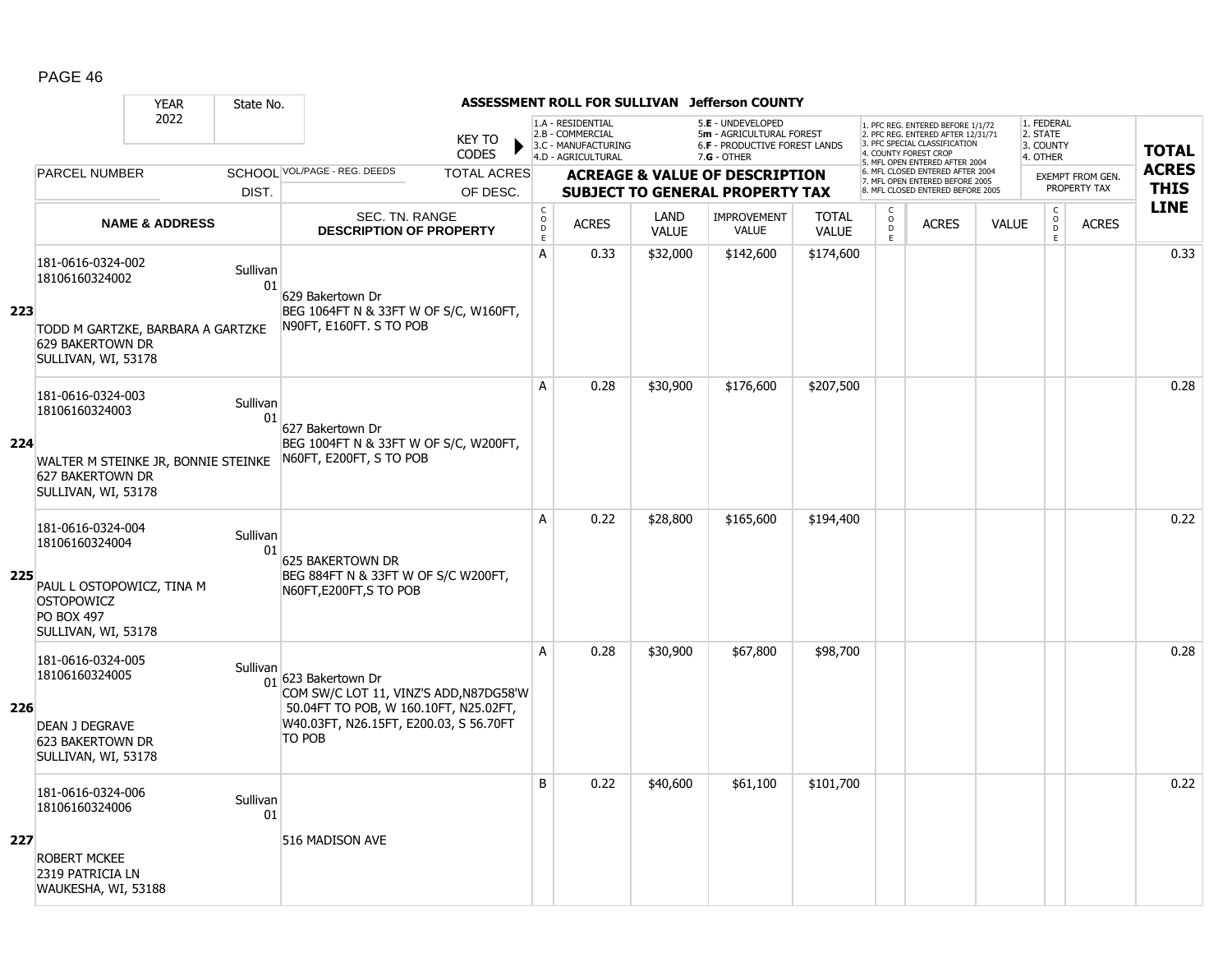|     |                                                                                                          | <b>YEAR</b>                      | State No.      |                                                                                                                                                                        |                                |                                                | ASSESSMENT ROLL FOR SULLIVAN                                 |                      | <b>Jefferson COUNTY</b>                                                             |                              |                              |                                                                                                                                   |              |                                     |                                  |              |
|-----|----------------------------------------------------------------------------------------------------------|----------------------------------|----------------|------------------------------------------------------------------------------------------------------------------------------------------------------------------------|--------------------------------|------------------------------------------------|--------------------------------------------------------------|----------------------|-------------------------------------------------------------------------------------|------------------------------|------------------------------|-----------------------------------------------------------------------------------------------------------------------------------|--------------|-------------------------------------|----------------------------------|--------------|
|     |                                                                                                          | 2022                             |                |                                                                                                                                                                        | <b>KEY TO</b>                  |                                                | 1.A - RESIDENTIAL<br>2.B - COMMERCIAL<br>3.C - MANUFACTURING |                      | 5.E - UNDEVELOPED<br>5m - AGRICULTURAL FOREST<br>6.F - PRODUCTIVE FOREST LANDS      |                              |                              | 1. PFC REG. ENTERED BEFORE 1/1/72<br>2. PFC REG. ENTERED AFTER 12/31/71<br>3. PFC SPECIAL CLASSIFICATION<br>4. COUNTY FOREST CROP |              | 1. FEDERAL<br>2. STATE<br>3. COUNTY |                                  | <b>TOTAL</b> |
|     |                                                                                                          |                                  |                | SCHOOL VOL/PAGE - REG. DEEDS                                                                                                                                           | <b>CODES</b>                   |                                                | 4.D - AGRICULTURAL                                           |                      | $7.G - OTHER$                                                                       |                              |                              | 5. MFL OPEN ENTERED AFTER 2004<br>6. MFL CLOSED ENTERED AFTER 2004                                                                |              | 4. OTHER                            |                                  | <b>ACRES</b> |
|     | <b>PARCEL NUMBER</b>                                                                                     |                                  | DIST.          |                                                                                                                                                                        | <b>TOTAL ACRES</b><br>OF DESC. |                                                |                                                              |                      | <b>ACREAGE &amp; VALUE OF DESCRIPTION</b><br><b>SUBJECT TO GENERAL PROPERTY TAX</b> |                              |                              | 7. MFL OPEN ENTERED BEFORE 2005<br>8. MFL CLOSED ENTERED BEFORE 2005                                                              |              |                                     | EXEMPT FROM GEN.<br>PROPERTY TAX | <b>THIS</b>  |
|     |                                                                                                          | <b>NAME &amp; ADDRESS</b>        |                | SEC. TN. RANGE<br><b>DESCRIPTION OF PROPERTY</b>                                                                                                                       |                                | $\begin{matrix} 0 \\ 0 \\ 0 \end{matrix}$<br>E | <b>ACRES</b>                                                 | LAND<br><b>VALUE</b> | <b>IMPROVEMENT</b><br><b>VALUE</b>                                                  | <b>TOTAL</b><br><b>VALUE</b> | C<br>$_{\rm D}^{\rm O}$<br>E | <b>ACRES</b>                                                                                                                      | <b>VALUE</b> | $\mathsf{C}$<br>$\circ$<br>D<br>E.  | <b>ACRES</b>                     | <b>LINE</b>  |
| 228 | 181-0616-0324-007<br>18106160324007<br>PELIKAN & ASSOCIATES LLC<br>PO BOX 25<br>SULLIVAN, WI, 53178-0025 |                                  | Sullivan       | $01$ 540 Madison Ave<br>BEG 528FT E NW/C SE1/4 NW1/4E325.65FT,<br>S470.65FT, WABT 773.59FT, N ABT 400FT,<br>NE TO POB.                                                 |                                | B                                              | 5.94                                                         | \$95,800             | \$16,300                                                                            | \$112,100                    |                              |                                                                                                                                   |              |                                     |                                  | 5.94         |
| 229 | 181-0616-0324-008<br>18106160324008                                                                      |                                  | Sullivan<br>01 | BEG NW/C SE1/4 NWFRL1/4, S 272.25FT,                                                                                                                                   |                                | E<br>D                                         | 0.50<br>1.50                                                 | \$200<br>\$400       | \$0<br>\$0                                                                          | \$200<br>\$400               |                              |                                                                                                                                   |              |                                     |                                  | 2.00         |
|     | PELIKAN & ASSOCIATES LLC<br><b>PO BOX 25</b><br>SULLIVAN, WI, 53178-0025                                 |                                  |                | NE643.50FT TO 1/4 1/4L, W528FT TO POB                                                                                                                                  | <b>Parcel Total</b>            |                                                | 2.00                                                         | \$600                | \$0                                                                                 | \$600                        |                              | 0.00                                                                                                                              | \$0          |                                     | 0.00                             |              |
| 230 | 181-0616-0324-009<br>18106160324009<br>550 MADISON AVE<br>SULLIVAN, WI, 53178                            | DANIEL J GROSS, KAREN L GROSS    | Sullivan       | $01$ 550 Madison Ave<br>BEG 272.25FT S NW/C SW1/4 NW1/4, S TO<br>N/L USH 18, E 320FT, N ABT 400FT, SW TO<br>POB                                                        |                                | A                                              | 1.74                                                         | \$47,300             | \$154,600                                                                           | \$201,900                    |                              |                                                                                                                                   |              |                                     |                                  | 1.74         |
| 231 | 181-0616-0324-010<br>18106160324010<br>535 MADISON AVE<br>SULLIVAN, WI, 53178                            | GARY A KERNODLE, MARY A KERNODLE | Sullivan<br>01 | 535 Madison Ave<br>LOT 4, WEST FORK                                                                                                                                    |                                | Α                                              | 2.45                                                         | \$49,400             | \$206,300                                                                           | \$255,700                    |                              |                                                                                                                                   |              |                                     |                                  | 2.45         |
| 232 | 181-0616-0324-011<br>18106160324011<br>JOSEPH P WETHERELL<br>633 BAKERTOWN RD<br>SULLIVAN, WI, 53178     |                                  | Sullivan       | $\frac{1}{01}$ 519 Madison Ave<br>BEG C/L USH 18, 340FT W OF W/L SD HGY<br>ON N&S1/4/L, W60FTS TO RR, E60FT, N TO<br>POB ALSO LD BTN W/L SD LOT & E/L CSM<br>2813-1-67 |                                | Α                                              | 0.48                                                         | \$34,900             | \$73,800                                                                            | \$108,700                    |                              |                                                                                                                                   |              |                                     |                                  | 0.48         |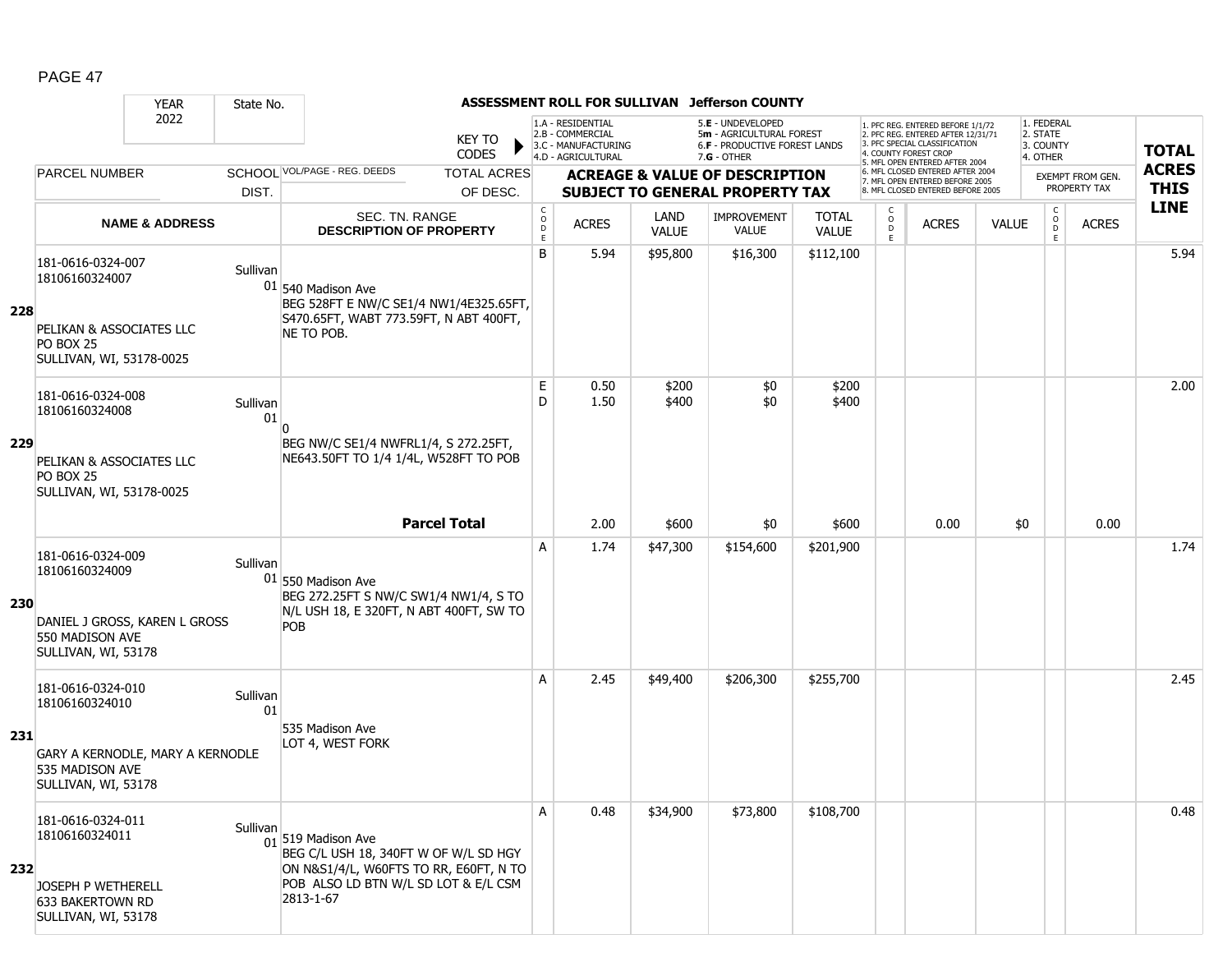|     |                                                                                                                     | <b>YEAR</b>               | State No.      |                                                                                                                                        |                                                         | ASSESSMENT ROLL FOR SULLIVAN                                 |                             | Jefferson COUNTY                                                                    |                              |                                     |                                                                                                          |              |                                         |                                  |              |
|-----|---------------------------------------------------------------------------------------------------------------------|---------------------------|----------------|----------------------------------------------------------------------------------------------------------------------------------------|---------------------------------------------------------|--------------------------------------------------------------|-----------------------------|-------------------------------------------------------------------------------------|------------------------------|-------------------------------------|----------------------------------------------------------------------------------------------------------|--------------|-----------------------------------------|----------------------------------|--------------|
|     |                                                                                                                     | 2022                      |                | KEY TO                                                                                                                                 |                                                         | 1.A - RESIDENTIAL<br>2.B - COMMERCIAL<br>3.C - MANUFACTURING |                             | 5.E - UNDEVELOPED<br>5m - AGRICULTURAL FOREST<br>6.F - PRODUCTIVE FOREST LANDS      |                              |                                     | 1. PFC REG. ENTERED BEFORE 1/1/72<br>2. PFC REG. ENTERED AFTER 12/31/71<br>3. PFC SPECIAL CLASSIFICATION |              | 1. FEDERAL<br>2. STATE<br>3. COUNTY     |                                  | <b>TOTAL</b> |
|     |                                                                                                                     |                           |                | <b>CODES</b>                                                                                                                           |                                                         | 4.D - AGRICULTURAL                                           |                             | $7.G - OTHER$                                                                       |                              |                                     | 4. COUNTY FOREST CROP<br>5. MFL OPEN ENTERED AFTER 2004                                                  |              | 4. OTHER                                |                                  | <b>ACRES</b> |
|     | <b>PARCEL NUMBER</b>                                                                                                |                           | DIST.          | SCHOOL VOL/PAGE - REG. DEEDS<br><b>TOTAL ACRES</b><br>OF DESC.                                                                         |                                                         |                                                              |                             | <b>ACREAGE &amp; VALUE OF DESCRIPTION</b><br><b>SUBJECT TO GENERAL PROPERTY TAX</b> |                              |                                     | 6. MFL CLOSED ENTERED AFTER 2004<br>7. MFL OPEN ENTERED BEFORE 2005<br>8. MFL CLOSED ENTERED BEFORE 2005 |              |                                         | EXEMPT FROM GEN.<br>PROPERTY TAX | <b>THIS</b>  |
|     |                                                                                                                     | <b>NAME &amp; ADDRESS</b> |                | SEC. TN. RANGE<br><b>DESCRIPTION OF PROPERTY</b>                                                                                       | $\begin{smallmatrix} C\\O\\O\\D \end{smallmatrix}$<br>E | <b>ACRES</b>                                                 | <b>LAND</b><br><b>VALUE</b> | <b>IMPROVEMENT</b><br>VALUE                                                         | <b>TOTAL</b><br><b>VALUE</b> | C<br>$_\mathrm{D}^\mathrm{O}$<br>E. | <b>ACRES</b>                                                                                             | <b>VALUE</b> | $\mathsf{C}$<br>$_{\rm D}^{\rm O}$<br>E | <b>ACRES</b>                     | <b>LINE</b>  |
| 233 | 181-0616-0324-012<br>18106160324012<br>JOHN E JOHNSON<br>517 MADISON AVE<br>SULLIVAN, WI, 53178                     |                           | Sullivan       | $01$ 517 Madison Ave<br>BEG C/L USH 18, 373FT W OF N&S1/4/L,S<br>TO RR E136FT, N 120FT, W56FT, N60FT,<br>E100FT, N145FT, W 80FT TO POB | В<br>A                                                  | 0.50<br>0.50                                                 | \$52,200<br>\$39,400        | \$94,400<br>\$151,900                                                               | \$146,600<br>\$191,300       |                                     |                                                                                                          |              |                                         |                                  | 1.00         |
|     |                                                                                                                     |                           |                | <b>Parcel Total</b>                                                                                                                    |                                                         | 1.00                                                         | \$91,600                    | \$246,300                                                                           | \$337,900                    |                                     | 0.00                                                                                                     | \$0          |                                         | 0.00                             |              |
| 234 | 181-0616-0324-013<br>18106160324013<br>SEAN M KEVIN, TAMMY KEVIN<br>621 BAKERTOWN DR<br>SULLIVAN, WI, 53178         |                           | Sullivan<br>01 | 621 BAKERTOWN DR<br>BEG 693FT N&33FT W OF S/C, W160FT,<br>N85FT, E160FT, S TO POB                                                      | Α                                                       | 0.31                                                         | \$31,600                    | \$194,900                                                                           | \$226,500                    |                                     |                                                                                                          |              |                                         |                                  | 0.31         |
| 235 | 181-0616-0324-014<br>18106160324014<br>MARK JENKS, JAYNE JENKS<br><b>PO BOX 147</b><br>SULLIVAN, WI, 53178          |                           | Sullivan<br>01 | 619 Bakertown Dr<br>BEG 633FT N &33FT W OF S/C W160FT,<br>N60FT, E160FT, S TO POB                                                      | A                                                       | 0.22                                                         | \$28,800                    | \$155,300                                                                           | \$184,100                    |                                     |                                                                                                          |              |                                         |                                  | 0.22         |
| 236 | 181-0616-0324-015<br>18106160324015<br>JOHN RITTER, LYNN RITTER<br>617 BAKERTOWN DR<br>SULLIVAN, WI, 53178          |                           | Sullivan<br>01 | 617 Bakertown Dr<br>BEG 573FT N & 33FT W OF S/C W260FT,<br>N60FT, E260FT, S TO POB                                                     | A                                                       | 0.36                                                         | \$32,500                    | \$133,000                                                                           | \$165,500                    |                                     |                                                                                                          |              |                                         |                                  | 0.36         |
| 237 | 181-0616-0324-016<br>18106160324016<br>RICHARD A RIEHLE, PAULA M RIEHLE<br><b>PO BOX 451</b><br>SULLIVAN, WI, 53178 |                           | Sullivan       | 01 615 Bakertown Dr<br>BEG 513FT N 33FT W OF S/C W204FT,<br>N60FT, E204FT, S TO POB SUBJ TO ESMT IN<br>DOC 1094295                     | Α                                                       | 0.28                                                         | \$31,000                    | \$161,000                                                                           | \$192,000                    |                                     |                                                                                                          |              |                                         |                                  | 0.28         |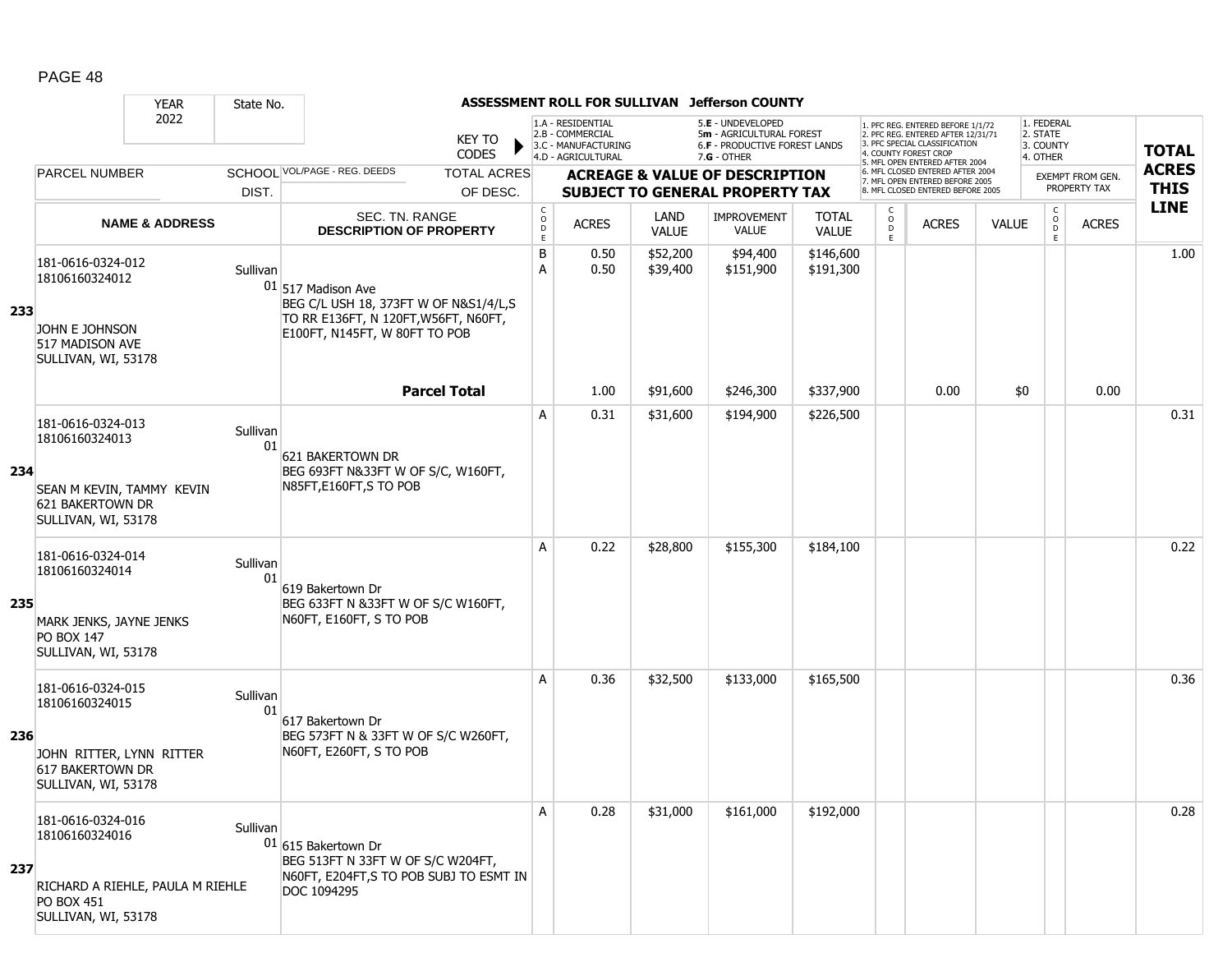|     |                                                                                                                                  | <b>YEAR</b>               | State No.      |                                                                                                                                                                                                                                                                                                                                                                                                                                             |                                |                                            |                                                                                    |                             | ASSESSMENT ROLL FOR SULLIVAN Jefferson COUNTY                                                   |                              |                           |                                                                                                                                                                     |              |                                                 |                                         |                             |
|-----|----------------------------------------------------------------------------------------------------------------------------------|---------------------------|----------------|---------------------------------------------------------------------------------------------------------------------------------------------------------------------------------------------------------------------------------------------------------------------------------------------------------------------------------------------------------------------------------------------------------------------------------------------|--------------------------------|--------------------------------------------|------------------------------------------------------------------------------------|-----------------------------|-------------------------------------------------------------------------------------------------|------------------------------|---------------------------|---------------------------------------------------------------------------------------------------------------------------------------------------------------------|--------------|-------------------------------------------------|-----------------------------------------|-----------------------------|
|     |                                                                                                                                  | 2022                      |                |                                                                                                                                                                                                                                                                                                                                                                                                                                             | <b>KEY TO</b><br>CODES         |                                            | 1.A - RESIDENTIAL<br>2.B - COMMERCIAL<br>3.C - MANUFACTURING<br>4.D - AGRICULTURAL |                             | 5.E - UNDEVELOPED<br>5m - AGRICULTURAL FOREST<br>6.F - PRODUCTIVE FOREST LANDS<br>$7.G - OTHER$ |                              |                           | 1. PFC REG. ENTERED BEFORE 1/1/72<br>2. PFC REG. ENTERED AFTER 12/31/71<br>3. PFC SPECIAL CLASSIFICATION<br>4. COUNTY FOREST CROP<br>5. MFL OPEN ENTERED AFTER 2004 |              | 1. FEDERAL<br>2. STATE<br>3. COUNTY<br>4. OTHER |                                         | <b>TOTAL</b>                |
|     | <b>PARCEL NUMBER</b>                                                                                                             |                           | DIST.          | SCHOOL VOL/PAGE - REG. DEEDS                                                                                                                                                                                                                                                                                                                                                                                                                | <b>TOTAL ACRES</b><br>OF DESC. |                                            |                                                                                    |                             | <b>ACREAGE &amp; VALUE OF DESCRIPTION</b><br><b>SUBJECT TO GENERAL PROPERTY TAX</b>             |                              |                           | 6. MFL CLOSED ENTERED AFTER 2004<br>7. MFL OPEN ENTERED BEFORE 2005<br>8. MFL CLOSED ENTERED BEFORE 2005                                                            |              |                                                 | <b>EXEMPT FROM GEN.</b><br>PROPERTY TAX | <b>ACRES</b><br><b>THIS</b> |
|     |                                                                                                                                  | <b>NAME &amp; ADDRESS</b> |                | SEC. TN. RANGE<br><b>DESCRIPTION OF PROPERTY</b>                                                                                                                                                                                                                                                                                                                                                                                            |                                | $\mathsf C$<br>$\circ$<br>$\mathsf D$<br>E | <b>ACRES</b>                                                                       | <b>LAND</b><br><b>VALUE</b> | <b>IMPROVEMENT</b><br><b>VALUE</b>                                                              | <b>TOTAL</b><br><b>VALUE</b> | C<br>$\overline{0}$<br>E. | <b>ACRES</b>                                                                                                                                                        | <b>VALUE</b> | $\mathsf{C}$<br>$_{\rm D}^{\rm O}$<br>E         | <b>ACRES</b>                            | <b>LINE</b>                 |
| 238 | 181-0616-0324-017<br>18106160324017<br><b>DEBRA J PIKE</b><br>38500 SUNSET DR<br>Oconomowoc, WI, 53066                           |                           | Sullivan<br>01 | 613 Bakertown Dr<br>LOT 2 CSM 4296-21-175. ALSO ESMT IN<br>DOC 1094295                                                                                                                                                                                                                                                                                                                                                                      |                                | A                                          | 2.33                                                                               | \$61,000                    | \$203,600                                                                                       | \$264,600                    |                           |                                                                                                                                                                     |              |                                                 |                                         | 2.33                        |
| 239 | 181-0616-0324-018<br>18106160324018<br>ROGER P GASTROW, MONICA L GASTROW<br>555 W33420 HWY ZZ<br>NORTH PRAIRIE, WI, 53153        |                           | Sullivan<br>01 | 0 Bakertown Dr<br>LOT 1 CSM 4296-21-175. ALSO ESMT IN<br>DOC 1094295                                                                                                                                                                                                                                                                                                                                                                        |                                | A                                          | 0.23                                                                               | \$18,700                    | \$0                                                                                             | \$18,700                     |                           |                                                                                                                                                                     |              |                                                 |                                         | 0.23                        |
| 240 | 181-0616-0324-019<br>18106160324019<br>DEPT NATURAL RESOURCES, STATE OF<br><b>WISCONSIN</b><br>PO BOX 7921<br>MADISON, WI, 53707 |                           | Sullivan<br>01 | 100FT STRIP OF LD EXT ACROSSE1/4<br>NWFRL 1/4 250FT N OF S/L SD 1/4 1/4                                                                                                                                                                                                                                                                                                                                                                     |                                |                                            |                                                                                    |                             |                                                                                                 |                              |                           |                                                                                                                                                                     |              | X <sub>4</sub>                                  | 3.03                                    | 3.03                        |
|     | 181-0616-0324-020<br>18106160324020<br>241 THE PADDS SULLIVAN LLC<br>N23 W28804 LOUIS AVE<br>PEWAUKEE, WI, 53072                 |                           |                | 162 MAIN ST #1<br>Sullivan BEG 154FT N OF SE/C SE1/4 NWFRL 1/4,<br>01 W700FT, N100FT, E TO E/L STH 135, SWLY<br>TO PT E OF POB, W TO POB. EX PT LYG NLY<br>OF LINE 9FT SLY OF C/L SPUR TRACK<br>NO.59 EX COM N1/4/C S01DG23' E<br>2953.68FT, N89DG15' E 6.08FT TO POB,<br>N89DG15 ' E 199.64FT, N44DG53' E<br>2.94FTM S89DG17 'W 203.92FT, S45DG50'<br>E 3.07FT TO POB. ALSO ESMT IN DOC<br>1175355, 1120972 SUBJ TO ESMT IN DOC<br>1332462 |                                | B                                          | 1.85                                                                               | \$78,600                    | \$1,245,600                                                                                     | \$1,324,200                  |                           |                                                                                                                                                                     |              |                                                 |                                         | 1.85                        |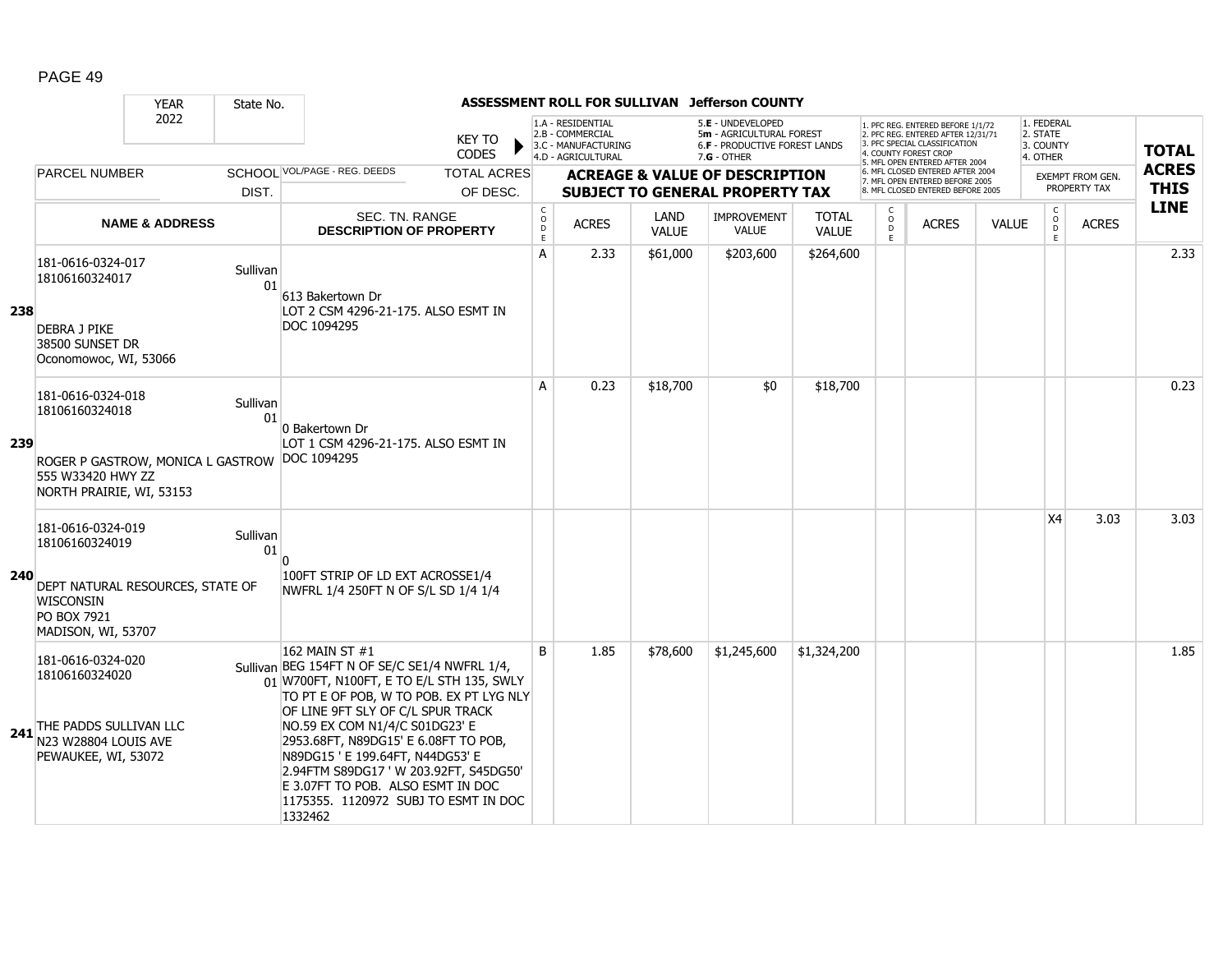|     |                                                                                           | <b>YEAR</b>               | State No.      |                                                                                                                                                                                                                                |                               |                                        |                                                                                    |                      | ASSESSMENT ROLL FOR SULLIVAN Jefferson COUNTY                                                          |                              |                                    |                                                                                                                                            |              |                                                 |                                         |                             |
|-----|-------------------------------------------------------------------------------------------|---------------------------|----------------|--------------------------------------------------------------------------------------------------------------------------------------------------------------------------------------------------------------------------------|-------------------------------|----------------------------------------|------------------------------------------------------------------------------------|----------------------|--------------------------------------------------------------------------------------------------------|------------------------------|------------------------------------|--------------------------------------------------------------------------------------------------------------------------------------------|--------------|-------------------------------------------------|-----------------------------------------|-----------------------------|
|     |                                                                                           | 2022                      |                |                                                                                                                                                                                                                                | <b>KEY TO</b><br><b>CODES</b> |                                        | 1.A - RESIDENTIAL<br>2.B - COMMERCIAL<br>3.C - MANUFACTURING<br>4.D - AGRICULTURAL |                      | 5.E - UNDEVELOPED<br>5m - AGRICULTURAL FOREST<br><b>6.F - PRODUCTIVE FOREST LANDS</b><br>$7.G - OTHER$ |                              |                                    | 1. PFC REG. ENTERED BEFORE 1/1/72<br>2. PFC REG. ENTERED AFTER 12/31/71<br>3. PFC SPECIAL CLASSIFICATION<br>4. COUNTY FOREST CROP          |              | 1. FEDERAL<br>2. STATE<br>3. COUNTY<br>4. OTHER |                                         | <b>TOTAL</b>                |
|     | <b>PARCEL NUMBER</b>                                                                      |                           |                | SCHOOL VOL/PAGE - REG. DEEDS                                                                                                                                                                                                   | <b>TOTAL ACRES</b>            |                                        |                                                                                    |                      | <b>ACREAGE &amp; VALUE OF DESCRIPTION</b>                                                              |                              |                                    | 5. MFL OPEN ENTERED AFTER 2004<br>6. MFL CLOSED ENTERED AFTER 2004<br>7. MFL OPEN ENTERED BEFORE 2005<br>8. MFL CLOSED ENTERED BEFORE 2005 |              |                                                 | <b>EXEMPT FROM GEN.</b><br>PROPERTY TAX | <b>ACRES</b><br><b>THIS</b> |
|     |                                                                                           |                           | DIST.          |                                                                                                                                                                                                                                | OF DESC.                      |                                        |                                                                                    |                      | <b>SUBJECT TO GENERAL PROPERTY TAX</b>                                                                 |                              | C                                  |                                                                                                                                            |              |                                                 |                                         | <b>LINE</b>                 |
|     |                                                                                           | <b>NAME &amp; ADDRESS</b> |                | SEC. TN. RANGE<br><b>DESCRIPTION OF PROPERTY</b>                                                                                                                                                                               |                               | $_{\rm o}^{\rm c}$<br>$\mathsf D$<br>E | <b>ACRES</b>                                                                       | LAND<br><b>VALUE</b> | IMPROVEMENT<br>VALUE                                                                                   | <b>TOTAL</b><br><b>VALUE</b> | $\overset{\circ}{\mathsf{D}}$<br>E | <b>ACRES</b>                                                                                                                               | <b>VALUE</b> | $\begin{array}{c}\nC \\ D \\ E\n\end{array}$    | <b>ACRES</b>                            |                             |
| 242 | 181-0616-0324-021<br>18106160324021<br>VIJAY KAIKINI, ALEXIS KAIKINI                      |                           |                | 172 Main St<br>Sullivan COM N1/4/C, S0DG35'E 2953.29FT,<br>01 N89DG57'W 9.13FT TO POB N89DG57'W<br>236.33FT, S40DG55'E 172.02FT, N45DG44'E<br>69.86FT, S38DG35'E 144.33FT TO C/L CTH<br>F, N24DG41'E 60.07FT, N88DG06'W64.18FT |                               | A                                      | 0.40                                                                               | \$33,400             | \$121,000                                                                                              | \$154,400                    |                                    |                                                                                                                                            |              |                                                 |                                         | 0.40                        |
|     | 172 MAIN ST<br>SULLIVAN, WI, 53178                                                        |                           |                | TO CEN/SEC, N01DG48'E 149.85FT TO POB.<br>EX SE 24.75FT FOR RD.                                                                                                                                                                |                               |                                        |                                                                                    |                      |                                                                                                        |                              |                                    |                                                                                                                                            |              |                                                 |                                         |                             |
|     | 181-0616-0324-022<br>18106160324022                                                       |                           | Sullivan       | $01$ 178 MAIN ST<br>BEG 31.70FT S OF S/C, N43DGE10FT,                                                                                                                                                                          |                               | Α                                      | 0.17                                                                               | \$21,600             | \$155,400                                                                                              | \$177,000                    |                                    |                                                                                                                                            |              |                                                 |                                         | 0.17                        |
| 243 | RANDALL L LARSON, JOAN A LARSON<br>178 MAIN ST<br>SULLIVAN, WI, 53178                     |                           |                | N41DG20'W 120FT, S43DGW 70FT,<br>S41DG20'E 120FT, N43DGE60FT TO POB                                                                                                                                                            |                               |                                        |                                                                                    |                      |                                                                                                        |                              |                                    |                                                                                                                                            |              |                                                 |                                         |                             |
|     | 181-0616-0324-023<br>18106160324023                                                       |                           | Sullivan<br>01 | 521 Madison Ave                                                                                                                                                                                                                |                               | $\mathsf{A}$                           | 0.64                                                                               | \$38,100             | \$189,200                                                                                              | \$227,300                    |                                    |                                                                                                                                            |              |                                                 |                                         | 0.64                        |
| 244 | ROBERTA K MONTAGUE<br>521 MADISON AVE<br>SULLIVAN, WI, 53178                              |                           |                | LOT 1, CSM 2813-11-67                                                                                                                                                                                                          |                               |                                        |                                                                                    |                      |                                                                                                        |                              |                                    |                                                                                                                                            |              |                                                 |                                         |                             |
|     | 181-0616-0324-024<br>18106160324024                                                       |                           | Sullivan<br>01 |                                                                                                                                                                                                                                |                               | Α                                      | 0.65                                                                               | \$38,200             | \$178,300                                                                                              | \$216,500                    |                                    |                                                                                                                                            |              |                                                 |                                         | 0.65                        |
| 245 | SAUL C CASTELLO, CHRISTINA H<br><b>CASTELLO</b><br>523 MADISON AVE<br>SULLIVAN, WI, 53178 |                           |                | 523 MADISON AVE<br>LOT 2, CSM 2813-11-67                                                                                                                                                                                       |                               |                                        |                                                                                    |                      |                                                                                                        |                              |                                    |                                                                                                                                            |              |                                                 |                                         |                             |
| 246 | 181-0616-0324-025<br>18106160324025                                                       |                           | Sullivan<br>01 | 525 MADISON AVE<br>LOT 3, CSM 2813-11-67                                                                                                                                                                                       |                               | A                                      | 0.65                                                                               | \$38,300             | \$183,400                                                                                              | \$221,700                    |                                    |                                                                                                                                            |              |                                                 |                                         | 0.65                        |
|     | THOMAS J BEIRL, JILL J BEIRL<br>525 MADISON AVE<br>SULLIVAN, WI, 53178                    |                           |                |                                                                                                                                                                                                                                |                               |                                        |                                                                                    |                      |                                                                                                        |                              |                                    |                                                                                                                                            |              |                                                 |                                         |                             |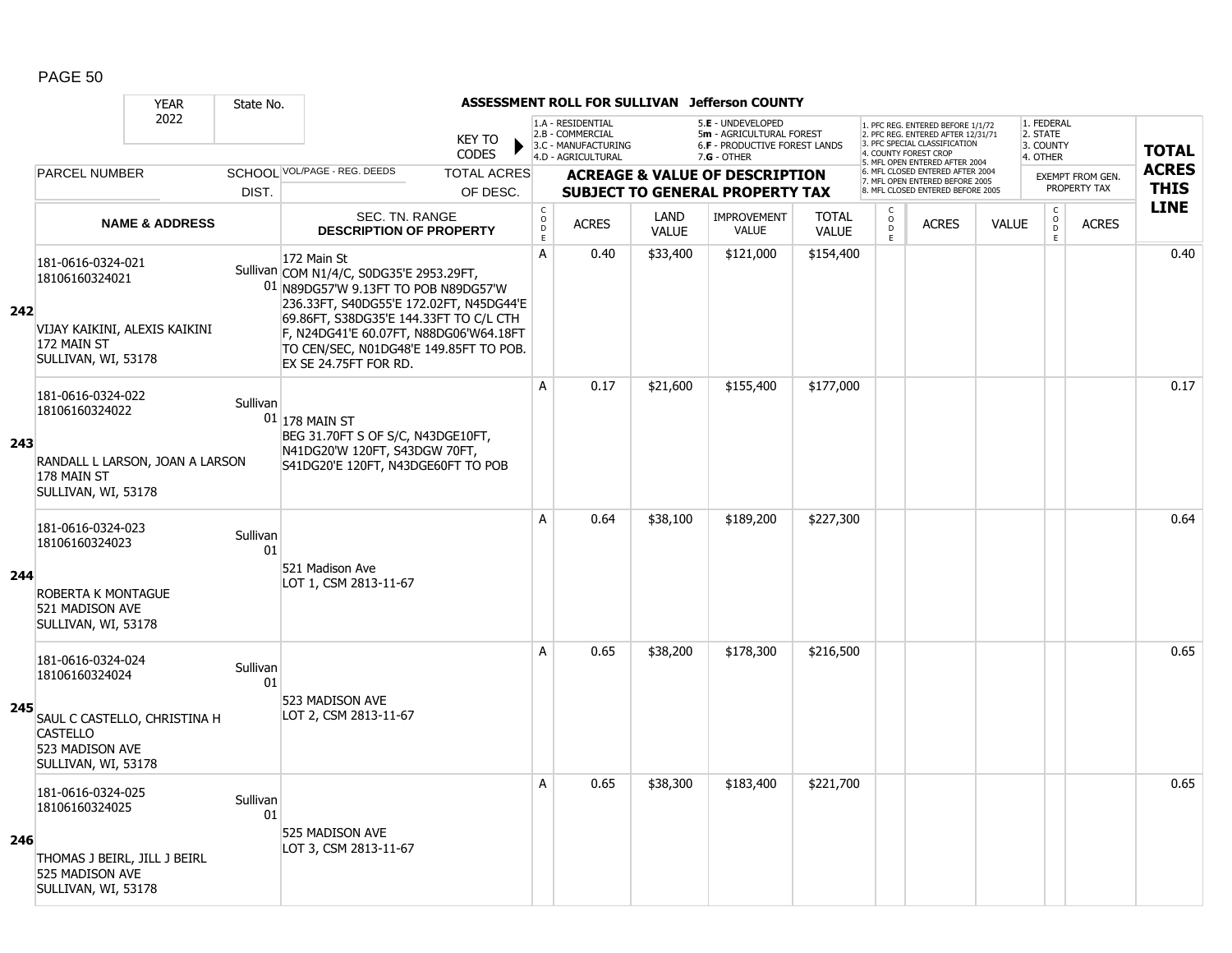|     |                                                                                                              | <b>YEAR</b>                      | State No.      |                                                                                          |                     |                                                          |                                                              |                      | ASSESSMENT ROLL FOR SULLIVAN Jefferson COUNTY                                  |                              |                                          |                                                                                                          |              |                                          |                                  |              |
|-----|--------------------------------------------------------------------------------------------------------------|----------------------------------|----------------|------------------------------------------------------------------------------------------|---------------------|----------------------------------------------------------|--------------------------------------------------------------|----------------------|--------------------------------------------------------------------------------|------------------------------|------------------------------------------|----------------------------------------------------------------------------------------------------------|--------------|------------------------------------------|----------------------------------|--------------|
|     |                                                                                                              | 2022                             |                |                                                                                          | <b>KEY TO</b>       |                                                          | 1.A - RESIDENTIAL<br>2.B - COMMERCIAL<br>3.C - MANUFACTURING |                      | 5.E - UNDEVELOPED<br>5m - AGRICULTURAL FOREST<br>6.F - PRODUCTIVE FOREST LANDS |                              |                                          | 1. PFC REG. ENTERED BEFORE 1/1/72<br>2. PFC REG. ENTERED AFTER 12/31/71<br>3. PFC SPECIAL CLASSIFICATION |              | 1. FEDERAL<br>2. STATE<br>3. COUNTY      |                                  | <b>TOTAL</b> |
|     |                                                                                                              |                                  |                |                                                                                          | <b>CODES</b>        |                                                          | 4.D - AGRICULTURAL                                           |                      | $7.G - OTHER$                                                                  |                              |                                          | 4. COUNTY FOREST CROP<br>5. MFL OPEN ENTERED AFTER 2004                                                  |              | 4. OTHER                                 |                                  | <b>ACRES</b> |
|     | <b>PARCEL NUMBER</b>                                                                                         |                                  |                | SCHOOL VOL/PAGE - REG. DEEDS                                                             | <b>TOTAL ACRES</b>  |                                                          |                                                              |                      | <b>ACREAGE &amp; VALUE OF DESCRIPTION</b>                                      |                              |                                          | 6. MFL CLOSED ENTERED AFTER 2004<br>7. MFL OPEN ENTERED BEFORE 2005<br>8. MFL CLOSED ENTERED BEFORE 2005 |              |                                          | EXEMPT FROM GEN.<br>PROPERTY TAX | <b>THIS</b>  |
|     |                                                                                                              |                                  | DIST.          |                                                                                          | OF DESC.            |                                                          |                                                              |                      | <b>SUBJECT TO GENERAL PROPERTY TAX</b>                                         |                              |                                          |                                                                                                          |              |                                          |                                  | <b>LINE</b>  |
|     |                                                                                                              | <b>NAME &amp; ADDRESS</b>        |                | SEC. TN. RANGE<br><b>DESCRIPTION OF PROPERTY</b>                                         |                     | $\begin{matrix} 0 \\ 0 \\ D \end{matrix}$<br>$\mathsf E$ | <b>ACRES</b>                                                 | LAND<br><b>VALUE</b> | IMPROVEMENT<br><b>VALUE</b>                                                    | <b>TOTAL</b><br><b>VALUE</b> | $\mathsf{C}$<br>$_{\rm D}^{\rm O}$<br>E. | <b>ACRES</b>                                                                                             | <b>VALUE</b> | $\mathsf{C}$<br>$_{\rm D}^{\rm O}$<br>E. | <b>ACRES</b>                     |              |
| 247 | 181-0616-0324-026<br>18106160324026<br>527 MADISON AVE<br>SULLIVAN, WI, 53178                                | JEFFREY L KRIER, JOANN M KRIER   | Sullivan<br>01 | 527 MADISON AVE<br>LOT 4, CSM 2813-11-67                                                 |                     | Α                                                        | 0.66                                                         | \$38,400             | \$171,400                                                                      | \$209,800                    |                                          |                                                                                                          |              |                                          |                                  | 0.66         |
| 248 | 181-0616-0324-027<br>18106160324027<br>PAUL HOUK III, KRISTIN HOUK<br>529 MADISON AVE<br>SULLIVAN, WI, 53178 |                                  | Sullivan<br>01 | 529 Madison Ave<br>LOT 1, WEST FORK.                                                     |                     | Α                                                        | 0.67                                                         | \$38,600             | \$196,900                                                                      | \$235,500                    |                                          |                                                                                                          |              |                                          |                                  | 0.67         |
| 249 | 181-0616-0324-028<br>18106160324028<br>531 MADISON AVE<br>SULLIVAN, WI, 53178                                | CORY A PETERS, DANIELLE E PETERS | Sullivan<br>01 | 531 MADISON AVE<br>LOT 2, WEST FORK                                                      |                     | A                                                        | 0.84                                                         | \$41,900             | \$159,700                                                                      | \$201,600                    |                                          |                                                                                                          |              |                                          |                                  | 0.84         |
| 250 | 181-0616-0324-029<br>18106160324029<br>MARJORIE L WHEATON<br>533 MADISON AVE<br>SULLIVAN, WI, 53178          |                                  | Sullivan<br>01 | 533 MADISON AVE<br>LOT 3, WEST FORK                                                      |                     | Α                                                        | 0.89                                                         | \$42,800             | \$154,900                                                                      | \$197,700                    |                                          |                                                                                                          |              |                                          |                                  | 0.89         |
| 251 | 181-0616-0324-030<br>18106160324030<br><b>IMPACT SULLIVAN LLC</b><br>2961 DECKER DR<br>RICE LAKE, WI, 54868  |                                  | Sullivan<br>01 | 518A MADISON AVE 1<br>LOT 1, CSM 1345-4-329, DOC 764062. SUBJ<br>TO ESMT IN DOC 1393732. |                     | B                                                        |                                                              |                      | \$0                                                                            | \$0                          |                                          |                                                                                                          |              | X4                                       | 2.07                             | 2.07         |
|     |                                                                                                              |                                  |                |                                                                                          | <b>Parcel Total</b> |                                                          | 0.00                                                         | \$0                  | \$0                                                                            | \$0                          |                                          | 0.00                                                                                                     | \$0          |                                          | 2.07                             |              |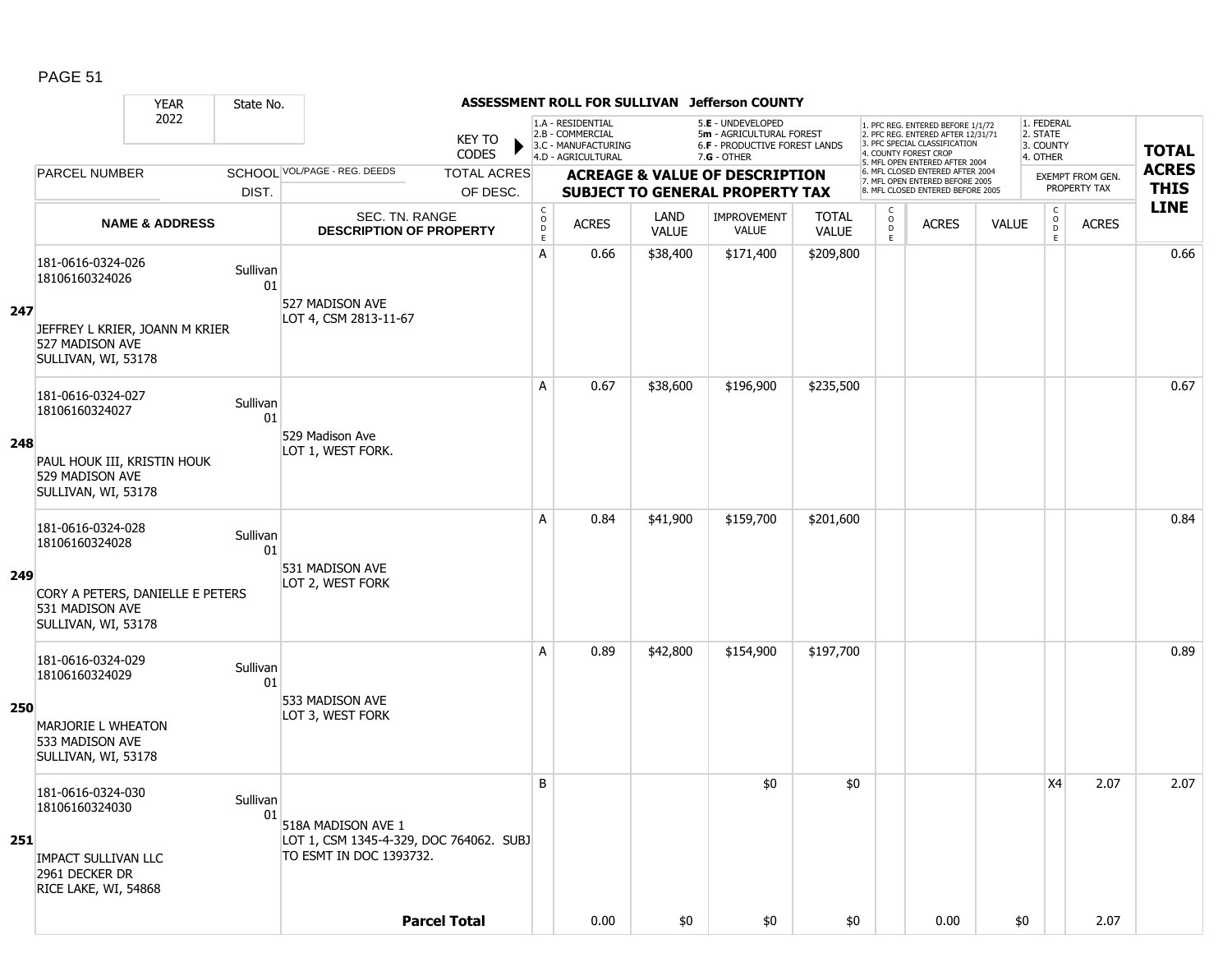|     |                                                                                                       | <b>YEAR</b>                     | State No.        |                                                                                                                                                     |                                |                                                          | ASSESSMENT ROLL FOR SULLIVAN                                 |                            | <b>Jefferson COUNTY</b>                                                             |                              |                              |                                                                                                                                  |              |                                                  |                                  |              |
|-----|-------------------------------------------------------------------------------------------------------|---------------------------------|------------------|-----------------------------------------------------------------------------------------------------------------------------------------------------|--------------------------------|----------------------------------------------------------|--------------------------------------------------------------|----------------------------|-------------------------------------------------------------------------------------|------------------------------|------------------------------|----------------------------------------------------------------------------------------------------------------------------------|--------------|--------------------------------------------------|----------------------------------|--------------|
|     |                                                                                                       | 2022                            |                  |                                                                                                                                                     | KEY TO<br><b>CODES</b>         |                                                          | 1.A - RESIDENTIAL<br>2.B - COMMERCIAL<br>3.C - MANUFACTURING |                            | 5.E - UNDEVELOPED<br>5m - AGRICULTURAL FOREST<br>6.F - PRODUCTIVE FOREST LANDS      |                              |                              | 1. PFC REG. ENTERED BEFORE 1/1/72<br>2. PFC REG. ENTERED AFTER 12/31/71<br>3. PFC SPECIAL CLASSIFICATION<br>. COUNTY FOREST CROF |              | 1. FEDERAL<br>2. STATE<br>3. COUNTY              |                                  | <b>TOTAL</b> |
|     |                                                                                                       |                                 |                  | SCHOOL VOL/PAGE - REG. DEEDS                                                                                                                        |                                |                                                          | 4.D - AGRICULTURAL                                           |                            | $7.G - OTHER$                                                                       |                              |                              | 5. MFL OPEN ENTERED AFTER 2004<br>6. MFL CLOSED ENTERED AFTER 2004                                                               |              | 4. OTHER                                         |                                  | <b>ACRES</b> |
|     | <b>PARCEL NUMBER</b>                                                                                  |                                 | DIST.            |                                                                                                                                                     | <b>TOTAL ACRES</b><br>OF DESC. |                                                          |                                                              |                            | <b>ACREAGE &amp; VALUE OF DESCRIPTION</b><br><b>SUBJECT TO GENERAL PROPERTY TAX</b> |                              |                              | 7. MFL OPEN ENTERED BEFORE 2005<br>8. MFL CLOSED ENTERED BEFORE 2005                                                             |              |                                                  | EXEMPT FROM GEN.<br>PROPERTY TAX | <b>THIS</b>  |
|     |                                                                                                       | <b>NAME &amp; ADDRESS</b>       |                  | SEC. TN. RANGE<br><b>DESCRIPTION OF PROPERTY</b>                                                                                                    |                                | $\begin{matrix} 0 \\ 0 \\ D \end{matrix}$<br>$\mathsf E$ | <b>ACRES</b>                                                 | LAND<br><b>VALUE</b>       | <b>IMPROVEMENT</b><br><b>VALUE</b>                                                  | <b>TOTAL</b><br><b>VALUE</b> | C<br>$_{\rm D}^{\rm O}$<br>E | <b>ACRES</b>                                                                                                                     | <b>VALUE</b> | $\mathsf{C}$<br>$\mathsf O$<br>$\mathsf D$<br>E. | <b>ACRES</b>                     | <b>LINE</b>  |
| 252 | 181-0616-0324-031<br>18106160324031<br><b>COMPANY</b><br>35056 W OLD WOODS<br>OCONOMOWOC, WI, 53066   | SYCAMORE BUILDING & INVESTMENT, | Sullivan<br>01 0 | BEG SW/C CSM 1345-4-329, DOC 764062,<br>W33.41FT, N470.65FT, E274.25FT,<br>S107.46FT, W241FT S375FT TO POB. ALSO<br><b>ESMT IN DOC 1393732.</b>     |                                | B                                                        | 0.93                                                         | \$35,300                   | \$9,400                                                                             | \$44,700                     |                              |                                                                                                                                  |              |                                                  |                                  | 0.93         |
| 253 | 181-0616-0324-032<br>18106160324032<br>Dean Degrave<br>623 Bakertown Dr<br>Sullivan, Wisconsin, 53178 |                                 |                  | Sullivan BAKERTOWN RD<br>01 BEG 185FT W OF NE/C & 338FT<br>S OF NE/C SE1/4 NW1/4,<br>S60FT, W40FT, N60FT, E40FT,<br>TO POB.<br>991268/977267/693285 |                                | A                                                        | 0.06                                                         | \$400                      | \$0                                                                                 | \$400                        |                              |                                                                                                                                  |              |                                                  |                                  | 0.06         |
| 254 | 181-0616-0324-033<br>18106160324033<br>JOSEPH WETHERELL<br>633 BAKERTOWN DR<br>SULLIVAN, WI, 53178    |                                 | Sullivan         | 01 BAKERTOWN RD<br>BEG 185FT W OF NE/C & 338FT S OF NE/C<br>SE1/4 NW1/4, S60FT, W40FT, N60FT,<br>E40FT, TO POB.                                     |                                | A                                                        | 0.26                                                         | \$1,600                    | \$0                                                                                 | \$1,600                      |                              |                                                                                                                                  |              |                                                  |                                  | 0.26         |
| 255 | 181-0616-0331-000<br>18106160331000<br>184 MAIN ST<br>SULLIVAN, WI, 53178                             | DALE E HORTON, LINDA HORTON     | Sullivan         | $01$ 184 MAIN ST<br>COM C/S 31.70FT S & S43DGW 60FT TO<br>POB. NW 600FT, NE TO PT 100FT S OF RR,<br>E TO PT247.25FT NW OF POB, SE TO POB            |                                | Α<br>Е<br>D                                              | 2.00<br>1.00<br>1.51                                         | \$48,100<br>\$500<br>\$400 | \$131,900<br>\$0<br>\$0                                                             | \$180,000<br>\$500<br>\$400  |                              |                                                                                                                                  |              |                                                  |                                  | 4.51         |
|     |                                                                                                       |                                 |                  | <b>Parcel Total</b>                                                                                                                                 |                                |                                                          | 4.51                                                         | \$49,000                   | \$131,900                                                                           | \$180,900                    |                              | 0.00                                                                                                                             | \$0          |                                                  | 0.00                             |              |
| 256 | 181-0616-0331-002<br>18106160331002<br>186 MAIN ST<br>SULLIVAN, WI, 53178                             | JEFFREY M UNGER, DEBRA UNGER    | Sullivan         | $01$ 186 Main St<br>BEG 31.17FT S & 398FT S43DGW OF C/P,<br>S43DGW95FT, NW 160FTNE 95FT, SE 160FT<br>TO POB                                         |                                | Α                                                        | 0.35                                                         | \$32,400                   | \$140,100                                                                           | \$172,500                    |                              |                                                                                                                                  |              |                                                  |                                  | 0.35         |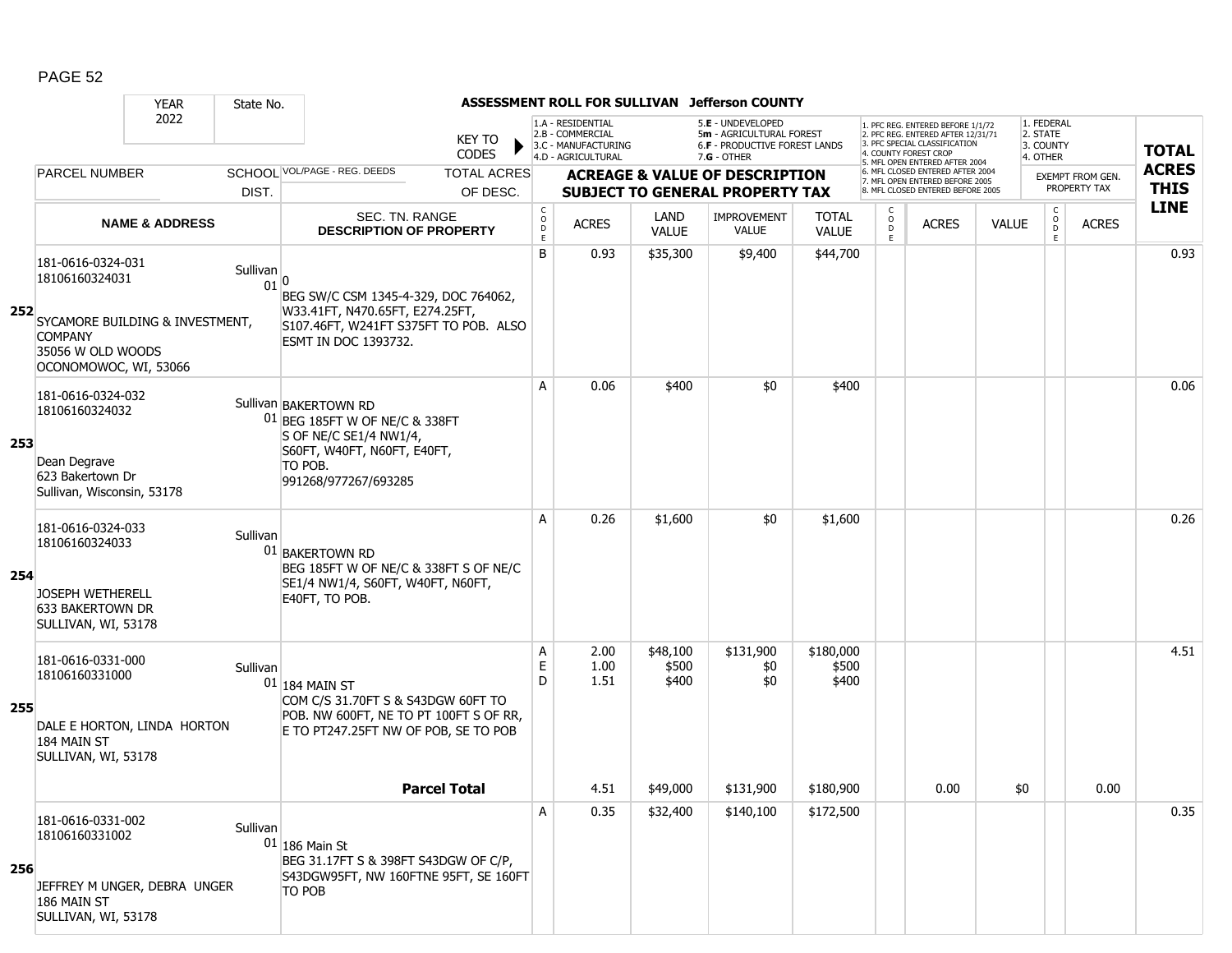|     |                                                                                                              | <b>YEAR</b>               | State No.      |                                                                                                                                                                                                         |                                   |                                                                                    |                             | ASSESSMENT ROLL FOR SULLIVAN Jefferson COUNTY                                                   |                              |                        |                                                                                                                                                                     |              |                                                 |                                  |                             |
|-----|--------------------------------------------------------------------------------------------------------------|---------------------------|----------------|---------------------------------------------------------------------------------------------------------------------------------------------------------------------------------------------------------|-----------------------------------|------------------------------------------------------------------------------------|-----------------------------|-------------------------------------------------------------------------------------------------|------------------------------|------------------------|---------------------------------------------------------------------------------------------------------------------------------------------------------------------|--------------|-------------------------------------------------|----------------------------------|-----------------------------|
|     |                                                                                                              | 2022                      |                | <b>KEY TO</b><br><b>CODES</b>                                                                                                                                                                           |                                   | 1.A - RESIDENTIAL<br>2.B - COMMERCIAL<br>3.C - MANUFACTURING<br>4.D - AGRICULTURAL |                             | 5.E - UNDEVELOPED<br>5m - AGRICULTURAL FOREST<br>6.F - PRODUCTIVE FOREST LANDS<br>$7.G - OTHER$ |                              |                        | 1. PFC REG. ENTERED BEFORE 1/1/72<br>2. PFC REG. ENTERED AFTER 12/31/71<br>3. PFC SPECIAL CLASSIFICATION<br>4. COUNTY FOREST CROP<br>5. MFL OPEN ENTERED AFTER 2004 |              | 1. FEDERAL<br>2. STATE<br>3. COUNTY<br>4. OTHER |                                  | <b>TOTAL</b>                |
|     | <b>PARCEL NUMBER</b>                                                                                         |                           | DIST.          | SCHOOL VOL/PAGE - REG. DEEDS<br><b>TOTAL ACRES</b><br>OF DESC.                                                                                                                                          |                                   |                                                                                    |                             | <b>ACREAGE &amp; VALUE OF DESCRIPTION</b><br><b>SUBJECT TO GENERAL PROPERTY TAX</b>             |                              |                        | 6. MFL CLOSED ENTERED AFTER 2004<br>7. MFL OPEN ENTERED BEFORE 2005<br>8. MFL CLOSED ENTERED BEFORE 2005                                                            |              |                                                 | EXEMPT FROM GEN.<br>PROPERTY TAX | <b>ACRES</b><br><b>THIS</b> |
|     |                                                                                                              | <b>NAME &amp; ADDRESS</b> |                | SEC. TN. RANGE<br><b>DESCRIPTION OF PROPERTY</b>                                                                                                                                                        | $\mathsf{C}$<br>$\circ$<br>D<br>E | <b>ACRES</b>                                                                       | LAND<br><b>VALUE</b>        | <b>IMPROVEMENT</b><br><b>VALUE</b>                                                              | <b>TOTAL</b><br><b>VALUE</b> | C<br>$\circ$<br>D<br>E | <b>ACRES</b>                                                                                                                                                        | <b>VALUE</b> | $\mathsf{C}$<br>$\mathsf{O}$<br>D               | <b>ACRES</b>                     | <b>LINE</b>                 |
| 257 | 181-0616-0331-003<br>18106160331003<br>DALE E HORTON, LINDA R HORTON<br>184 MAIN ST<br>SULLIVAN, WI, 53178   |                           | Sullivan $ _0$ | 01 BEG CEN OF SEC, S68.05FT TO C/L CTH F,<br>S44DG05'W ALG SD C/L 465.66FT TO POB.<br>CONT ALG SD C/L 625FT, N46DG41'W<br>600FT N43DG18'E PAR TO C/L ABT 625FT,<br>SE TO POB. EX LD IN CTH F IN 730-787 | $\mathsf E$<br>E<br>D             | 4.00<br>2.00<br>1.75                                                               | \$2,000<br>\$4,000<br>\$400 | \$0<br>\$0<br>\$0                                                                               | \$2,000<br>\$4,000<br>\$400  |                        |                                                                                                                                                                     |              |                                                 |                                  | 7.75                        |
|     |                                                                                                              |                           |                | <b>Parcel Total</b>                                                                                                                                                                                     |                                   | 7.75                                                                               | \$6,400                     | \$0                                                                                             | \$6,400                      |                        | 0.00                                                                                                                                                                |              | \$0                                             | 0.00                             |                             |
| 258 | 181-0616-0331-004<br>18106160331004<br>TIM HORTON, LINDA HORTON<br>184 MAIN ST<br>SULLIVAN, WI, 53178        |                           | Sullivan       | $01$ main<br>NE1/4 SW1/4 S&E OF STH 135, EX COM S/L<br>STH 135 & N&S1/4/L, S571.26FT, NW 405FT<br>TO HGYNE ON HGY 435FT TO POB. EX<br>2.09A IN CTH F IN 731-839                                         | D<br>E<br>F.                      | 2.50<br>8.40<br>3.00                                                               | \$600<br>\$4,200<br>\$3,000 | \$0<br>\$0<br>\$0                                                                               | \$600<br>\$4,200<br>\$3,000  |                        |                                                                                                                                                                     |              |                                                 |                                  | 13.90                       |
|     |                                                                                                              |                           |                | <b>Parcel Total</b>                                                                                                                                                                                     |                                   | 13.90                                                                              | \$7,800                     | \$0                                                                                             | \$7,800                      |                        | 0.00                                                                                                                                                                |              | \$0                                             | 0.00                             |                             |
| 259 | 181-0616-0331-005<br>18106160331005<br><b>DALE WALTERS</b><br><b>PO BOX 406</b><br>SULLIVAN, WI, 53178       |                           | Sullivan       | $01$ 177 Main St<br>BEG C/L CTH F 330 FT SW OF N-S 1/4L, SW<br>105 FT, SE 250 FT, NE 105 FT, NW 250 FT<br><b>TO POB</b>                                                                                 | A                                 | 0.60                                                                               | \$37,300                    | \$132,100                                                                                       | \$169,400                    |                        |                                                                                                                                                                     |              |                                                 |                                  | 0.60                        |
| 260 | 181-0616-0331-006<br>18106160331006<br>RICHARD R MYERS, MARISA A MYERS<br>175 MAIN ST<br>SULLIVAN, WI, 53178 |                           | Sullivan       | $01$ 175 Main St<br>BEG ON STH 135 62FT SW OF N &S1/4/L,<br>SW ON HGY 268FT, SE 305.25FT TO<br>N&S1/4/L, N192.50FT, N46DG44'E 98.95FT,<br>NW 169FT TO POB                                               | A                                 | 1.38                                                                               | \$46,300                    | \$174,500                                                                                       | \$220,800                    |                        |                                                                                                                                                                     |              |                                                 |                                  | 1.38                        |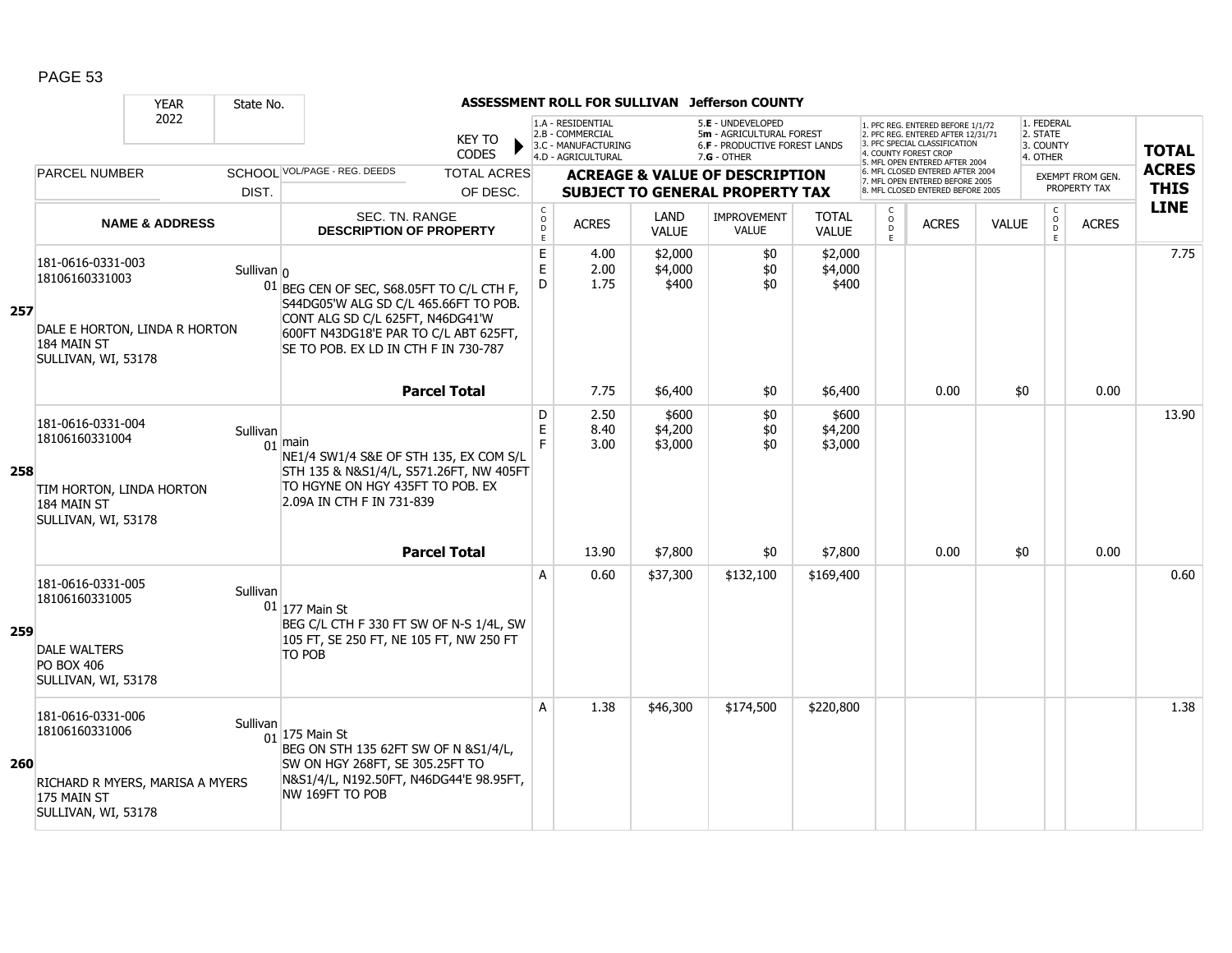|     |                                                                                                               | <b>YEAR</b>                    | State No.      |                                                                                                                                                                                                                                                                                                       |                                                     |                                                                                    |                      | ASSESSMENT ROLL FOR SULLIVAN Jefferson COUNTY                                                 |                              |                                            |                                                                                                                                   |              |                                                 |                                         |                             |
|-----|---------------------------------------------------------------------------------------------------------------|--------------------------------|----------------|-------------------------------------------------------------------------------------------------------------------------------------------------------------------------------------------------------------------------------------------------------------------------------------------------------|-----------------------------------------------------|------------------------------------------------------------------------------------|----------------------|-----------------------------------------------------------------------------------------------|------------------------------|--------------------------------------------|-----------------------------------------------------------------------------------------------------------------------------------|--------------|-------------------------------------------------|-----------------------------------------|-----------------------------|
|     |                                                                                                               | 2022                           |                | <b>KEY TO</b><br><b>CODES</b>                                                                                                                                                                                                                                                                         |                                                     | 1.A - RESIDENTIAL<br>2.B - COMMERCIAL<br>3.C - MANUFACTURING<br>4.D - AGRICULTURAL |                      | 5.E - UNDEVELOPED<br>5m - AGRICULTURAL FOREST<br>6.F - PRODUCTIVE FOREST LANDS<br>7.G - OTHER |                              |                                            | 1. PFC REG. ENTERED BEFORE 1/1/72<br>2. PFC REG. ENTERED AFTER 12/31/71<br>3. PFC SPECIAL CLASSIFICATION<br>4. COUNTY FOREST CROP |              | 1. FEDERAL<br>2. STATE<br>3. COUNTY<br>4. OTHER |                                         | <b>TOTAL</b>                |
|     | <b>PARCEL NUMBER</b>                                                                                          |                                |                | SCHOOL VOL/PAGE - REG. DEEDS<br><b>TOTAL ACRES</b>                                                                                                                                                                                                                                                    |                                                     |                                                                                    |                      | <b>ACREAGE &amp; VALUE OF DESCRIPTION</b>                                                     |                              |                                            | 5. MFL OPEN ENTERED AFTER 2004<br>6. MFL CLOSED ENTERED AFTER 2004<br>7. MFL OPEN ENTERED BEFORE 2005                             |              |                                                 | <b>EXEMPT FROM GEN.</b><br>PROPERTY TAX | <b>ACRES</b><br><b>THIS</b> |
|     |                                                                                                               |                                | DIST.          | OF DESC.                                                                                                                                                                                                                                                                                              |                                                     |                                                                                    |                      | <b>SUBJECT TO GENERAL PROPERTY TAX</b>                                                        |                              |                                            | 8. MFL CLOSED ENTERED BEFORE 2005                                                                                                 |              |                                                 |                                         | <b>LINE</b>                 |
|     |                                                                                                               | <b>NAME &amp; ADDRESS</b>      |                | SEC. TN. RANGE<br><b>DESCRIPTION OF PROPERTY</b>                                                                                                                                                                                                                                                      | $_{\rm o}^{\rm c}$<br>$\overline{D}$<br>$\mathsf E$ | <b>ACRES</b>                                                                       | LAND<br><b>VALUE</b> | <b>IMPROVEMENT</b><br><b>VALUE</b>                                                            | <b>TOTAL</b><br><b>VALUE</b> | $_{\rm o}^{\rm c}$<br>$\overline{D}$<br>F. | <b>ACRES</b>                                                                                                                      | <b>VALUE</b> | $\mathsf{C}$<br>$\circ$<br>D<br>F.              | <b>ACRES</b>                            |                             |
| 261 | 181-0616-0331-007<br>18106160331007<br>MAVERICK HOLDINGS LLC<br>7804 BURR OAK DR<br>McHenry, IL, 60050        |                                | Sullivan       | 200 Main St<br>$\frac{1}{01}$ BEG SW/C NE1/4 SW1/4 N TO S/L RR ROW,<br>E APPROX 640FT, S 100FT, E ABT 100FT,<br>S43DG18'W ABT 800FT S46DG41'E 600FT<br>TO C/L CTH F, S43DG18'W ALG C/L TO S/L<br>NE 1/4 SW1/4, W TO POB. EX PRT IN CTH F<br>IN 730-787 SUBJ TO ESMT IN 1332462                        | $\mathsf E$<br>F                                    | 10.20<br>3.00                                                                      | \$20,400<br>\$12,000 | \$0<br>\$0                                                                                    | \$20,400<br>\$12,000         |                                            |                                                                                                                                   |              |                                                 |                                         | 13.20                       |
|     |                                                                                                               |                                |                | <b>Parcel Total</b>                                                                                                                                                                                                                                                                                   |                                                     | 13.20                                                                              | \$32,400             | \$0                                                                                           | \$32,400                     |                                            | 0.00                                                                                                                              | \$0          |                                                 | 0.00                                    |                             |
| 262 | 181-0616-0331-008<br>18106160331008<br><b>SCHIEFELBEIN</b><br>N6077 COUNTRY VIEW LN<br>SULLIVAN, WI, 53178    | JOYCE A SCHIEFELBEIN, PAMELA K | Sullivan       | $01$ 0 MAIN ST<br>COM C/L CTH F & N-S1/4 L, SW435 FT,<br>SE250 FT TO POB, SE155 FT, N144.76FT,<br>NW55.25 FT, SW 105 FT TO POB                                                                                                                                                                        | A                                                   | 0.25                                                                               | \$3,000              | \$0                                                                                           | \$3,000                      |                                            |                                                                                                                                   |              |                                                 |                                         | 0.25                        |
| 263 | 181-0616-0332-000<br>18106160332000<br><b>MAVERICK HOLDINGS LLC</b><br>7804 BURR OAK DR<br>McHenry, IL, 60050 |                                | Sullivan<br>01 | 196 MAIN ST<br>NW1/4 SW1/4. EX .13A IN CTH F IN 730-<br>912                                                                                                                                                                                                                                           | D<br>B                                              | 34.87<br>5.00                                                                      | \$8,300<br>\$21,000  | \$0<br>\$79,000                                                                               | \$8,300<br>\$100,000         |                                            |                                                                                                                                   |              |                                                 |                                         | 39.87                       |
|     |                                                                                                               |                                |                | <b>Parcel Total</b>                                                                                                                                                                                                                                                                                   |                                                     | 39.87                                                                              | \$29,300             | \$79,000                                                                                      | \$108,300                    |                                            | 0.00                                                                                                                              | \$0          |                                                 | 0.00                                    |                             |
| 264 | 181-0616-0333-000<br>18106160333000<br><b>MAVERICK HOLDINGS LLC</b><br>7804 BURR OAK DR<br>MCHENRY, IL, 60050 |                                |                | 198 MAIN ST<br>Sullivan SW1/4 SW1/4 N ON CTH F. EX 2.25A IN<br>01 CTH F IN 730-912 EX CSM 4214-21-11 EX<br>COM SE/C SD CSM, N50DG03'W 307.59FT,<br>N39DG40'E 302FT, N50DG20'W 247.99FT,<br>S35DG16'W 78.30FT, S04DG51'E 234FT,<br>S08DG48'W 246.64FT, S65DG40'E 278.99FT,<br>N32DG27'E 79.99FT TO POB | D<br>A                                              | 10.74<br>7.90                                                                      | \$2,600<br>\$65,900  | \$0<br>\$432,800                                                                              | \$2,600<br>\$498,700         |                                            |                                                                                                                                   |              |                                                 |                                         | 18.64                       |
|     |                                                                                                               |                                |                | <b>Parcel Total</b>                                                                                                                                                                                                                                                                                   |                                                     | 18.64                                                                              | \$68,500             | \$432,800                                                                                     | \$501,300                    |                                            | 0.00                                                                                                                              | \$0          |                                                 | 0.00                                    |                             |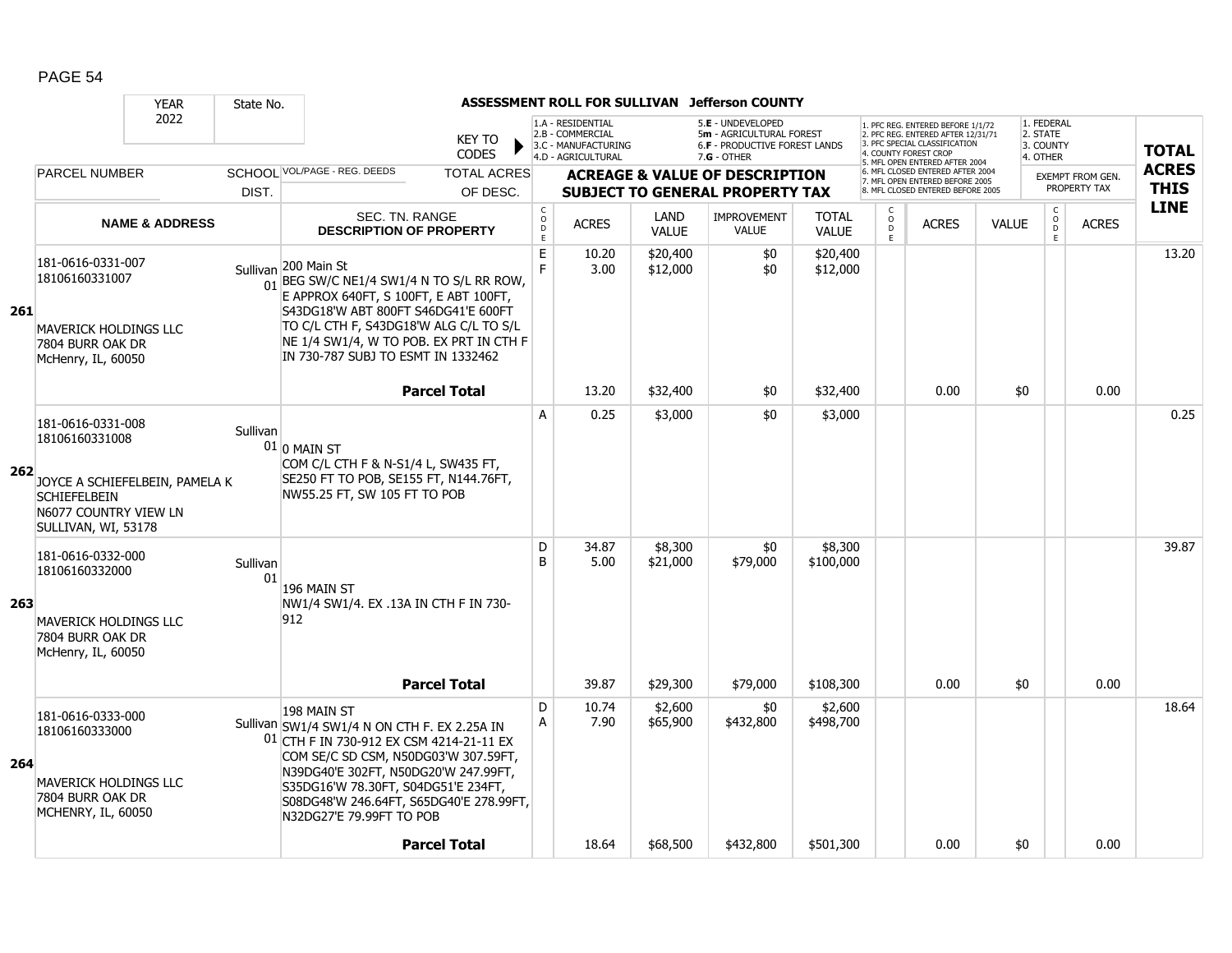|     |                                                                                                            | <b>YEAR</b>               | State No.      |                                                                                                                                                                                                                                                         |                                        |                                                                                    |                      | ASSESSMENT ROLL FOR SULLIVAN Jefferson COUNTY                                                          |                              |                                                |                                                                                                                                                                     |              |                                                 |                         |              |
|-----|------------------------------------------------------------------------------------------------------------|---------------------------|----------------|---------------------------------------------------------------------------------------------------------------------------------------------------------------------------------------------------------------------------------------------------------|----------------------------------------|------------------------------------------------------------------------------------|----------------------|--------------------------------------------------------------------------------------------------------|------------------------------|------------------------------------------------|---------------------------------------------------------------------------------------------------------------------------------------------------------------------|--------------|-------------------------------------------------|-------------------------|--------------|
|     |                                                                                                            | 2022                      |                | <b>KEY TO</b><br><b>CODES</b>                                                                                                                                                                                                                           |                                        | 1.A - RESIDENTIAL<br>2.B - COMMERCIAL<br>3.C - MANUFACTURING<br>4.D - AGRICULTURAL |                      | 5.E - UNDEVELOPED<br>5m - AGRICULTURAL FOREST<br><b>6.F - PRODUCTIVE FOREST LANDS</b><br>$7.G - OTHER$ |                              |                                                | 1. PFC REG. ENTERED BEFORE 1/1/72<br>2. PFC REG. ENTERED AFTER 12/31/71<br>3. PFC SPECIAL CLASSIFICATION<br>4. COUNTY FOREST CROP<br>5. MFL OPEN ENTERED AFTER 2004 |              | 1. FEDERAL<br>2. STATE<br>3. COUNTY<br>4. OTHER |                         | <b>TOTAL</b> |
|     | <b>PARCEL NUMBER</b>                                                                                       |                           |                | SCHOOL VOL/PAGE - REG. DEEDS<br><b>TOTAL ACRES</b>                                                                                                                                                                                                      |                                        |                                                                                    |                      | <b>ACREAGE &amp; VALUE OF DESCRIPTION</b>                                                              |                              |                                                | 6. MFL CLOSED ENTERED AFTER 2004<br>7. MFL OPEN ENTERED BEFORE 2005                                                                                                 |              |                                                 | <b>EXEMPT FROM GEN.</b> | <b>ACRES</b> |
|     |                                                                                                            |                           | DIST.          | OF DESC.                                                                                                                                                                                                                                                |                                        |                                                                                    |                      | <b>SUBJECT TO GENERAL PROPERTY TAX</b>                                                                 |                              |                                                | 8. MFL CLOSED ENTERED BEFORE 2005                                                                                                                                   |              |                                                 | PROPERTY TAX            | <b>THIS</b>  |
|     |                                                                                                            | <b>NAME &amp; ADDRESS</b> |                | <b>SEC. TN. RANGE</b><br><b>DESCRIPTION OF PROPERTY</b>                                                                                                                                                                                                 | $_{\rm o}^{\rm c}$<br>$\mathsf D$<br>E | <b>ACRES</b>                                                                       | LAND<br><b>VALUE</b> | <b>IMPROVEMENT</b><br>VALUE                                                                            | <b>TOTAL</b><br><b>VALUE</b> | $\begin{matrix} 0 \\ 0 \\ 0 \end{matrix}$<br>E | <b>ACRES</b>                                                                                                                                                        | <b>VALUE</b> | $\begin{matrix} 0 \\ 0 \\ D \end{matrix}$<br>E  | <b>ACRES</b>            | <b>LINE</b>  |
|     | 181-0616-0333-001<br>18106160333001                                                                        |                           | Sullivan<br>01 | 189 Village Line Rd                                                                                                                                                                                                                                     | B                                      | 2.22                                                                               | \$60,000             | \$51,000                                                                                               | \$111,000                    |                                                |                                                                                                                                                                     |              |                                                 |                         | 2.22         |
| 265 | <b>GANSTER &amp; KOELLEN SERVICES LLC</b><br>W6480 CTY RD A<br>Lake Mills, WI, 53551                       |                           |                | THAT PT OF W1/2 SW1/4 SW1/4 S&E OF<br>CTH F IN 733-816                                                                                                                                                                                                  |                                        |                                                                                    |                      |                                                                                                        |                              |                                                |                                                                                                                                                                     |              |                                                 |                         |              |
|     | 181-0616-0333-002<br>18106160333002                                                                        |                           | Sullivan<br>01 |                                                                                                                                                                                                                                                         | E                                      | 1.85                                                                               | \$3,700              | \$0                                                                                                    | \$3,700                      |                                                |                                                                                                                                                                     |              |                                                 |                         | 1.85         |
| 266 | NATHAN M BELONGIA, TINA L BELONGIA<br><b>W1352 CTY RD F</b><br>SULLIVAN, WI, 53178                         |                           |                | VILLAGE LINE RD<br>LOT 1, CSM 5724-32-176, DOC 1372504.                                                                                                                                                                                                 |                                        |                                                                                    |                      |                                                                                                        |                              |                                                |                                                                                                                                                                     |              |                                                 |                         |              |
| 267 | 181-0616-0333-003<br>18106160333003<br>SULLIVAN INDUSTRIAL LLC<br>333 BISHOPS WAY<br>BROOKFIELD, WI, 53005 |                           |                | Sullivan 00200A MAIN ST<br>$01$ LOT 1 CSM 4214-21-11 ALSO COM SE/C SD<br>CSM, N50DG03'W 307.59FT, N39DG40'E<br>302FT, N50DG20'W 247.99FT, S35DG16'W<br>78.30FT, S04DG51'E 234FT, S08DG48'W<br>246.64FT, S65DG40'E 278.99FT, N32DG27'E<br>79,99FT TO POB | B                                      | 4.11                                                                               | \$74,000             | \$858,500                                                                                              | \$932,500                    |                                                |                                                                                                                                                                     |              |                                                 |                         | 4.11         |
|     | 181-0616-0333-004<br>18106160333004                                                                        |                           | Sullivan<br>01 |                                                                                                                                                                                                                                                         | A                                      | 1.85                                                                               | \$49,300             | \$288,200                                                                                              | \$337,500                    |                                                |                                                                                                                                                                     |              |                                                 |                         | 1.85         |
| 268 | BRETT A HELWIG, KERRI A FOSTER<br>203 MAIN ST<br>SULLIVAN, WI, 53178                                       |                           |                | 203 MAIN ST<br>LOT 2, CSM 5724-32-176, DOC 1372504.                                                                                                                                                                                                     |                                        |                                                                                    |                      |                                                                                                        |                              |                                                |                                                                                                                                                                     |              |                                                 |                         |              |
| 269 | 181-0616-0333-005<br>18106160333005                                                                        |                           | Sullivan<br>01 | 195 VILLAGE LINE RD                                                                                                                                                                                                                                     | A                                      | 2.50                                                                               | \$49,700             | \$253,000                                                                                              | \$302,700                    |                                                |                                                                                                                                                                     |              |                                                 |                         | 2.50         |
|     | DONALD J LEONARD, JESSICA M LEONARD<br>195 VILLAGE LINE RD<br>SULLIVAN, WI, 53178                          |                           |                | LOT 3 CSM 5483-30-144, DOC 1328291                                                                                                                                                                                                                      |                                        |                                                                                    |                      |                                                                                                        |                              |                                                |                                                                                                                                                                     |              |                                                 |                         |              |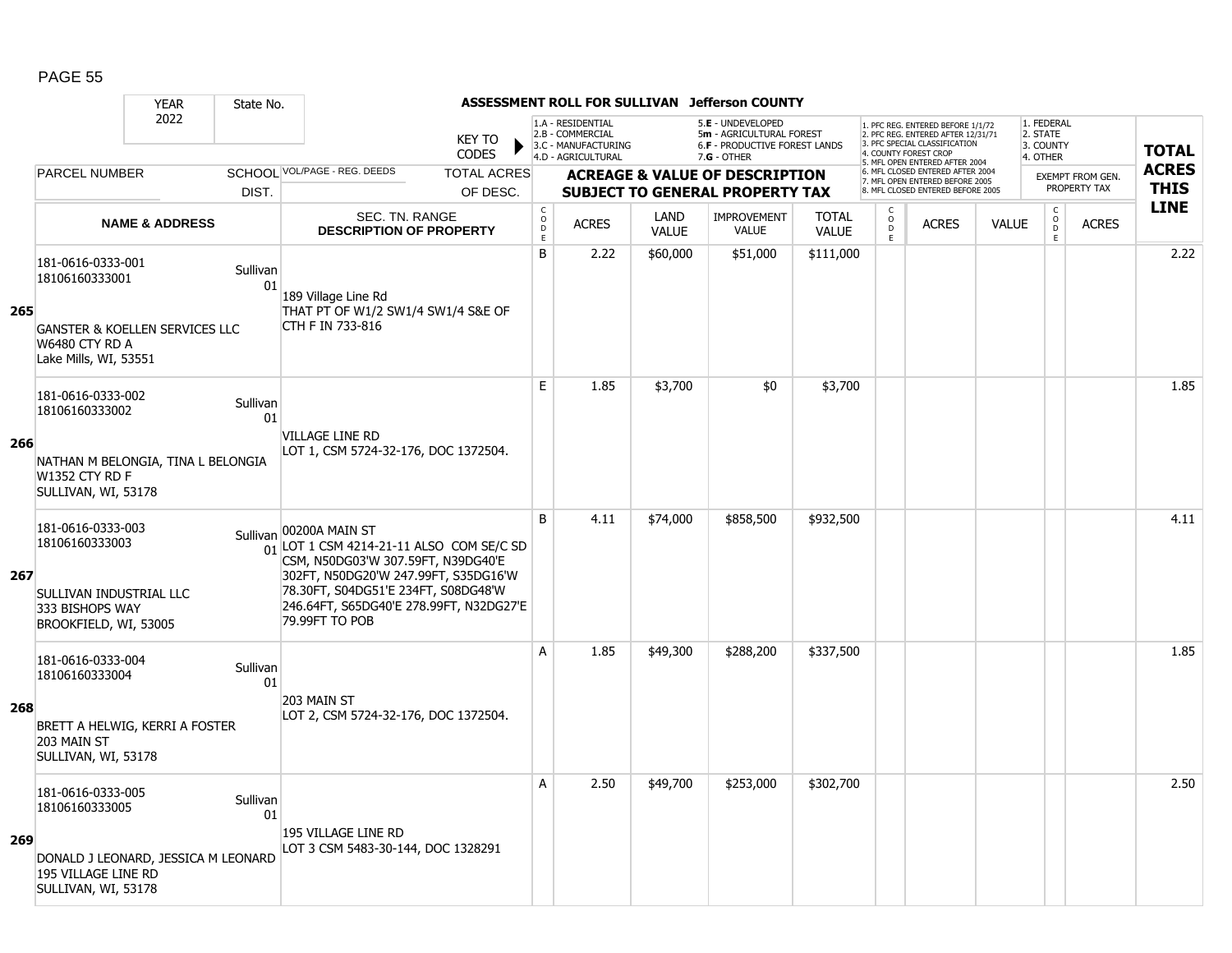|     |                                                                            | <b>YEAR</b>                       | State No.      |                                                                             |                                |                                              |                                                                                    |                      | ASSESSMENT ROLL FOR SULLIVAN Jefferson COUNTY                                                        |                              |                         |                                                                                                                                                                     |              |                                                 |                                         |                             |
|-----|----------------------------------------------------------------------------|-----------------------------------|----------------|-----------------------------------------------------------------------------|--------------------------------|----------------------------------------------|------------------------------------------------------------------------------------|----------------------|------------------------------------------------------------------------------------------------------|------------------------------|-------------------------|---------------------------------------------------------------------------------------------------------------------------------------------------------------------|--------------|-------------------------------------------------|-----------------------------------------|-----------------------------|
|     |                                                                            | 2022                              |                |                                                                             | <b>KEY TO</b><br><b>CODES</b>  |                                              | 1.A - RESIDENTIAL<br>2.B - COMMERCIAL<br>3.C - MANUFACTURING<br>4.D - AGRICULTURAL |                      | 5.E - UNDEVELOPED<br>5m - AGRICULTURAL FOREST<br><b>6.F - PRODUCTIVE FOREST LANDS</b><br>7.G - OTHER |                              |                         | 1. PFC REG. ENTERED BEFORE 1/1/72<br>2. PFC REG. ENTERED AFTER 12/31/71<br>3. PFC SPECIAL CLASSIFICATION<br>4. COUNTY FOREST CROP<br>5. MFL OPEN ENTERED AFTER 2004 |              | 1. FEDERAL<br>2. STATE<br>3. COUNTY<br>4. OTHER |                                         | <b>TOTAL</b>                |
|     | <b>PARCEL NUMBER</b>                                                       |                                   | DIST.          | SCHOOL VOL/PAGE - REG. DEEDS                                                | <b>TOTAL ACRES</b><br>OF DESC. |                                              |                                                                                    |                      | <b>ACREAGE &amp; VALUE OF DESCRIPTION</b><br><b>SUBJECT TO GENERAL PROPERTY TAX</b>                  |                              |                         | 6. MFL CLOSED ENTERED AFTER 2004<br>7. MFL OPEN ENTERED BEFORE 2005<br>8. MFL CLOSED ENTERED BEFORE 2005                                                            |              |                                                 | <b>EXEMPT FROM GEN.</b><br>PROPERTY TAX | <b>ACRES</b><br><b>THIS</b> |
|     |                                                                            | <b>NAME &amp; ADDRESS</b>         |                | SEC. TN. RANGE<br><b>DESCRIPTION OF PROPERTY</b>                            |                                | $\mathsf{C}$<br>$\circ$<br>$\mathsf{D}$<br>E | <b>ACRES</b>                                                                       | LAND<br><b>VALUE</b> | <b>IMPROVEMENT</b><br><b>VALUE</b>                                                                   | <b>TOTAL</b><br><b>VALUE</b> | $\frac{c}{0}$<br>D<br>E | <b>ACRES</b>                                                                                                                                                        | <b>VALUE</b> | $\mathsf C$<br>$_{\rm D}^{\rm O}$<br>E          | <b>ACRES</b>                            | <b>LINE</b>                 |
|     | 181-0616-0333-006<br>18106160333006                                        |                                   | Sullivan<br>01 |                                                                             |                                | A                                            | 2.50                                                                               | \$49,700             | \$321,000                                                                                            | \$370,700                    |                         |                                                                                                                                                                     |              |                                                 |                                         | 2.50                        |
| 270 | 201 VILLAGE LINE RD<br>SULLIVAN, WI, 53178                                 | TODD J CANTWELL, DIANE L CANTWELL |                | 201 VILLAGE LINE RD<br>LOT 4 CSM 5483-30-144, DOC 1328291                   |                                |                                              |                                                                                    |                      |                                                                                                      |                              |                         |                                                                                                                                                                     |              |                                                 |                                         |                             |
|     | 181-0616-0333-007<br>18106160333007                                        |                                   | Sullivan<br>01 |                                                                             |                                | A                                            | 1.85                                                                               | \$49,300             | \$380,300                                                                                            | \$429,600                    |                         |                                                                                                                                                                     |              |                                                 |                                         | 1.85                        |
| 271 | 197 MAIN ST<br>Sullivan, WI, 53178                                         | Mitchell Springer, Tzvia Springer |                | 197 MAIN ST<br>LOT 3, CSM 5724-32-176, DOC 1372504.                         |                                |                                              |                                                                                    |                      |                                                                                                      |                              |                         |                                                                                                                                                                     |              |                                                 |                                         |                             |
|     | 181-0616-0333-008<br>18106160333008                                        |                                   | Sullivan<br>01 |                                                                             |                                | A                                            | 1.85                                                                               | \$49,300             | \$270,700                                                                                            | \$320,000                    |                         |                                                                                                                                                                     |              |                                                 |                                         | 1.85                        |
| 272 | JEFFREY ALT, JEANNE ALT<br>193 MAIN ST<br>SULLIVAN, WI, 53178              |                                   |                | 193 MAIN ST<br>LOT 4, CSM 5724-32-176, DOC 1372504.                         |                                |                                              |                                                                                    |                      |                                                                                                      |                              |                         |                                                                                                                                                                     |              |                                                 |                                         |                             |
|     | 181-0616-0334-000<br>18106160334000                                        |                                   | Sullivan<br>01 |                                                                             |                                | D<br>G                                       | 3.55<br>2.00                                                                       | \$800<br>\$30,100    | \$0<br>\$138,900                                                                                     | \$800<br>\$169,000           |                         |                                                                                                                                                                     |              |                                                 |                                         | 5.55                        |
| 273 | <b>TIMOTHY HORTON</b><br><b>207 VILLAGE LINE RD</b><br>SULLIVAN, WI, 53178 |                                   |                | <b>207 VILLAGE LINE RD</b><br>LOT 1, CSM 5495-30-174 DOC 1332175            |                                |                                              |                                                                                    |                      |                                                                                                      |                              |                         |                                                                                                                                                                     |              |                                                 |                                         |                             |
|     |                                                                            |                                   |                | <b>Parcel Total</b>                                                         |                                |                                              | 5.55                                                                               | \$30,900             | \$138,900                                                                                            | \$169,800                    |                         | 0.00                                                                                                                                                                | $$0$$        |                                                 | 0.00                                    |                             |
|     | 181-0616-0334-001<br>18106160334001                                        |                                   | Sullivan<br>01 | 209 VILLAGE LINE RD                                                         |                                | D<br><b>5M</b>                               | 33.52<br>0.40                                                                      | \$8,000<br>\$400     | \$0<br>\$0                                                                                           | \$8,000<br>\$400             |                         |                                                                                                                                                                     |              |                                                 |                                         | 33.92                       |
| 274 | TIM HORTON, LINDA HORTON<br>184 MAIN ST<br>SULLIVAN, WI, 53178             |                                   |                | SE1/4 SW1/4. EX .53A IN CTH F IN 731-839<br>EX CSM 5495-30-174, DOC 1332175 |                                |                                              |                                                                                    |                      |                                                                                                      |                              |                         |                                                                                                                                                                     |              |                                                 |                                         |                             |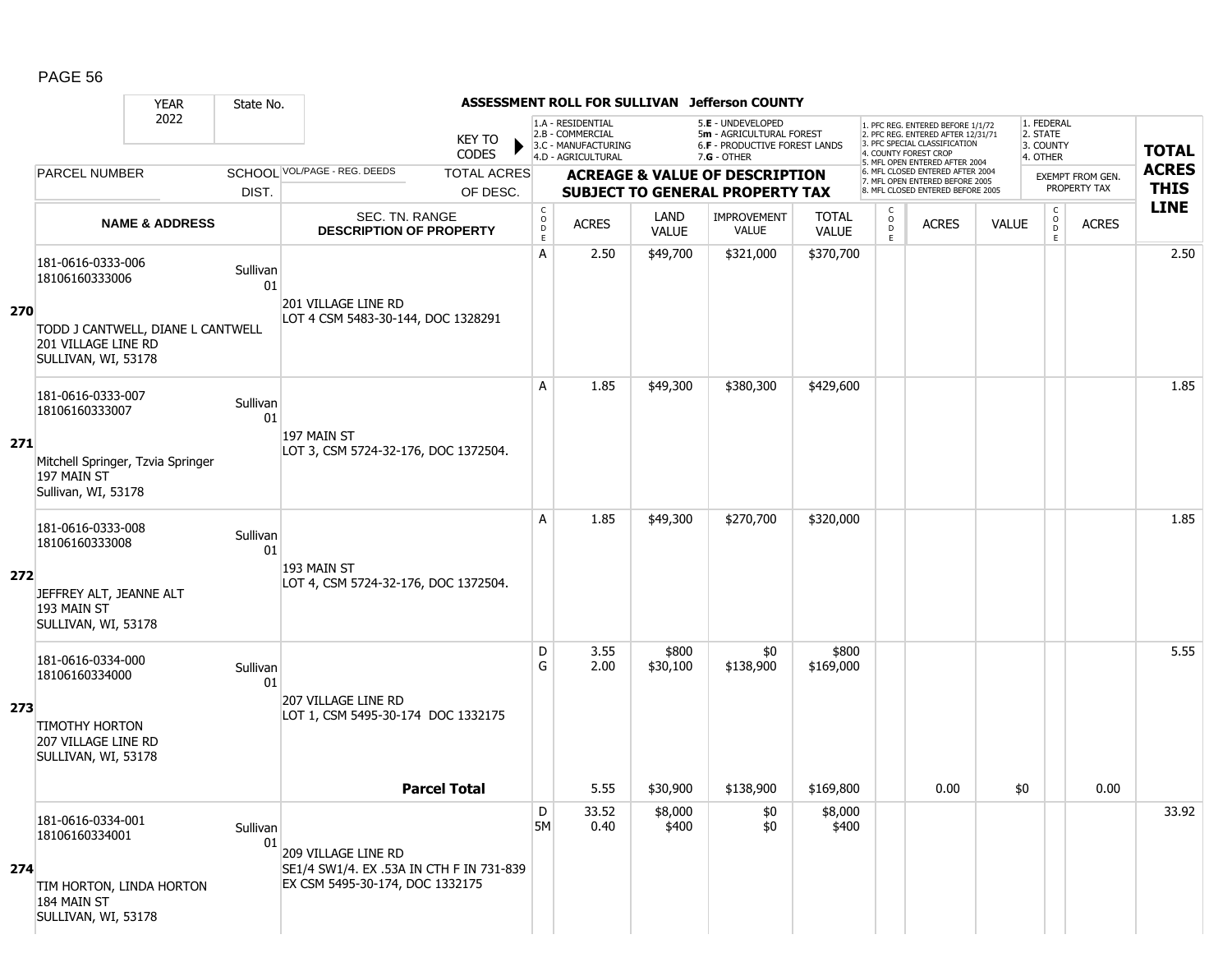|     |                                                                                                            | <b>YEAR</b>                      | State No.      |                                                                                                                                                                                                                                                                              |                               |                                                | ASSESSMENT ROLL FOR SULLIVAN                                 |                      | <b>Jefferson COUNTY</b>                                                        |                              |                                                |                                                                                                                                   |              |                                     |                                  |              |
|-----|------------------------------------------------------------------------------------------------------------|----------------------------------|----------------|------------------------------------------------------------------------------------------------------------------------------------------------------------------------------------------------------------------------------------------------------------------------------|-------------------------------|------------------------------------------------|--------------------------------------------------------------|----------------------|--------------------------------------------------------------------------------|------------------------------|------------------------------------------------|-----------------------------------------------------------------------------------------------------------------------------------|--------------|-------------------------------------|----------------------------------|--------------|
|     |                                                                                                            | 2022                             |                |                                                                                                                                                                                                                                                                              | <b>KEY TO</b><br><b>CODES</b> |                                                | 1.A - RESIDENTIAL<br>2.B - COMMERCIAL<br>3.C - MANUFACTURING |                      | 5.E - UNDEVELOPED<br>5m - AGRICULTURAL FOREST<br>6.F - PRODUCTIVE FOREST LANDS |                              |                                                | 1. PFC REG. ENTERED BEFORE 1/1/72<br>2. PFC REG. ENTERED AFTER 12/31/71<br>3. PFC SPECIAL CLASSIFICATION<br>4. COUNTY FOREST CROF |              | 1. FEDERAL<br>2. STATE<br>3. COUNTY |                                  | <b>TOTAL</b> |
|     | <b>PARCEL NUMBER</b>                                                                                       |                                  |                | SCHOOL VOL/PAGE - REG. DEEDS                                                                                                                                                                                                                                                 | <b>TOTAL ACRES</b>            |                                                | 4.D - AGRICULTURAL                                           |                      | $7.G - OTHER$<br><b>ACREAGE &amp; VALUE OF DESCRIPTION</b>                     |                              |                                                | 5. MFL OPEN ENTERED AFTER 2004<br>6. MFL CLOSED ENTERED AFTER 2004                                                                |              | 4. OTHER                            |                                  | <b>ACRES</b> |
|     |                                                                                                            |                                  | DIST.          |                                                                                                                                                                                                                                                                              | OF DESC.                      |                                                |                                                              |                      | <b>SUBJECT TO GENERAL PROPERTY TAX</b>                                         |                              |                                                | 7. MFL OPEN ENTERED BEFORE 2005<br>8. MFL CLOSED ENTERED BEFORE 2005                                                              |              |                                     | EXEMPT FROM GEN.<br>PROPERTY TAX | <b>THIS</b>  |
|     |                                                                                                            | <b>NAME &amp; ADDRESS</b>        |                | SEC. TN. RANGE<br><b>DESCRIPTION OF PROPERTY</b>                                                                                                                                                                                                                             |                               | $\begin{matrix} 0 \\ 0 \\ 0 \end{matrix}$<br>E | <b>ACRES</b>                                                 | LAND<br><b>VALUE</b> | <b>IMPROVEMENT</b><br><b>VALUE</b>                                             | <b>TOTAL</b><br><b>VALUE</b> | $\begin{matrix} 0 \\ 0 \\ 0 \end{matrix}$<br>E | <b>ACRES</b>                                                                                                                      | <b>VALUE</b> | $\mathsf{C}$<br>$\circ$<br>D<br>E.  | <b>ACRES</b>                     | <b>LINE</b>  |
|     |                                                                                                            |                                  |                |                                                                                                                                                                                                                                                                              | <b>Parcel Total</b>           |                                                | 33.92                                                        | \$8,400              | \$0                                                                            | \$8,400                      |                                                | 0.00                                                                                                                              | \$0          |                                     | 0.00                             |              |
| 275 | 181-0616-0341-000<br>18106160341000<br>MICHELE L CHAFFEY<br>6221 CUMBERLAND PL<br>Stockton, CA, 95219      |                                  |                | Sullivan BEG E1/4/C S00DG45'E 1318. 46FT,<br>01 S89DG58'W 691.72FT, N13DG04'W<br>199.62FT, S76DG58'W 100FT, N13DG04'W<br>82FT, N76DG58'E 100FT N14DG04'W<br>722.05FT, S76DG54'W 100FT N13DG04'W<br>165.96FT, N76DG52'E 100FT N13DG04'W<br>184.06FT, S89DG59E 980.58FT TO POB |                               | A                                              | 25.88                                                        | \$23,900             | \$0                                                                            | \$23,900                     |                                                |                                                                                                                                   |              |                                     |                                  | 25.88        |
| 276 | 181-0616-0341-001<br>18106160341001<br>Gavin Michael Christiansen<br>765 PALMYRA ST<br>Sullivan, WI, 53178 |                                  | Sullivan       | $01$ 765 Palmyra St<br>LOT 17, RAYMOND KRAMER SUB ALSO BEG<br>NE/C SD LOT, S13DG04'E 94.54FT,<br>N89DG58'E 102.65FT, N13DG04'W<br>117.74FT, S76DG54'W 00FT TO POB                                                                                                            |                               | Α                                              | 0.48                                                         | \$34,900             | \$205,100                                                                      | \$240,000                    |                                                |                                                                                                                                   |              |                                     |                                  | 0.48         |
| 277 | 181-0616-0341-002<br>18106160341002<br><b>ANNA E TAUBERT</b><br>763 PALMYRA ST<br>SULLIVAN, WI, 53178      |                                  | Sullivan<br>01 | 763 Palmyra St<br>LOT 16, RAYMOND KRAMER SUB                                                                                                                                                                                                                                 |                               | A                                              | 0.24                                                         | \$30,200             | \$172,600                                                                      | \$202,800                    |                                                |                                                                                                                                   |              |                                     |                                  | 0.24         |
| 278 | 181-0616-0341-003<br>18106160341003<br>761 PALMYRA ST<br>SULLIVAN, WI, 53178                               | ALEX M KLETTKE, MEGHAN D KLETTKE | Sullivan<br>01 | 761 PALMYRA ST<br>LOT 15, RAYMOND KRAMER SUB                                                                                                                                                                                                                                 |                               | A                                              | 0.24                                                         | \$30,100             | \$224,600                                                                      | \$254,700                    |                                                |                                                                                                                                   |              |                                     |                                  | 0.24         |
| 279 | 181-0616-0341-004<br>18106160341004<br><b>KELLNER TRUST</b><br><b>PO BOX 156</b><br>SULLIVAN, WI, 53178    | GLEN F KELLNER TRUST, SANDRA L   | Sullivan<br>01 | 759 Palmyra St<br>LOT 14, RAYMOND KRAMER SUB ALSO<br>100FT ELY EXT SD LOT.                                                                                                                                                                                                   |                               | Α                                              | 0.43                                                         | \$33,800             | \$121,100                                                                      | \$154,900                    |                                                |                                                                                                                                   |              |                                     |                                  | 0.43         |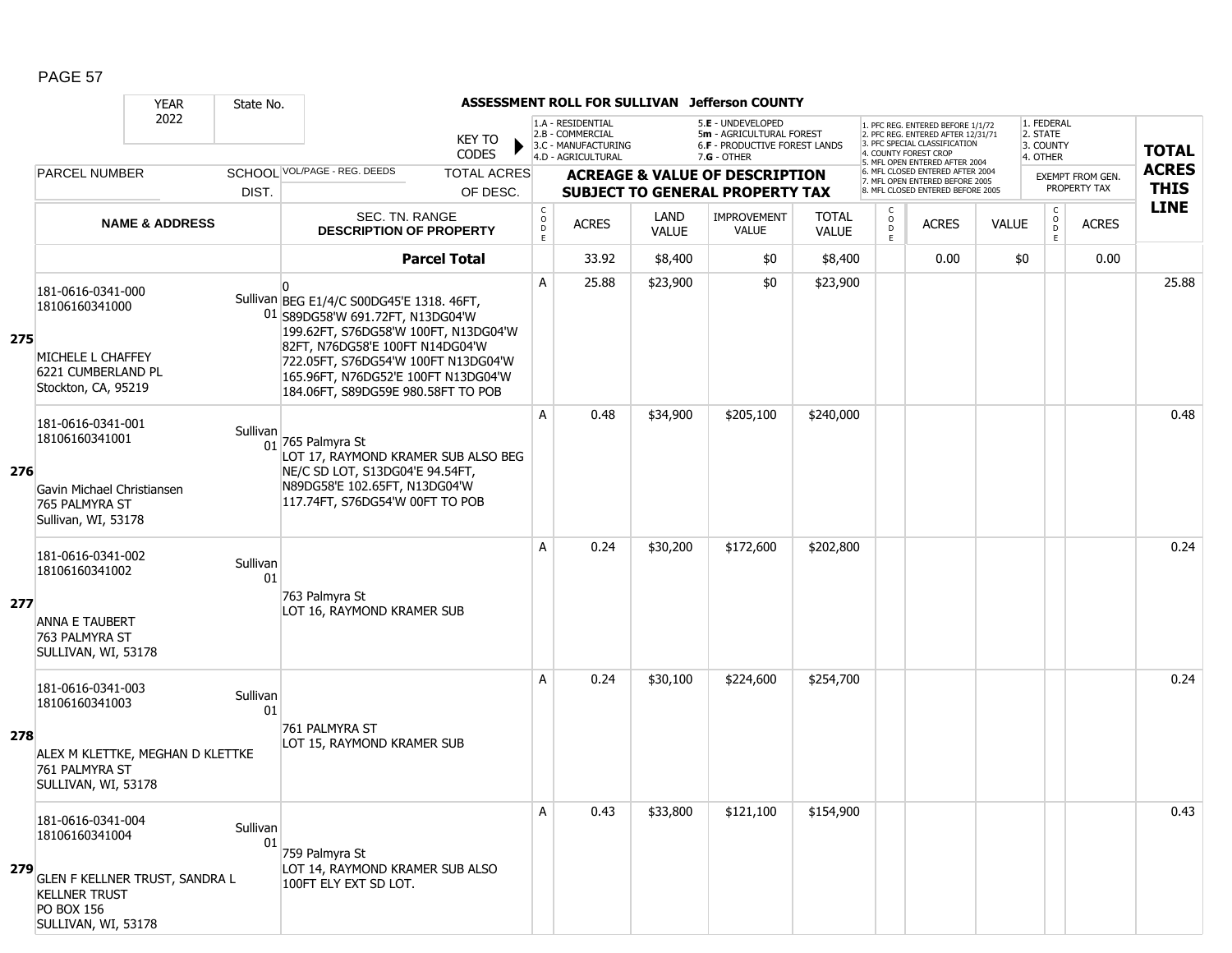|     |                                                                                                    | <b>YEAR</b>               | State No.      |                                                            |                                        | ASSESSMENT ROLL FOR SULLIVAN                                                       |                      | <b>Jefferson COUNTY</b>                                                                         |                              |                                                 |                                                                                                                                   |              |                                                 |                         |              |
|-----|----------------------------------------------------------------------------------------------------|---------------------------|----------------|------------------------------------------------------------|----------------------------------------|------------------------------------------------------------------------------------|----------------------|-------------------------------------------------------------------------------------------------|------------------------------|-------------------------------------------------|-----------------------------------------------------------------------------------------------------------------------------------|--------------|-------------------------------------------------|-------------------------|--------------|
|     |                                                                                                    | 2022                      |                | <b>KEY TO</b><br><b>CODES</b>                              |                                        | 1.A - RESIDENTIAL<br>2.B - COMMERCIAL<br>3.C - MANUFACTURING<br>4.D - AGRICULTURAL |                      | 5.E - UNDEVELOPED<br>5m - AGRICULTURAL FOREST<br>6.F - PRODUCTIVE FOREST LANDS<br>$7.G - OTHER$ |                              |                                                 | 1. PFC REG. ENTERED BEFORE 1/1/72<br>2. PFC REG. ENTERED AFTER 12/31/71<br>3. PFC SPECIAL CLASSIFICATION<br>4. COUNTY FOREST CROP |              | 1. FEDERAL<br>2. STATE<br>3. COUNTY<br>4. OTHER |                         | <b>TOTAL</b> |
|     | <b>PARCEL NUMBER</b>                                                                               |                           |                | SCHOOL VOL/PAGE - REG. DEEDS<br><b>TOTAL ACRES</b>         |                                        |                                                                                    |                      | <b>ACREAGE &amp; VALUE OF DESCRIPTION</b>                                                       |                              |                                                 | 5. MFL OPEN ENTERED AFTER 2004<br>6. MFL CLOSED ENTERED AFTER 2004<br>7. MFL OPEN ENTERED BEFORE 2005                             |              |                                                 | <b>EXEMPT FROM GEN.</b> | <b>ACRES</b> |
|     |                                                                                                    |                           | DIST.          | OF DESC.                                                   |                                        |                                                                                    |                      | <b>SUBJECT TO GENERAL PROPERTY TAX</b>                                                          |                              |                                                 | 8. MFL CLOSED ENTERED BEFORE 2005                                                                                                 |              |                                                 | PROPERTY TAX            | <b>THIS</b>  |
|     |                                                                                                    | <b>NAME &amp; ADDRESS</b> |                | SEC. TN. RANGE<br><b>DESCRIPTION OF PROPERTY</b>           | $_{\rm o}^{\rm c}$<br>$\mathsf D$<br>E | <b>ACRES</b>                                                                       | LAND<br><b>VALUE</b> | <b>IMPROVEMENT</b><br><b>VALUE</b>                                                              | <b>TOTAL</b><br><b>VALUE</b> | $\begin{matrix} 0 \\ 0 \\ D \end{matrix}$<br>E. | <b>ACRES</b>                                                                                                                      | <b>VALUE</b> | $\begin{matrix} 0 \\ 0 \\ 0 \end{matrix}$<br>E  | <b>ACRES</b>            | <b>LINE</b>  |
|     | 181-0616-0341-005<br>18106160341005                                                                |                           | Sullivan<br>01 | 757 PALMYRA ST                                             | Α                                      | 0.24                                                                               | \$30,200             | \$99,600                                                                                        | \$129,800                    |                                                 |                                                                                                                                   |              |                                                 |                         | 0.24         |
| 280 | DW HICKS LLC<br>W195 LANG RD<br>OCONOMOWOC, WI, 53066                                              |                           |                | LOT 13, RAYMOND KRAMER SUB                                 |                                        |                                                                                    |                      |                                                                                                 |                              |                                                 |                                                                                                                                   |              |                                                 |                         |              |
|     | 181-0616-0341-006<br>18106160341006                                                                |                           | Sullivan<br>01 | 755 Palmyra St                                             | A                                      | 0.38                                                                               | \$32,900             | \$191,000                                                                                       | \$223,900                    |                                                 |                                                                                                                                   |              |                                                 |                         | 0.38         |
| 281 | GLEN F KELLNER TRUST, SANDRA L<br><b>KELLNER TRUST</b><br><b>PO BOX 156</b><br>SULLIVAN, WI, 53178 |                           |                | LOT 12 & S1/2 LOT 11, RAYMOND KRAMER<br><b>SUB</b>         |                                        |                                                                                    |                      |                                                                                                 |                              |                                                 |                                                                                                                                   |              |                                                 |                         |              |
|     | 181-0616-0341-007<br>18106160341007                                                                |                           | Sullivan<br>01 | $\Omega$                                                   | A                                      | 0.36                                                                               | \$16,300             | \$0                                                                                             | \$16,300                     |                                                 |                                                                                                                                   |              |                                                 |                         | 0.36         |
| 282 | GLEN F KELLNER TRUST, SANDRA L<br><b>KELLNER TRUST</b><br><b>PO BOX 156</b><br>SULLIVAN, WI, 53178 |                           |                | LOT 10 & N1/2 LOT 11, RAYMOND KRAMER<br><b>SUB</b>         |                                        |                                                                                    |                      |                                                                                                 |                              |                                                 |                                                                                                                                   |              |                                                 |                         |              |
|     | 181-0616-0341-008<br>18106160341008                                                                |                           | Sullivan<br>01 | 749 Palmyra St                                             | A                                      | 0.40                                                                               | \$33,300             | \$113,100                                                                                       | \$146,400                    |                                                 |                                                                                                                                   |              |                                                 |                         | 0.40         |
| 283 | JOHN RICHARD STEVENSON<br>749 PALMYRA ST<br>SULLIVAN, WI, 53178                                    |                           |                | LOT 9, RAYMOND KRAMER SUB. ALSO<br>100FT ELY EXT OF SD LOT |                                        |                                                                                    |                      |                                                                                                 |                              |                                                 |                                                                                                                                   |              |                                                 |                         |              |
|     | 181-0616-0341-009<br>18106160341009                                                                |                           | Sullivan<br>01 | 747 Palmyra St                                             | A                                      | 0.40                                                                               | \$33,300             | \$145,500                                                                                       | \$178,800                    |                                                 |                                                                                                                                   |              |                                                 |                         | 0.40         |
| 284 | JOE H STACY, PATRICIA K STACY<br>747 PALMYRA ST<br>SULLIVAN, WI, 53178                             |                           |                | LOT 8, RAYMOND KRAMER SUB. ALSO<br>100FT ELY EXT SD LOT    |                                        |                                                                                    |                      |                                                                                                 |                              |                                                 |                                                                                                                                   |              |                                                 |                         |              |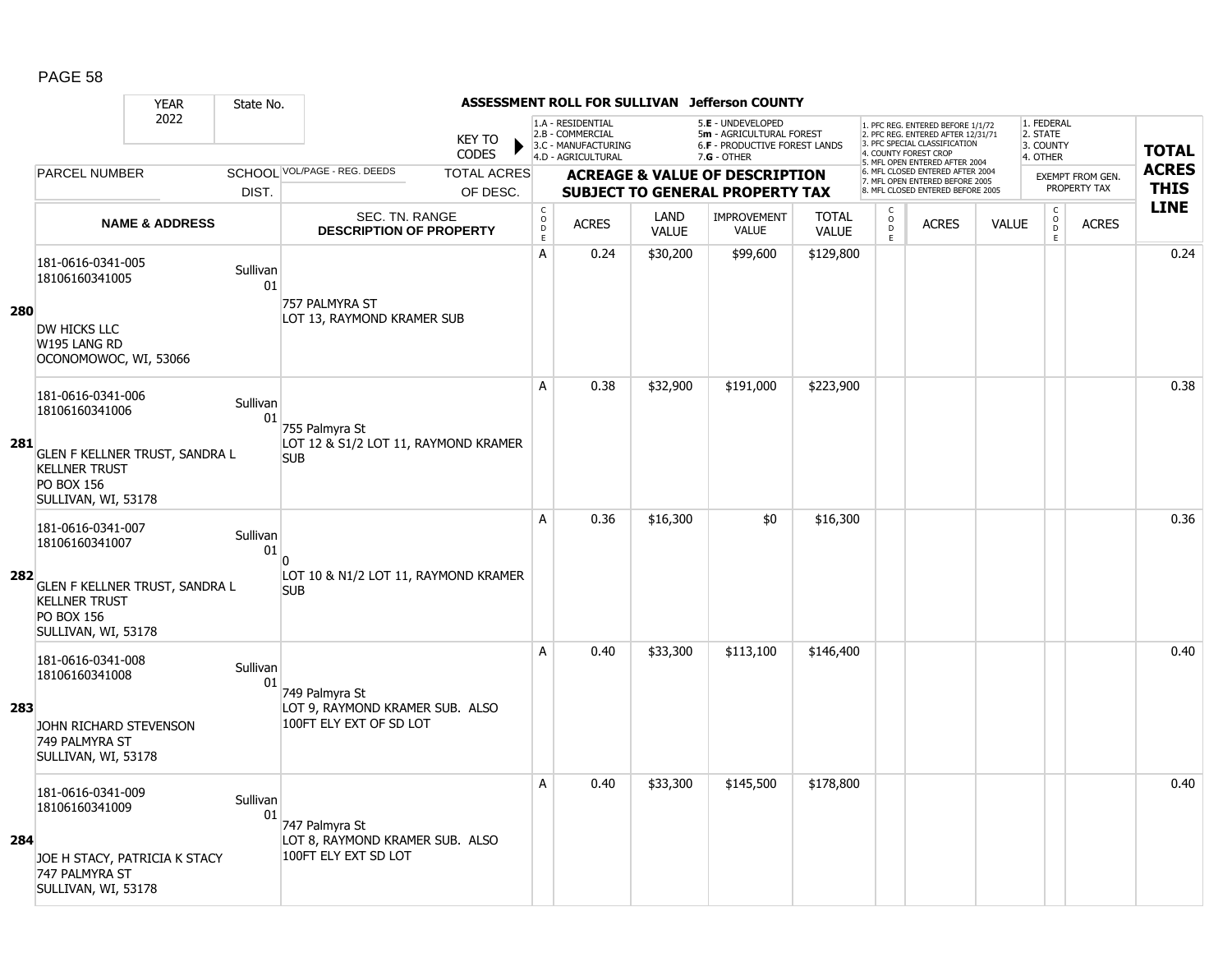|     |                                                                                            | <b>YEAR</b>               | State No.      |                                                                                                                                                                      |                               |                                        |                                                                                    |                      | ASSESSMENT ROLL FOR SULLIVAN Jefferson COUNTY                                                          |                              |                                                |                                                                                                                                                                     |              |                                                 |                                         |                             |
|-----|--------------------------------------------------------------------------------------------|---------------------------|----------------|----------------------------------------------------------------------------------------------------------------------------------------------------------------------|-------------------------------|----------------------------------------|------------------------------------------------------------------------------------|----------------------|--------------------------------------------------------------------------------------------------------|------------------------------|------------------------------------------------|---------------------------------------------------------------------------------------------------------------------------------------------------------------------|--------------|-------------------------------------------------|-----------------------------------------|-----------------------------|
|     |                                                                                            | 2022                      |                |                                                                                                                                                                      | <b>KEY TO</b><br><b>CODES</b> |                                        | 1.A - RESIDENTIAL<br>2.B - COMMERCIAL<br>3.C - MANUFACTURING<br>4.D - AGRICULTURAL |                      | 5.E - UNDEVELOPED<br>5m - AGRICULTURAL FOREST<br><b>6.F - PRODUCTIVE FOREST LANDS</b><br>$7.G - OTHER$ |                              |                                                | 1. PFC REG. ENTERED BEFORE 1/1/72<br>2. PFC REG. ENTERED AFTER 12/31/71<br>3. PFC SPECIAL CLASSIFICATION<br>4. COUNTY FOREST CROP<br>5. MFL OPEN ENTERED AFTER 2004 |              | 1. FEDERAL<br>2. STATE<br>3. COUNTY<br>4. OTHER |                                         | <b>TOTAL</b>                |
|     | <b>PARCEL NUMBER</b>                                                                       |                           |                | SCHOOL VOL/PAGE - REG. DEEDS                                                                                                                                         | <b>TOTAL ACRES</b>            |                                        |                                                                                    |                      | <b>ACREAGE &amp; VALUE OF DESCRIPTION</b>                                                              |                              |                                                | 6. MFL CLOSED ENTERED AFTER 2004<br>7. MFL OPEN ENTERED BEFORE 2005                                                                                                 |              |                                                 | <b>EXEMPT FROM GEN.</b><br>PROPERTY TAX | <b>ACRES</b><br><b>THIS</b> |
|     |                                                                                            |                           | DIST.          |                                                                                                                                                                      | OF DESC.                      |                                        |                                                                                    |                      | <b>SUBJECT TO GENERAL PROPERTY TAX</b>                                                                 |                              |                                                | 8. MFL CLOSED ENTERED BEFORE 2005                                                                                                                                   |              |                                                 |                                         | <b>LINE</b>                 |
|     |                                                                                            | <b>NAME &amp; ADDRESS</b> |                | SEC. TN. RANGE<br><b>DESCRIPTION OF PROPERTY</b>                                                                                                                     |                               | $_{\rm o}^{\rm c}$<br>$\mathsf D$<br>E | <b>ACRES</b>                                                                       | LAND<br><b>VALUE</b> | <b>IMPROVEMENT</b><br><b>VALUE</b>                                                                     | <b>TOTAL</b><br><b>VALUE</b> | $\begin{matrix} 0 \\ 0 \\ D \end{matrix}$<br>E | <b>ACRES</b>                                                                                                                                                        | <b>VALUE</b> | $\begin{matrix} 0 \\ 0 \\ 0 \end{matrix}$<br>E. | <b>ACRES</b>                            |                             |
| 285 | 181-0616-0341-010<br>18106160341010                                                        |                           | Sullivan<br>01 | 743 PALMYRA ST<br>LOT 6, RAYMOND KRAMER SUB. ALSO                                                                                                                    |                               | A                                      | 0.40                                                                               | \$33,300             | \$150,200                                                                                              | \$183,500                    |                                                |                                                                                                                                                                     |              |                                                 |                                         | 0.40                        |
|     | <b>KAY B ANKLAM</b><br>743 PALMYRA ST<br>SULLIVAN, WI, 53178                               |                           |                | 100FT ELY EXT OF SD LOT                                                                                                                                              |                               |                                        |                                                                                    |                      |                                                                                                        |                              |                                                |                                                                                                                                                                     |              |                                                 |                                         |                             |
|     | 181-0616-0341-011<br>18106160341011                                                        |                           | Sullivan<br>01 |                                                                                                                                                                      |                               | A                                      | 0.26                                                                               | \$30,700             | \$9,200                                                                                                | \$39,900                     |                                                |                                                                                                                                                                     |              |                                                 |                                         | 0.26                        |
| 286 | MICHELE L CHAFFEY<br>6221 CUMBERLAND PL<br>Stockton, CA, 95219                             |                           |                | $\Omega$<br>LOT 5, RAYMOND KRAMER SUB                                                                                                                                |                               |                                        |                                                                                    |                      |                                                                                                        |                              |                                                |                                                                                                                                                                     |              |                                                 |                                         |                             |
|     | 181-0616-0341-012<br>18106160341012                                                        |                           | Sullivan<br>01 |                                                                                                                                                                      |                               | A                                      | 0.22                                                                               | \$29,000             | \$144,900                                                                                              | \$173,900                    |                                                |                                                                                                                                                                     |              |                                                 |                                         | 0.22                        |
| 287 | MICHELE L CHAFFEY<br>6221 CUMBERLAND PL<br>Stockton, CA, 95219                             |                           |                | 739 Palmyra St<br>LOT 4, RAYMOND KRAMER SUB                                                                                                                          |                               |                                        |                                                                                    |                      |                                                                                                        |                              |                                                |                                                                                                                                                                     |              |                                                 |                                         |                             |
|     | 181-0616-0341-013<br>18106160341013                                                        |                           | Sullivan<br>01 | 737 PALMYRA ST                                                                                                                                                       |                               | A                                      | 0.40                                                                               | \$33,300             | \$110,500                                                                                              | \$143,800                    |                                                |                                                                                                                                                                     |              |                                                 |                                         | 0.40                        |
| 288 | <b>HARLAN H STOLTENBURG</b><br>737 PALMYRA ST<br>SULLIVAN, WI, 53178                       |                           |                | LOT 3, RAYMOND KRAMER SUB. ALSO<br>100FT ELY EXT OF SD LOT                                                                                                           |                               |                                        |                                                                                    |                      |                                                                                                        |                              |                                                |                                                                                                                                                                     |              |                                                 |                                         |                             |
| 289 | 181-0616-0341-014<br>18106160341014<br>JOHN N THOMPSON, SUSAN G THOMPSON<br>733 PALMYRA ST |                           | Sullivan       | $01$ 733 Palmyra St<br>LOTS 1&2, RAYMOND KRAMER SUB ALSO<br>BEG SE/C LOT 2, N76DG55'E 100FT,<br>N13DG04'W 108.31FT, N89DG59'W<br>102.82FT, S13DG08'E 131.58FT TO POB |                               | A                                      | 0.70                                                                               | \$39,300             | \$136,700                                                                                              | \$176,000                    |                                                |                                                                                                                                                                     |              |                                                 |                                         | 0.70                        |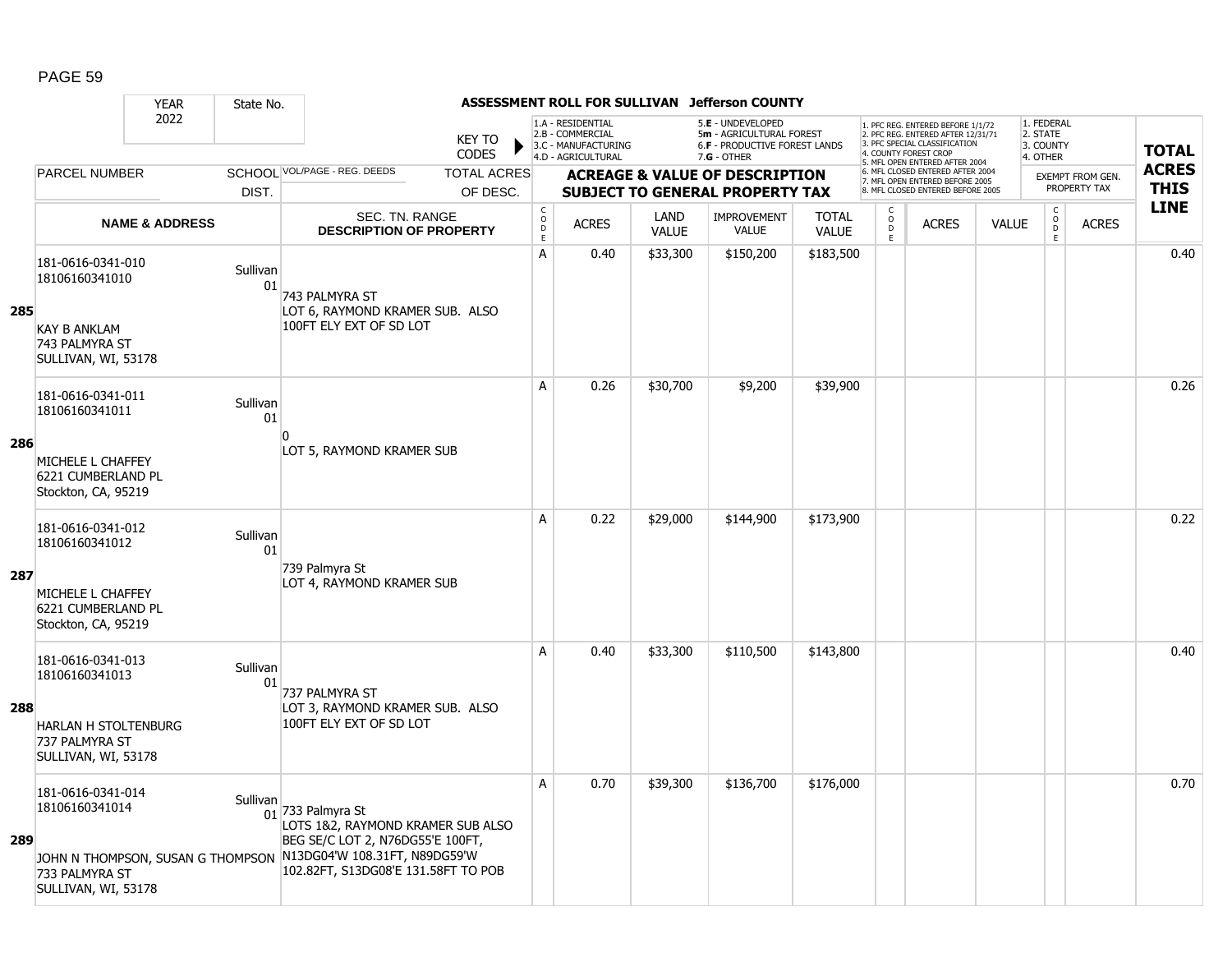|            |                                                                                                          | <b>YEAR</b>                     | State No.      |                                                                                                                                                                |                               |                                     |                                                                                    |                      | ASSESSMENT ROLL FOR SULLIVAN Jefferson COUNTY                                                        |                              |                                                 |                                                                                                                                                                     |              |                                                 |                         |                             |
|------------|----------------------------------------------------------------------------------------------------------|---------------------------------|----------------|----------------------------------------------------------------------------------------------------------------------------------------------------------------|-------------------------------|-------------------------------------|------------------------------------------------------------------------------------|----------------------|------------------------------------------------------------------------------------------------------|------------------------------|-------------------------------------------------|---------------------------------------------------------------------------------------------------------------------------------------------------------------------|--------------|-------------------------------------------------|-------------------------|-----------------------------|
|            |                                                                                                          | 2022                            |                |                                                                                                                                                                | <b>KEY TO</b><br><b>CODES</b> |                                     | 1.A - RESIDENTIAL<br>2.B - COMMERCIAL<br>3.C - MANUFACTURING<br>4.D - AGRICULTURAL |                      | 5.E - UNDEVELOPED<br>5m - AGRICULTURAL FOREST<br><b>6.F - PRODUCTIVE FOREST LANDS</b><br>7.G - OTHER |                              |                                                 | 1. PFC REG. ENTERED BEFORE 1/1/72<br>2. PFC REG. ENTERED AFTER 12/31/71<br>3. PFC SPECIAL CLASSIFICATION<br>4. COUNTY FOREST CROP<br>5. MFL OPEN ENTERED AFTER 2004 |              | 1. FEDERAL<br>2. STATE<br>3. COUNTY<br>4. OTHER |                         | <b>TOTAL</b>                |
|            | <b>PARCEL NUMBER</b>                                                                                     |                                 |                | SCHOOL VOL/PAGE - REG. DEEDS                                                                                                                                   | <b>TOTAL ACRES</b>            |                                     |                                                                                    |                      | <b>ACREAGE &amp; VALUE OF DESCRIPTION</b>                                                            |                              |                                                 | 6. MFL CLOSED ENTERED AFTER 2004<br>7. MFL OPEN ENTERED BEFORE 2005                                                                                                 |              |                                                 | <b>EXEMPT FROM GEN.</b> | <b>ACRES</b><br><b>THIS</b> |
|            |                                                                                                          |                                 | DIST.          |                                                                                                                                                                | OF DESC.                      |                                     |                                                                                    |                      | <b>SUBJECT TO GENERAL PROPERTY TAX</b>                                                               |                              |                                                 | 8. MFL CLOSED ENTERED BEFORE 2005                                                                                                                                   |              |                                                 | PROPERTY TAX            | <b>LINE</b>                 |
|            |                                                                                                          | <b>NAME &amp; ADDRESS</b>       |                | <b>SEC. TN. RANGE</b><br><b>DESCRIPTION OF PROPERTY</b>                                                                                                        |                               | $_{\rm o}^{\rm c}$<br>$\frac{D}{E}$ | <b>ACRES</b>                                                                       | LAND<br><b>VALUE</b> | <b>IMPROVEMENT</b><br><b>VALUE</b>                                                                   | <b>TOTAL</b><br><b>VALUE</b> | $\begin{matrix} 0 \\ 0 \\ D \end{matrix}$<br>E. | <b>ACRES</b>                                                                                                                                                        | <b>VALUE</b> | $\begin{matrix} 0 \\ 0 \\ 0 \end{matrix}$<br>E  | <b>ACRES</b>            |                             |
| <b>290</b> | 181-0616-0341-015<br>18106160341015<br><b>HARRIET A ZUEHLKE</b><br>712 PALMYRA ST<br>SULLIVAN, WI, 53178 |                                 | Sullivan       | $01$ 712 Palmyra St<br>COM SE/S/C, W1196.51, N 2133.02FT TO<br>POB. S77DG01'W 210FT, N12DG58'W 85FT,<br>S77DG01'E 210FT, S12DG58'E 85FT TO POB                 |                               | A                                   | 0.41                                                                               | \$33,500             | \$121,000                                                                                            | \$154,500                    |                                                 |                                                                                                                                                                     |              |                                                 |                         | 0.41                        |
| 291        | 181-0616-0341-017<br>18106160341017<br><b>ANNA E TAUBERT</b><br>763 PALMYRA ST<br>SULLIVAN, WI, 53178    |                                 | Sullivan       | $01$ (763) PALMYRA ST<br>BEG SE/C LOT 16, RAYMOND KRAMER SUB,<br>N13DG04'W 82FT, N76DG58'E 100FT,<br>S13DG04'E 82FT, S76DG58'W 100FT TO<br>POB                 |                               | A                                   | 0.19                                                                               | \$6,600              | \$0                                                                                                  | \$6,600                      |                                                 |                                                                                                                                                                     |              |                                                 |                         | 0.19                        |
| 292        | 181-0616-0341-018<br>18106160341018<br><b>KELLNER TRUST</b><br><b>PO BOX 156</b><br>SULLIVAN, WI, 53178  | GLEN F KELLNER TRUST, SANDRA L  | Sullivan<br>01 | $\Omega$<br>100FT ELY EXT OF LOTS 10, 11, 12, &13,<br><b>RAYMOND KRAMER SUB</b>                                                                                |                               | A                                   | 0.77                                                                               | \$10,200             | \$0                                                                                                  | \$10,200                     |                                                 |                                                                                                                                                                     |              |                                                 |                         | 0.77                        |
| 293        | 181-0616-0341-019<br>18106160341019<br><b>BARNECOTT</b><br>745 PALMYRA ST<br>SULLIVAN, WI, 53178         | JEFFREY L BARNECOTT, MICHELLE M | Sullivan       | $_{01}$ 745 Palmyra St<br>LOT 7, RAYMOND KRAMER SUB. ALSO COM<br>AT NE/C SD LOT, N77DG44'E 100FT,<br>S12DG16'E 76FT, S77DG44'W 100FT,<br>N12DG16'E 76FT TO POB |                               | A                                   | 0.40                                                                               | \$33,300             | \$170,800                                                                                            | \$204,100                    |                                                 |                                                                                                                                                                     |              |                                                 |                         | 0.40                        |
| 294        | 181-0616-0342-000<br>18106160342000<br>710 PALMYRA ST<br>SULLIVAN, WI, 53178                             | ADAM ANFANG, ASHLEY ANFANG      | Sullivan<br>01 | 710 Palmyra St<br>LOT 1, CSM 6027-35-110, DOC 1416196.                                                                                                         |                               | A                                   | 4.25                                                                               | \$49,100             | \$140,900                                                                                            | \$190,000                    |                                                 |                                                                                                                                                                     |              |                                                 |                         | 4.25                        |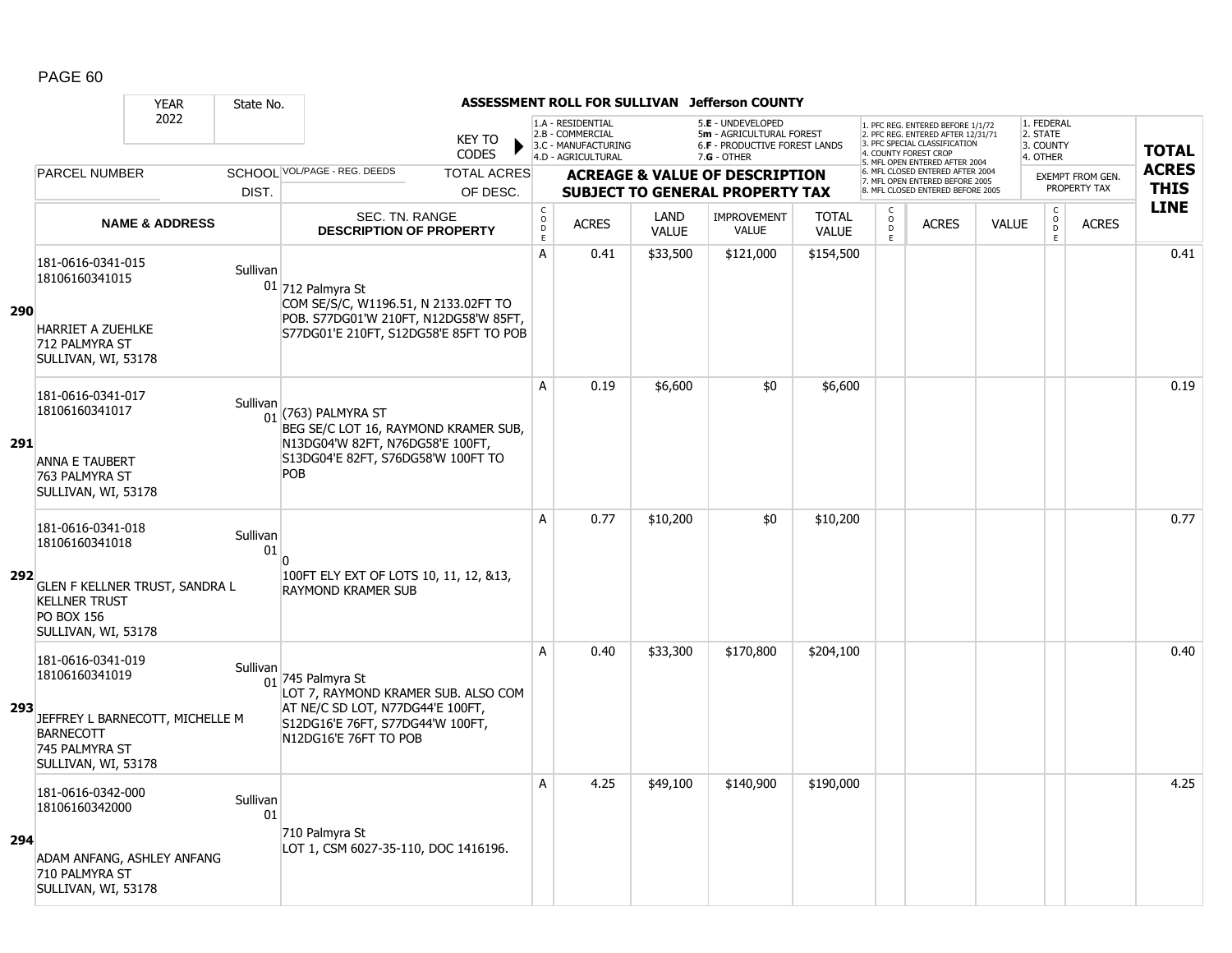|     |                                                                                                            | <b>YEAR</b>                        | State No.      |                                                                                                                                                                                                                                                                                                                                                                       |                                                |                                                                                    |                      | ASSESSMENT ROLL FOR SULLIVAN Jefferson COUNTY                                                   |                              |                              |                                                                                                                                   |              |                                                 |                         |              |
|-----|------------------------------------------------------------------------------------------------------------|------------------------------------|----------------|-----------------------------------------------------------------------------------------------------------------------------------------------------------------------------------------------------------------------------------------------------------------------------------------------------------------------------------------------------------------------|------------------------------------------------|------------------------------------------------------------------------------------|----------------------|-------------------------------------------------------------------------------------------------|------------------------------|------------------------------|-----------------------------------------------------------------------------------------------------------------------------------|--------------|-------------------------------------------------|-------------------------|--------------|
|     |                                                                                                            | 2022                               |                | KEY TO<br><b>CODES</b>                                                                                                                                                                                                                                                                                                                                                |                                                | 1.A - RESIDENTIAL<br>2.B - COMMERCIAL<br>3.C - MANUFACTURING<br>4.D - AGRICULTURAL |                      | 5.E - UNDEVELOPED<br>5m - AGRICULTURAL FOREST<br>6.F - PRODUCTIVE FOREST LANDS<br>$7.G - OTHER$ |                              |                              | 1. PFC REG. ENTERED BEFORE 1/1/72<br>2. PFC REG. ENTERED AFTER 12/31/71<br>3. PFC SPECIAL CLASSIFICATION<br>4. COUNTY FOREST CROP |              | 1. FEDERAL<br>2. STATE<br>3. COUNTY<br>4. OTHER |                         | <b>TOTAL</b> |
|     | <b>PARCEL NUMBER</b>                                                                                       |                                    |                | SCHOOL VOL/PAGE - REG. DEEDS<br><b>TOTAL ACRES</b>                                                                                                                                                                                                                                                                                                                    |                                                |                                                                                    |                      | <b>ACREAGE &amp; VALUE OF DESCRIPTION</b>                                                       |                              |                              | 5. MFL OPEN ENTERED AFTER 2004<br>6. MFL CLOSED ENTERED AFTER 2004                                                                |              |                                                 | <b>EXEMPT FROM GEN.</b> | <b>ACRES</b> |
|     |                                                                                                            |                                    | DIST.          | OF DESC.                                                                                                                                                                                                                                                                                                                                                              |                                                |                                                                                    |                      | <b>SUBJECT TO GENERAL PROPERTY TAX</b>                                                          |                              |                              | 7. MFL OPEN ENTERED BEFORE 2005<br>8 MFL CLOSED ENTERED BEFORE 2005                                                               |              |                                                 | PROPERTY TAX            | <b>THIS</b>  |
|     |                                                                                                            | <b>NAME &amp; ADDRESS</b>          |                | SEC. TN. RANGE<br><b>DESCRIPTION OF PROPERTY</b>                                                                                                                                                                                                                                                                                                                      | $\begin{matrix} 0 \\ 0 \\ 0 \end{matrix}$<br>E | <b>ACRES</b>                                                                       | LAND<br><b>VALUE</b> | <b>IMPROVEMENT</b><br><b>VALUE</b>                                                              | <b>TOTAL</b><br><b>VALUE</b> | C<br>$_{\rm D}^{\rm O}$<br>E | <b>ACRES</b>                                                                                                                      | <b>VALUE</b> | $\mathsf{C}$<br>$\overline{0}$<br>E             | <b>ACRES</b>            | <b>LINE</b>  |
| 295 | 181-0616-0342-001<br>18106160342001<br>LOGEMANN INVESTMENTS LLC<br>912B FRONT ST<br>SULLIVAN, WI, 53178    |                                    |                | Sullivan 00912A FRONT ST<br>$\frac{1}{01}$ LOTS 7, 8, 89 & W25FT OF E35 FT LOT 5,<br>BLK 4, ORIG PLAT OF WINFIELD. ALSO BEG<br>SE/C LOT 9, S160FT, W601.3FT, N7DGE TO<br>PT ON SE/L PCL 42-2, N26.5 DGE TO S/L<br>BLK 4, E TO POB. EX CSM 2378-8-219. SUBJ<br>TO ESMT ON 759-232                                                                                      | B                                              | 2.53                                                                               | \$44,000             | \$363,600                                                                                       | \$407,600                    |                              |                                                                                                                                   |              |                                                 |                         | 2.53         |
| 296 | 181-0616-0342-002<br>18106160342002<br><b>RANDALL MANHARDT</b><br><b>PO BOX 426</b><br>SULLIVAN, WI, 53178 |                                    | Sullivan<br>01 | $ 169 \text{ Main St} $<br>BEG ON STH 135 160.50FT SW OF S/L OF<br>RR, SE 104FT, E 191.50FT,<br>S26DG30'W275.22FT, N48DG30'W<br>292.38FT, NE ON HGY 80.57FT TO POB                                                                                                                                                                                                    | A                                              | 1.00                                                                               | \$45,100             | \$132,000                                                                                       | \$177,100                    |                              |                                                                                                                                   |              |                                                 |                         | 1.00         |
| 297 | 181-0616-0342-003<br>18106160342003<br><b>STRESING</b><br>171 MAIN ST<br>SULLIVAN, WI, 53178               | THOMAS H STRESING, MICHELE M       |                | Sullivan 171 MAIN ST<br>01 BEG HGY 135 241.07FT SW OF S/L OF RR,<br>S48DG30'E 292.38FT S26DG30'W 433.62FT,<br>N TO PT 234.10FT S OF INTRS OF HGY<br>&N&S1/4/L, N46DG44'E 98.95FT. NW 170FT<br>TO HGY, NE ON HGY 100FT TO POB                                                                                                                                          | A                                              | 1.12                                                                               | \$45,500             | \$168,300                                                                                       | \$213,800                    |                              |                                                                                                                                   |              |                                                 |                         | 1.12         |
| 298 | 181-0616-0342-004<br>18106160342004<br>ADAM ANFANG, ASHELY ANFANG<br>N2857 CTY RD Z<br>Dousman, WI, 53118  |                                    |                | 710 Palmyra St<br>Sullivan BEG 426.5FT S OF NW/C NW1/4 SE1/4,S TO E<br>01 SW/C SD 1/4 1/4, E TO C/L CTH E NWLY ON<br>C/L TO N/L OF NE1/4 SE1/4, W ABT 525FT,<br>S160FT, W601.30FT, SWLY TO POB. EX COM<br>SE/S/C, W1196 .51FT, N2133.02FT TO POB.<br>S77DG01'W210FT, N12DG58'W 85 FT,<br>S77DG01'E 210FT, S12DG 58'E 85FT TO<br>POB. EX CSM 6027-35-110, DOC 1416196. | D                                              | 18.72<br>17.60                                                                     | \$4,500<br>\$8,800   | \$0<br>\$0                                                                                      | \$4,500<br>\$8,800           |                              |                                                                                                                                   |              |                                                 |                         | 36.32        |
|     |                                                                                                            |                                    |                | <b>Parcel Total</b>                                                                                                                                                                                                                                                                                                                                                   |                                                | 36.32                                                                              | \$13,300             | \$0                                                                                             | \$13,300                     |                              | 0.00                                                                                                                              |              | \$0                                             | 0.00                    |              |
|     | 181-0616-0343-000<br>18106160343000                                                                        |                                    | Sullivan<br>01 | ŋ                                                                                                                                                                                                                                                                                                                                                                     | D<br><b>5M</b>                                 | 39.00<br>12.43                                                                     | \$9,300<br>\$12,400  | \$0<br>\$0                                                                                      | \$9,300<br>\$12,400          |                              |                                                                                                                                   |              |                                                 |                         | 51.43        |
| 299 | <b>TRUST</b><br>N4363 CTY RD E<br>SULLIVAN, WI, 53178                                                      | DARYL R PAYNE TRUST, TAMMY J PAYNE |                | SW1/4 SE1/4                                                                                                                                                                                                                                                                                                                                                           |                                                |                                                                                    |                      |                                                                                                 |                              |                              |                                                                                                                                   |              |                                                 |                         |              |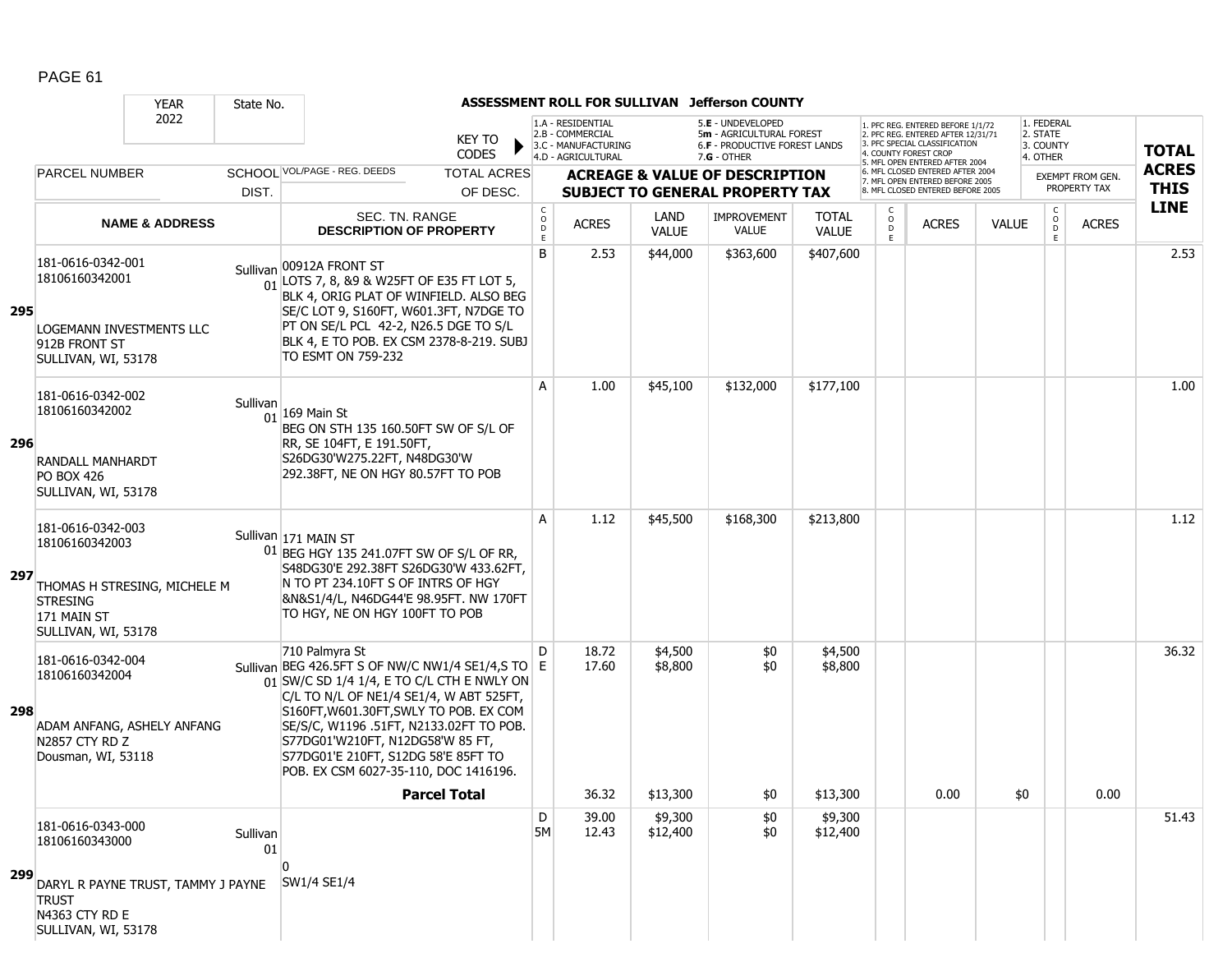|     |                                                                                                                     | <b>YEAR</b>               | State No.      |                                                                                                                                                                                                                                                                                                                              |                       |                                                                                    |                                                      | ASSESSMENT ROLL FOR SULLIVAN Jefferson COUNTY                                                   |                                                       |                                                                                                                                                                     |                                   |                                                 |                                         |              |              |  |
|-----|---------------------------------------------------------------------------------------------------------------------|---------------------------|----------------|------------------------------------------------------------------------------------------------------------------------------------------------------------------------------------------------------------------------------------------------------------------------------------------------------------------------------|-----------------------|------------------------------------------------------------------------------------|------------------------------------------------------|-------------------------------------------------------------------------------------------------|-------------------------------------------------------|---------------------------------------------------------------------------------------------------------------------------------------------------------------------|-----------------------------------|-------------------------------------------------|-----------------------------------------|--------------|--------------|--|
|     |                                                                                                                     | 2022                      |                | <b>KEY TO</b><br><b>CODES</b>                                                                                                                                                                                                                                                                                                |                       | 1.A - RESIDENTIAL<br>2.B - COMMERCIAL<br>3.C - MANUFACTURING<br>4.D - AGRICULTURAL |                                                      | 5.E - UNDEVELOPED<br>5m - AGRICULTURAL FOREST<br>6.F - PRODUCTIVE FOREST LANDS<br>$7.G - OTHER$ |                                                       | 1. PFC REG. ENTERED BEFORE 1/1/72<br>2. PFC REG. ENTERED AFTER 12/31/71<br>3. PFC SPECIAL CLASSIFICATION<br>4. COUNTY FOREST CROP<br>5. MFL OPEN ENTERED AFTER 2004 |                                   | 1. FEDERAL<br>2. STATE<br>3. COUNTY<br>4. OTHER |                                         |              | <b>TOTAL</b> |  |
|     | <b>PARCEL NUMBER</b>                                                                                                |                           |                | SCHOOL VOL/PAGE - REG. DEEDS<br><b>TOTAL ACRES</b>                                                                                                                                                                                                                                                                           |                       |                                                                                    |                                                      | <b>ACREAGE &amp; VALUE OF DESCRIPTION</b>                                                       |                                                       | 6. MFL CLOSED ENTERED AFTER 2004<br><b>EXEMPT FROM GEN.</b><br>7. MFL OPEN ENTERED BEFORE 2005                                                                      |                                   |                                                 |                                         | <b>ACRES</b> |              |  |
|     |                                                                                                                     |                           | DIST.          | OF DESC.                                                                                                                                                                                                                                                                                                                     |                       | <b>SUBJECT TO GENERAL PROPERTY TAX</b>                                             |                                                      |                                                                                                 |                                                       |                                                                                                                                                                     | 8. MFL CLOSED ENTERED BEFORE 2005 |                                                 | PROPERTY TAX                            |              | <b>THIS</b>  |  |
|     |                                                                                                                     | <b>NAME &amp; ADDRESS</b> |                | <b>SEC. TN. RANGE</b><br><b>DESCRIPTION OF PROPERTY</b>                                                                                                                                                                                                                                                                      |                       | <b>ACRES</b>                                                                       | LAND<br><b>VALUE</b>                                 | <b>IMPROVEMENT</b><br><b>VALUE</b>                                                              | <b>TOTAL</b><br><b>VALUE</b>                          | C<br>$\circ$<br>D<br>E                                                                                                                                              | <b>ACRES</b>                      | <b>VALUE</b>                                    | $\mathsf{C}$<br>$\mathsf{O}$<br>D.<br>E | <b>ACRES</b> | <b>LINE</b>  |  |
|     |                                                                                                                     |                           |                | <b>Parcel Total</b>                                                                                                                                                                                                                                                                                                          |                       | 51.43                                                                              | \$21,700                                             | \$0                                                                                             | \$21,700                                              |                                                                                                                                                                     | 0.00                              | \$0                                             |                                         | 0.00         |              |  |
| 300 | 181-0616-0344-000<br>18106160344000<br>CASEY L WITKOWSKI, TODD J WITKOWSKI<br>767 PALMYRA ST<br>Sullivan, WI, 53178 |                           | Sullivan<br>01 | 767 Palmyra St<br>SE1/4 SE1/4 EX LD IN CTH E IN 538-591                                                                                                                                                                                                                                                                      | Α<br>D<br>E<br>E<br>F | 1.50<br>1.50<br>10.00<br>7.02<br>8.00                                              | \$47,600<br>\$400<br>\$5,000<br>\$14,000<br>\$32,000 | \$234,500<br>\$0<br>\$0<br>\$0<br>\$0                                                           | \$282,100<br>\$400<br>\$5,000<br>\$14,000<br>\$32,000 |                                                                                                                                                                     |                                   |                                                 |                                         |              | 28.02        |  |
|     |                                                                                                                     |                           |                | <b>Parcel Total</b>                                                                                                                                                                                                                                                                                                          |                       | 28.02                                                                              | \$99,000                                             | \$234,500                                                                                       | \$333,500                                             |                                                                                                                                                                     | 0.00                              | \$0                                             |                                         | 0.00         |              |  |
|     | 181-0716-3434-003<br>18107163434003                                                                                 |                           | Sullivan<br>01 |                                                                                                                                                                                                                                                                                                                              |                       |                                                                                    |                                                      |                                                                                                 |                                                       |                                                                                                                                                                     |                                   |                                                 | X4                                      | 5.00         | 5.00         |  |
| 301 | <b>VILLAGE OF SULLIVAN</b><br>PO BOX 6<br>SULLIVAN, WI, 53178                                                       |                           |                | BEG SW/C SE1/4 SW1/4, N467FT, W466FT,<br>S467FT, E TO POB                                                                                                                                                                                                                                                                    |                       |                                                                                    |                                                      |                                                                                                 |                                                       |                                                                                                                                                                     |                                   |                                                 |                                         |              |              |  |
| 302 | 181-0716-3444-001<br>18107163444001<br>JEFFREY MEETZ, ANDREW MEETZ<br>18875 STILLPOINT TR<br>BROOKFIELD, WI, 53045  |                           |                | 207 CTY RD F<br>Sullivan COM SE/C, S89DG05 'W 1325.97 FT, N00DG F<br>01 04 'W 585.74FT, N89DG21 'E 650FT,<br>N31DG25 ' E 450.04FT, N89DG21 ' E 400FT<br>TO WLY ROW CTH F, S07DG04 ' E<br>100.12FT, S04DG12 ' E 412.30FT S08DG21<br>E 213.32FT, S18DG10' E 169.39FT, S19DG07<br>' E 79.89 FT, S88DG47 ' W 110.56FT TO<br>POB. | G<br>E<br>E           | 2.00<br>4.20<br>2.88<br>13.80                                                      | \$32,100<br>\$21,000<br>\$1,400<br>\$27,600          | \$169,500<br>\$0<br>\$0<br>\$0                                                                  | \$201,600<br>\$21,000<br>\$1,400<br>\$27,600          |                                                                                                                                                                     |                                   |                                                 |                                         |              | 22.88        |  |
|     |                                                                                                                     |                           |                |                                                                                                                                                                                                                                                                                                                              |                       | 22.88                                                                              |                                                      |                                                                                                 |                                                       |                                                                                                                                                                     |                                   |                                                 |                                         | 0.00         |              |  |
|     |                                                                                                                     |                           |                | <b>Parcel Total</b>                                                                                                                                                                                                                                                                                                          |                       |                                                                                    | \$82,100                                             | \$169,500                                                                                       | \$251,600                                             |                                                                                                                                                                     | 0.00                              | \$0                                             |                                         |              |              |  |
|     | NO. OF PARCELS                                                                                                      | 302                       |                | <b>TOTALS</b>                                                                                                                                                                                                                                                                                                                |                       |                                                                                    | 627.08 \$10,377,100                                  | \$41,443,000                                                                                    | \$51,820,100                                          |                                                                                                                                                                     |                                   |                                                 |                                         | 47.51        | 674.60       |  |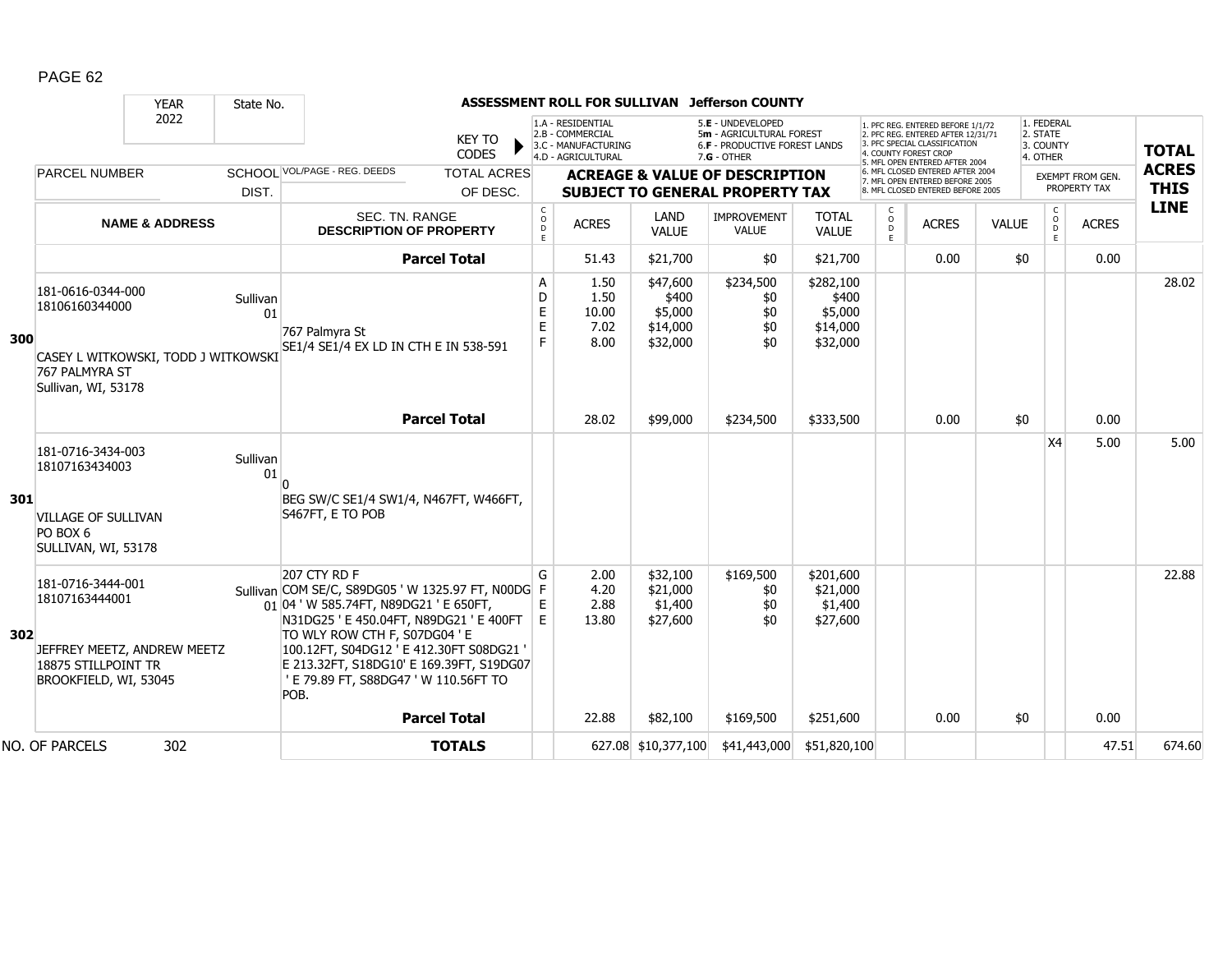# **Municipality Totals by Class**

| <b>Class</b>   | <b>Total Land Records</b> | <b>Total Imp Records</b> | <b>Total Land</b> | <b>Total Improvement</b> | <b>Total Value</b> |
|----------------|---------------------------|--------------------------|-------------------|--------------------------|--------------------|
| <b>5M</b>      | 5                         | $\mathbf 0$              | \$39,800          | \$0                      | \$39,800           |
| $\overline{A}$ | 209                       | 179                      | \$7,544,900       | \$30,076,400             | \$37,621,300       |
| B              | 57                        | 51                       | \$2,453,500       | \$11,058,200             | \$13,511,700       |
| D              | 19                        | $\mathbf 0$              | \$63,200          | \$0                      | \$63,200           |
| E              | 15                        | $\mathbf 0$              | \$105,500         | \$0                      | \$105,500          |
| F              | 5                         | $\mathbf 0$              | \$108,000         | \$0                      | \$108,000          |
| G              | $\overline{2}$            | 2                        | \$62,200          | \$308,400                | \$370,600          |
| <b>X4</b>      | 19                        | 0                        | \$0               | \$0                      | \$0                |

# **Municipality Totals - By County and Class**

| County    | <b>Class</b> | <b>Sub Class</b>                             | <b>Total Land Records</b>             | Total Imp Records Acreage |                | <b>Total Land</b> | <b>Total Improvement</b> | <b>Total Value</b> |          |
|-----------|--------------|----------------------------------------------|---------------------------------------|---------------------------|----------------|-------------------|--------------------------|--------------------|----------|
| Jefferson | <b>5M</b>    |                                              | 5M1-<br><b>Agricultural</b><br>Forest | 4                         | $\overline{0}$ | 16.672            | \$16,600                 | \$0                | \$16,600 |
|           |              | 5M2-<br><b>Agricultural</b><br>Forest        | ۸                                     | $\overline{0}$            | 11.593         | \$23,200          | \$0                      | \$23,200           |          |
|           | Α            | <b>Residential</b>                           | 209                                   | 179                       | 148.791        | \$7,544,900       | \$30,076,400             | \$37,621,300       |          |
|           | в            | <b>Commercial</b>                            | 57                                    | 51                        | 51.854         | \$2,453,500       | \$11,058,200             | \$13,511,700       |          |
|           | D            | D11 1ST Grade<br>Tillable                    | 3                                     | $\overline{0}$            | 5.712          | \$1,600           | \$0                      | \$1,600            |          |
|           |              | <b>D12 2ND</b><br><b>Grade Tillable</b>      | 16                                    | $\overline{0}$            | 258.279        | \$61,600          | \$0                      | \$61,600           |          |
|           | Е            | $E11 -$<br>Undeveloped<br><b>Fallow</b>      | 6                                     | $\overline{0}$            | 40.867         | \$81,700          | \$0                      | \$81,700           |          |
|           |              | E <sub>13</sub><br><b>Undeveloped</b><br>Low | 9                                     | $\overline{0}$            | 47.880         | \$23,800          | \$0                      | \$23,800           |          |
|           | F            | F11 Forest<br>High                           |                                       | $\overline{0}$            | 3.000          | \$3,000           | \$0                      | \$3,000            |          |
|           |              | F12 Forest<br>Medium                         | 3                                     | $\overline{0}$            | 21.000         | \$84,000          | \$0                      | \$84,000           |          |
|           |              | F13 Forest<br>Low                            |                                       | $\overline{0}$            | 4.200          | \$21,000          | \$0                      | \$21,000           |          |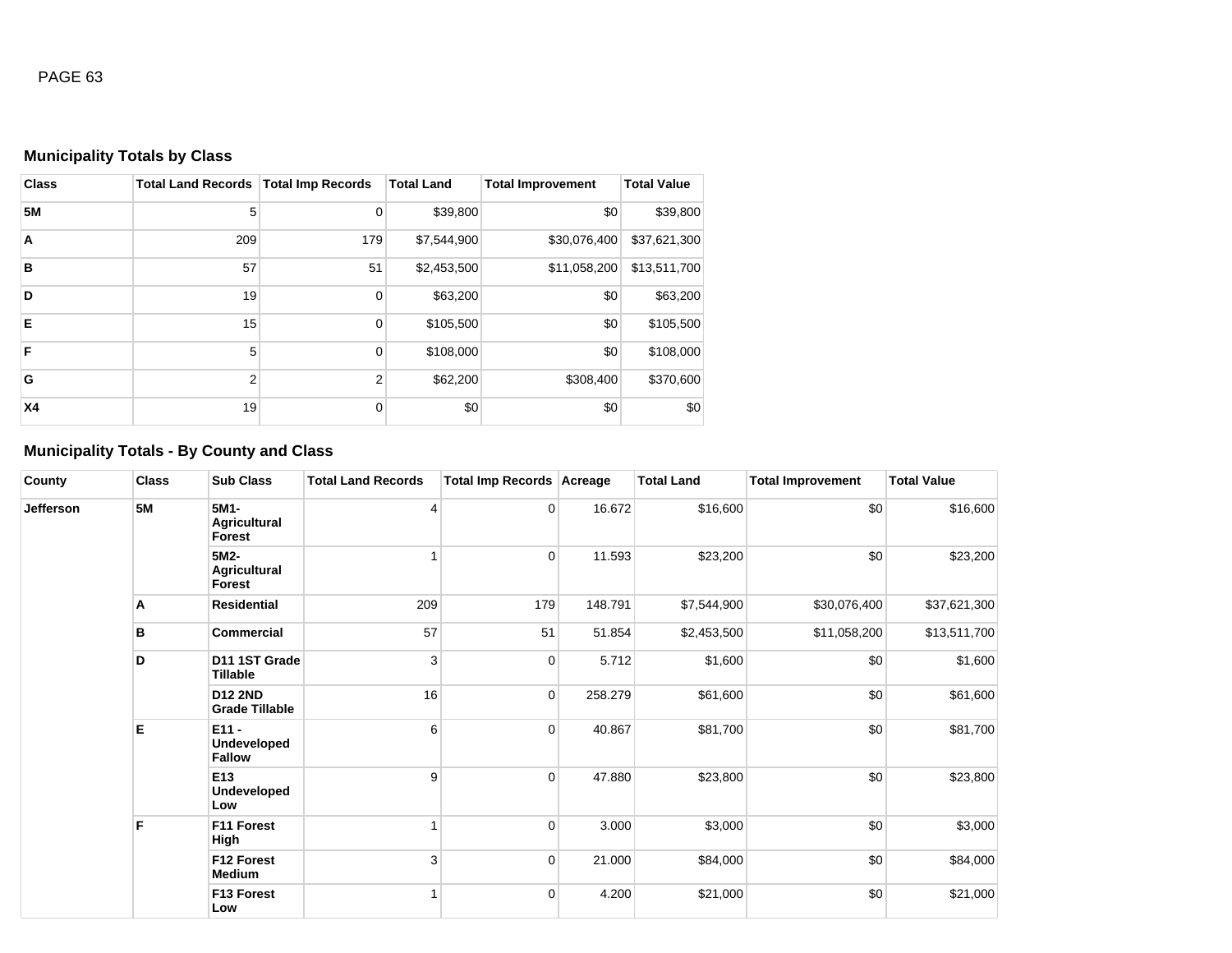| County           | <b>Class</b> | <b>Sub Class</b>    | <b>Total Land Records</b> | Total Imp Records Acreage |         | <b>Total Land</b> | <b>Total Improvement</b> | <b>Total Value</b> |
|------------------|--------------|---------------------|---------------------------|---------------------------|---------|-------------------|--------------------------|--------------------|
| <b>Jefferson</b> | G            | Other               |                           |                           | 4.000   | \$62,200          | \$308,400                | \$370,600          |
|                  | <b>X4</b>    | X4 Exempt-<br>Local | 19                        |                           | 47.513  | \$0               | \$0                      | \$0                |
|                  | Totals:      |                     | 332                       | 232                       | 674.597 | \$10,377,100      | \$41,443,000             | \$51,820,100       |
| Totals:          |              |                     | 332                       | 232                       | 674.597 | \$10,377,100      | \$41,443,000             | \$51,820,100       |

# **Municipality Totals - By County, TIF, Class**

| County           | <b>TIF District</b>                    | <b>Class</b>   | Total Land Records   Total Imp Records   Acreage |          |         | <b>Total Land</b> | <b>Total Improvement</b> | <b>Total Value</b> |
|------------------|----------------------------------------|----------------|--------------------------------------------------|----------|---------|-------------------|--------------------------|--------------------|
| <b>Jefferson</b> | not in a tif district 5M<br>- Sullivan |                | 5                                                | 0        | 28.265  | \$39,800          | \$0                      | \$39,800           |
|                  |                                        | A              | 209                                              | 179      | 148.791 | \$7,544,900       | \$30,076,400             | \$37,621,300       |
|                  |                                        | в              | 57                                               | 51       | 51.854  | \$2,453,500       | \$11,058,200             | \$13,511,700       |
|                  |                                        | D              | 19                                               | $\Omega$ | 263.991 | \$63,200          | \$0                      | \$63,200           |
|                  |                                        | Е              | 15                                               | 0        | 88.747  | \$105,500         | \$0                      | \$105,500          |
|                  |                                        | F              | 5                                                | $\Omega$ | 28.200  | \$108,000         | \$0                      | \$108,000          |
|                  |                                        | G              | 2                                                | 2        | 4.000   | \$62,200          | \$308,400                | \$370,600          |
|                  |                                        | X <sub>4</sub> | 19                                               | $\Omega$ | 47.513  | \$0               | \$0                      | \$0                |
|                  |                                        | <b>Totals:</b> | 332                                              | 232      | 674.597 | \$10,377,100      | \$41,443,000             | \$51,820,100       |
|                  | Totals:                                |                | 332                                              | 232      | 674.597 | \$10,377,100      | \$41,443,000             | \$51,820,100       |
| Totals:          |                                        |                | 332                                              | 232      | 674.597 | \$10,377,100      | \$41,443,000             | \$51,820,100       |

# **Municipality Totals - By County, School District, Class**

| County           | <b>School District</b> | <b>Class</b> | Total Land Records   Total Imp Records |                | Acreage | <b>Total Land</b> | Total Improvement | <b>Total Value</b> |
|------------------|------------------------|--------------|----------------------------------------|----------------|---------|-------------------|-------------------|--------------------|
| <b>Jefferson</b> | <b>Sullivan</b>        | <b>5M</b>    |                                        | $\overline{0}$ | 28.265  | \$39,800          | \$0               | \$39,800           |
|                  |                        | A            | 209                                    | 179            | 148.791 | \$7,544,900       | \$30,076,400      | \$37,621,300       |
|                  |                        | в            | 57                                     | 51             | 51.854  | \$2,453,500       | \$11,058,200      | \$13,511,700       |
|                  |                        | D            | 19                                     | $\overline{0}$ | 263.991 | \$63,200          | \$0               | \$63,200           |
|                  |                        | Е            | 15                                     | $\overline{0}$ | 88.747  | \$105,500         | \$0               | \$105,500          |
|                  |                        | F            |                                        | $\overline{0}$ | 28,200  | \$108,000         | \$0               | \$108,000          |
|                  |                        | G            |                                        | 2              | 4.000   | \$62,200          | \$308,400         | \$370,600          |